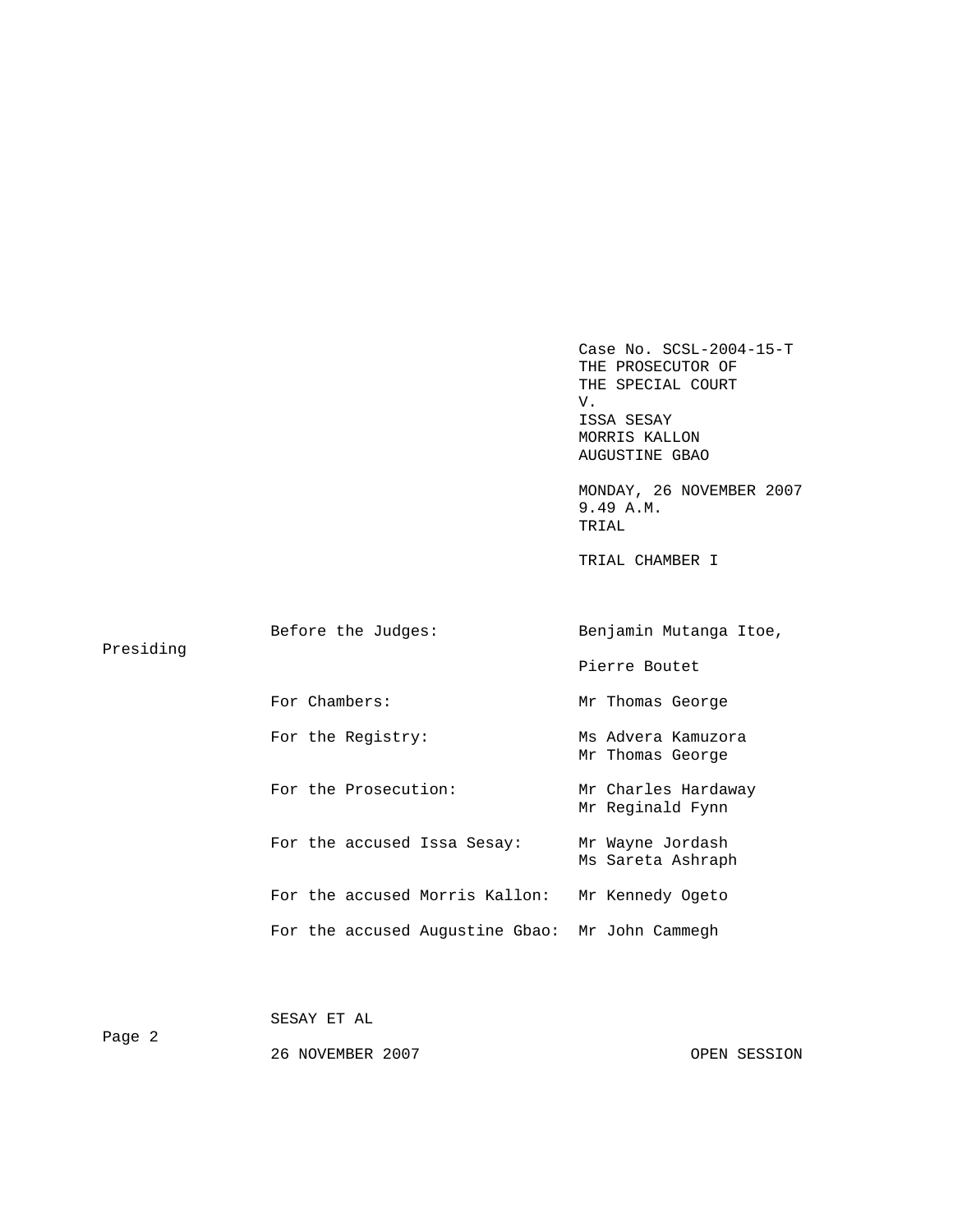1 RU26NOV07A - JS] 2 Monday, 26 November 2007 4 [The witness entered Court] 5 [Open session] 7 PRESIDING JUDGE: Good morning, learned counsel. 8 are resuming our proceedings. Yes, is it Ms Ashraph who is 9 taking the next witness? 11 DIS-187. She is the 17th witness for the Defence, Mr Sesay's 12 Defence. 13 PRESIDING JUDGE: Right. 14 MS ASHRAPH: She will be testifying in Mende today. 09:58:19 15 Honour, the witness has just said she would like to use the 16 restrooms. 17 PRESIDING JUDGE: Yes, she may. She should be allowed, 18 please. She appears to be under stress. She is winking and 19 winking. Better take her out quickly. 09:59:42 20 [The witness stood down] 21 **Example 21** [The witness entered Court] 22 WITNESS: DIS-187 [Sworn] 23 **12 Constructs** I and the witness answered through interpreter] 24 MS ASHRAPH: Your Honours, before I start, the witness 3 [The accused present] 6 [Upon commencing at 9.49 a.m.] We 09:57:44 10 MS ASHRAPH: It is, Your Honour. The next witness is Your 10:03:27 25 isn't literate and there are the names of two towns that will 26 have to be -- I will ask the assistance of Court Management to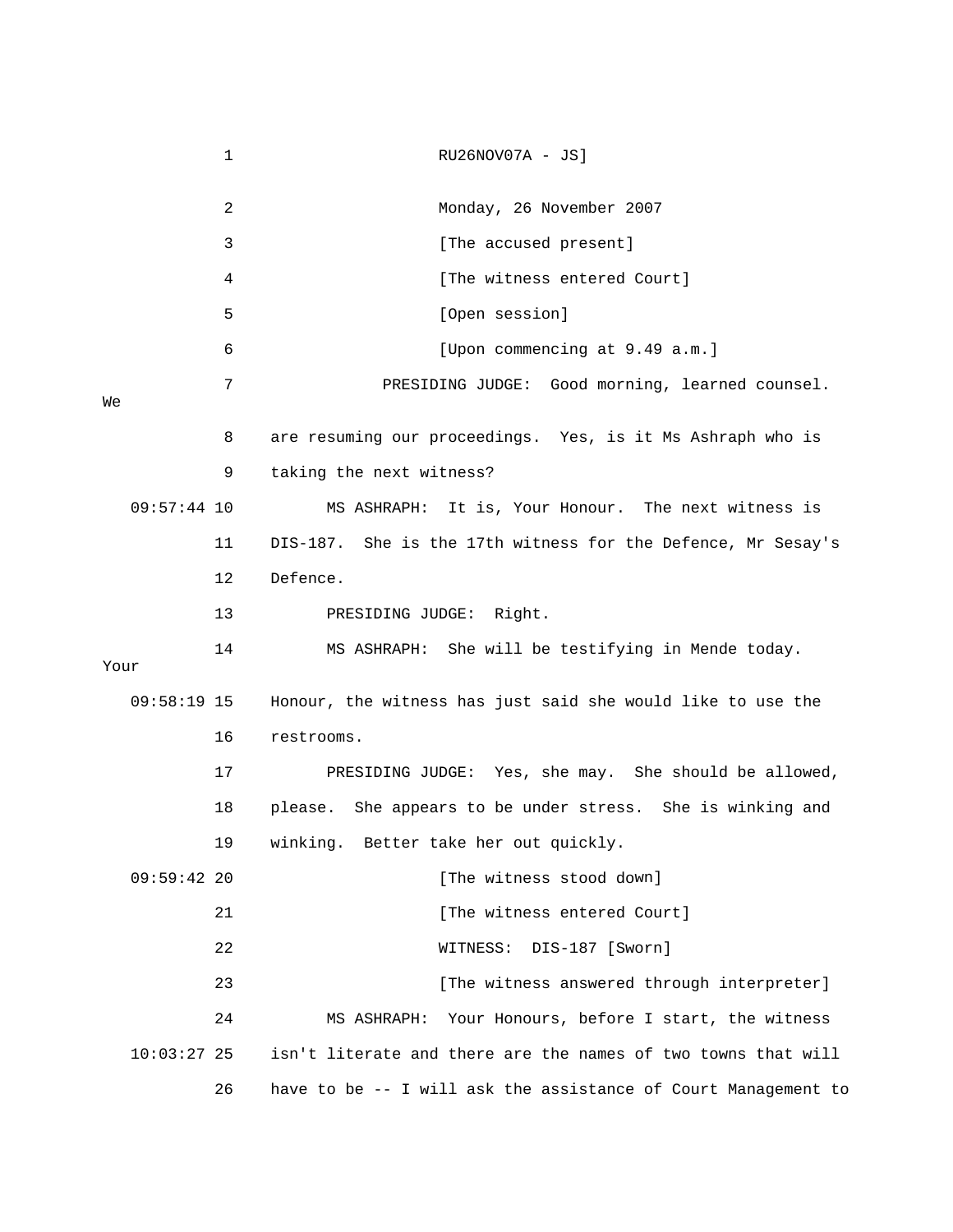| protective | 27             |           | write down with the witness to be exhibited due to the |              |
|------------|----------------|-----------|--------------------------------------------------------|--------------|
|            | 28             | measures. |                                                        |              |
|            | 29             |           | EXAMINED BY MS ASHRAPH:                                |              |
|            |                |           |                                                        |              |
|            |                |           |                                                        |              |
|            |                |           | SCSL - TRIAL CHAMBER I                                 |              |
|            |                |           |                                                        |              |
|            |                |           | SESAY ET AL                                            |              |
| Page 3     |                |           | 26 NOVEMBER 2007                                       | OPEN SESSION |
|            |                |           |                                                        |              |
|            |                |           |                                                        |              |
|            | 1              |           | MS ASHRAPH:                                            |              |
| faith?     | $\overline{c}$ | Q.        | Madam witness, it's right that you are of the Muslim   |              |
|            | 3              | Α.        | Yes.                                                   |              |
|            | 4              | Q.        | And what languages do you speak?                       |              |
| 10:03:56   | 5              | Α.        | I can speak Mende, Krio clearly.                       |              |
|            | 6              | Q.        | It's right that you have been married for the past 17  |              |
|            | 7              |           | years; is that correct?                                |              |
| married.   | 8              | Α.        | I am 54 years. There, I was 17 years when I got        |              |

 9 Q. And it's right, witness, that you are not literate? 10:04:25 10 A. No.

 11 Q. Witness, when the war broke out in Sierra Leone it's 13 A. Yes, I was in Guinea. 12 correct that you went to Guinea; is that right?

10:04:41 15 PRESIDING JUDGE: Is it that when the war broke out she 14 Q. And where were you living when you were in Guinea?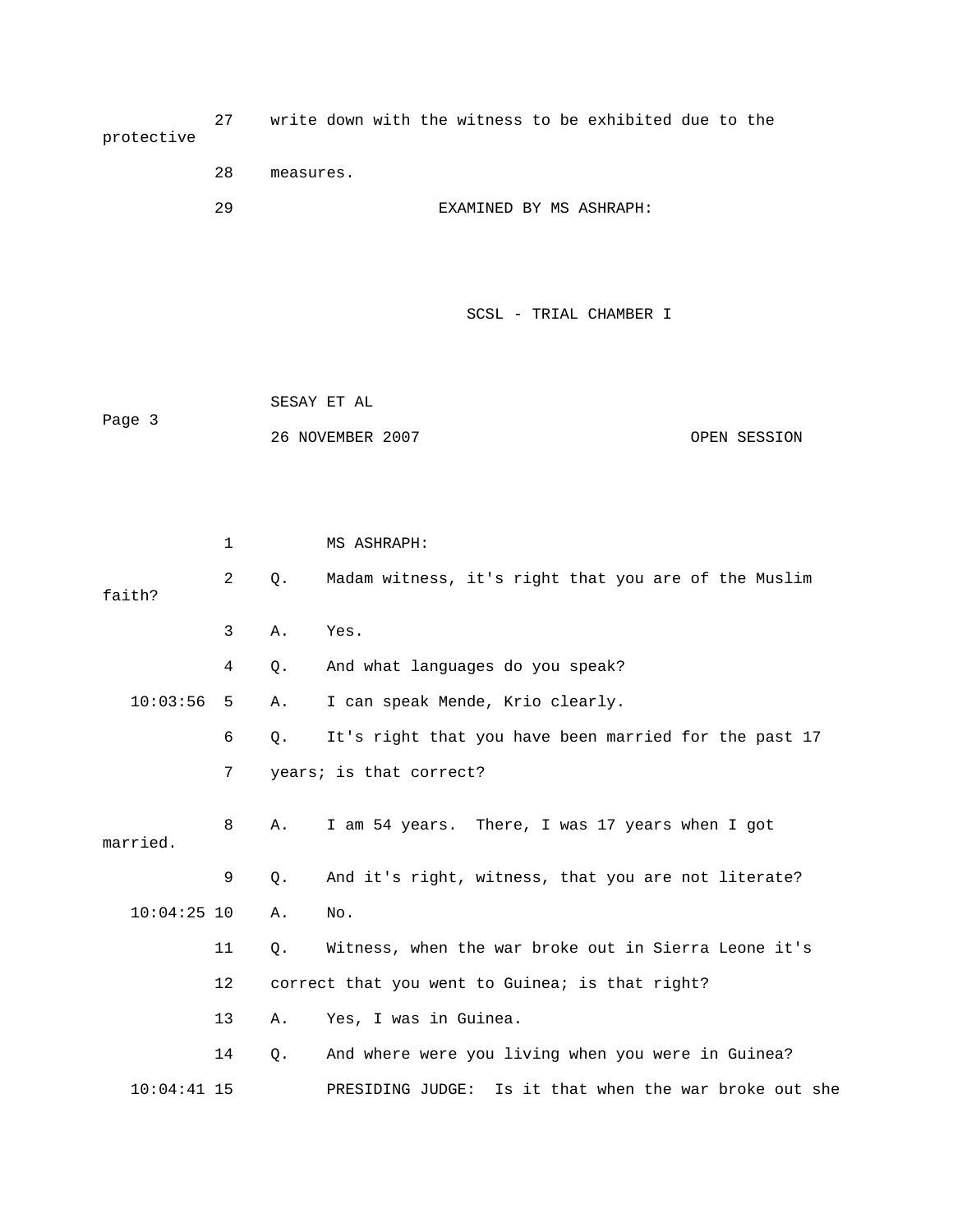16 went to Guinea or that she was in Guinea when the war broke 17 MS ASHRAPH: I'll clarify that. 18 Q. Witness, do you know when you went to Guinea? 21 Q. And where were you living when you were in Guinea? 22 A. I went to Koindu, but later I was now in Tanzari camp. 10:05:30 25 Q. And what did you do while you were at that camp? 26 A. I used to do a birth attendant. I used to do birth 28 Q. And there came a time when you returned to Sierra Leone; 29 that's correct? SCSL - TRIAL CHAMBER I out? 19 A. Well, I was not here when the war broke out. I went, then 10:05:05 20 after a week the war broke out. 23 Q. And that's a camp run by the United Nations; is that right? 24 A. Yes. 27 attendance work.

 SESAY ET AL 26 NOVEMBER 2007 OPEN SESSION Page 4

- 1 PRESIDING JUDGE: Is it bar attendant or --
- 2 MS ASHRAPH: Birth attendant.
- 3 PRESIDING JUDGE: Birth.
- 4 THE WITNESS: Birth attendant.
- 10:05:59 5 MS ASHRAPH: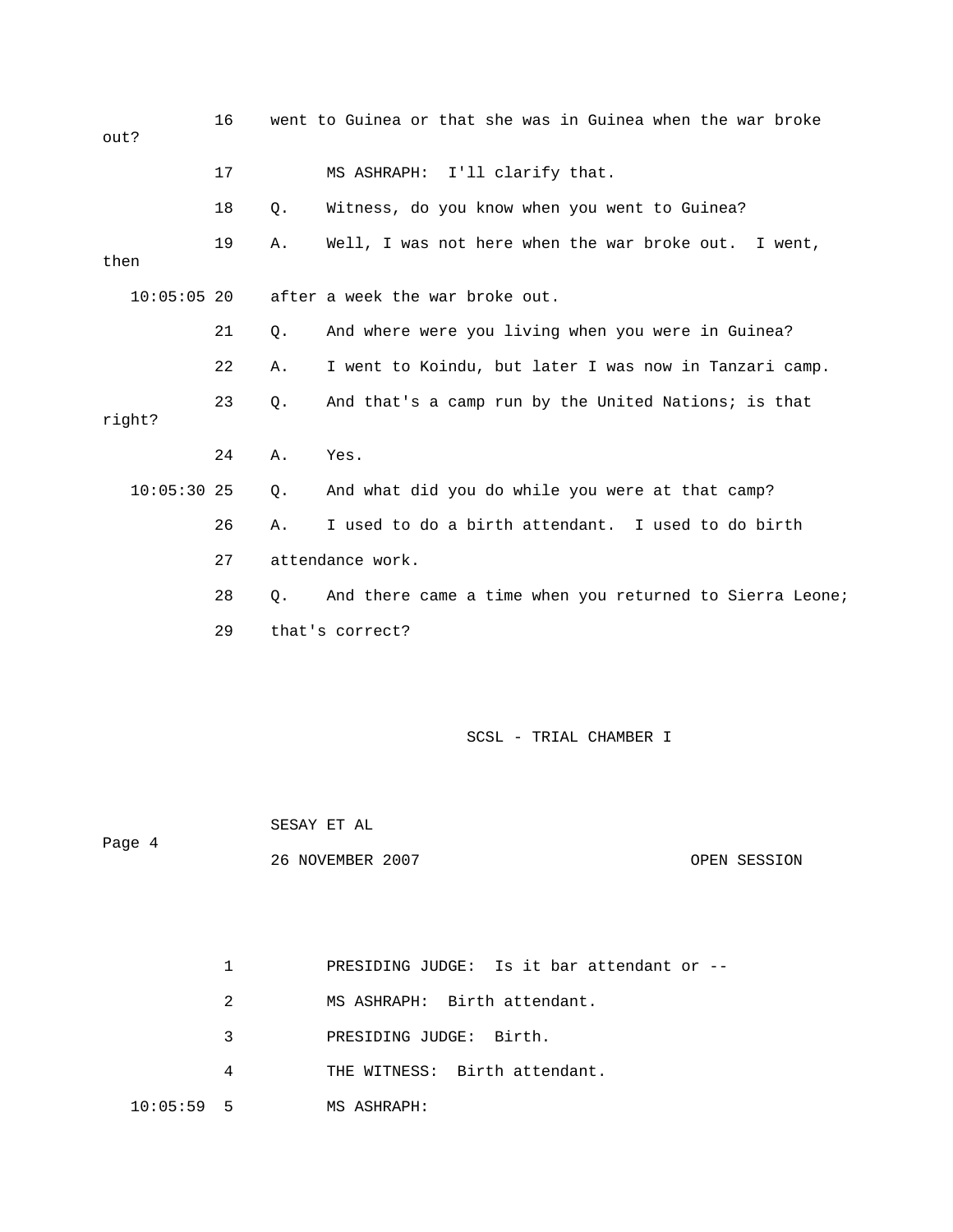| please?                     | 6  | Q.     | Witness, can you explain what a birth attendant is,         |
|-----------------------------|----|--------|-------------------------------------------------------------|
|                             | 7  | Α.     | Well, I used to help women in -- who when they were $-$ -   |
| answer.                     | 8  |        | THE INTERPRETER: Can the witness kindly repeat her          |
|                             | 9  |        | She is a midwife or so, I think, $I$ --<br>PRESIDING JUDGE: |
| $10:06:31$ 10               |    |        | birth attendant, okay.                                      |
|                             | 11 |        | MS ASHRAPH:                                                 |
| your                        | 12 | Q.     | Your Honour, do you -- witness, do you want to repeat       |
|                             | 13 |        | answer, please?                                             |
| what                        | 14 | Α.     | I studied midwifery. I have the certificate.<br>That's      |
| $10:06:47$ 15<br>delivering |    |        | I did and that's the certificate I have; even now I am      |
|                             | 16 | women. |                                                             |
| Leone?                      | 17 | Q.     | Witness, there's a time that you returned to Sierra         |
|                             | 18 | Α.     | Yes.                                                        |
| to                          | 19 | Q.     | Do you know when that was -- what caused you to return      |
| $10:07:00$ 20               |    |        | Sierra Leone?                                               |
|                             | 21 | Α.     | Well, during the intervention, that's when I returned.      |
|                             | 22 | Q.     | And why did you return to Sierra Leone?                     |
| they                        | 23 | Α.     | Well, I separated with my child, but I was there when       |
| then                        | 24 |        | said that child is in Segbwema to a woman called Mammy, so  |
| $10:07:24$ 25<br>coming     |    |        | they said the war has ended. Thank God. So people were      |
| to                          | 26 |        | across, to see. So I tried to come across the river as well |
|                             | 27 |        | search for my child.                                        |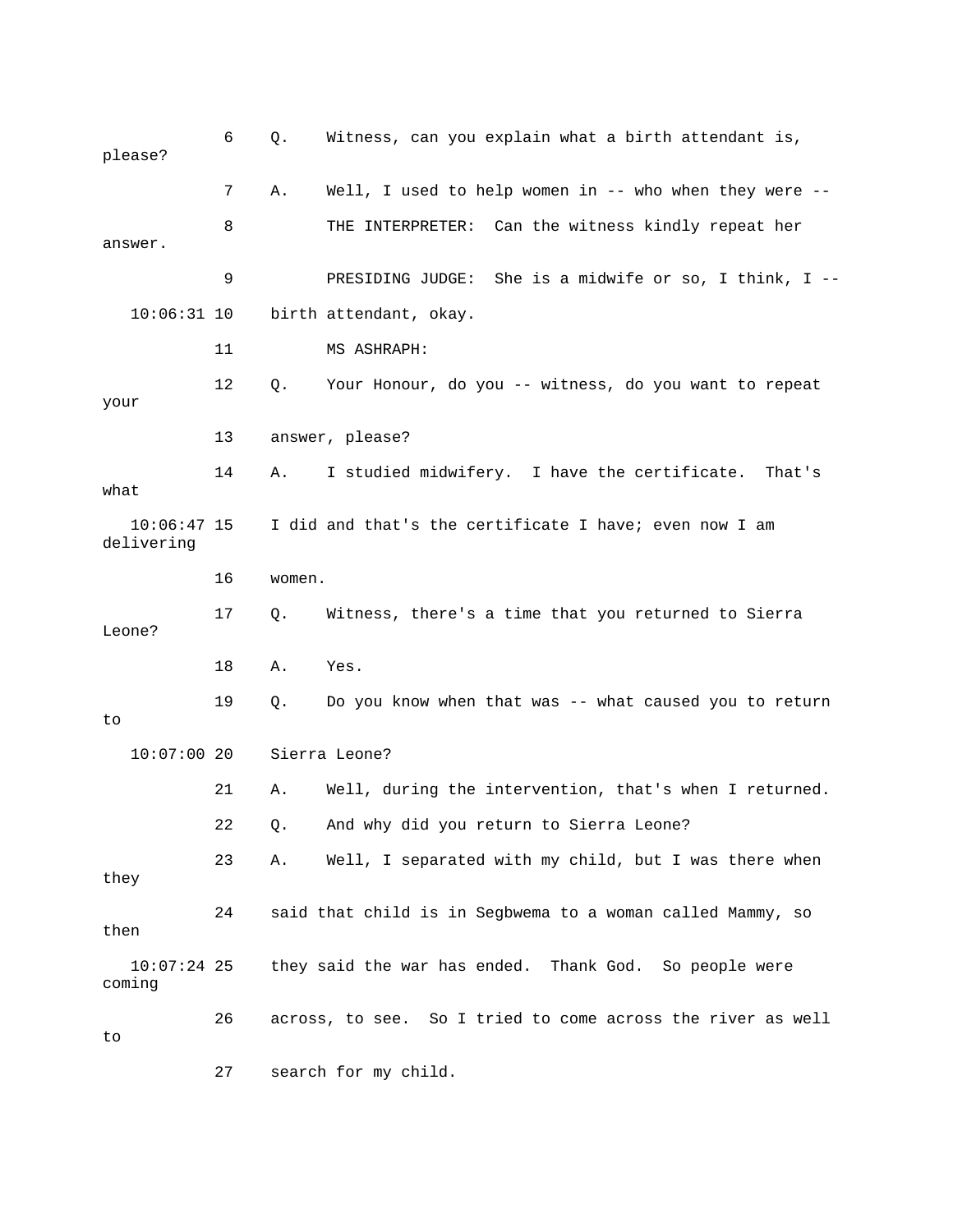28 Q. Okay. Witness, do you know who was in power when they said 29 the war had ended? Do you know who was in power in Freetown?

SCSL - TRIAL CHAMBER I

 SESAY ET AL Page 5 26 NOVEMBER 2007 OPEN SESSION

 1 A. Well, I was not in Freetown. I just heard that the war had 2 ended. I didn't know who was in power because I was in Guinea. 3 Q. Do you know where President Kabbah was at the time that you 4 returned to Sierra Leone? 10:08:01 5 A. I didn't know where President Kabbah was because I was in 6 Guinea. I just heard that the war had ended. They said we 7 should come. 8 Q. And when you said you crossed the water, where did you go? 9 A. When I crossed the river I went to Manowa, then to 10:08:23 10 Segbwema. I did not get my child there, so I planned to return. 11 Then we came to Manowa, but we were cut off. 12 Q. Right. Witness, if you can just slow down for a minute. 13 You went to Segbwema and your son was not there; is that right? 14 A. No.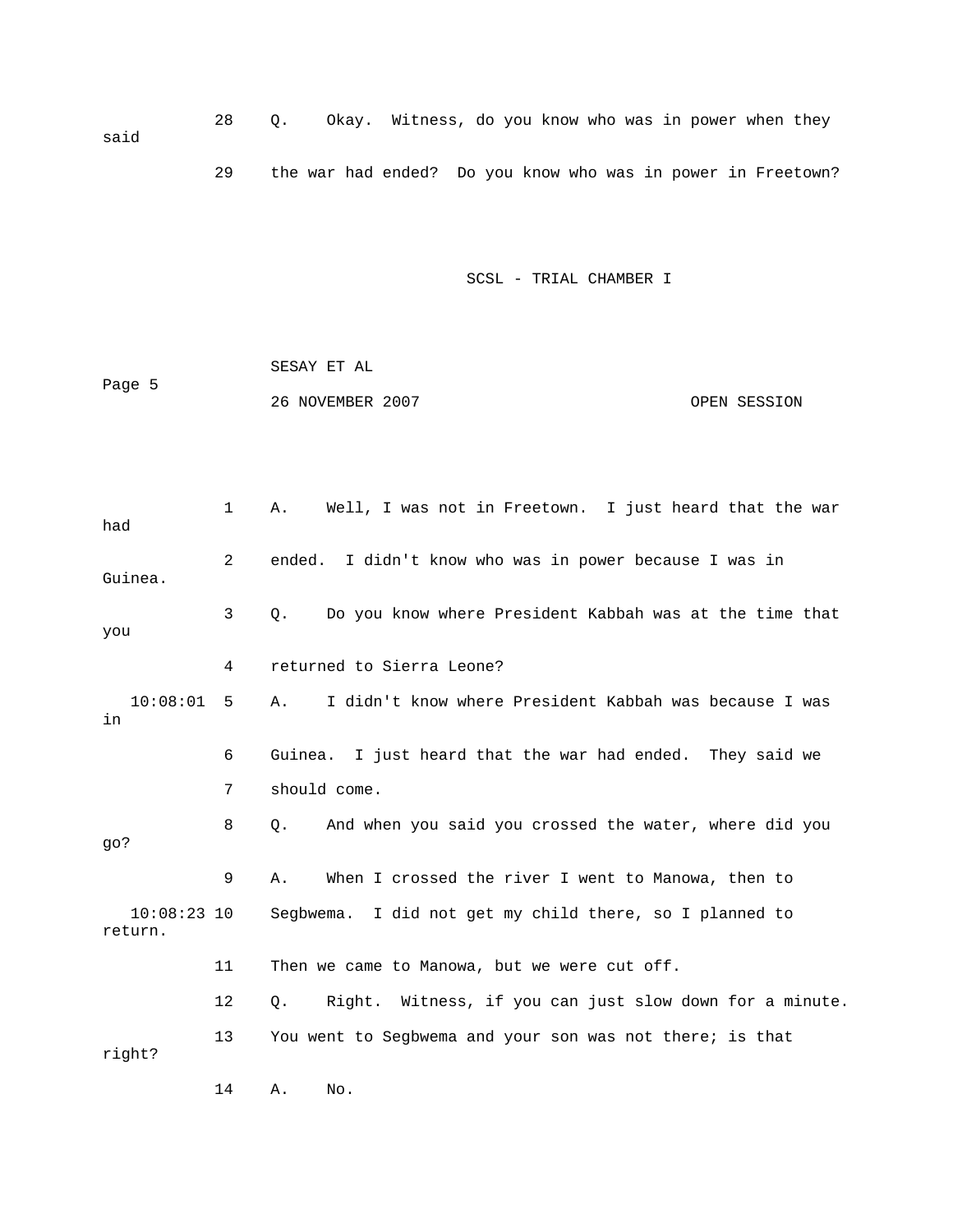|      | $10:08:43$ 15           |    | Q.    | Did anything happen while you were in Segbwema?               |
|------|-------------------------|----|-------|---------------------------------------------------------------|
|      |                         | 16 | Α.    | I was in Segbwema when they said my child was in<br>Yes.      |
| an   |                         | 17 |       | Kenema and people were running away. They said there had been |
|      |                         | 18 |       | intervention. They said ECOMOG were coming.                   |
|      |                         | 19 | $Q$ . | And who were those people who were running, witness?          |
|      | $10:09:03$ 20           |    | Α.    | Well, so many people were running away. I used to see         |
| see  |                         | 21 |       | gunmen running away. They said ECOMOG had come. I used to     |
|      |                         | 22 |       | civilians, black people, whoever, people were running away.   |
|      |                         | 23 | Q.    | And did you speak to any of the civilians?                    |
| They |                         | 24 | Α.    | Yes, I spoke to some of them. I asked some of them.           |
|      | $10:09:23$ 25<br>coming |    |       | said the war has intense in Kenema and they said they were    |
|      |                         | 26 | in.   | They said some of them were coming to Kailahun, Pendembu,     |
|      | Kenema.                 | 27 |       | because there is -- people are running helter-skelter in      |
|      |                         | 28 | Q.    | Do you know what they were running from; did they say?        |
|      | <b>ECOMOG</b>           | 29 | Α.    | They said there had been an intervention. They said           |

 SESAY ET AL Page 6 26 NOVEMBER 2007 OPEN SESSION

1 had come so there's fighting there.

2 Q. Witness, have you ever heard of the Kamajors?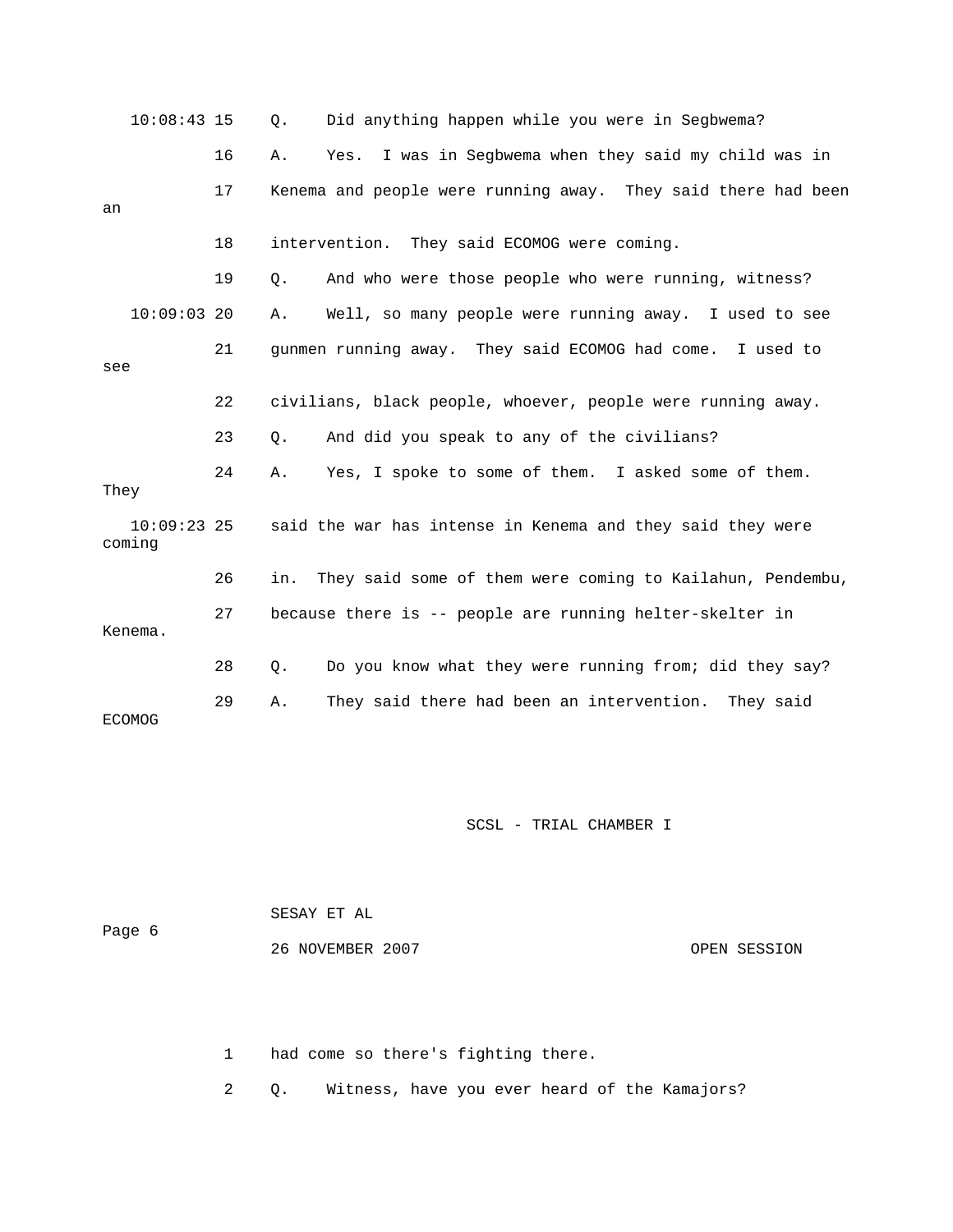3 A. Yes, I used to hear that Kamajors were there when I was in 4 Guinea. 10:10:12 5 Q. And how did the civilians that were coming into Segbwema 6 appear to you? 7 PRESIDING JUDGE: Ms Ashraph. 8 THE WITNESS: They were humans. 9 PRESIDING JUDGE: She's sniffing, I don't know, unless she 10:10:34 10 has catarrh. I don't know whether there's some stress or so. 11 THE WITNESS: That's how I do it with my eyes. There's 12 nothing wrong with me. 13 PRESIDING JUDGE: I was not complaining of your eyes. 14 MS ASHRAPH: Mr George has told me the witness would like 10:11:04 15 some hot water, not some cold water. The witness unit is dealing 16 with that now. 17 THE WITNESS: Right now I don't want anything to drink. 18 I'm all right. 19 MS ASHRAPH: Okay, thank you, Ms Witness. 10:11:19 20 THE WITNESS: As for my eyes, that's how I do with them. 21 MS ASHRAPH: 22 Q. Did the civilians say where they were going, the civilians 23 that were coming into Segbwema? 24 A. People were running away. Nobody asked one another. So 10:12:17 25 you wouldn't think at that time about somebody else's business. 26 What you cared about is what is happening to you. 27 Q. Do you know if the Kamajors were doing anything in Kenema?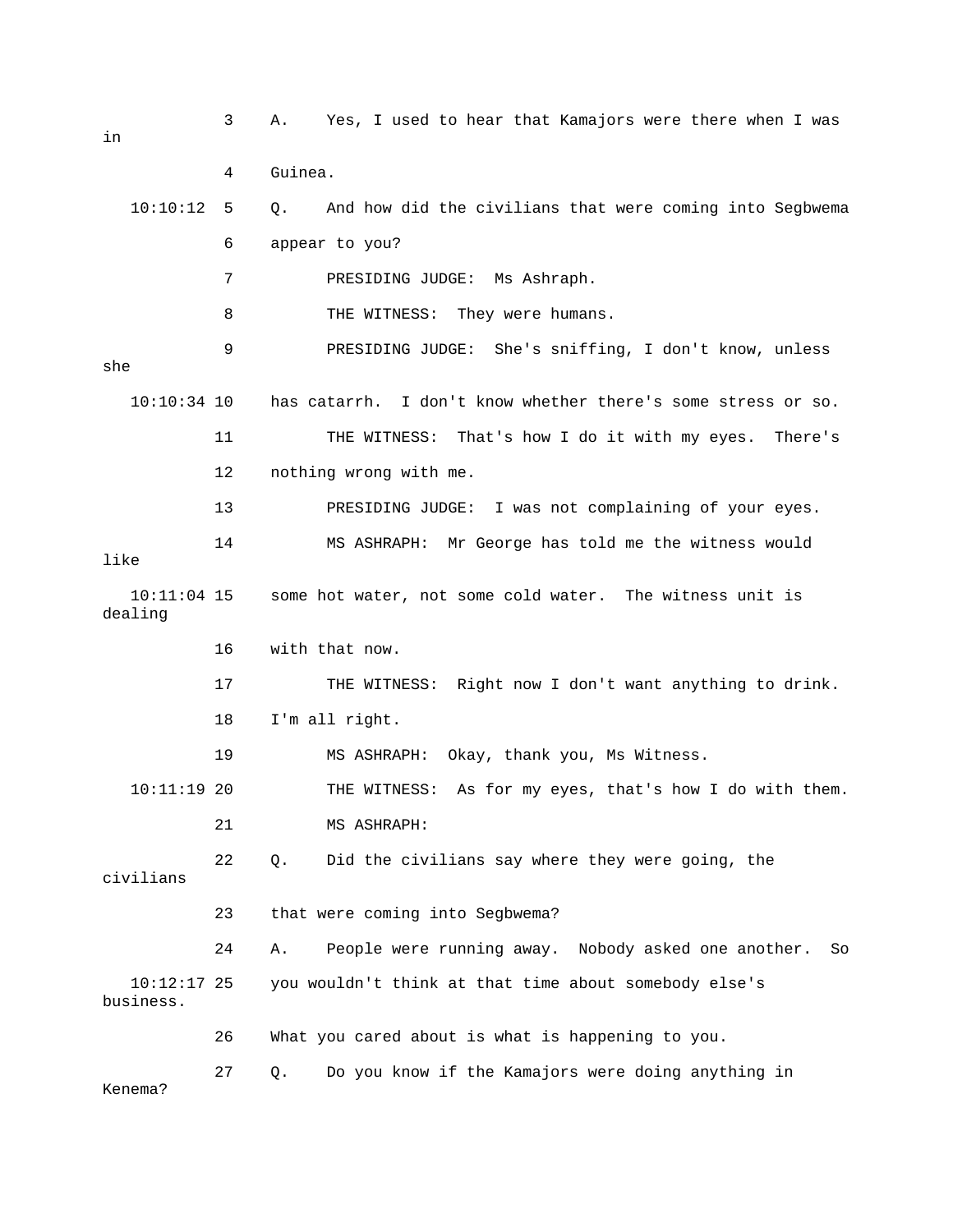28 A. I did not go to Kenema, so I can't explain anything about 29 Kenema.

SCSL - TRIAL CHAMBER I

 SESAY ET AL Page 7 26 NOVEMBER 2007 OPEN SESSION

 1 Q. Did you hear from the civilians who were -- did you hear if 2 the Kamajors were doing anything in Kenema? 3 A. The civilians, they said Kenema is tense. They said the 4 Kamajors were capturing people, they were arresting people. 10:12:56 5 Those people who were -- hosted with Kamajors. 6 THE INTERPRETER: Your Honours, the witness is speaking 7 very fast. 8 MS ASHRAPH: 9 Q. Witness, witness. What you say is very important and 10:13:09 10 people are trying to write it down. So if you could just speak 11 slowly because people are also translating it so everybody else 12 can hear you. 13 A. Okay. Can I start? 14 Q. You can start, yes. If you can just repeat what your last 10:13:25 15 sentence was?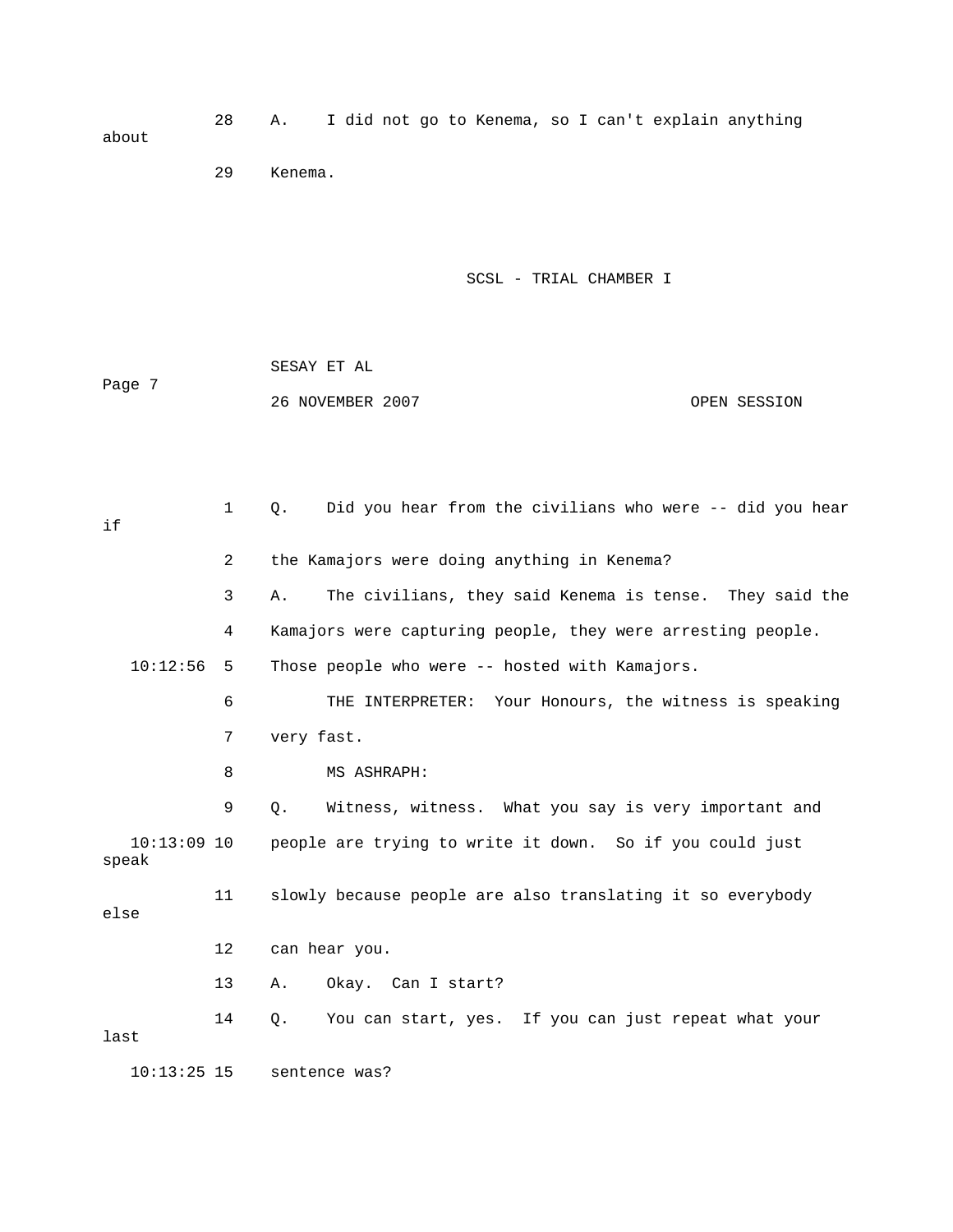| had    |               | 16 | Α.    | People said the Kamajors were chasing people, those who      |              |
|--------|---------------|----|-------|--------------------------------------------------------------|--------------|
| to     |               | 17 |       | hosted the Kamajors. The Kamajors were doing something wrong |              |
|        |               | 18 | them. |                                                              |              |
|        | elsewhere?    | 19 | Q.    | Witness, did you stay in Segbwema or did you go              |              |
|        | $10:13:50$ 20 |    | Α.    | I returned to Manowa.                                        |              |
|        |               | 21 | Q.    | And why was that?                                            |              |
|        |               | 22 | Α.    | People were running away from Kenema. They were coming.      |              |
|        |               | 23 |       | They said they were capturing people. They were ill-treating |              |
|        |               | 24 |       | people. Would you go there?                                  |              |
| in     | $10:14:05$ 25 |    | Q.    | Witness, you moved to Manowa and what was your purpose       |              |
|        |               | 26 |       | moving to Manowa?                                            |              |
|        |               | 27 | Α.    | I wanted to return to Guinea.                                |              |
|        |               | 28 | Q.    | And were you able to return to Guinea?                       |              |
|        |               | 29 | Α.    | I was unable to return there.                                |              |
|        |               |    |       |                                                              |              |
|        |               |    |       | SCSL - TRIAL CHAMBER I                                       |              |
|        |               |    |       | SESAY ET AL                                                  |              |
| Page 8 |               |    |       | 26 NOVEMBER 2007                                             | OPEN SESSION |

 1 Q. Why was that? 2 A. I met the road had been cut off. They said the Guineans 3 had cut -- blockaded the road so nobody could go to the river. 4 Q. And what happened next when you were in Manowa?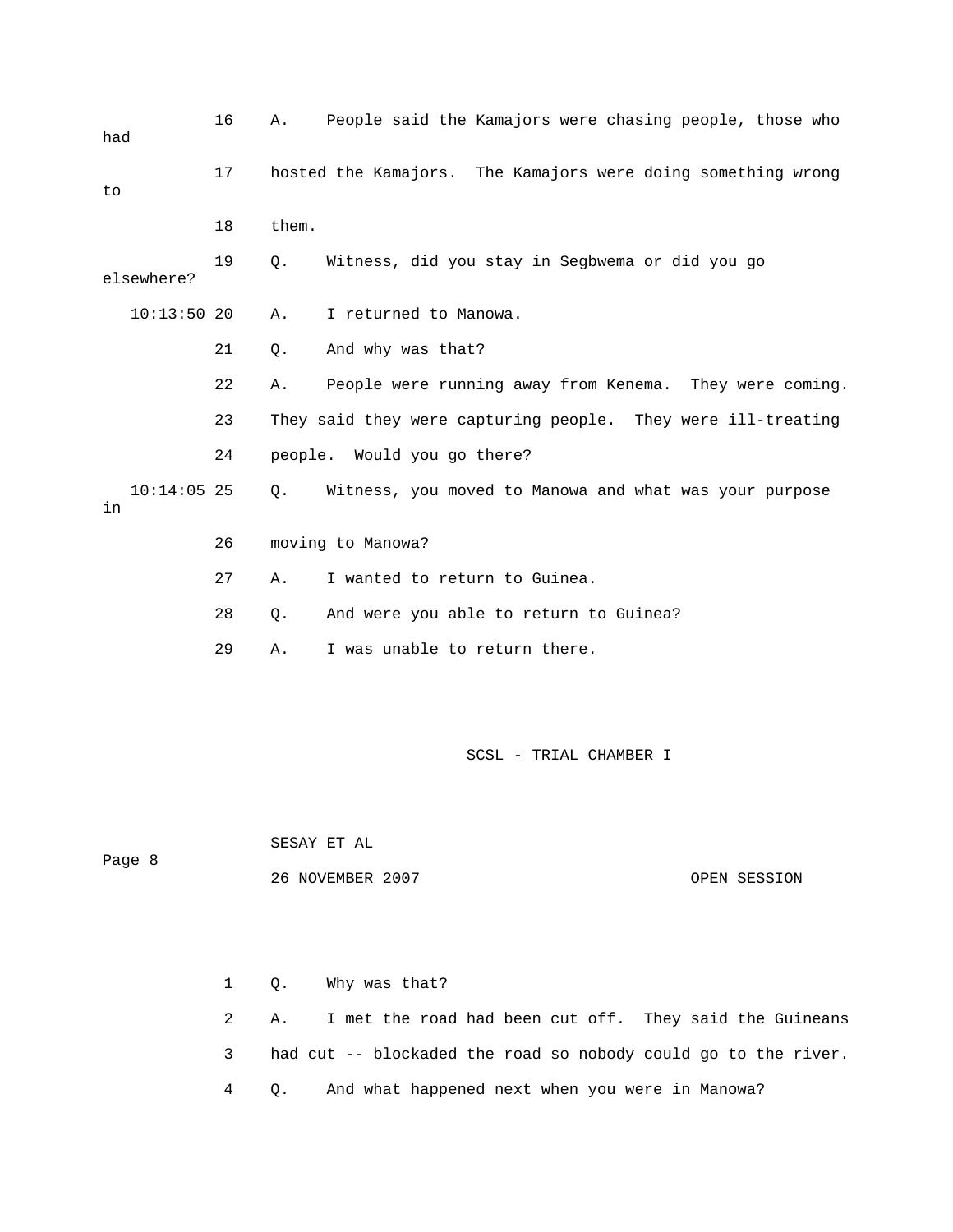10:14:41 5 A. Well, I was in Manowa up to one week. I was in Manowa one

- 6 day.
- 7 Q. Did you know anyone in Manowa?
- 8 A. Yes.
- 9 Q. Who was that?

10:15:03 10 A. Her name is xxxx. She's my friend.

- 11 Q. And when did you first come to know xxxx?
- 12 A. At that time the war had not started. We were doing
- 13 business together.

 14 Q. And where were you staying when you went to Manowa? 10:15:19 15 A. I was with xxxx because she was the person I knew there.

- 16 Q. And where were both of you?
- 17 A. We were in the town at her house; that's where we were.
- 18 Q. And did you remain in the town throughout your time in 19 Manowa?

23 Q. Okay. Who would say you should go to the zoo bush?

- No. We used to go -- sometimes we would go to the -- $10:15:39$  20 A. they
- 21 would say we should go to the zoo bush. They said they used 22 hear news. At that time I went there they had zoo bush there. to

 24 A. The person I was staying with. The whole of Manowa would

 10:15:58 25 go to the zoo bush. The person that I was staying with in Manowa

26 would go there.

27 Q. Okay. And why was that, witness?

 28 A. Well, when you go there, when you go to a place and they 29 said they are walking on one leg you too should walk on one

leg.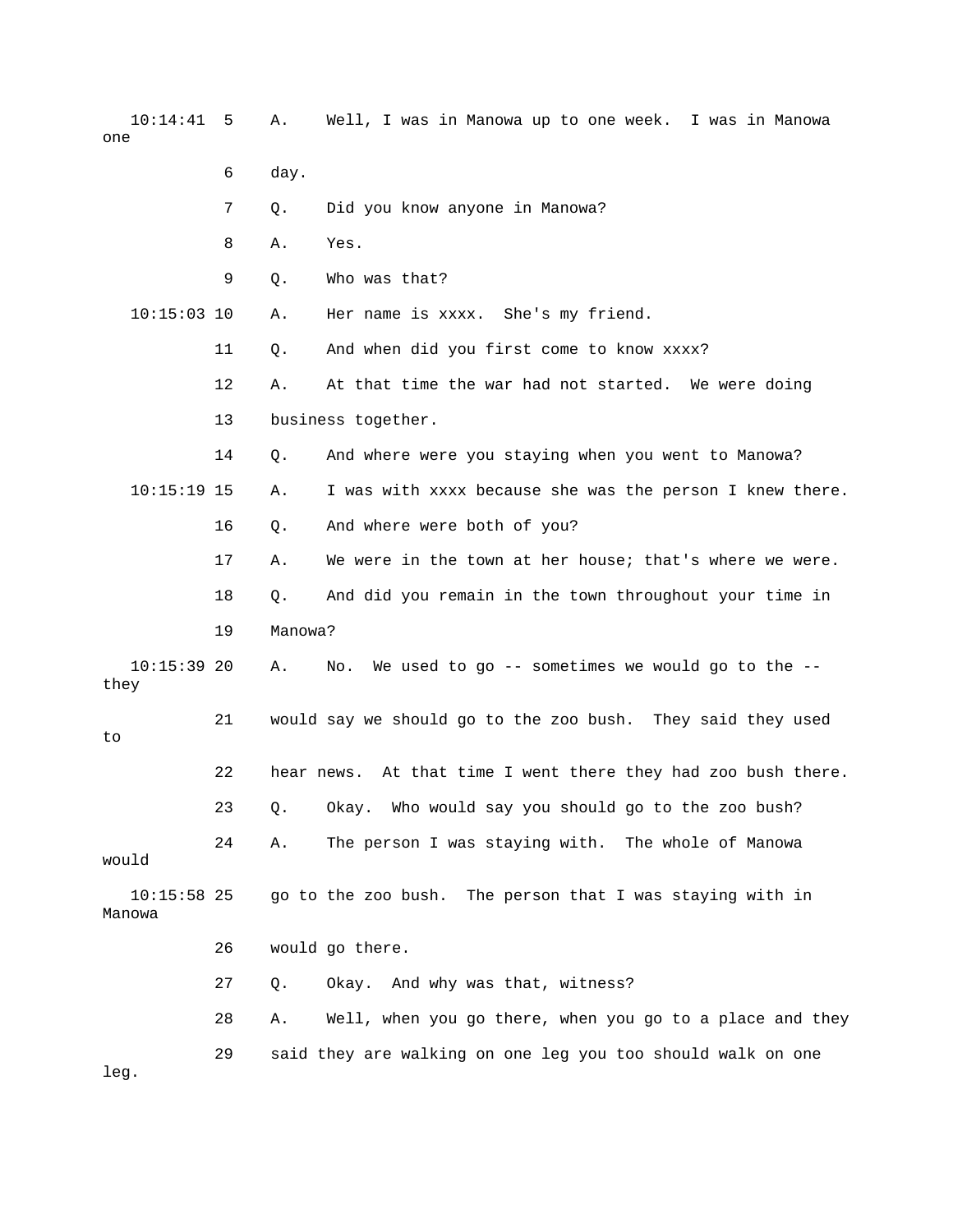| Page 9               |    | SESAY ET AL |                                                               |              |  |
|----------------------|----|-------------|---------------------------------------------------------------|--------------|--|
|                      |    |             | 26 NOVEMBER 2007                                              | OPEN SESSION |  |
|                      |    |             |                                                               |              |  |
|                      |    |             |                                                               |              |  |
|                      | 1  |             | So that's what they were doing. That's why I took after them. |              |  |
| bushes               | 2  | Q.          | Okay. And did anything happen when you were in the            |              |  |
|                      | 3  |             | around Manowa?                                                |              |  |
|                      | 4  | Α.          | Well, when we were in the bush nothing happened there to      |              |  |
| 10:16:35             | 5  | us.         | Then we returned to town.                                     |              |  |
|                      | 6  | Q.          | Did anyone appear to be in control of the town?               |              |  |
|                      | 7  | Α.          | Yes.                                                          |              |  |
|                      | 8  | Q.          | Who was in control of the town?                               |              |  |
|                      | 9  | Α.          | Townspeople. They were in charge of the town.                 |              |  |
| $10:16:55$ 10<br>the |    | Q.          | Do you know if any -- any armed men were in control of        |              |  |
|                      | 11 | town?       |                                                               |              |  |
| the                  | 12 | Α.          | At that time that I went there, that town was not under       |              |  |
|                      | 13 |             | control of gunmen. They would just come and pass through.     |              |  |
|                      | 14 | Q.          | When you were $-$ -                                           |              |  |
| $10:17:27$ 15        |    |             | MS ASHRAPH: Excuse me for a minute, Your Honour.              |              |  |
|                      | 16 | Q.          | Did you ever see any jet planes when you were in Manowa?      |              |  |
| there.               | 17 | Α.          | Initially, when I was in Manowa, jet never went<br>No.        |              |  |
| that                 | 18 |             | At that time it had not come there. It will come but not at   |              |  |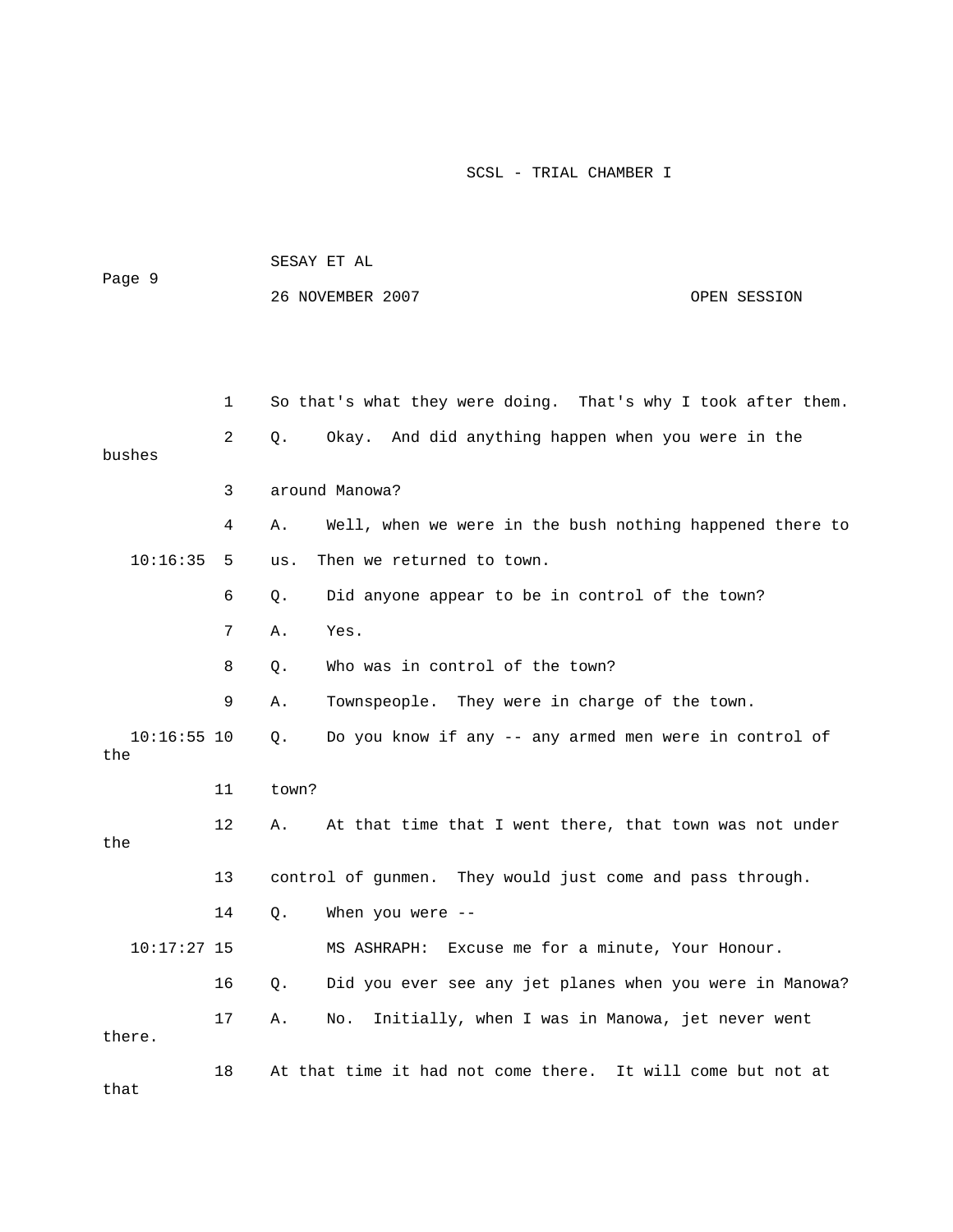19 time.

 10:17:54 20 Q. Okay. And you said you returned to the town. What 21 civilians -- the townspeople to return to the town? 23 going to be an intervention, they would bring back Mr Kabbah. 24 they sent to their people and told them that they should 10:18:24 25 to the bushes. 26 Q. Who sent to their people? 29 decision that person take, I would go by. That was not my caused 22 A. Well, they said there will be fighting, that there was So return 27 A. Well, I did not know who sent the message. I was -- I was 28 not in Manowa. The person that I was staying with, whatever home

SCSL - TRIAL CHAMBER I

 SESAY ET AL 26 NOVEMBER 2007 OPEN SESSION Page 10

 3 A. Yes. 4 Q. And was there a time when you ever saw any armed men in 2 Q. The person you were staying with, is that xxxx? 10:19:02 5 Manowa?

1 town. Even during normal times I didn't know, there.

6 A. Yes. One day we were in Manowa when they said they had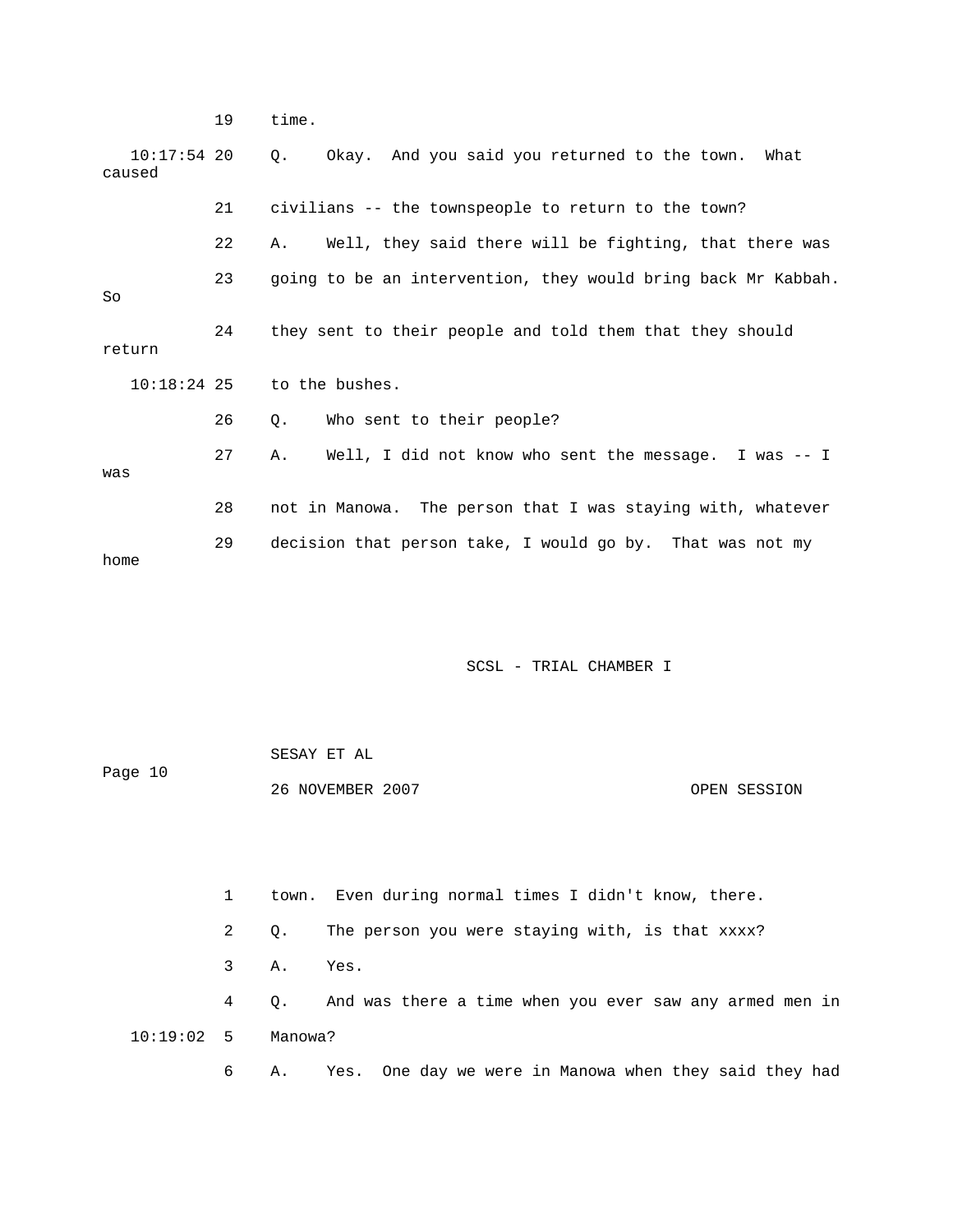| were                  | 7  | come. | They said they were calling them People's Army.<br>They      |
|-----------------------|----|-------|--------------------------------------------------------------|
|                       | 8  |       | wearing red caps.                                            |
|                       | 9  | Q.    | And what happened when they came to the town?                |
| $10:19:25$ 10         |    | Α.    | They came and they said that they want the townspeople.      |
| we                    | 11 |       | There was a court barri and they went to the court barri and |
|                       | 12 |       | all assembled at that court barri.                           |
| assemble              | 13 | Q.    | And how did the -- how did the townspeople know to           |
|                       | 14 |       | at the court barri?                                          |
| $10:19:40$ 15         |    | Α.    | They had a gun that they were banging, and we all went       |
|                       | 16 |       | there when we heard that.                                    |
|                       | 17 | Q.    | I'm sorry, a what that they were banging?                    |
| together.             | 18 | Α.    | An iron, an iron. That's what they were knocking             |
| then                  | 19 | Q.    | And the townspeople proceeded to the court barri, and        |
| $10:20:10$ 20         |    |       | what happened?                                               |
| you                   | 21 | Α.    | Then the People's Army said to them that, "We've told        |
| are                   | 22 |       | that the war has ended. What is it that you've seen that you |
|                       | 23 |       | going to the bush. So please come out and let's all stay     |
|                       | 24 |       | together as one."                                            |
| $10:20:29$ 25<br>came |    | Q.    | Do you know who -- the names of any of the people who        |
|                       | 26 |       | to speak to you that day?                                    |
|                       | 27 | Α.    | I can remember only one person's name.                       |
|                       | 28 | Q.    | And what name is that, witness?                              |
|                       | 29 | Α.    | They were calling him people's son.                          |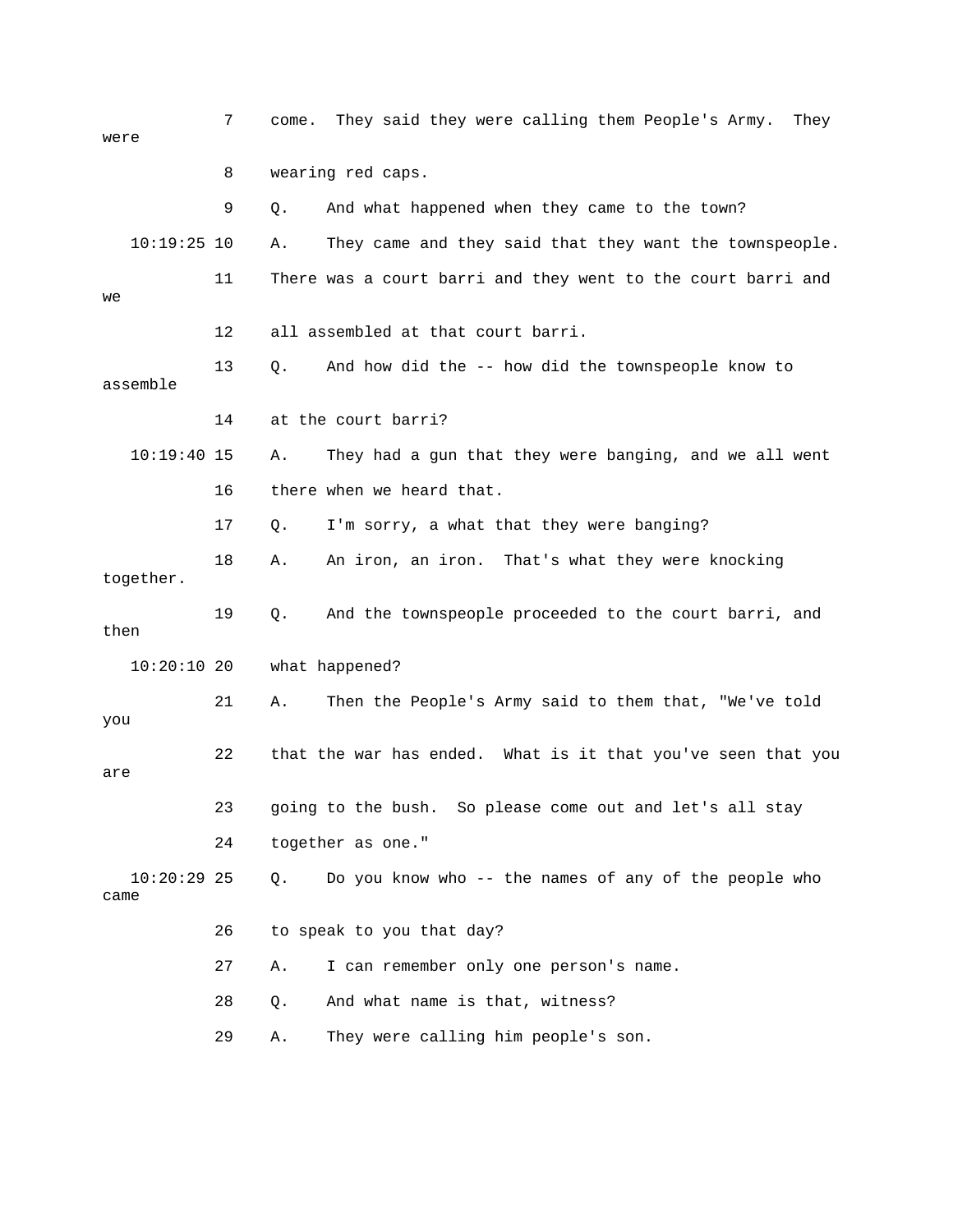|         |                | SESAY ET AL                                                   |  |  |  |
|---------|----------------|---------------------------------------------------------------|--|--|--|
| Page 11 |                | 26 NOVEMBER 2007<br>OPEN SESSION                              |  |  |  |
|         |                |                                                               |  |  |  |
| bush,   | $1 \quad$      | Okay. And after they said, "Why are you going to the<br>Q.    |  |  |  |
|         | $\overline{2}$ | let us be together as one," did they say anything else to the |  |  |  |
|         | 3              | townspeople?                                                  |  |  |  |

4 A. Yes, the townspeople told them that, "Well, we would and stay together but we do not have salt and Maggi. That's 6 we really want. So if you say we should come back and stay, return 10:21 what

9 Q. So they said, "Okay," and then what happened? 7 those are the things you should give to us," and they said, 8 "Okay."

10:21:28 10 A. After three days I saw them bring the salt. I didn't know 11 the number of bags they brought because there was a village 12 called Foindu-Maweh.

13 Q. After three days they brought the salt?

14 A. Yes.

Why do you mention the village Foindu-Maweh?  $10:21:46$  15 Q.

16 A. I went to Foindu together with my friend and I met them, 18 MS ASHRAPH: Your Honours, I believe Foindu-Maweh is 17 they had brought the salt and they shared it.

19 F-O-I-N-D-U - M-A-W-E-H.

10:22:13 20 PRESIDING JUDGE: Is that where the salt came from?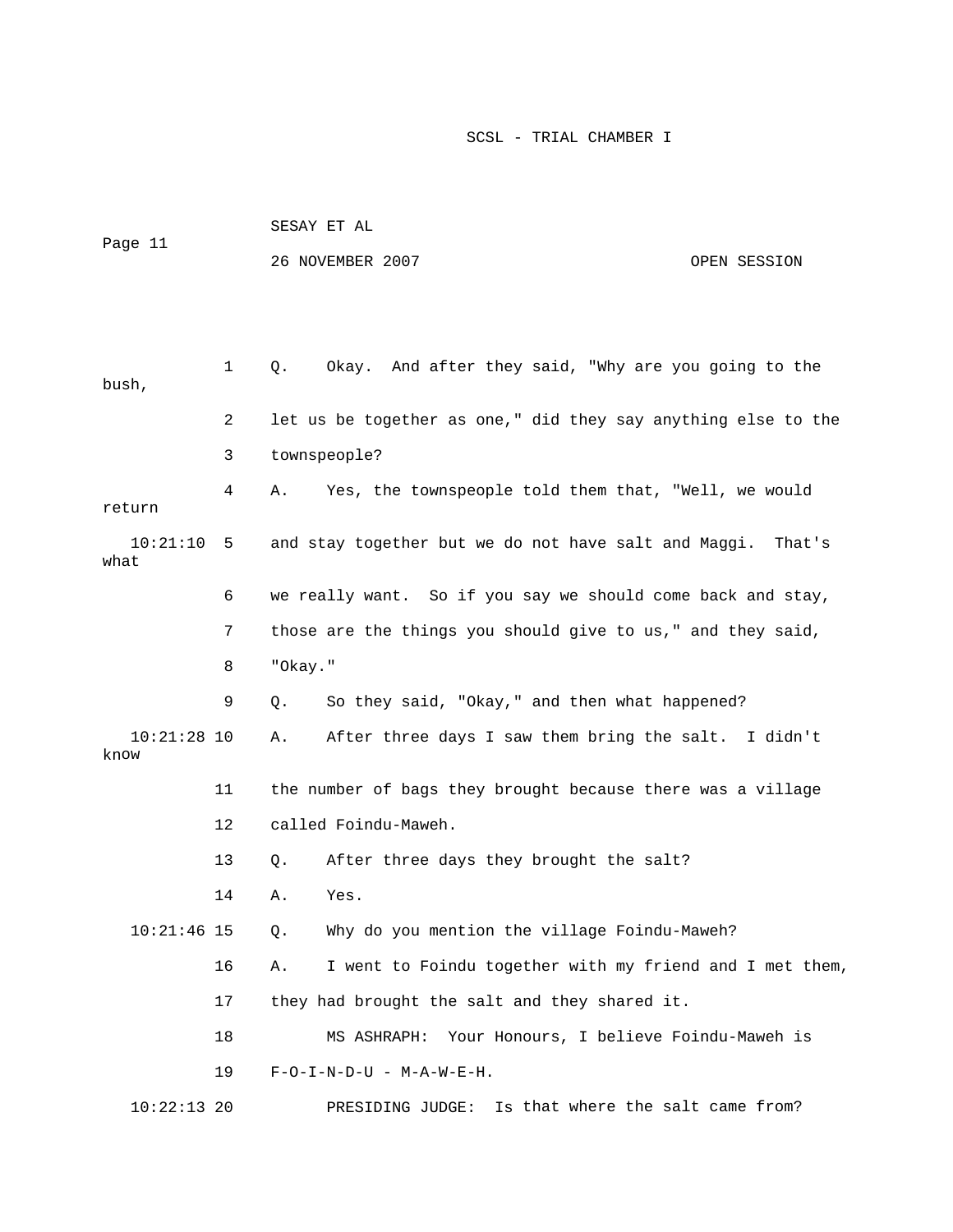| my  |               | 21 | THE WITNESS: No, I went to Foindu-Maweh together with          |
|-----|---------------|----|----------------------------------------------------------------|
|     |               | 22 | friend. I was not in town when they brought the salt. I was    |
| a   |               | 23 | I had gone to Foindu when they brought the salt and people had |
|     |               | 24 | substantial amount of the salt when they shared that salt.     |
|     | $10:22:32$ 25 |    | PRESIDING JUDGE: Thank you.                                    |
| you |               | 26 | THE WITNESS: I have not completed that yet, just that          |
|     |               | 27 | said I should talk and pause, that's why.                      |
|     |               | 28 | MS ASHRAPH:                                                    |
|     |               | 29 | Continue, witness.<br>Q.                                       |

| Page 12 | SESAY ET AL      |              |
|---------|------------------|--------------|
|         | 26 NOVEMBER 2007 | OPEN SESSION |

|          |   | So that salt, when I met, they had shared it among the<br>А.          |
|----------|---|-----------------------------------------------------------------------|
| yours, " | 2 | people. I saw the salt in a pile and they said, "That is              |
| day.     | 3 | and they returned. They did not sleep in that town on that            |
|          | 4 | I did not even meet them there.                                       |
|          |   | 10:23:03 5 Q. You said you didn't meet them there. You were referring |
| the      | 6 | No, no. It is not my friend that I did not meet there,<br>А.          |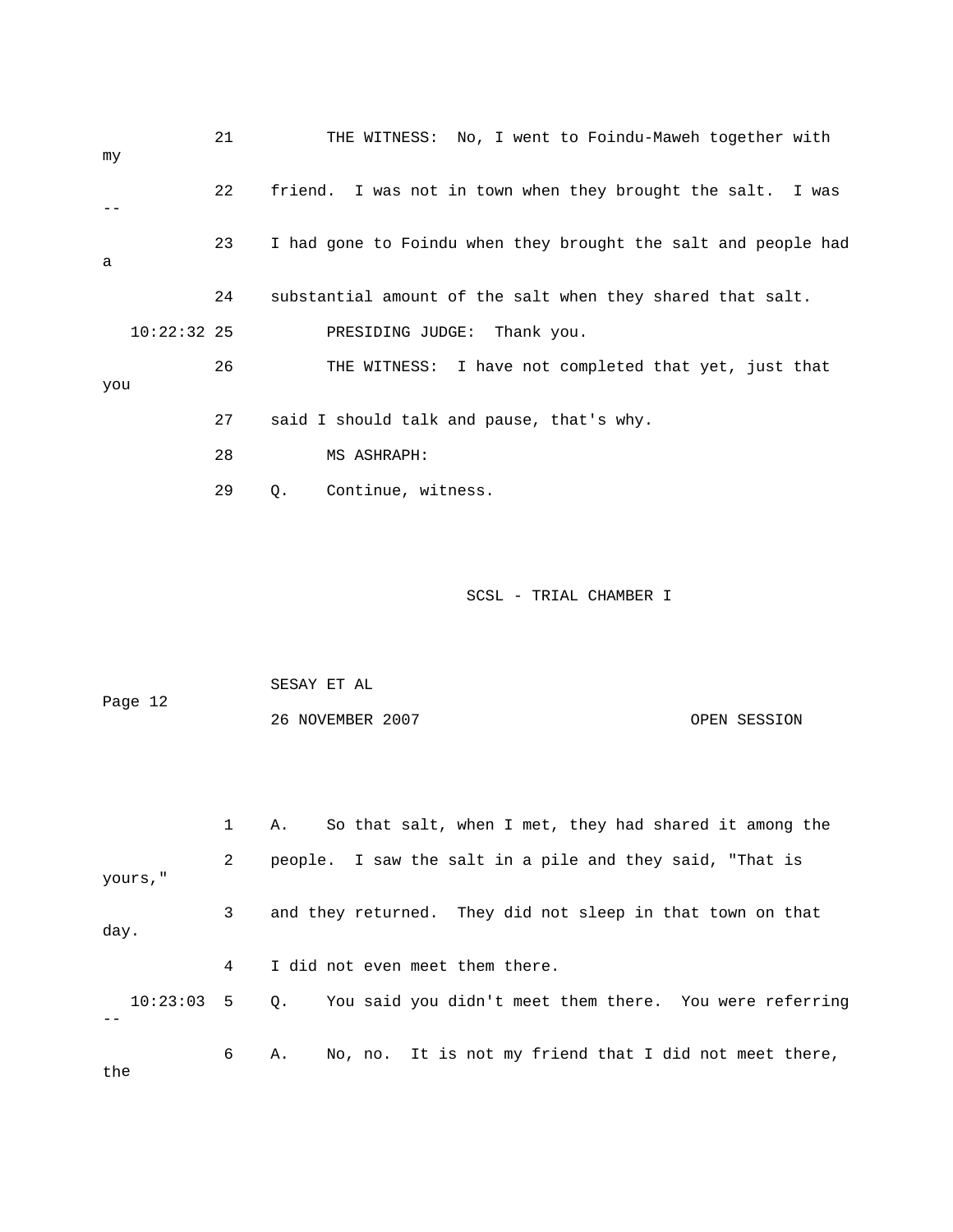| to            | 7  |              | people who brought the salt, for my friend who went together |
|---------------|----|--------------|--------------------------------------------------------------|
| said:         | 8  |              | Foindu, we returned together and they called her and they    |
| They          | 9  |              | This is your own salt, the salt that these people brought.   |
| $10:23:25$ 10 |    |              | were sharing the salt by houses. The people who brought the  |
|               | 11 |              | salt, I did not meet them in the town.                       |
|               | 12 | Q.           | What were you doing in Foindu, witness?                      |
| village,      | 13 | Α.           | Well, the person I was staying with, that was her            |
| would         | 14 |              | and if you were staying with somebody, wherever she went, I  |
| $10:23:41$ 15 |    |              | go with her. They had some plantation there that they were   |
|               | 16 |              | harvesting so --                                             |
|               | 17 |              | Your Honours, the witness is speaking<br>THE INTERPRETER:    |
|               | 18 | very fast.   |                                                              |
|               | 19 |              | MS ASHRAPH:                                                  |
| $10:23:51$ 20 |    | Q.           | Witness, if you could just slow down because people are      |
|               | 21 | translating. |                                                              |
|               | 22 | Α.           | Okay.                                                        |
|               | 23 | Q.           | We will get there eventually.                                |
|               | 24 | Α.           | Okay.                                                        |
| $10:23:57$ 25 |    | Q.           | You have enough time to say everything [overlapping          |
|               | 26 | speakers]    |                                                              |
|               | 27 | Α.           | Okay.                                                        |
|               | 28 | Q.           | But if you could just slow down and then they can            |
| again.        | 29 | translate.   | So if you could just take that last sentence                 |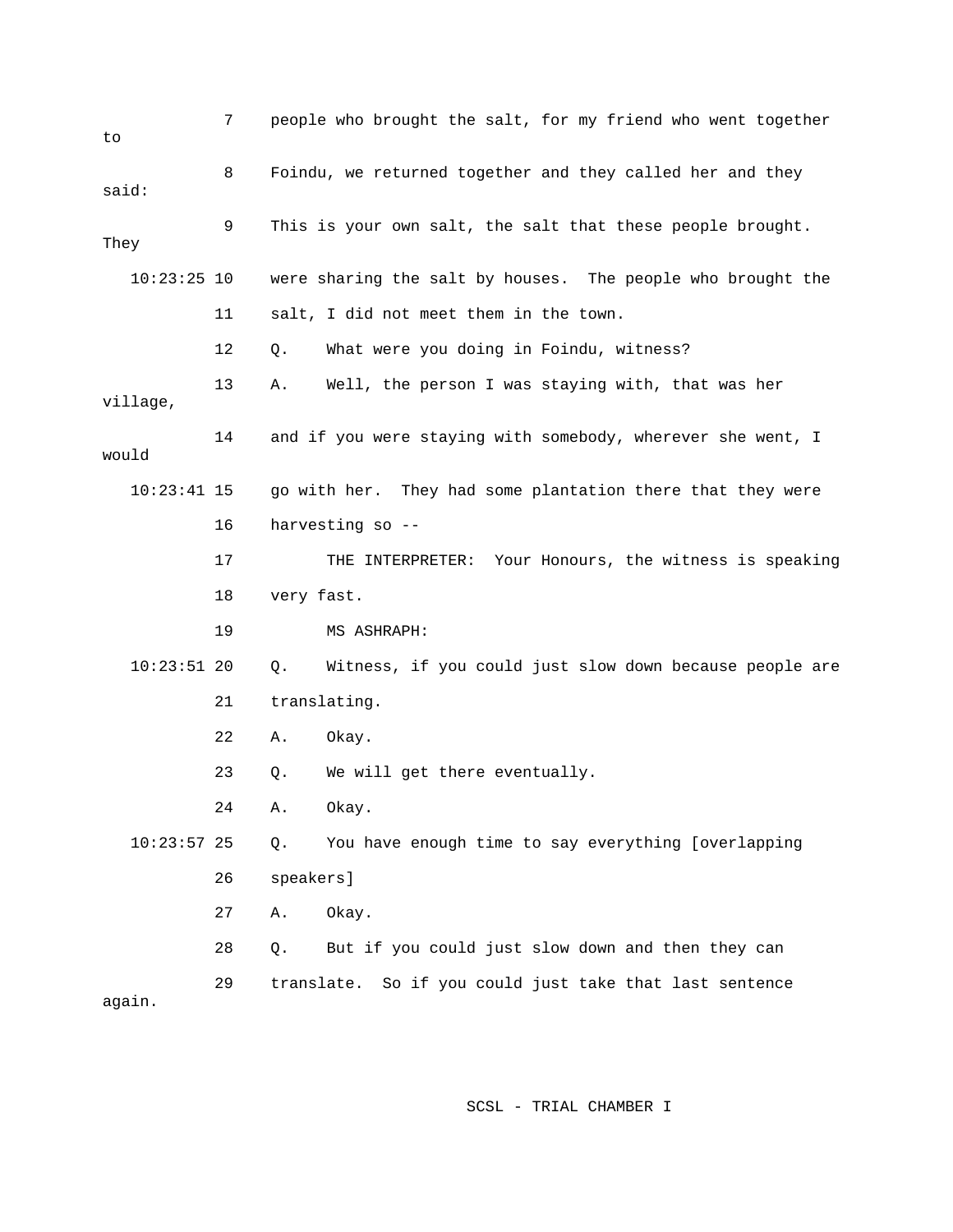| Page 13                |    |        | 26 NOVEMBER 2007                                              | OPEN SESSION |
|------------------------|----|--------|---------------------------------------------------------------|--------------|
|                        |    |        |                                                               |              |
|                        | 1  | Α.     | Can I speak?                                                  |              |
|                        | 2  | Q.     | You can speak, yes.                                           |              |
|                        | 3  | Α.     | Where did we stop?                                            |              |
| you                    | 4  | Q.     | You were speaking that you were going to Foindu because       |              |
| 10:24:24               | 5  |        | were staying with your friend xxxx and that there was a       |              |
|                        | 6  |        | plantation there.                                             |              |
|                        | 7  | Α.     | Yes.                                                          |              |
|                        | 8  | Q.     | Who did that plantation belong to?                            |              |
|                        | 9  | Α.     | Her husband owned it.                                         |              |
| $10:24:46$ 10          |    | Q.     | And what did her husband do for a living?                     |              |
| farm                   | 11 | Α.     | Her husband was a businessman and he had a plantation         |              |
| to                     | 12 |        | and he would sell the harvest. If when -- I went there I used |              |
|                        | 13 |        | see him sell cigarettes and doing that farming.               |              |
|                        | 14 | Q.     | Who else was farming there?                                   |              |
| $10:25:19$ 15<br>fact, |    | Α.     | Those civilians, they used to do swamp farming.               | In           |
| but                    | 16 |        | there was a lot of them. There was a lot of plant farming,    |              |
|                        | 17 |        | there were swamp farms, the civilians, all of them had swamp  |              |
|                        | 18 | farms. |                                                               |              |
|                        | 19 | Q.     | Were there any fighters farming there?                        |              |
| 10:25:4220             |    | Α.     | Which fighters?                                               |              |

SESAY ET AL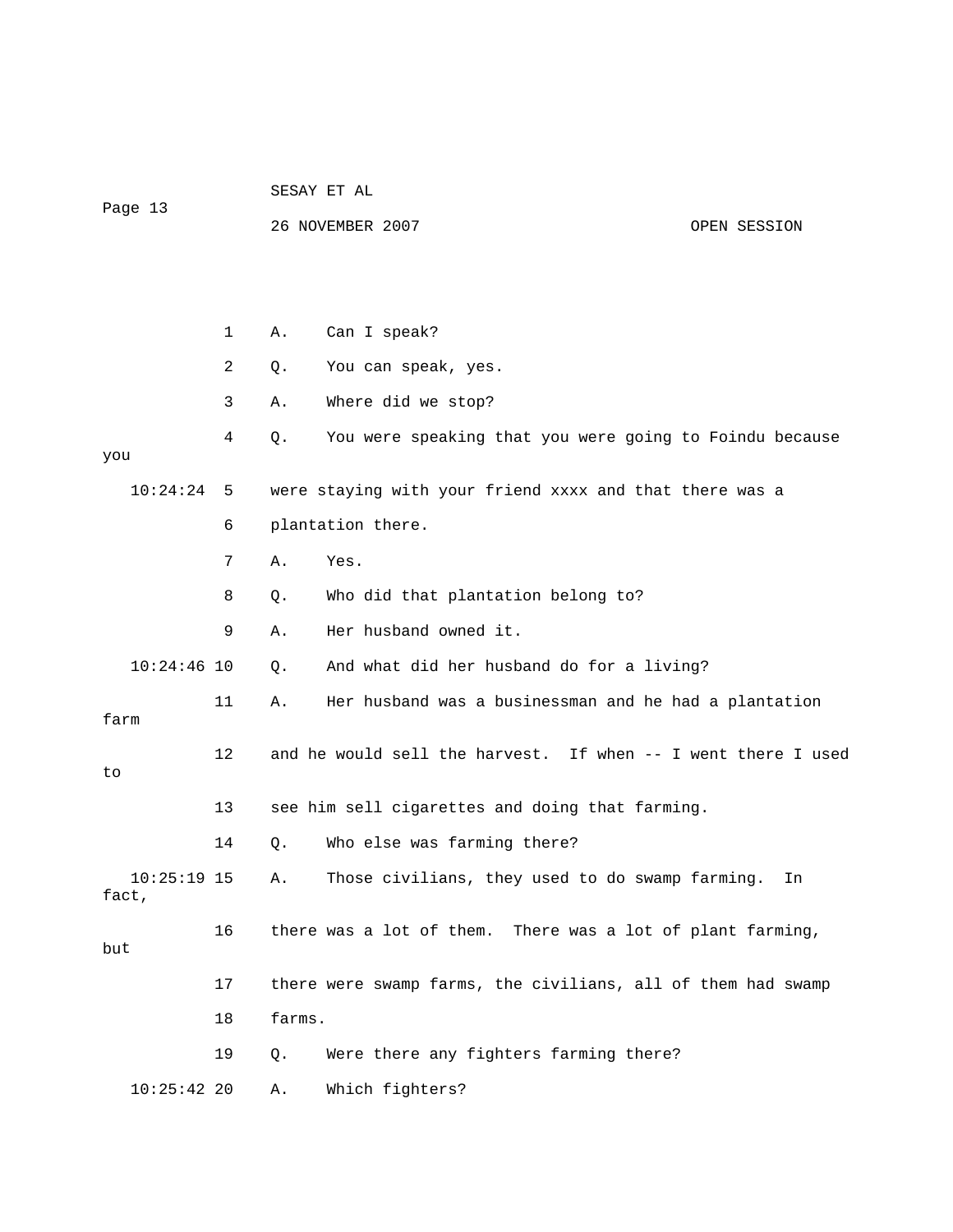- 21 Q. Were there any people with guns farming there?
- 22 A. Staying in that town?
- 23 Q. Farming?

24 A. No, I have said that those gunmen were not in that town. 26 Q. How did they behave when they came to the town, witness, 28 A. I did not see them do anything to anybody apart from -- 10:25:58 25 They came and they returned. They wouldn't farm there. 27 the fighters? 29 PRESIDING JUDGE: Yes, Mr Hardaway?

SCSL - TRIAL CHAMBER I

 SESAY ET AL Page 14 26 NOVEMBER 2007 OPEN SESSION

|               | $\mathbf{1}$   | MR HARDAWAY: Just get some clarification as to which           |
|---------------|----------------|----------------------------------------------------------------|
| town          |                |                                                                |
|               | $\overline{2}$ | the witness is referring to? We have Manowa and we have --     |
|               | 3              | PRESIDING JUDGE: Seqbwema.                                     |
| a             | 4              | MR HARDAWAY: Segbwema and Foindu-Maweh. If we just get         |
|               |                | 10:26:31 5 clarification as to which town she is referring to. |
|               | 6              | PRESIDING JUDGE: Ms Ashraph, would you please?                 |
|               | 7              | THE WITNESS: That town, I was staying in Manowa Town.          |
|               | 8              | This Foindu, it's just a town. We went there and we returned.  |
| Manowa        | 9              | We went to leave food for the workers. I'm talking about       |
| $10:26:46$ 10 |                | Town. But when I left Manowa --                                |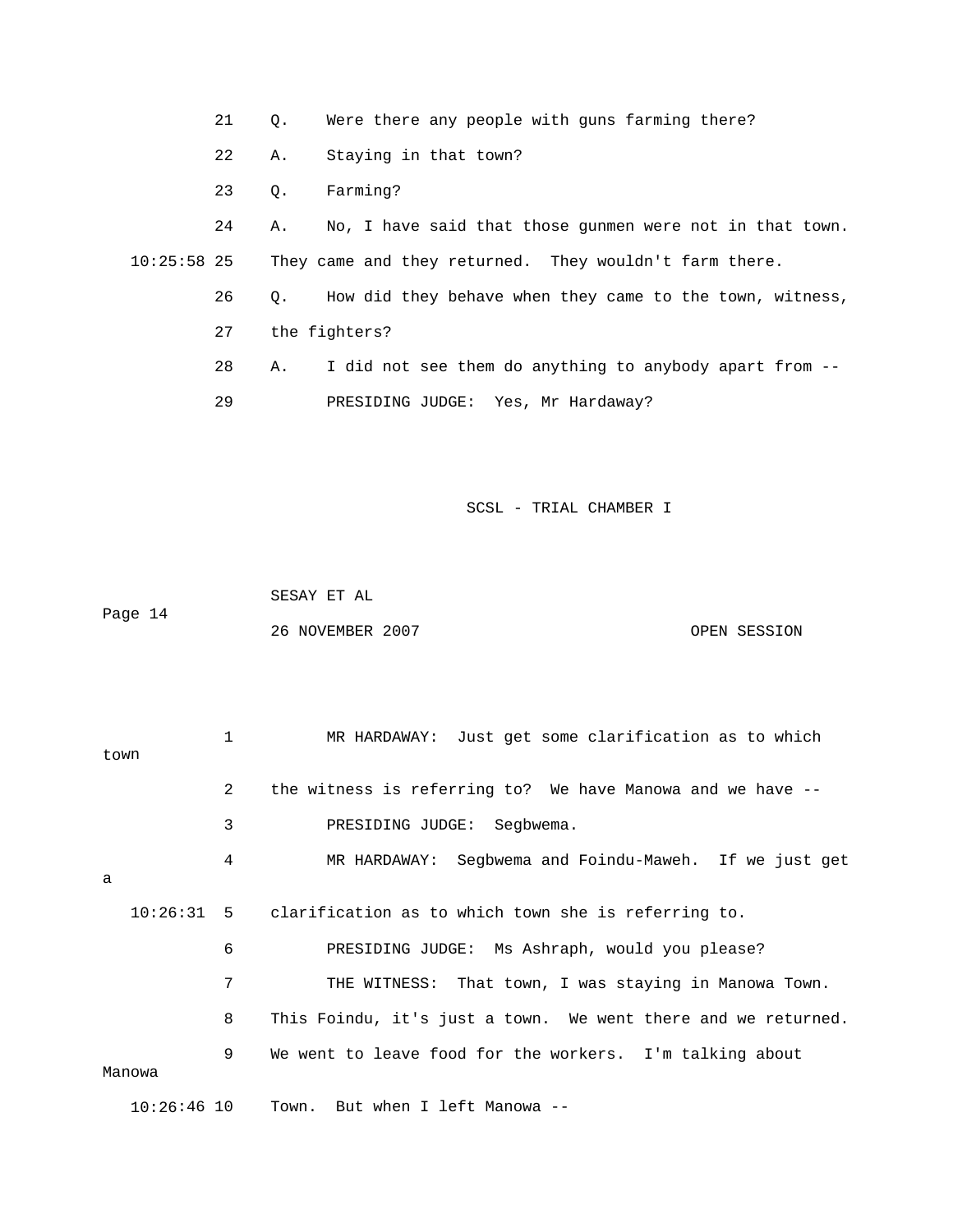11 PRESIDING JUDGE: Wait, wait, madam. Hold on. Madam, you 12 go slowly, eh? 13 THE WITNESS: Okay. 14 PRESIDING JUDGE: It was in Manowa that there was farming by civilians, the swamps and things like that. 16 THE WITNESS: When I went to Manowa I found the swamp. 17 met them harvesting the rice. 18 The SIDING JUDGE: Yes, and that was where you said that 19 soldiers were not farming. It was civilians who were farming. Manowa, 23 MR HARDAWAY: Thank you for the clarification, Your 24 PRESIDING JUDGE: Yes. 26 Q. Witness, you were staying in Manowa? 27 A. When I left Guinea and came, is that what you mean? 10:26: I the 10:27:21 20 THE WITNESS: Yes, I saw -- I met civilians there. 21 PRESIDING JUDGE: Mr Hardaway, are you -- we're in 22 I suppose. Honour. 10:27:35 25 MS ASHRAPH: 28 Q. No, no. At the time when the fighters came led by 29 [indiscernible], that event occurs in Manowa?

SCSL - TRIAL CHAMBER I

SESAY ET AL

Page 15

26 NOVEMBER 2007 OPEN SESSION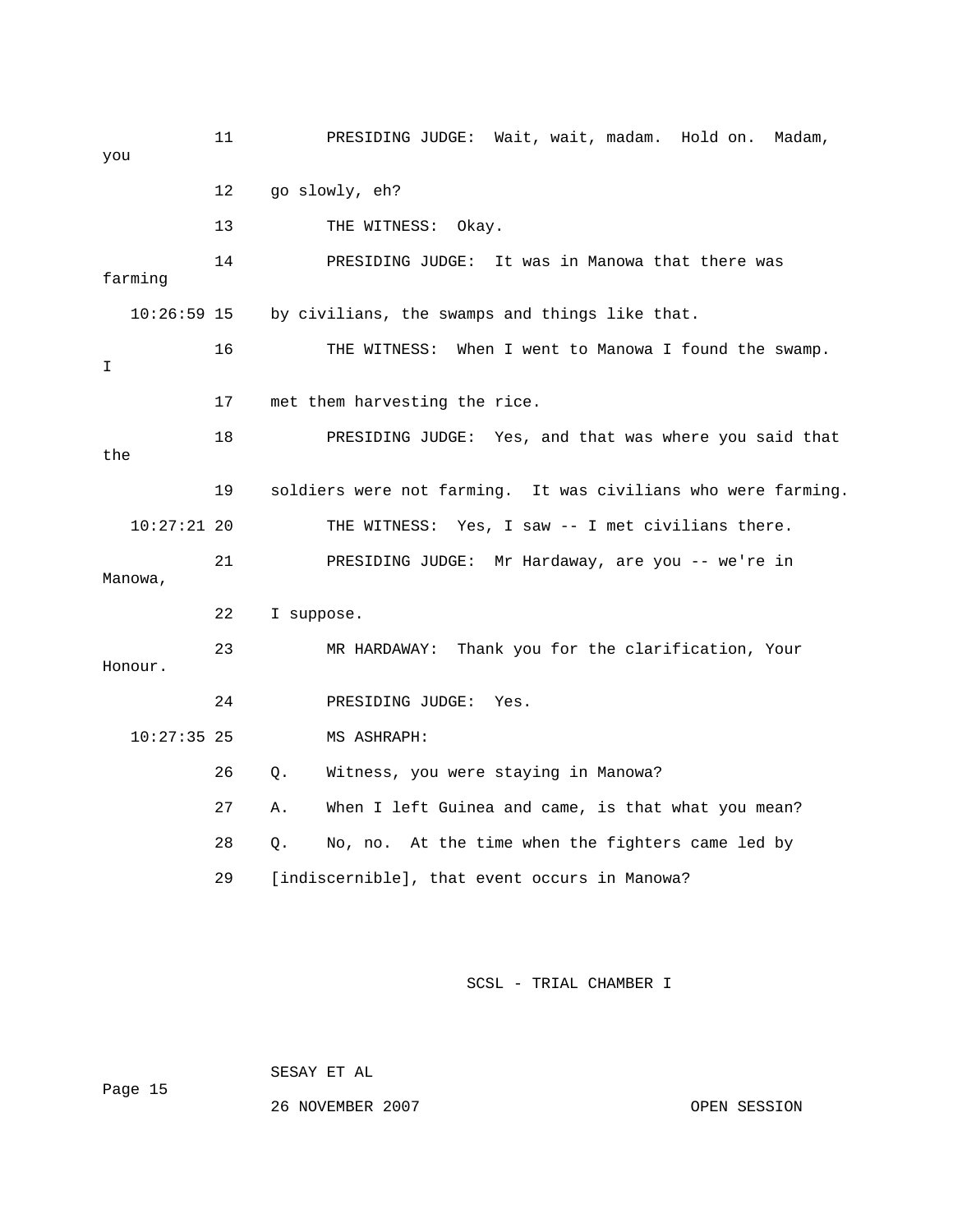1 A. I was in Manowa. 2 Q. When the salt arrived, you were not in Manowa? 3 A. Went to Foindu in the village, but I did not sleep 4 It's about three miles. We just went there to leave food. I 10:28:13 5 returned and slept in Manowa. 6 Q. Thank you. And you went to leave food I think you said 8 A. Yes. Cocoa farm. 9 Q. Witness, did anything else happen while you were in 11 Q. What happened, witness? 12 A. I was in Manowa one day in the morning when a man came 10:28:57 15 Q. And, witness, who was calling you to the court barri? 16 A. Lansana. It was Anthony who came and summoned me that 17 Mr Lansana was calling me. 18 Q. And who was Mr Lansana? 19 A. He was one of the townspeople in that town. When I went 21 Q. Okay. And when you got to the court barri -- well, did 23 A. Yes, I went to the court barri. there. for 7 people working on the farm? Manowa? 10:28:40 10 A. Yes. and 13 called me up. His name is Lansana, Anthony. He said they were 14 calling me under the court barri. he 10:29:16 20 told me that he was working at the Panguma hospital then. you 22 go to the court barri?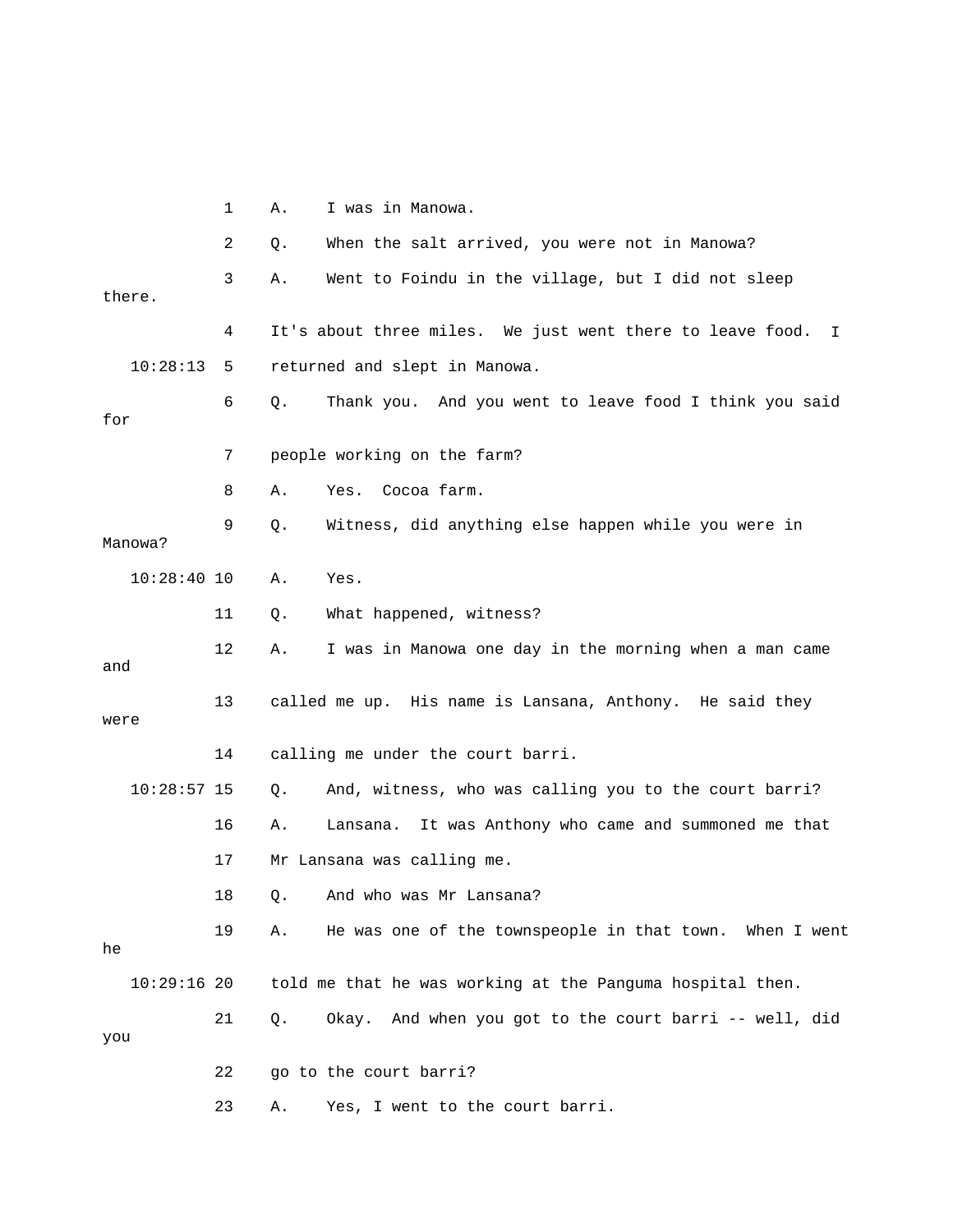|                      | 24 | $\circ$ . | And when you got there, who was there?                  |
|----------------------|----|-----------|---------------------------------------------------------|
| $10:29:35$ 25<br>and |    | Α.        | I went there and I met them sitting there, the elders   |
|                      | 26 |           | some young boys, they were sitting down.                |
|                      | 27 | $\circ$ . | And what happened when you met the elders and the young |
|                      | 28 | boys?     |                                                         |
|                      | 29 | Α.        | Then I went there and they gave me a place to sit down. |

 SESAY ET AL Page 16 26 NOVEMBER 2007 OPEN SESSION

 1 Q. And what happened there? 2 A. Then they asked me if I was the person who had come from 3 Guinea. 10:30:10 5 A. They said, "No, we do not believe that you have come 8 Q. And what happened next, witness? 9 A. Then I said, "I am not a rebel. In fact, when I was 10:30:29 10 coming, the pass that I obtained in Guinea is still with me . 11 here," and I put my hands into the bag and I gave it to them 4 Q. Yes? from 6 Guinea." They said, "You are a rebel. You've just come to spy 7 on us to see what we are doing here." 12 Q. And what pass was that, witness?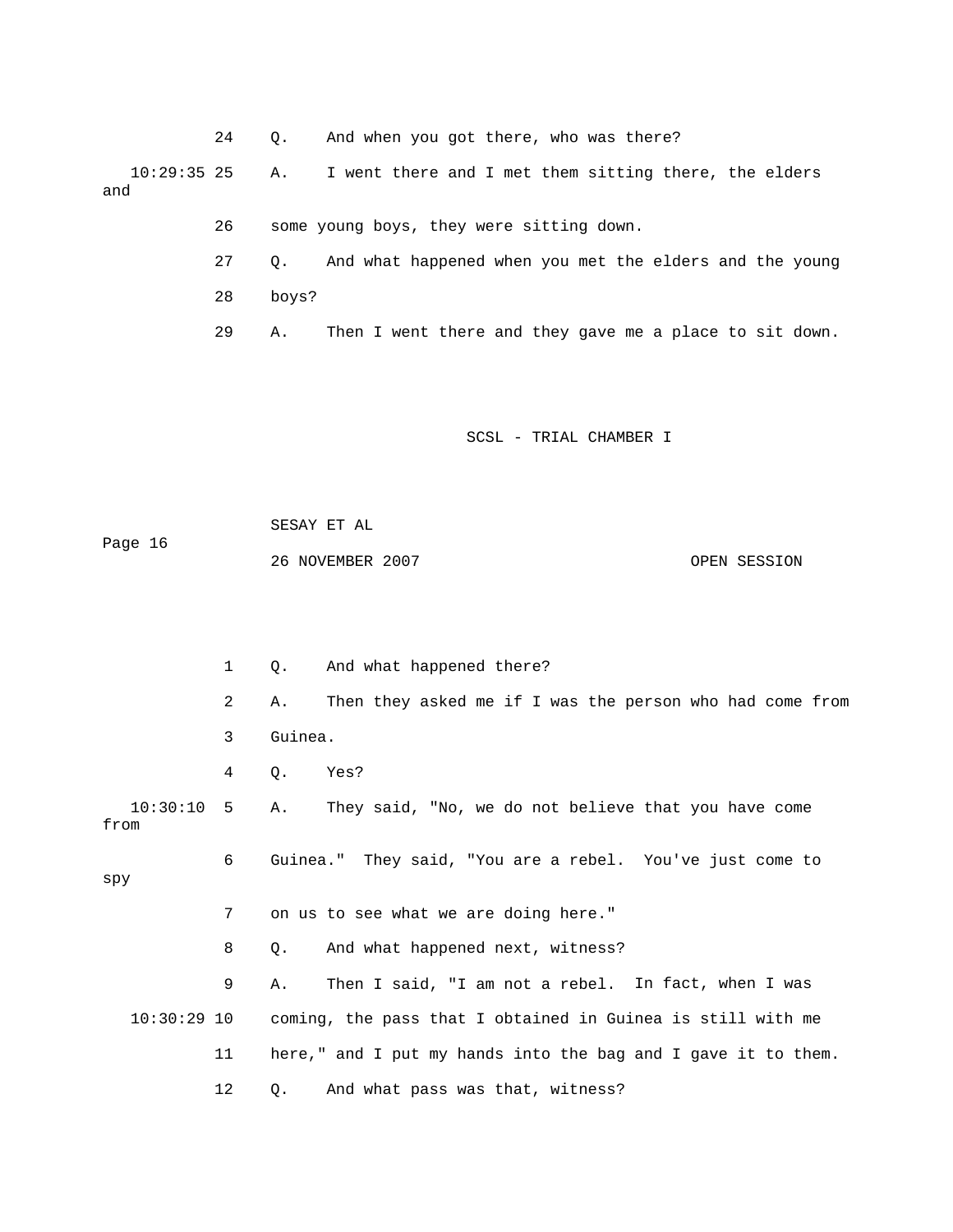| going         | 13 | Α. | They gave me that paper in Guinea when I said I was             |
|---------------|----|----|-----------------------------------------------------------------|
|               | 14 |    | in search for my child and they said --                         |
| $10:30:47$ 15 |    |    | THE INTERPRETER: Your Honours, the witness is speaking          |
|               | 16 |    | very fast again.                                                |
|               | 17 |    | MS ASHRAPH:                                                     |
|               | 18 | Q. | Witness, again, if you can just -- just slow down.              |
|               | 19 | Α. | Okay.                                                           |
| $10:30:58$ 20 |    |    | Your Honours, I'm sorry to interrupt, if<br>MR OGETO:           |
|               | 21 |    | Mr Kallon can use the bathroom, please?                         |
|               | 22 |    | PRESIDING JUDGE: Yes, please, he may.                           |
|               | 23 |    | MS ASHRAPH:                                                     |
| were          | 24 | Q. | Witness, you said you had a pass that you got when you          |
| $10:31:23$ 25 |    |    | leaving Guinea; who gave you that pass?                         |
|               | 26 | Α. | It was the Guinea people who gave me that pass because I        |
| coming.       | 27 |    | was staying in a camp and I bid them farewell that I was        |
|               | 28 |    | I said I was going to search for my child. They gave me that    |
| was           | 29 |    | pass for them to know that I was a refugee from Guinea.<br>That |

| Page 17 | SESAY ET AL      |              |
|---------|------------------|--------------|
|         | 26 NOVEMBER 2007 | OPEN SESSION |

1 the pass I had that I got out and showed it to them.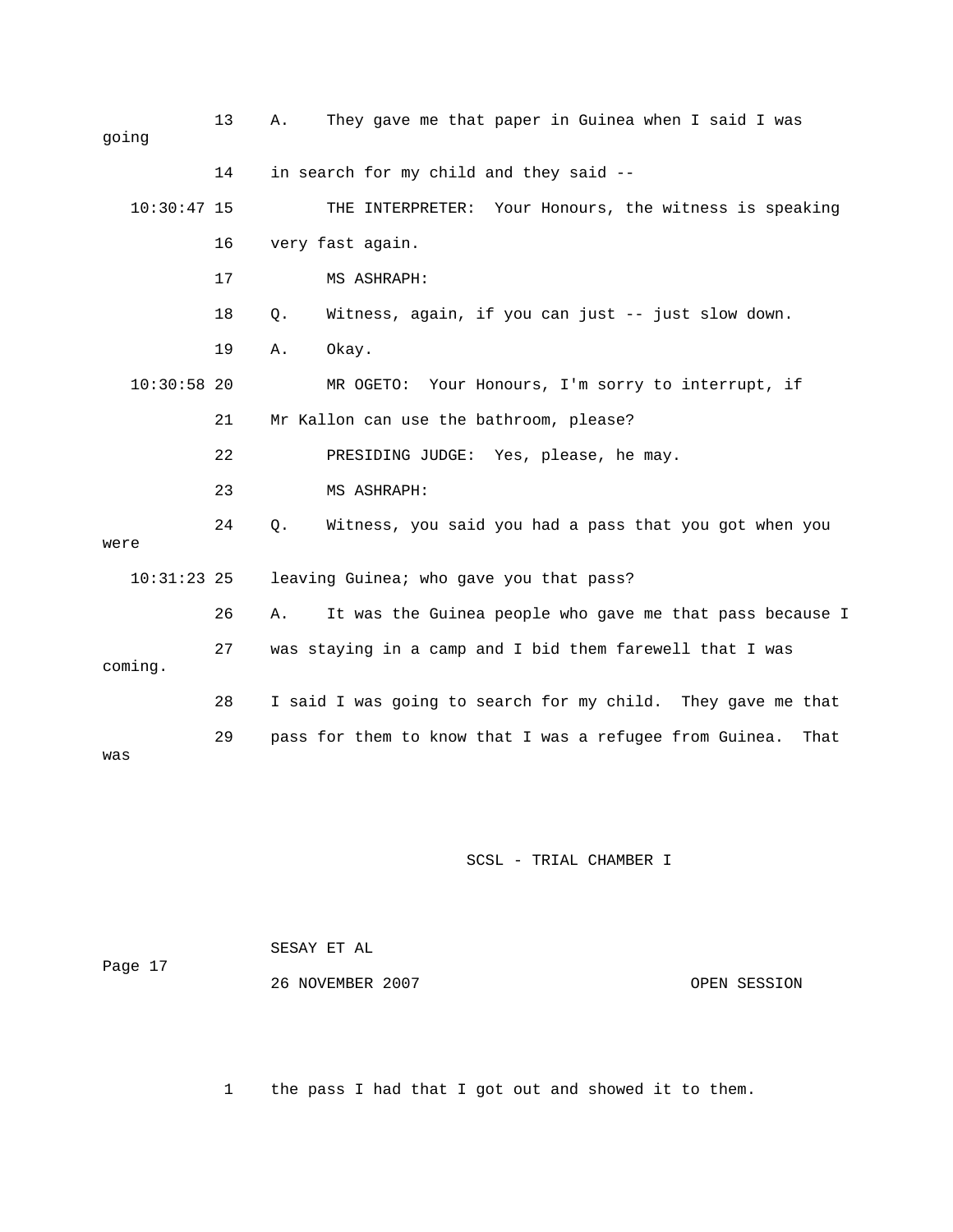|                        | 2  | And then what happened after you showed them your pass?<br>Q.  |
|------------------------|----|----------------------------------------------------------------|
|                        | 3  | The bag that I had in my waist, they said I shall remove<br>Α. |
|                        | 4  | everything, together with the watch and the ring that I had.   |
| 10:31:59               | 5  | And what was in the bag that was on your waist?<br>Q.          |
|                        | 6  | There was money in that bag that I had around my waist,<br>Α.  |
|                        | 7  | 3,900,000 leones.                                              |
|                        | 8  | And where did you get that money from?<br>Q.                   |
| sell                   | 9  | I got it from Guinea. I used to get supplies, I would<br>Α.    |
| $10:32:20$ 10          |    | some, I was doing some business where I had that money.        |
|                        | 11 | PRESIDING JUDGE: 3,900,000 -- 3 million --                     |
|                        | 12 | Nine hundred thousand leones.<br>MS ASHRAPH:                   |
|                        | 13 | THE WITNESS: 3,900,000.                                        |
| it?                    | 14 | PRESIDING JUDGE: Was the money in the bag or where was         |
| $10:32:42$ 15<br>а     |    | THE WITNESS: It was in that bag around my waist.<br>It's       |
| had.                   | 16 | bag that they put money in around the waist. That's what I     |
| that                   | 17 | So I put my hand in there and got out the pass and they saw    |
|                        | 18 | bag and they said I shall remove it and give it to them.       |
|                        | 19 | MS ASHRAPH:                                                    |
| $10:33:14$ 20<br>watch |    | And what happened after you gave them the bag and the<br>Q.    |
|                        | 21 | and your ring?                                                 |
| ring                   | 22 | Then they opened it and removed it, the chain and the<br>Α.    |
| and                    | 23 | and the watch, they took everything and they put all on paper  |
|                        | 24 | they kept them.                                                |
| $10:33:32$ 25          |    | And then what happened next, Witness?<br>Q.                    |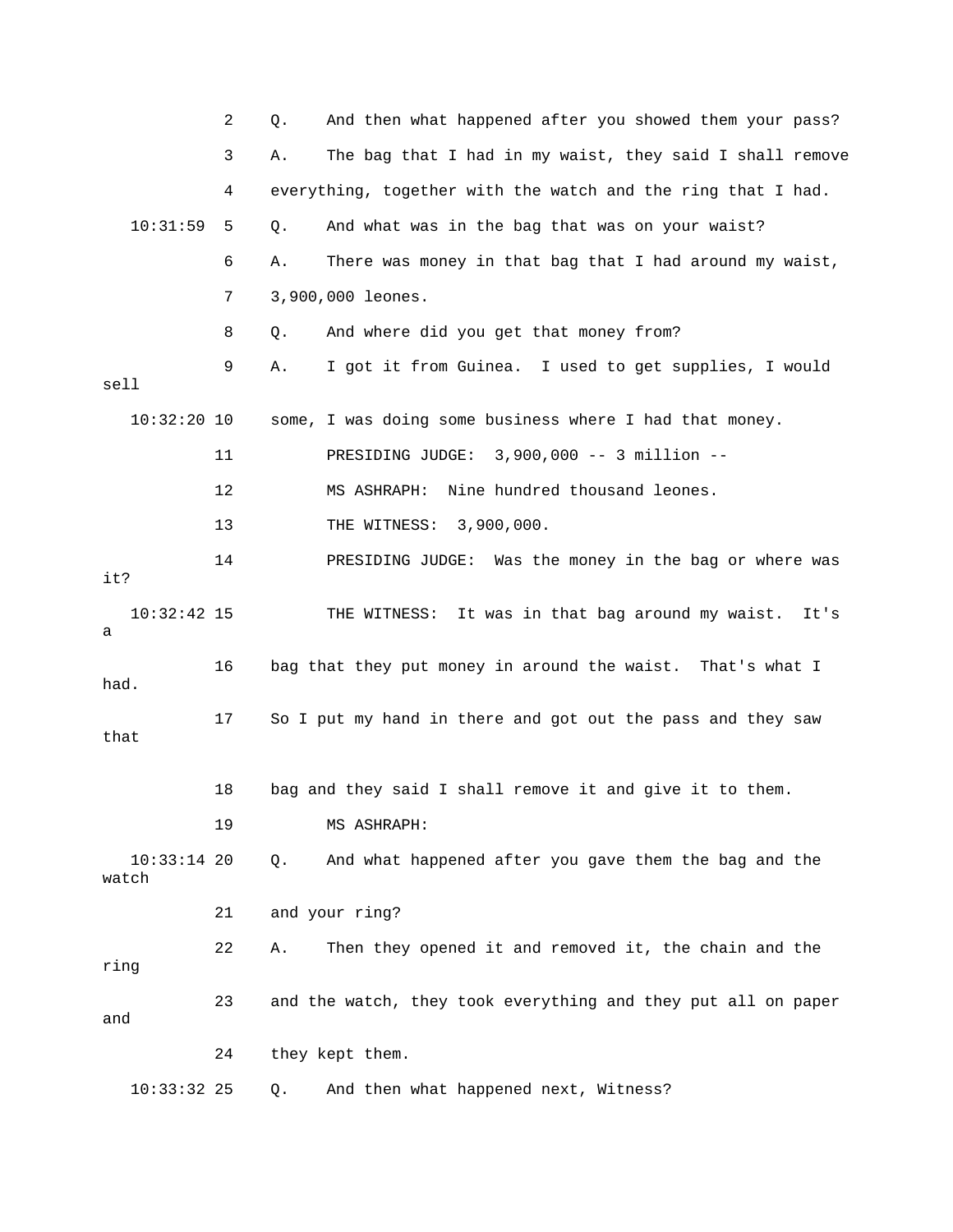26 A. Then they said, "Well, the person that I was staying 27 with" -- 28 PRESIDING JUDGE: The chain, the ring and --

29 MS ASHRAPH: The watch.

SCSL - TRIAL CHAMBER I

 SESAY ET AL Page 18 26 NOVEMBER 2007 OPEN SESSION

 1 PRESIDING JUDGE: -- and the watch; what of the money? 2 THE WITNESS: Everything they took away from me from the 7 A. But they were not gunmen. They were -- the townspeople, 8 was the townspeople who were taking away these things from me. 9 Q. And what happened after they'd taken your things from , you 10:34:18 10 Witness? 11 A. Then they said, "Well, the person that I was staying for 12 should come and stand as trustee for me, and xxxx and her husband 14 home. 3 bag, everything, it was with them. 4 PRESIDING JUDGE: Yes. 10:34:03 5 MS ASHRAPH: 6 Q. And what happened then? it 13 came and they stood as trustees and I was released and we went 10:34:33 15 Q. Okay. And where did you sleep that night?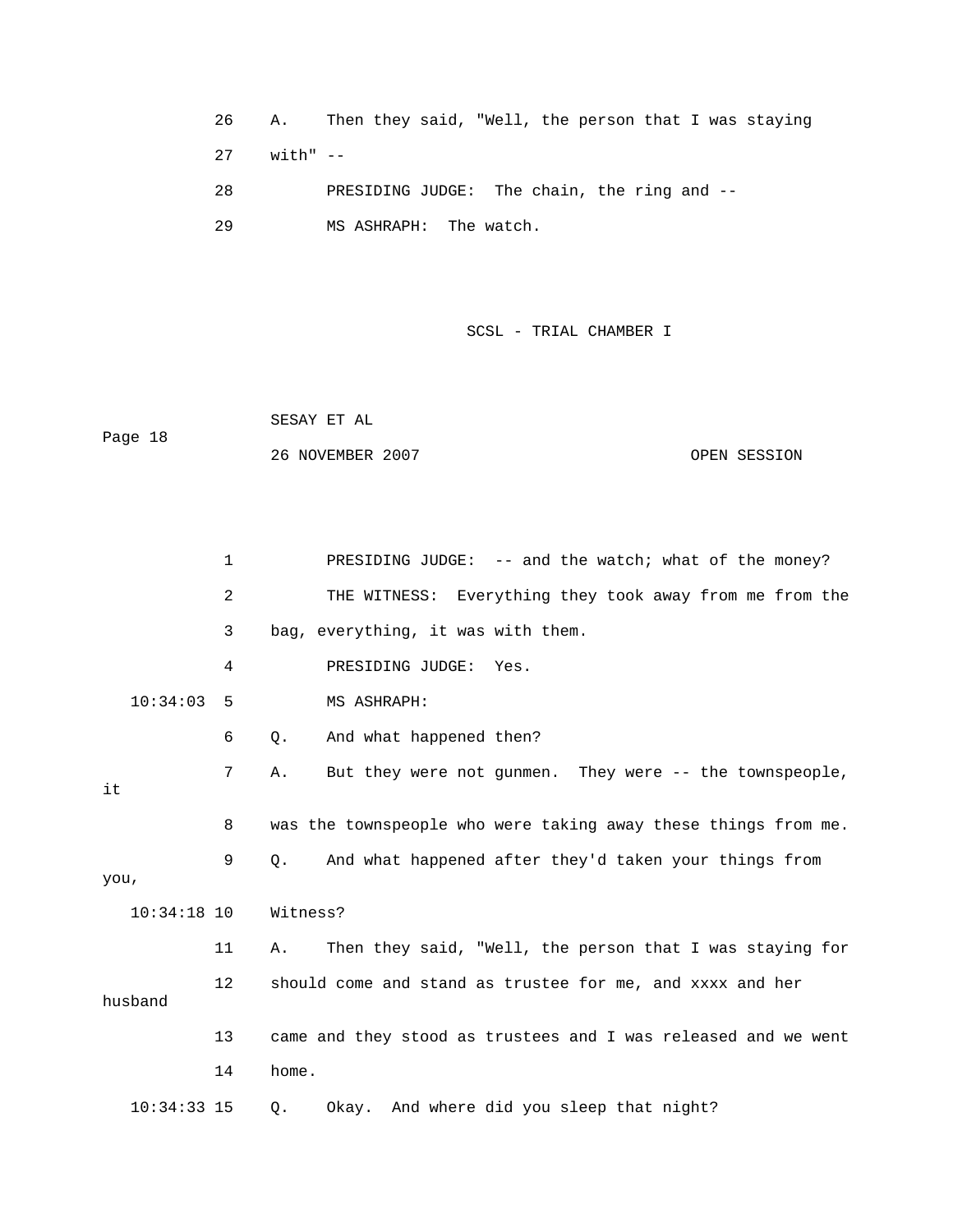- 16 A. I slept with xxxx. I was very discouraged then.
- 17 Q. And did anything happen that night?

18 A. That night we were lying down at around 2.00 when they came 19 and knocked the door, and when we got up people were packing their belongings, and they said we should return to the zoo bush. 24 Q. And did you see -- did you see or did you hear anything that 27 time I was very scared. I just took after them and we went. 28 Q. And when you went back to the bushes, did you hear  $10:34:57$  20 21 That was in dead night. Everybody was up. They said that people 22 had called them, that they should go to the zoo bush. They said 23 they were coming. 10:35:13 25 that night? 26 A. No, that night I did not hear anything. In fact, at 29 anything?

SCSL - TRIAL CHAMBER I

|         |              | SESAY ET AL                                                 |  |  |  |
|---------|--------------|-------------------------------------------------------------|--|--|--|
| Page 19 |              | 26 NOVEMBER 2007<br>OPEN SESSION                            |  |  |  |
| night   | $\mathbf{1}$ | I just heard singing. They sang for the rest of the<br>Α.   |  |  |  |
| the     | 2            | and morning. They were singing and calling out the names of |  |  |  |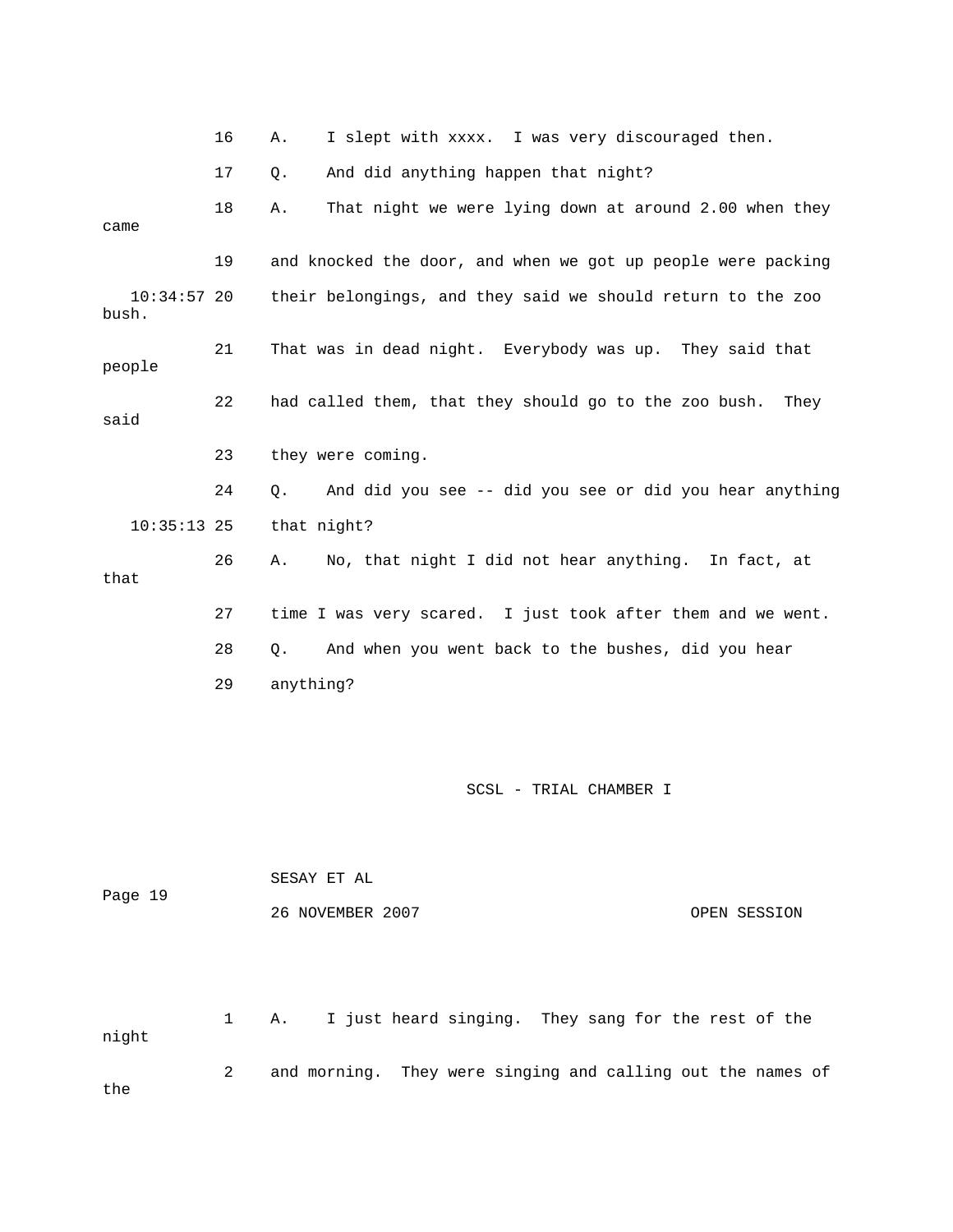|               | 3  | Kamajors. They were really singing joyously.                     |
|---------------|----|------------------------------------------------------------------|
|               | 4  | Do you know who was singing, Witness?<br>Q.                      |
| 10:35:52      | 5  | I said I was in the bush. How would I know them?<br>Α.<br>How    |
|               | 6  | would I be in the bush and know what's going on in town?         |
|               | 7  | And do you know what they were singing?<br>Q.                    |
|               | 8  | No, they were just singing in Mende.<br>Α.                       |
| How           | 9  | And you said they were calling out names of Kamajors.<br>Q.      |
| $10:36:09$ 10 |    | do you know that?                                                |
|               | 11 | They were singing -- you want me to sing for you?<br>Α.          |
| calling       | 12 | No, no, witness. I just want -- you said they were<br>Q.         |
|               | 13 | the names of $-$ -                                               |
| I             | 14 | They were singing and calling names of Kamajors. So if<br>Α.     |
| $10:36:27$ 15 |    | sing that you would know that that's the name I'm calling.<br>I. |
|               | 16 | will just sing it a little because I'm here to testify.          |
|               | 17 | PRESIDING JUDGE:<br>Do we need that?                             |
|               | 18 | MS ASHRAPH:                                                      |
|               | 19 | No, I don't think that would be necessary, witness, but<br>Q.    |
| 10:36:4320    |    | thank you. How did you know they were --                         |
| Kamajors      | 21 | How would you know that they were calling names of<br>Α.         |
| to            | 22 | if you really care about them. How would you know? I'm here      |
|               | 23 | testify and I have sworn on the Koran.                           |
|               | 24 | How did -- how did -- how did you know they were Kamajor<br>Q.   |
| $10:37:14$ 25 |    | names they were singing, witness?                                |
|               | 26 | That's why I said listen and let me sing, then you will<br>Α.    |
| have          | 27 | I did not see them. But what they said, that's why I<br>know.    |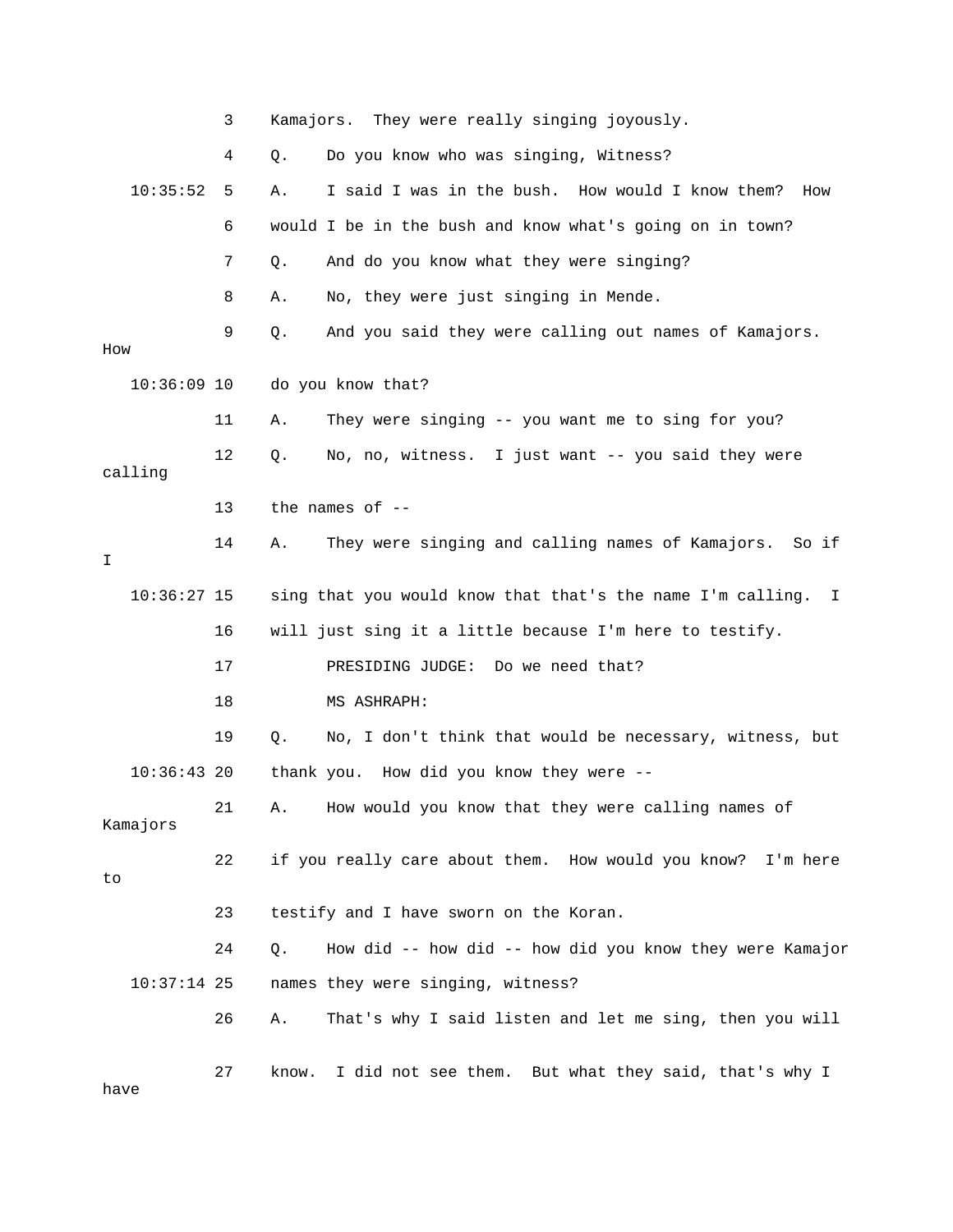28 told you to listen and let me say it.

29 PRESIDING JUDGE: You can say what they were singing. I

SCSL - TRIAL CHAMBER I

| Page 20 | SESAY ET AL      |  |              |
|---------|------------------|--|--------------|
|         | 26 NOVEMBER 2007 |  | OPEN SESSION |

1 mean, what were they singing, not necessarily to sing, please. 2 You don't need to sing here. 3 MS ASHRAPH: 10:37:43 5 A. That's what I'm saying. They were singing. They said 6 today we are going to slaughter. We are going to cut people's the 11 A. No, I was in Guinea. That was the first time I ever 12 of that song. The first time I ever heard of that song I was 13 really afraid. you 16 A. They were singing in Mende and I understand Mende very 4 Q. Okay, witness, just say what they were saying? 7 throat today. We are very, very close to the town. 8 Q. And how did you know that was -- how did you know that 9 singing was about the names of the Kamajors? Had you heard 10:38:13 10 song before? heard 14 Q. If it was the first time you heard that song, how did 10:38:29 15 know what that song was?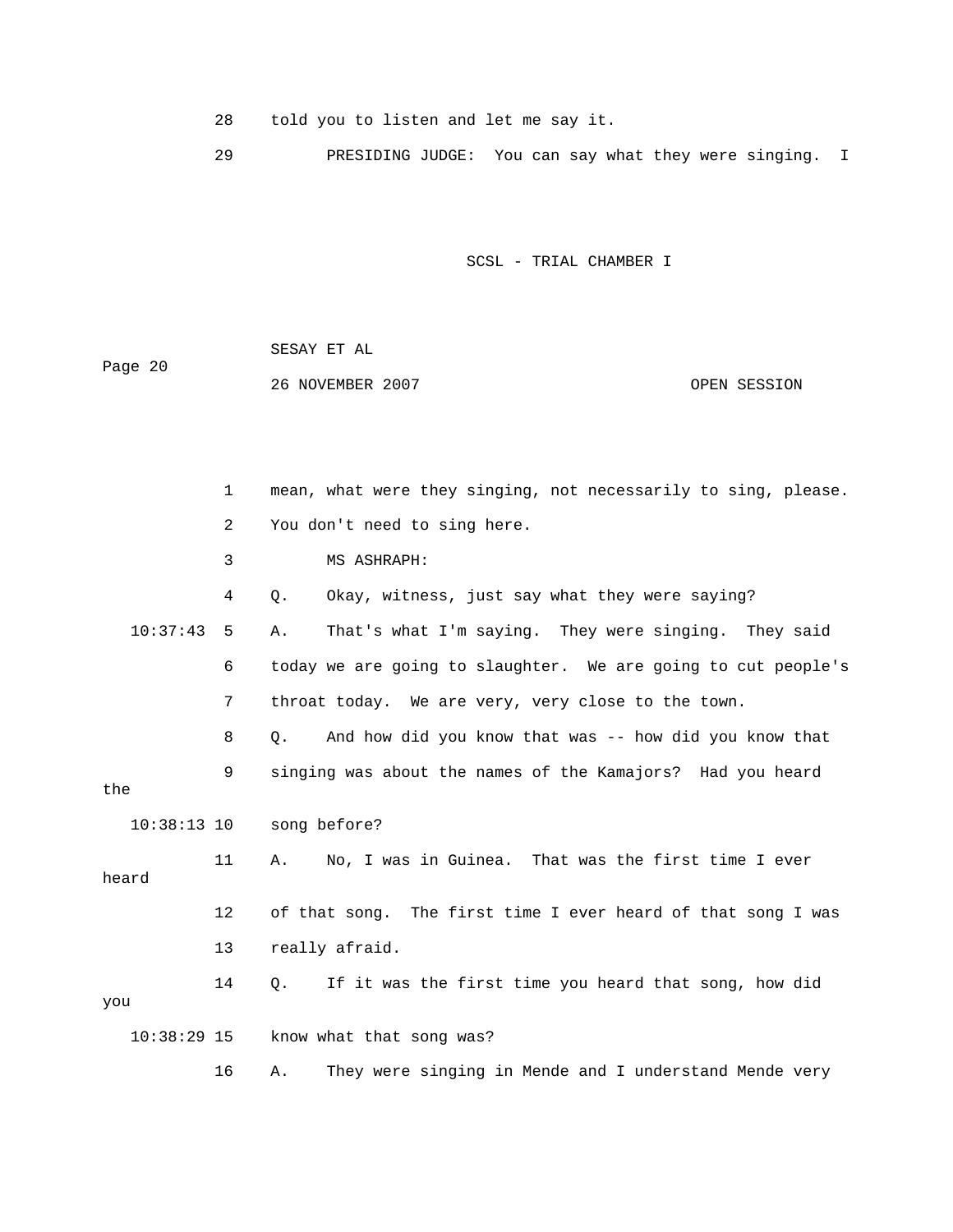| be  |               | 17       | well.      | That was the way they were singing. They said whether                            |
|-----|---------------|----------|------------|----------------------------------------------------------------------------------|
| was |               | 18       |            | you a Kamajor, we are going to cut the people's throat. That                     |
| was |               | 19       |            | what they were singing. I did not see the person, but that                       |
|     | 10:38:51 20   |          |            | what they were singing. What I heard is what I'm explaining.                     |
|     |               | 21       | О.         | And you spent the night in the bushes, and then what                             |
|     |               | 22       |            | happened next?                                                                   |
|     |               | 23       | Α.         | In the morning they asked Mr xxxx to bring me to town.                           |
|     |               | 24       |            | Then Mr xxxx brought me to town.                                                 |
|     | $10:39:12$ 25 |          | 0.         | First of all, who's Mr xxxx?                                                     |
|     |               | 26       | Α.         | xxxx husband, the person I was staying with who went and                         |
|     |               | 27       |            | stood as a quarantor for me. His name was xxxx.                                  |
|     |               | 28<br>29 | $\Omega$ . | And who asked him to bring you to town. Who asked xxxx<br>bring you to the town? |

#### SCSL - TRIAL CHAMBER I **SCS** SECTION CONTINUES: SAMPLE SECTION CONTINUES

 SESAY ET AL 26 NOVEMBER 2007 OPEN SESSION Page 21

| only         |   | 1 A. | Well, I only saw the person who came to collect me. I    |
|--------------|---|------|----------------------------------------------------------|
|              | 2 |      | went and meet people in the court barri now.             |
|              |   | 3 O. | And who were the people that you met in the court barri? |
| them.        |   |      | 4 A. I met a large crowd of people. I don't know all of  |
| $10:40:06$ 5 |   | 0.   | Did any of those people have guns, witness?              |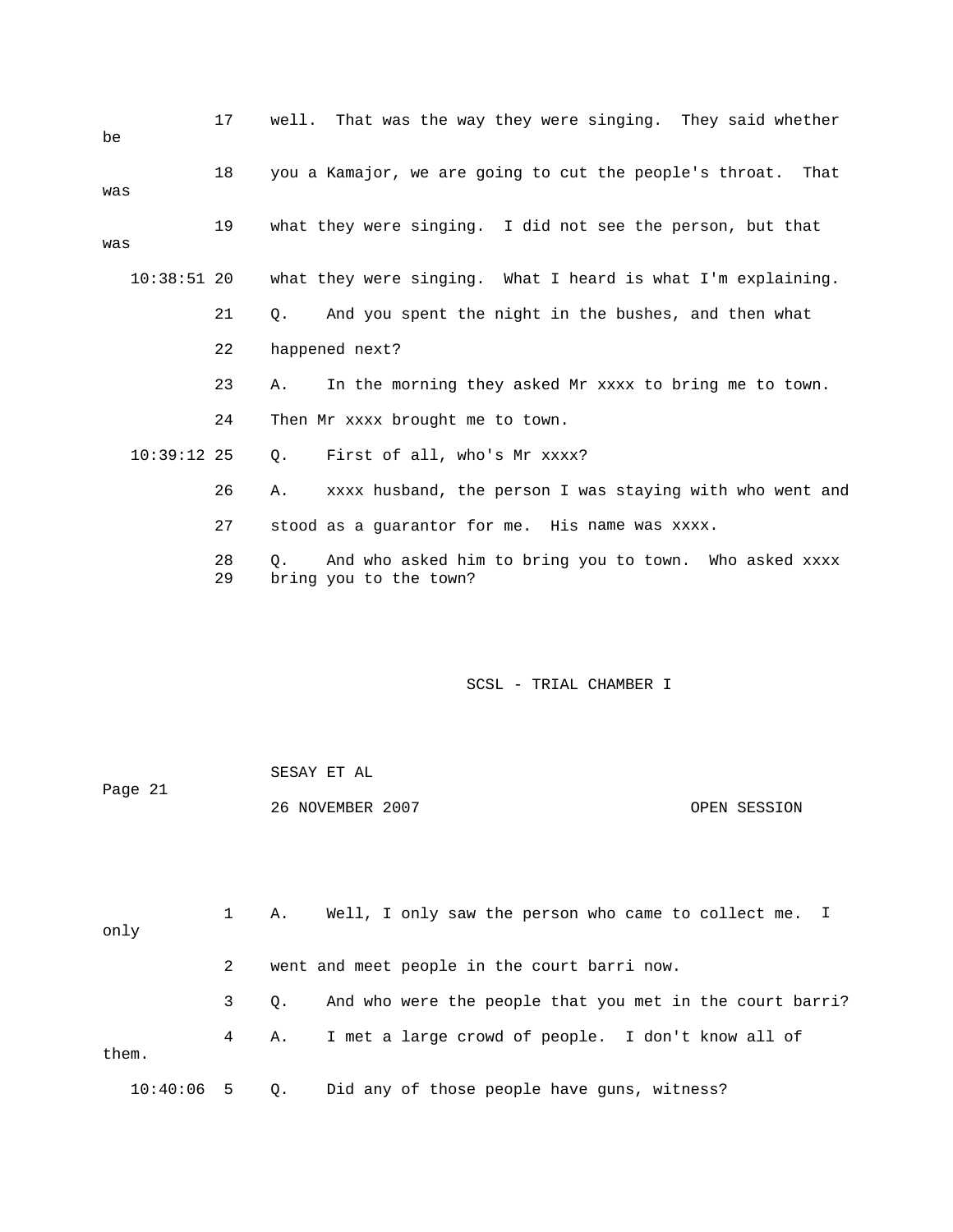6 A. No.

7 Q. Had you seen any of those people before?

8 A. Mr xxxx who brought me and Anthony, I knew those two, and 9 there are other people I know as well, but I don't know their 10:40:31 10 names now. There are other peoples I saw which I have never 11 before. 12 Q. And what happened when you went to the court barri? 13 A. I met the captured other people accusing them of -- of -14 of bringing business for rebels. So they captured us. There 10:40:57 15 were nine of us in number. There were six men. 16 Q. Okay. There were nine of you in number and six men. You 17 said they accused you all of bringing business for rebels. 19 A. Yes. I met they've captured those people. They were accusing them of bringing -- of doing business with the rebels. 21 So they arrested all of us. 22 Q. And what happened after they arrested you and the other 23 A. Then we were -- then they went and put us in prison and 26 Q. Were they saying anything when they locked you inside 27 zinc structure? 28 MR HARDAWAY: Objection, Your Honour, leading. seen - What 18 does that mean?  $10:41:18$  20 - one 24 zinc structured house called pan-body and we were locked in that 10:41:40 25 structure. the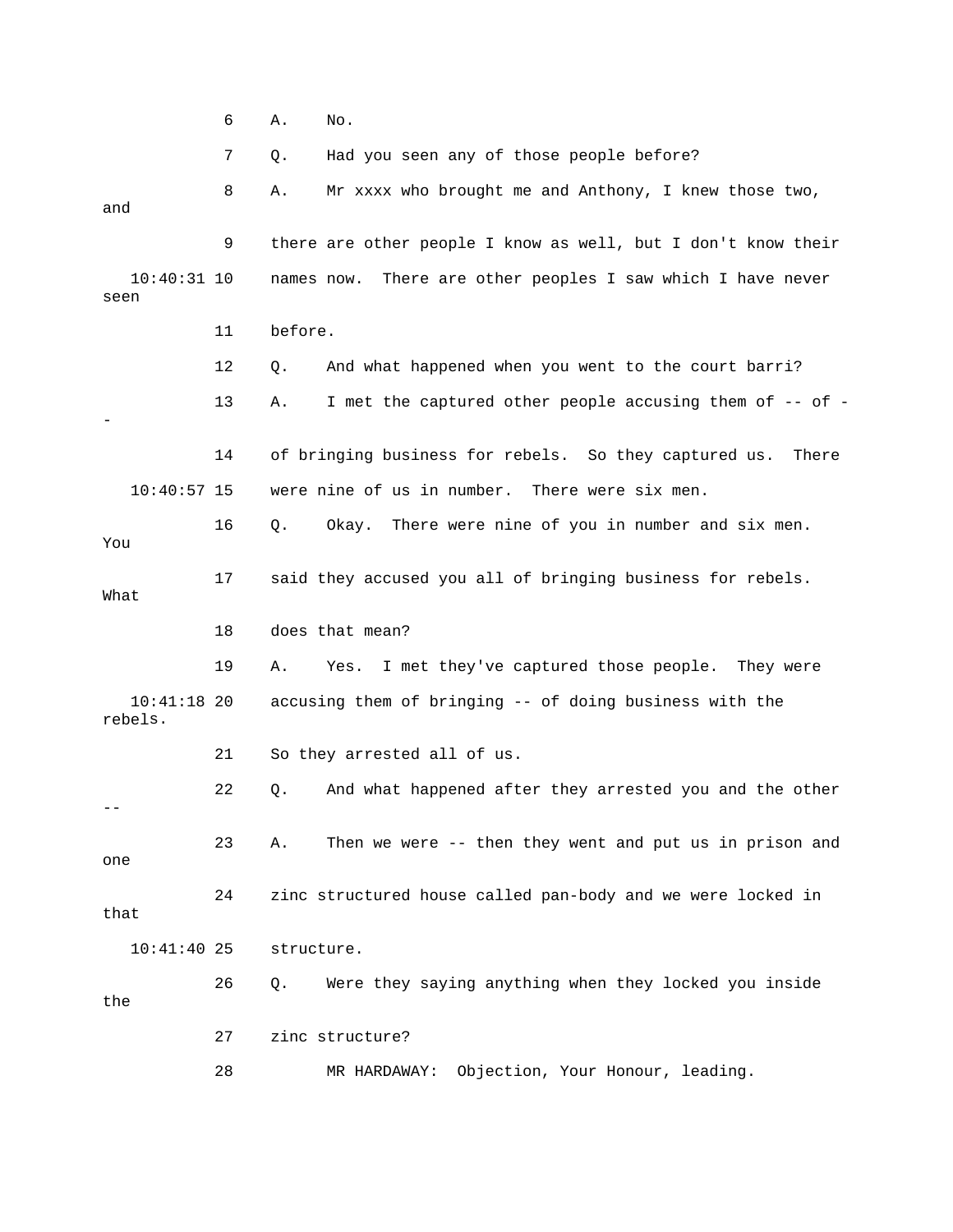29 THE WITNESS: We were locked in there. They said they've

SCSL - TRIAL CHAMBER I

| Page 22 | SESAY ET AL      |              |
|---------|------------------|--------------|
|         | 26 NOVEMBER 2007 | OPEN SESSION |

|               | $\mathbf{1}$ | put us in prison.                                              |
|---------------|--------------|----------------------------------------------------------------|
|               | 2            | PRESIDING JUDGE: How is it leading?                            |
|               | 3            | Implying that something in fact was said.<br>MR HARDAWAY:      |
|               | 4            | PRESIDING JUDGE: It's overruled. I don't see anything          |
| 10:42:10      | 5            | leading there.                                                 |
|               | 6            | MS ASHRAPH:                                                    |
| answer?       | 7            | I'm sorry, witness, can you just repeat your last<br>Q.        |
|               | 8            | Which one?<br>Α.                                               |
| the           | 9            | Were they saying anything when you were locked inside<br>Q.    |
| $10:42:24$ 10 |              | zinc structure? Was anything said?                             |
| said          | 11           | They only came. That is the explanation given. They<br>A.      |
| boss          | 12           | they've arrested us, then they imprisoned us. Until their      |
| prison.       | 13           | came from Bunumbu, then they arrested us and put us into       |
|               | 14           | Then all our belongings were seized. We never received those   |
| $10:42:46$ 15 |              | except --                                                      |
|               | 16           | All right. We are just going to visit that.<br>They said<br>Q. |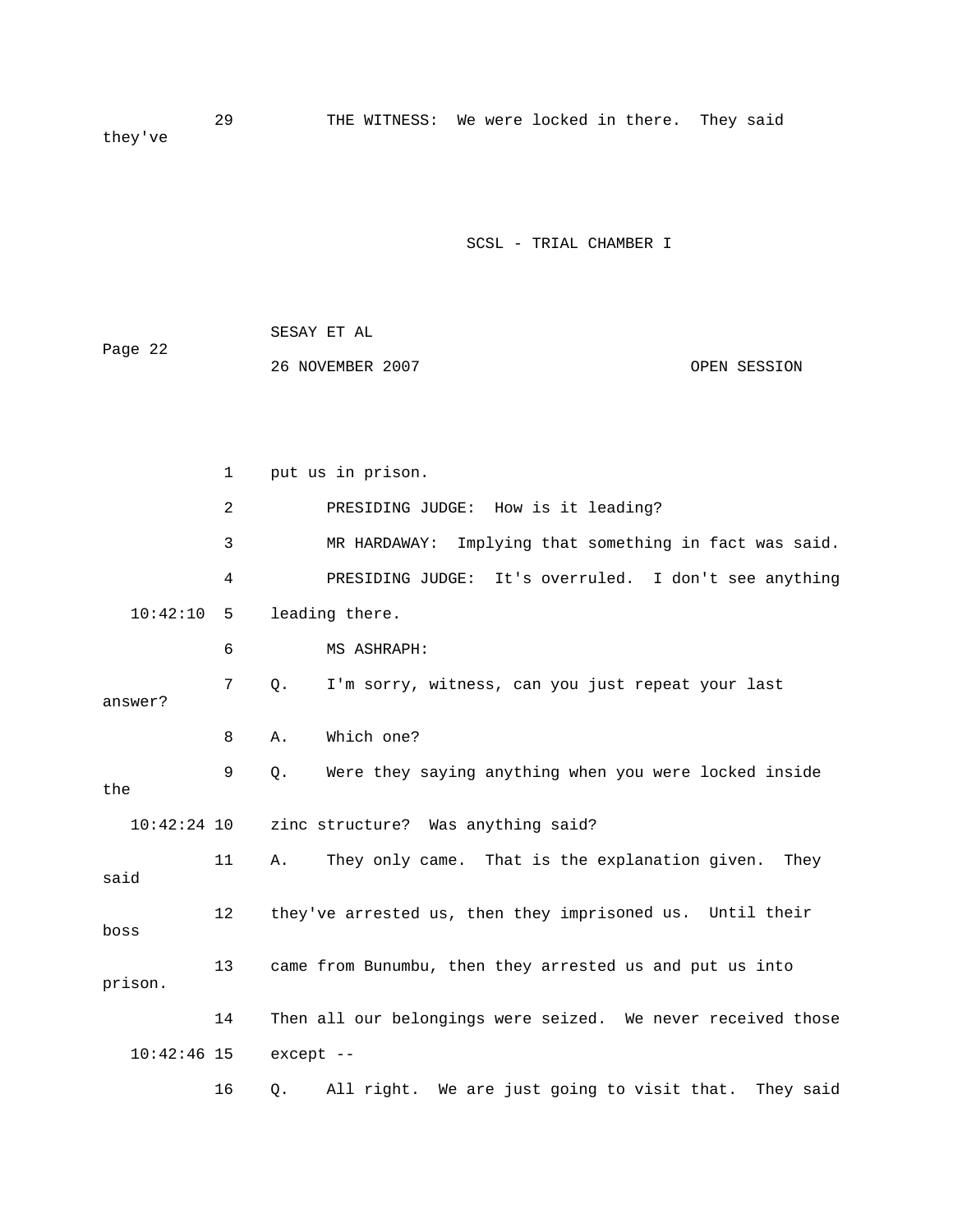| Did           | 17           |                  | we're putting him there until their boss came from Bunumbu.   |  |
|---------------|--------------|------------------|---------------------------------------------------------------|--|
|               | 18           |                  | they say who that was?                                        |  |
|               | 19           | Α.               | Yes, that is what they said. No, they told us that the        |  |
| $10:43:01$ 20 |              |                  | person who was coming from Bunumbu will come and interview us |  |
|               | 21           |                  | until that person came, but we are now under arrest.          |  |
|               | 22           | Q.               | Did they tell you who the person from Bunumbu was or did      |  |
| came          | 23           | Α.               | No, that was only what they said. They said when he           |  |
|               | 24           |                  | they will be interviewed.                                     |  |
| $10:43:20$ 25 |              | Q.               | And you said your belongings were seized?                     |  |
|               | 26           | Α.               | Everything. I never got it back.                              |  |
|               | 27           | Q.               | What was seized from you, witness?                            |  |
|               | 28           | Α.               | My wrist watch and my necklace and my ring and my money.      |  |
|               | 29           |                  | All those were left with them.                                |  |
|               |              |                  | SCSL - TRIAL CHAMBER I                                        |  |
|               |              | SESAY ET AL      |                                                               |  |
| Page 23       |              | 26 NOVEMBER 2007 | OPEN SESSION                                                  |  |
|               |              |                  |                                                               |  |
| before?       | $\mathbf{1}$ | Q.               | Are you referring to when they seized them the day            |  |
| and           | 2            | Α.               | Yes, and they said they asked for my bag that I brought       |  |

and

4 then put everything together, everything was together now with

3 they brought that bag too, and then they looked into that bag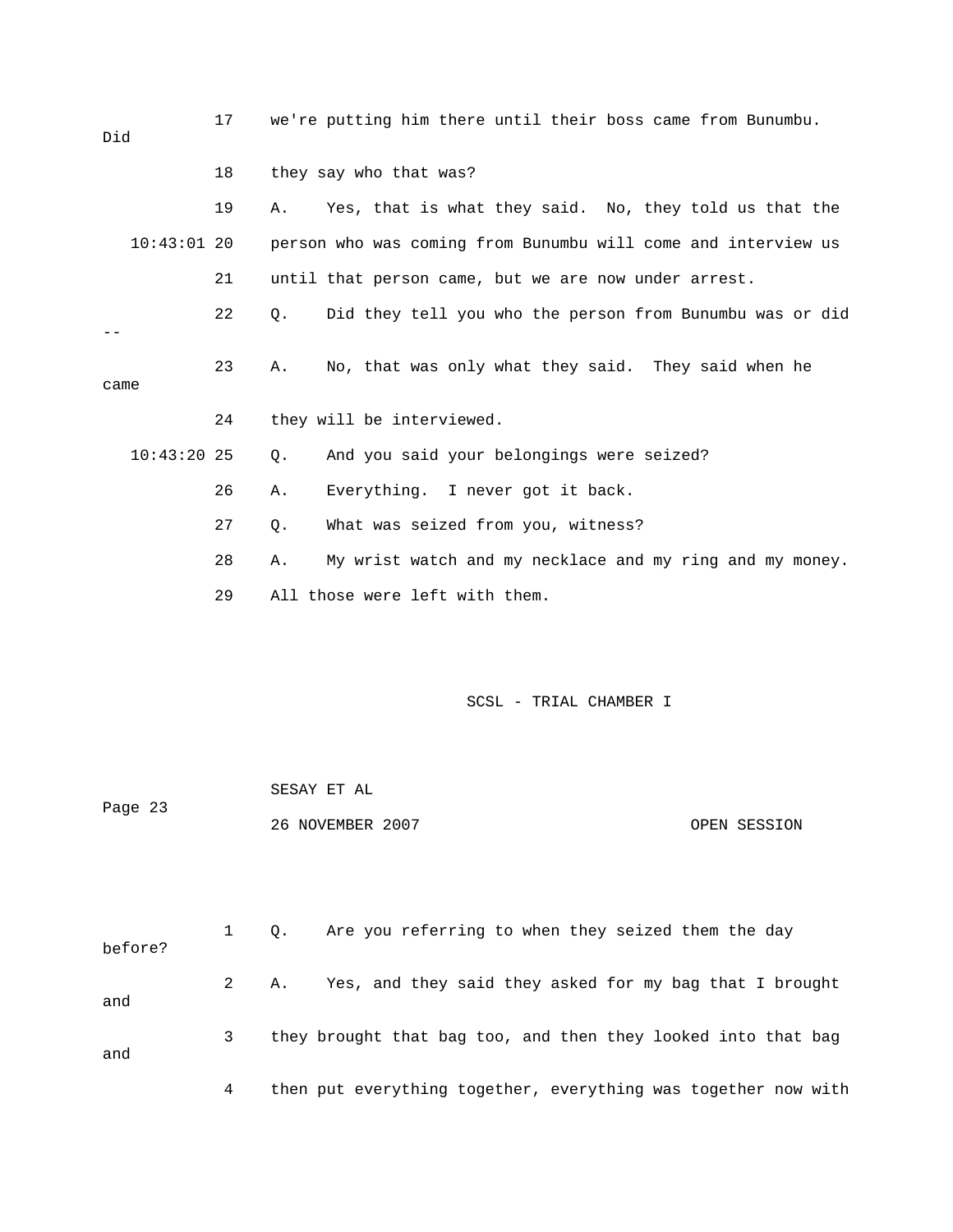10:44:01 5 them.

 6 Q. Okay. Witness, when did they ask for your bag to be 7 brought? 8 A. On that very day that we were taken, the morning that 9 took me, that was the morning they brought my bag and they -they took everything out of that bag. 12 A. My clothes and my underpants and the paste, brush and 10:44:41 15 structure with the others? 16 A. Then on the Sunday morning, later in the morning then we 17 heard gunshots. 18 Q. If I can just stop you there, witness. You said on the 10:44:58 20 into the zinc structure? 21 A. It was on a Saturday that we were arrested. Well, let 22 start all over again. I was called on Friday where they seized 23 all these -- of my belongings. Then Saturday morning was the day 24 that we were arrested. Then Sunday, later in the day, that was the time we heard the gunshots. 27 happening? they and 10:44:19 10 11 Q. And what was in that bag? body 13 cream. 14 Q. And what happened after you were put into the zinc 19 Sunday morning. What day of the week is it when you were put me  $10:45:17$  25 26 Q. You heard gunshots, and then did you know what was 28 A. No, we were in prison. We were locked in this zinc 29 structure. We were even afraid of our life. How can we explain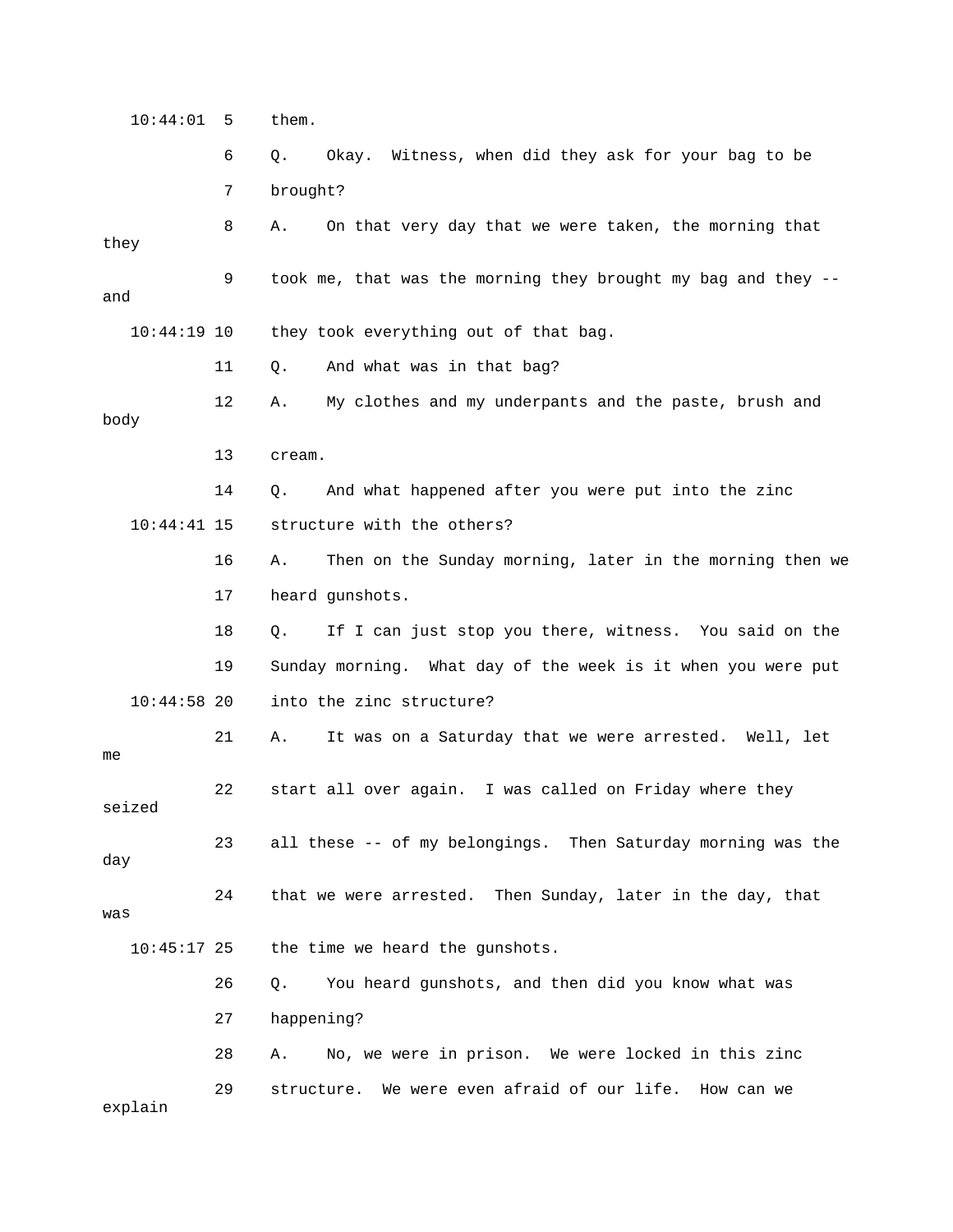|    |               |    |            | SESAY ET AL                                                  |              |
|----|---------------|----|------------|--------------------------------------------------------------|--------------|
|    | Page 24       |    |            | 26 NOVEMBER 2007                                             | OPEN SESSION |
|    |               |    |            |                                                              |              |
|    |               |    |            |                                                              |              |
|    |               | 1  | anything.  |                                                              |              |
|    |               | 2  | Q.         | And what happened next after you heard the gunshots?         |              |
| а  |               | 3  | Α.         | After this rapid firing, then there was -- it died down      |              |
|    |               | 4  | bit.       |                                                              |              |
|    | 10:45:52      | 5  | Q.         | And then what happened?                                      |              |
|    |               | 6  | Α.         | Then after it had died down we were in the -- then one       |              |
|    |               | 7  |            | person spoke: "There are people in this zinc structure.      | Can          |
| we |               |    |            |                                                              |              |
|    |               | 8  |            | shoot at this zinc structure?"                               |              |
|    |               | 9  |            | THE INTERPRETER: Your Honours, the witness is speaking       |              |
|    | $10:46:11$ 10 |    | very fast. |                                                              |              |
|    |               | 11 |            | MS ASHRAPH:                                                  |              |
|    | slowly.       | 12 | О.         | Okay, witness, again, you need to speak a bit more           |              |
|    |               | 13 | 0kay?      |                                                              |              |
|    |               | 14 | Α.         | Okay.                                                        |              |
|    | $10:46:18$ 15 |    | Q.         | What we last have that you said is that a voice said,        |              |
|    |               | 16 |            | "There are people inside this zinc structure, can we shoot?" |              |
|    |               | 17 | Α.         | What? Can I talk?                                            |              |
|    |               | 18 | Q.         | You heard a voice; what did that voice say?                  |              |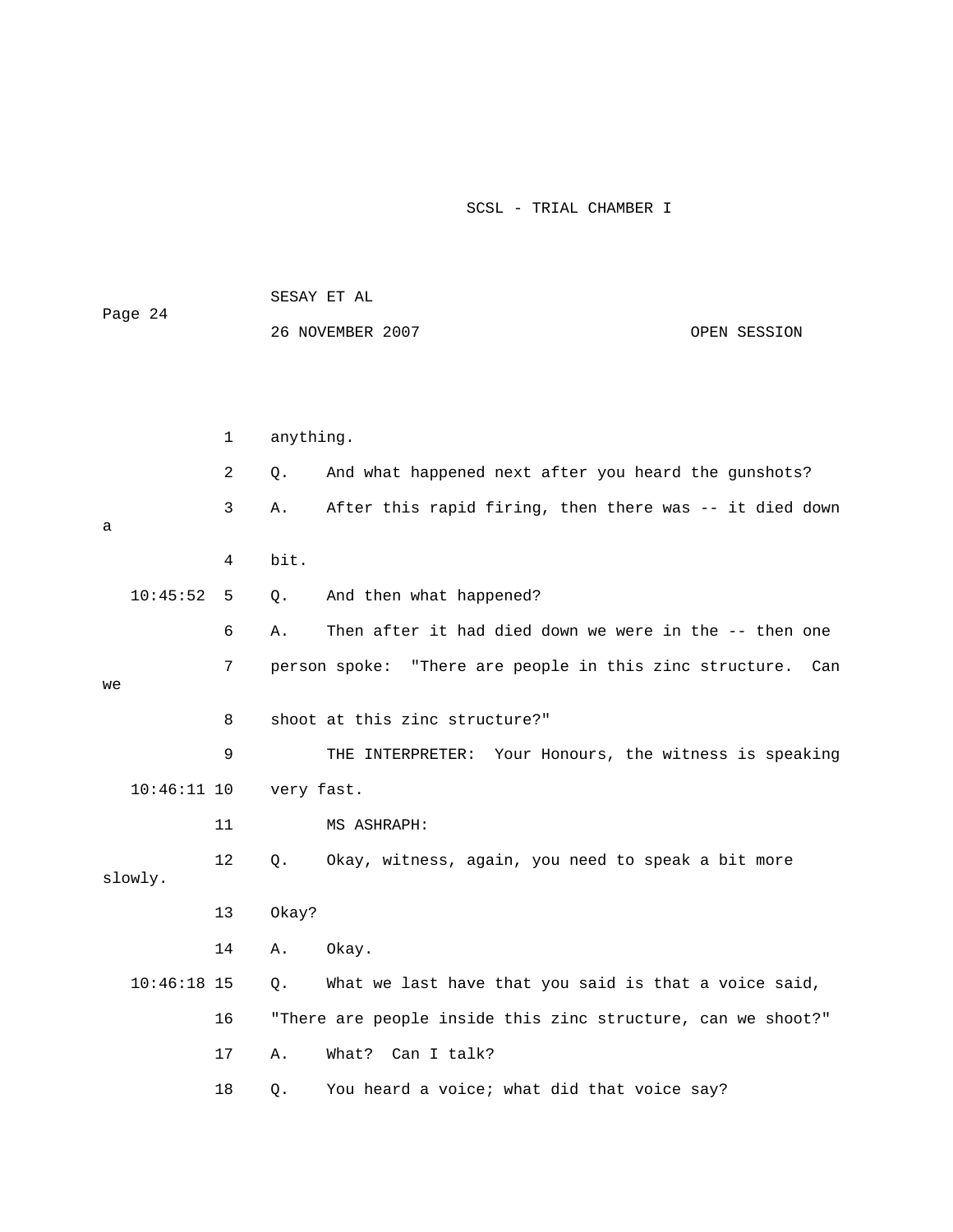| interpreter        | 19 | Who is to talk, the interpreters or $-$ - when the<br>Α.                 |
|--------------------|----|--------------------------------------------------------------------------|
| T                  |    | 10:46:44 20 speaks, let you tell me. I have told you, I am not educated. |
|                    | 21 | cannot understand English.                                               |
| question,          | 22 | The interpreter is going to speak and ask you a<br>$\circ$ .             |
| okay?              | 23 | and then there will be a pause for you to give your answer,              |
| just               | 24 | But after you say about two or three sentences, if you can               |
| 10:47:02 25 pause? |    |                                                                          |
|                    | 26 | Okay. Can I talk?<br>Α.                                                  |
|                    | 27 | You can talk, yes, witness.<br>Q.                                        |
|                    | 28 | When we were in that room, I did not see the person. I<br>Α.             |
|                    | 29 | heard the person's voice. He said, "CO Mohamed, I am going to            |

| Page 25 | SESAY ET AL      |              |
|---------|------------------|--------------|
|         | 26 NOVEMBER 2007 | OPEN SESSION |

|                      | $1 \quad$   | shoot at this structure." He said, "No, don't shoot at that |
|----------------------|-------------|-------------------------------------------------------------|
|                      | 2           | structure. Don't shoot at that structure."                  |
|                      | $3^{\circ}$ | Q. Sorry, witness. A voice said, "CO Mohamed, I'm going to  |
|                      | 4           | shoot at that structure"?                                   |
| $10:47:35$ 5 A. Yes. |             |                                                             |
|                      |             | 6 Q. And then what happened?                                |
|                      |             |                                                             |

7 A. He said, "No, don't shoot at that structure." Then we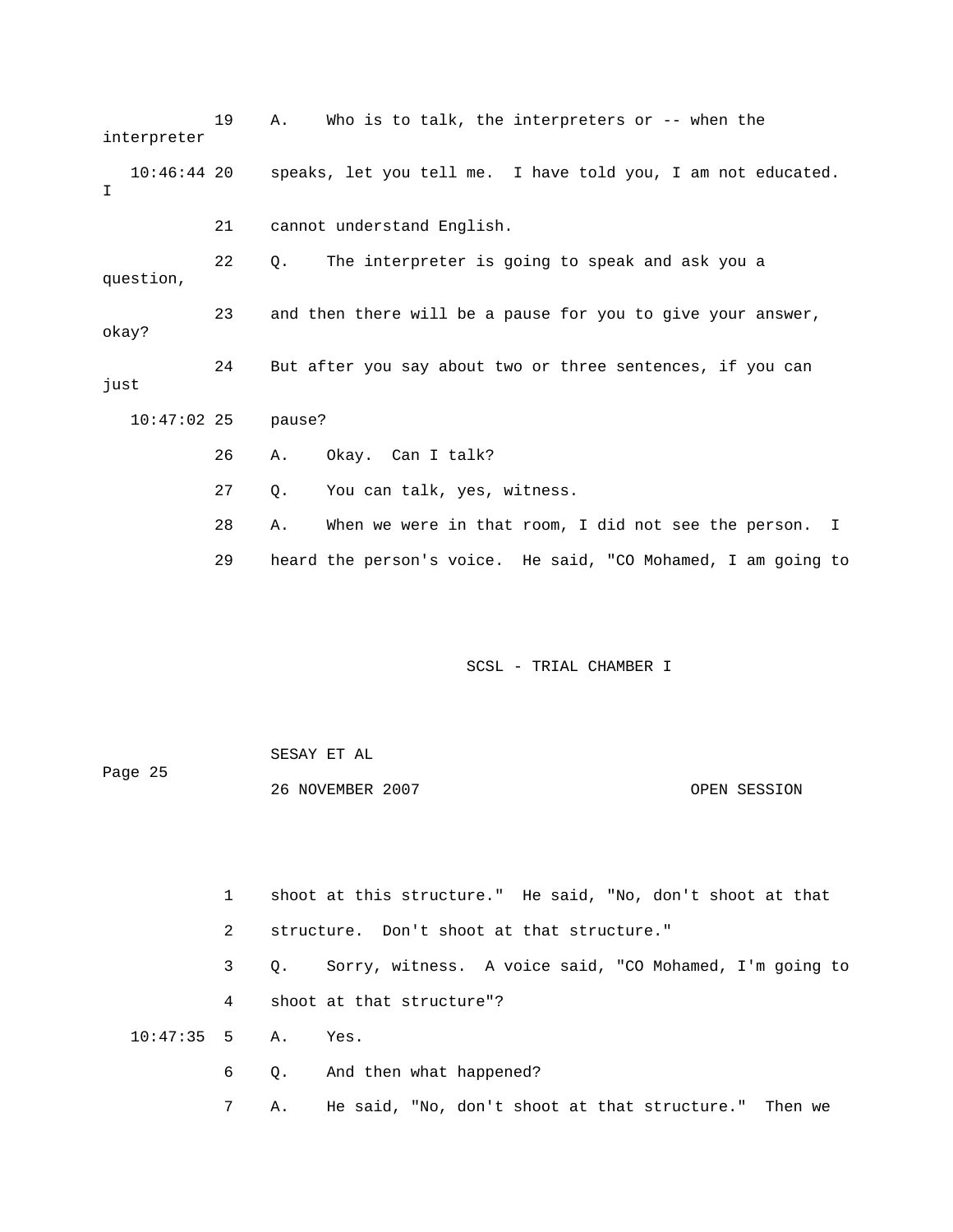|               | 8  | began to shout. We said, "The people have kept us in this     |
|---------------|----|---------------------------------------------------------------|
|               | 9  | structure."                                                   |
| $10:47:53$ 10 |    | You began to shout, and then what happened?<br>Q.             |
| to            | 11 | Then they went further a bit and said, "You are coming<br>Α.  |
| you           | 12 | make a queue here. Are you civilians, are you with guns? If   |
|               | 13 | have guns, we are going to shoot at you. We are going to      |
| rebels        | 14 | shoot -- we are going to shoot at you because if you are      |
| $10:48:20$ 15 |    | we are going to kill all of you."                             |
|               | 16 | The voice said, "Are you civilians," and then said, "If<br>Q. |
|               | 17 | you're rebels we are going to kill all of you"?               |
| to            | 18 | They said, "Because we wouldn't stand by and allow you<br>Α.  |
|               | 19 | kill us, but if you have no guns we'll do nothing to you."    |
| $10:48:41$ 20 |    | Okay.<br>Q.                                                   |
|               | 21 | Then they opened the door to the house, then two people<br>Α. |
|               | 22 | came out and I was the third person. Then all of us came out. |
|               | 23 | Okay. What did they say about rebels, witness?<br>Q.          |
|               | 24 | Who said what about rebels? I have not understood that.<br>Α. |
| $10:49:03$ 25 |    | Explain. What did they say about rebels?                      |
|               | 26 | Did they ask you anything about rebels?<br>Q.                 |
|               | 27 | Who?<br>Α.                                                    |
|               | 28 | The voices outside?<br>Q.                                     |
|               | 29 | They did not -- they have not come out. They have not<br>Α.   |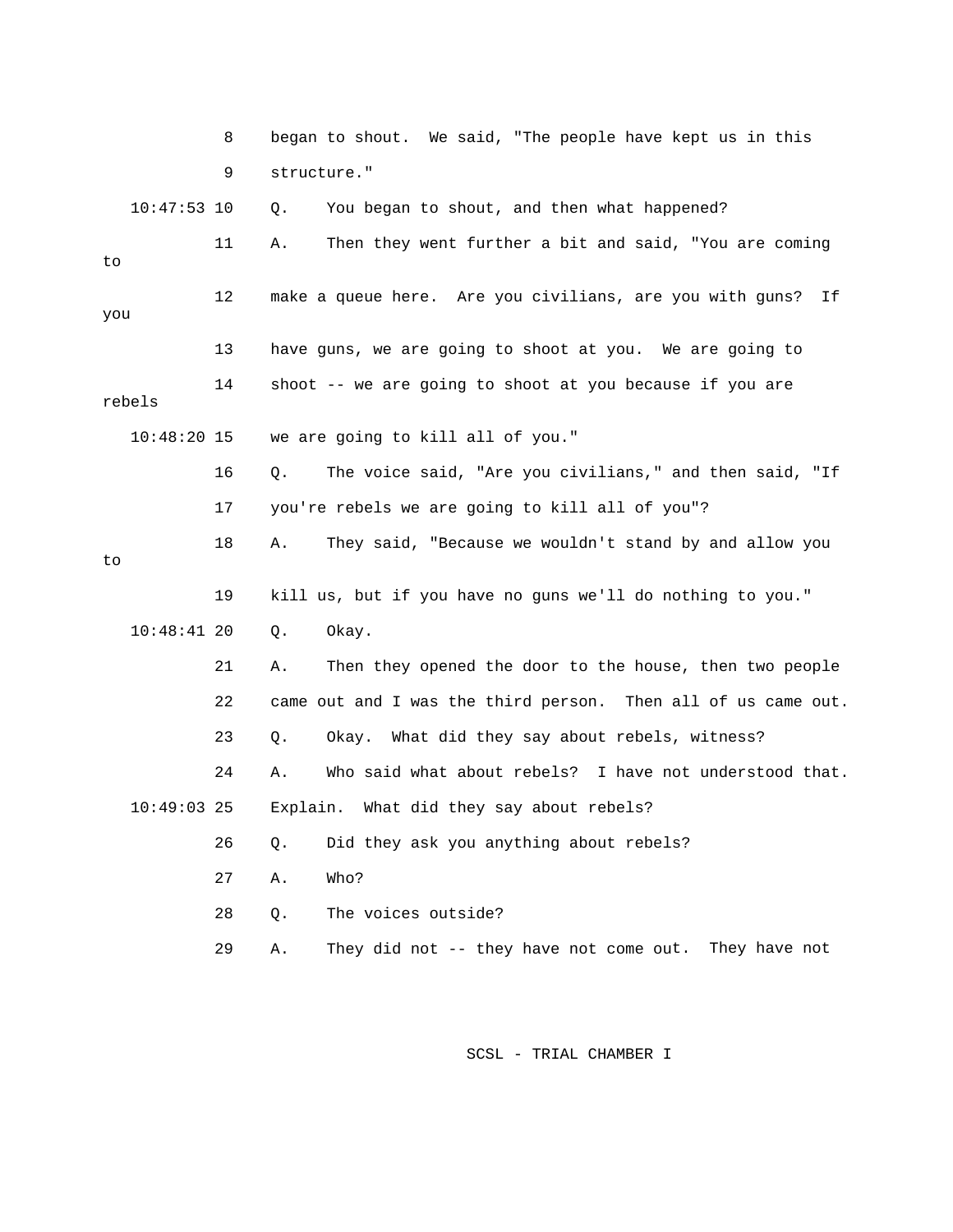| Page 26 | SESAY ET AL      |              |
|---------|------------------|--------------|
|         | 26 NOVEMBER 2007 | OPEN SESSION |

this 3 witness as she was asking a question. She heard voices outside. " - 6 said: "Are you" -- "do you have guns? Are you civilians 8 JUDGE BOUTET: Yes, but these are voices outside. From 10:49:35 10 talking to this house or this hut or this -- 12 THE WITNESS: No, they were talking to the house. 13 MS ASHRAPH: 10:49:55 15 A. Well, we were standing outside. We did not know who opened 16 it, but they opened it and we came outside. We were standing 17 a queue. First, two people went out and I was the third person. 1 asked us. That was what they were saying. 2 JUDGE BOUTET: There was -- there is no evidence from 4 Nobody is talking to her. There's voices. 10:49:22 5 MS ASHRAPH: I think -- I believe, Your Honour, that they for 7 them to shoot. the 9 witness's evidence, it is directed necessarily to her. They are 11 MS ASHRAPH: I understand, Your Honour. 14 Q. Who opened the door, witness? in 18 When we came out, we were frightened, but we saw them, they had 19 guns.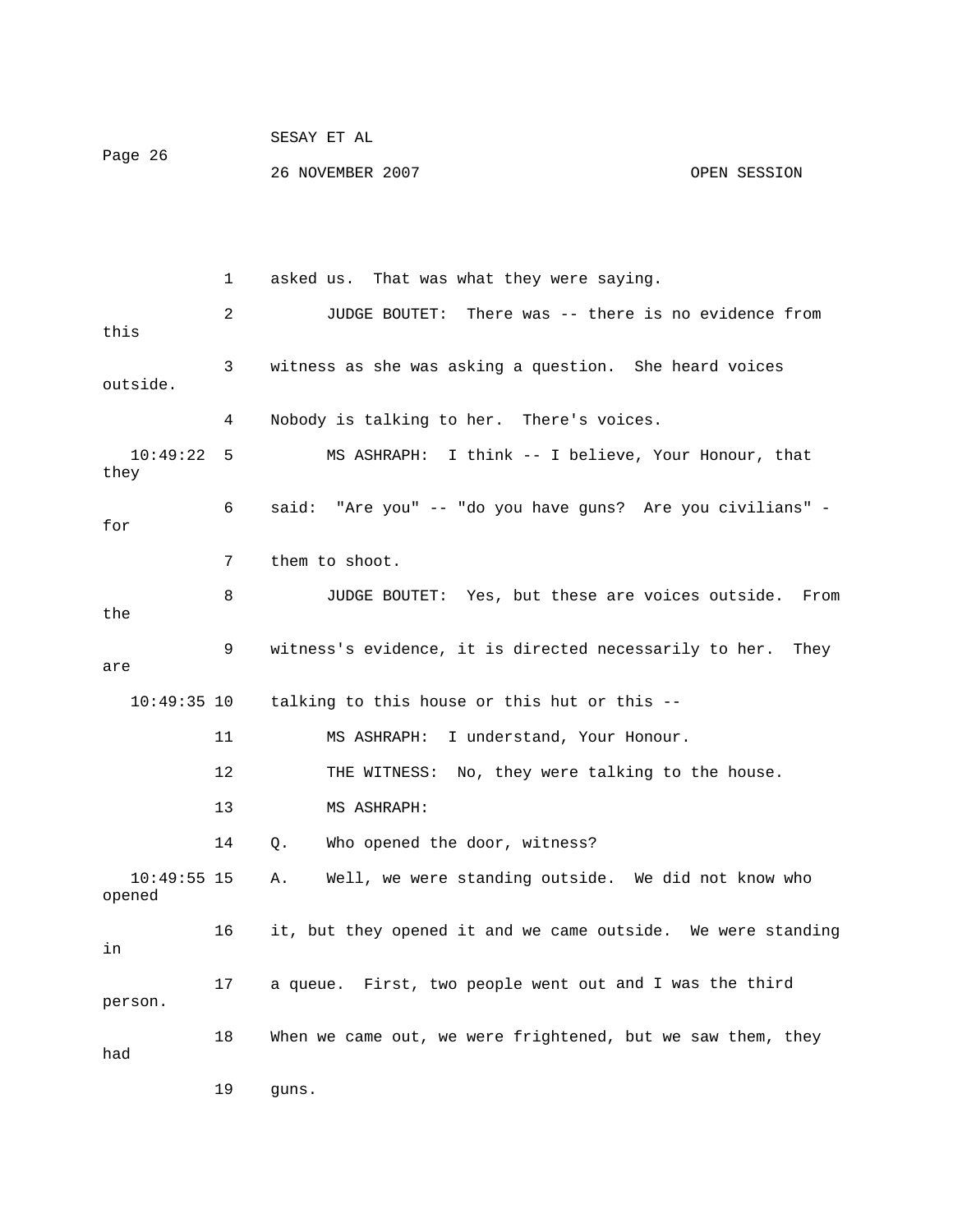|        | $10:50:13$ 20 |    | 0. |  | Okay. You saw them. Who did you see?                     |                        |  |                                                              |  |
|--------|---------------|----|----|--|----------------------------------------------------------|------------------------|--|--------------------------------------------------------------|--|
| called |               | 21 | Α. |  | I saw people, I don't know them. But the person who      |                        |  |                                                              |  |
|        |               | 22 |    |  | us outside, they used to call him, they used to call him |                        |  |                                                              |  |
| they   |               | 23 |    |  | CO Mohamed. "Do you want us to bring them this way?"     |                        |  | Then                                                         |  |
|        |               | 24 |    |  | said, "Yes, bring them here."                            |                        |  |                                                              |  |
|        | $10:50:33$ 25 |    | О. |  | And then what happened?                                  |                        |  |                                                              |  |
| the    |               | 26 | Α. |  |                                                          |                        |  | When that happened they said, "Well, we would go across      |  |
|        |               | 27 |    |  |                                                          |                        |  | river with you." They said, "We are people's army. We fought |  |
| there, |               | 28 |    |  | with the Kamajors here." But they said, "If they left us |                        |  |                                                              |  |
|        |               | 29 |    |  |                                                          |                        |  | they would kill us," so they would take us across the river. |  |
|        |               |    |    |  |                                                          |                        |  |                                                              |  |
|        |               |    |    |  |                                                          | SCSL - TRIAL CHAMBER I |  |                                                              |  |

|         | SESAY ET AL      |              |
|---------|------------------|--------------|
| Page 27 |                  |              |
|         | 26 NOVEMBER 2007 | OPEN SESSION |

|      |              | They said who are civilians, they took us across the river.    |
|------|--------------|----------------------------------------------------------------|
| they | $\mathbf{2}$ | Okay, witness, they said they were people's army and<br>0.     |
|      | 3            | went across the river. And you said, "If we left" --           |
|      | 4            | We thought if they left us behind, they would kill us.<br>А.   |
|      |              | 10:51:05 5 0. If they left you behind, who would kill you?     |
|      | 6            | They said they've been fighting with the Kamajors there.<br>А. |
|      | $7\degree$   | They said, "We have been there and the Kamajors have attacked  |
| us,  |              |                                                                |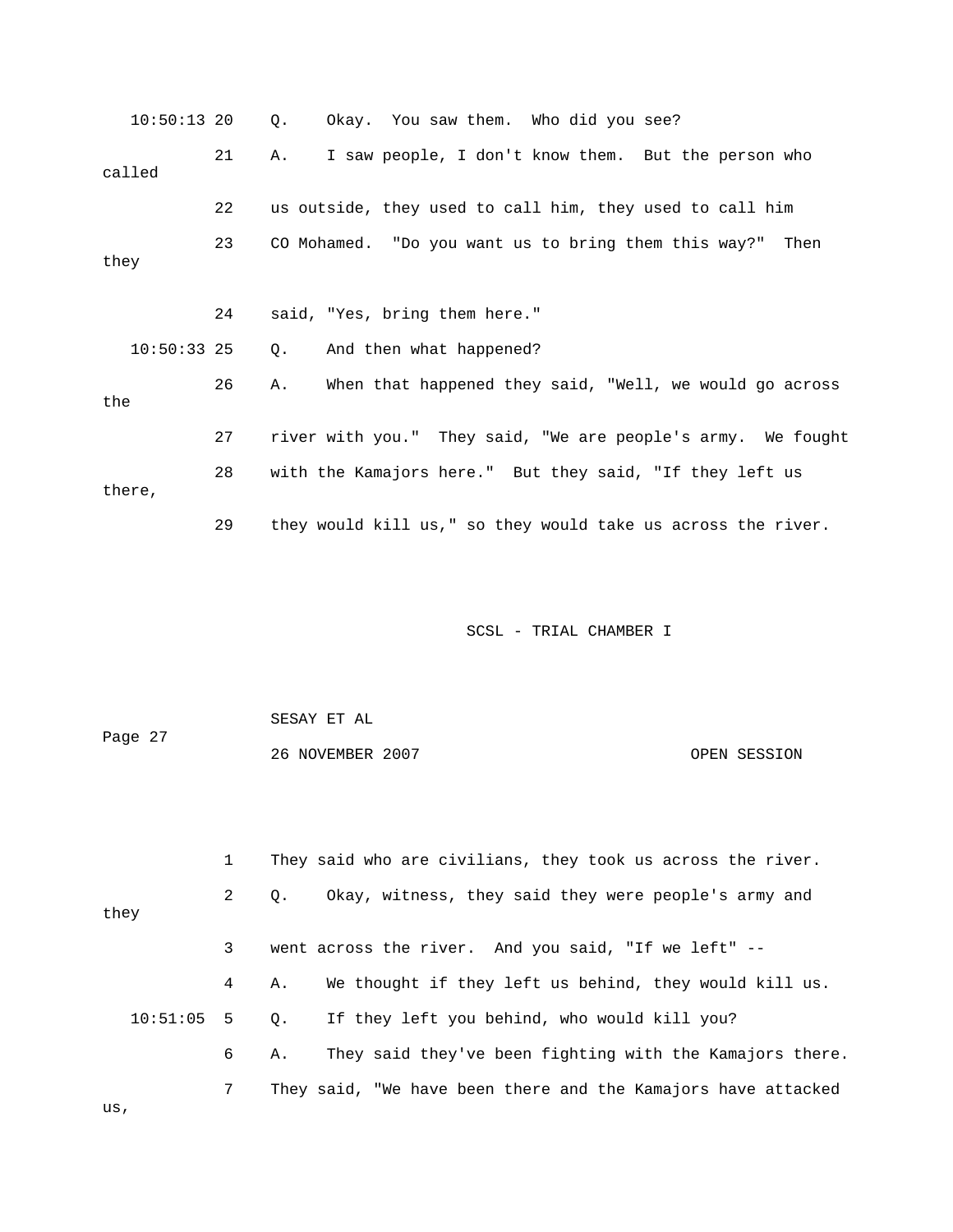8 so we were fighting against them. Have you seen th ese guns, 9 they're single barrelled guns, so if we left you he re they 11 you across the river." 14 A. CO Mohamed said that, "We are people's army. You know 10:51:38 15 And we said, "No." At that time I was so frightened, let that 16 said. That is why we will take you across the river so that 17 will not kill you. These people who were put in this gaol 18 kill you. If they are put in this gaol and we've released , you 19 we'll take you across and we agreed and they took us across 52:04 20 river. 10: 22 A. When they took us across, thank God. In fact, the fact 23 that they released us from the guns and took us across to 24 Mende Kaima, there was a commander in Mende Kaima called CD, his 10:52:19 25 mother cooked rice and gave it to us and we ate. 28 Q. Okay. And what happened the next day? would 10:51:22 10 kill you because you are civilians. That is why we are taking 12 Q. And who did they say would kill you if you were left there? 13 When you say "they" would kill you, who is "they"? us?" be they will the 21 Q. And how did the people's army treat you, witness? 26 Q. And did you stay in Mende Kaima or did you move elsewhere? 27 A. We slept at Mende Kaima. 29 A. Then they took us to Pendembu headquarters.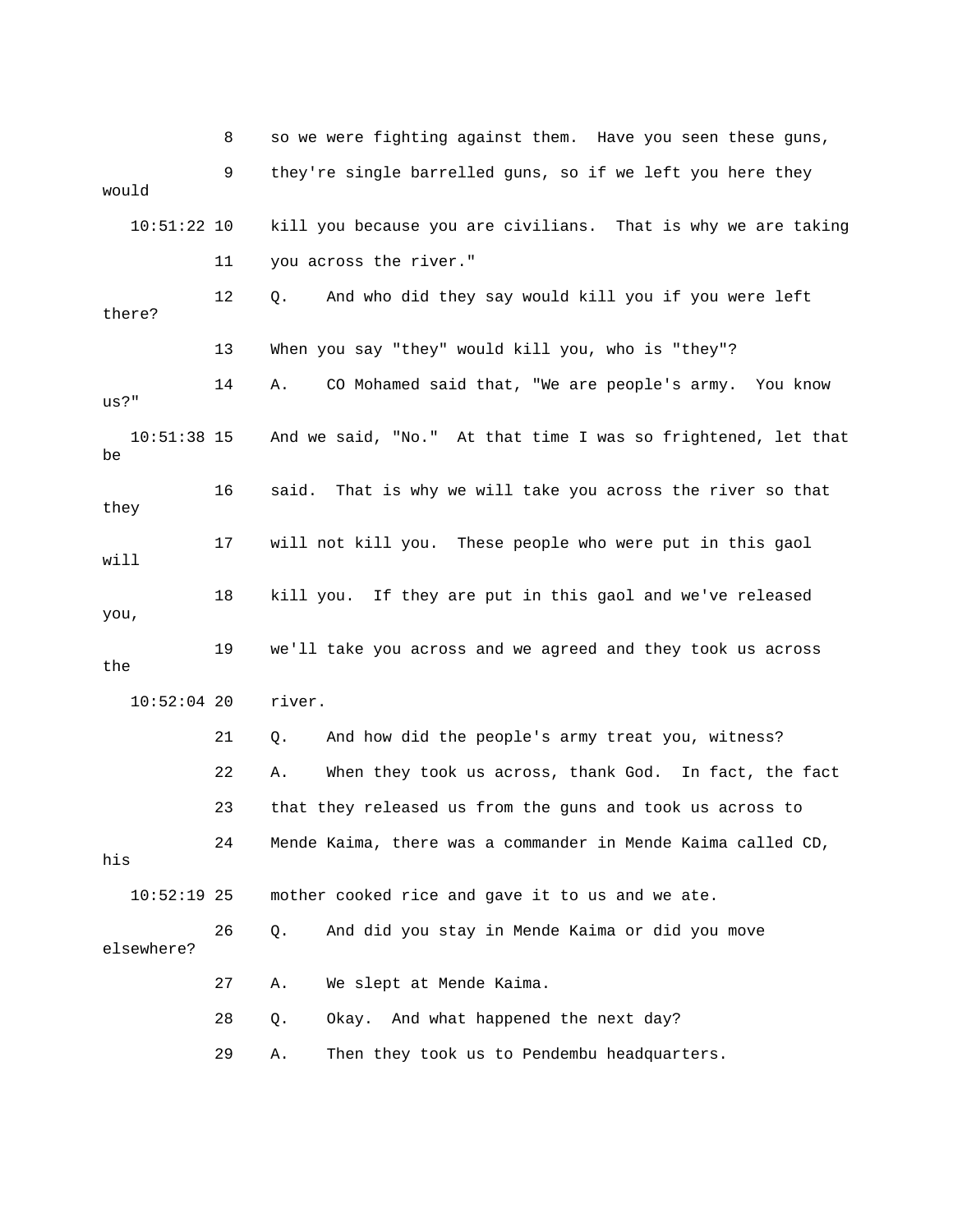| Page 28             |    | SESAY ET AL                                                   |              |  |  |  |  |  |
|---------------------|----|---------------------------------------------------------------|--------------|--|--|--|--|--|
|                     |    | 26 NOVEMBER 2007                                              | OPEN SESSION |  |  |  |  |  |
|                     |    |                                                               |              |  |  |  |  |  |
|                     |    |                                                               |              |  |  |  |  |  |
|                     | 1  | And what happened when you went to Pendembu?<br>Q.            |              |  |  |  |  |  |
|                     |    |                                                               |              |  |  |  |  |  |
|                     | 2  | Then they took us to MP. I was asked and I explained<br>Α.    |              |  |  |  |  |  |
|                     | 3  | everything as to how I got there and I took out my papers and |              |  |  |  |  |  |
|                     | 4  | they said, "Well, this place that you've come to will not do  |              |  |  |  |  |  |
| 10:53:03            | 5  | anything to you."                                             |              |  |  |  |  |  |
|                     | 6  | Can you just stop there. I will just ask you a couple<br>Q.   |              |  |  |  |  |  |
| more                |    |                                                               |              |  |  |  |  |  |
|                     | 7  | questions. You were taken to the MP. Do you know what the MP  |              |  |  |  |  |  |
|                     | 8  | is?                                                           |              |  |  |  |  |  |
| When                | 9  | I was not there during the war. They said it was MP.<br>Α.    |              |  |  |  |  |  |
| $10:53:17$ 10       |    | they took a civilian, that's where they would carry you. I do |              |  |  |  |  |  |
| the                 | 11 | not know anything about the war. I just explained, because    |              |  |  |  |  |  |
| police              | 12 | war did not meet me there. They said that was their own       |              |  |  |  |  |  |
|                     | 13 | station.                                                      |              |  |  |  |  |  |
|                     | 14 | Q.<br>Okay.                                                   |              |  |  |  |  |  |
| $10:53:30$ 15<br>to |    | MS ASHRAPH: Your Honour, Mr Sesay would like to leave         |              |  |  |  |  |  |
|                     | 16 | use the washroom.                                             |              |  |  |  |  |  |
|                     | 17 | PRESIDING JUDGE: Yes, yes, he may, please.                    |              |  |  |  |  |  |
|                     | 18 | MS ASHRAPH:                                                   |              |  |  |  |  |  |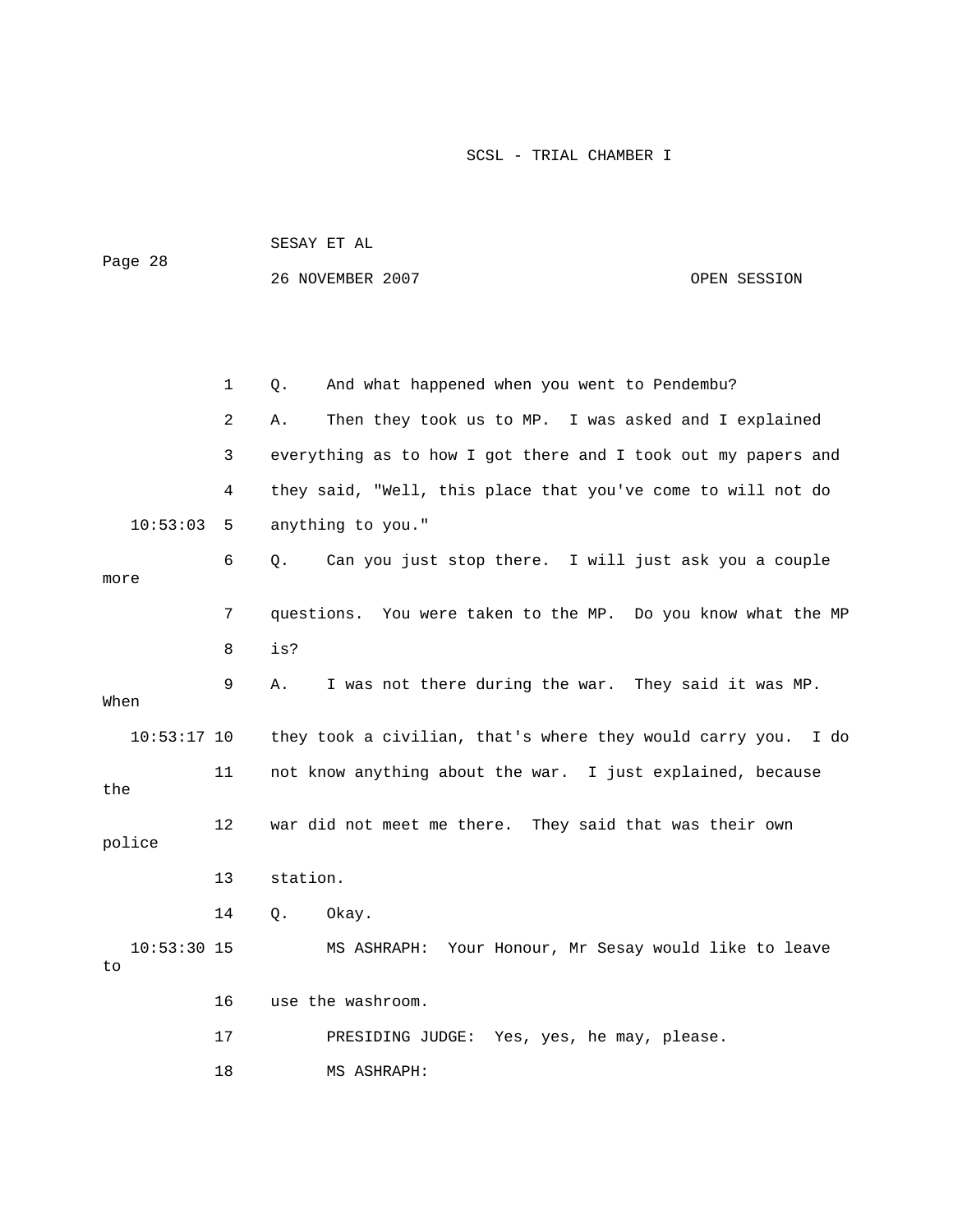| had                  | 19 | It was their own police station. Do you know why you<br>$\circ$ . |
|----------------------|----|-------------------------------------------------------------------|
| 10:54:0020           |    | been brought to their police station?                             |
|                      | 21 | Well, when they brought us, that's where they took us<br>Α.       |
|                      | 22 | immediately. When they brought us from Mende Kaima, when they     |
|                      | 23 | took us there, that's where they carried us.                      |
|                      | 24 | And what happened when they carried you there?<br>О.              |
| $10:54:24$ 25<br>had |    | When they took us to that station, they asked us what<br>Α.       |
| They                 | 26 | happened to us, where we had come from, how we got there.         |
|                      | 27 | asked us and we explained everything. All the ring and my         |
|                      | 28 | necklace and my watches, I explained everything about them and    |
| anything             | 29 | they said, "Well, when you've come here we will not do            |

|         | SESAY ET AL      |              |
|---------|------------------|--------------|
| Page 29 |                  |              |
|         | 26 NOVEMBER 2007 | OPEN SESSION |

| qo           |   | to you. But that you've come here, we will not allow you to |
|--------------|---|-------------------------------------------------------------|
| the          | 2 | that way so they will not kill you, but you will be here in |
| and I        | 3 | charge of somebody." They asked me if I knew anybody there  |
|              | 4 | said, "No."                                                 |
| $10:54:46$ 5 |   | [RUF26NOV07B-dl]                                            |

6 MS ASHRAPH: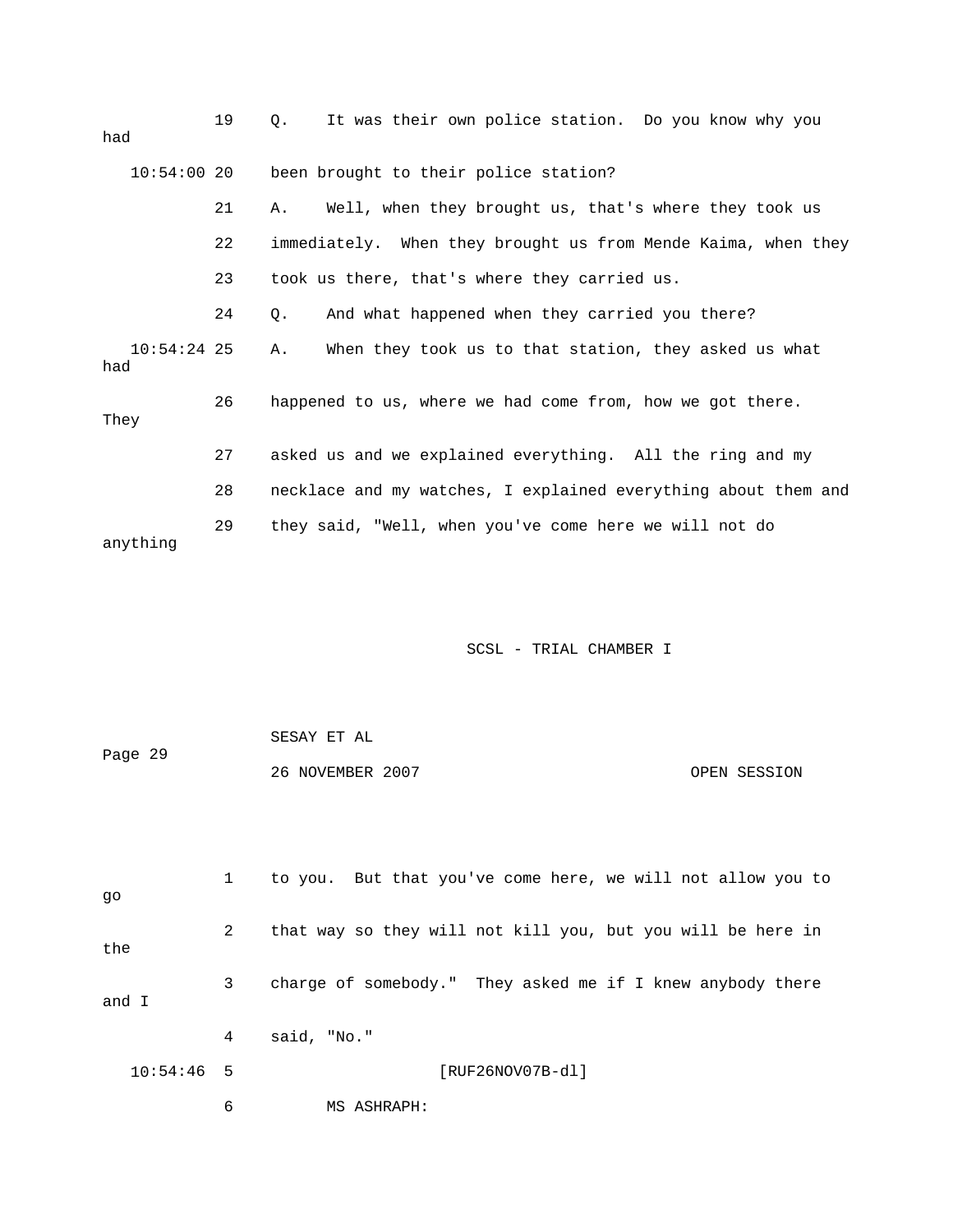|               | 7  | Okay. If I can stop you? You said nothing bad would<br>Q.        |
|---------------|----|------------------------------------------------------------------|
|               | 8  | happen to you but they would not allow to you go there.<br>Where |
|               | 9  | were they not allowing you to go, witness?                       |
| $10:55:12$ 10 |    | Well, they said they wouldn't allow me to return where I<br>Α.   |
|               | 11 | had come from.                                                   |
|               | 12 | And why was that?<br>Q.                                          |
|               | 13 | They said, well, if they left us to return they may do<br>Α.     |
| Guinea        | 14 | something bad to us. And I said, well my children are in         |
| $10:55:28$ 15 |    | that is where I had come from. And that -- they said if I had    |
|               | 16 | knew someone in Kailahun. I said, no, I and my father and my     |
|               | 17 | mother had all gone across the river.                            |
| to            | 18 | You said, if you went back they would do something bad<br>Q.     |
|               | 19 | Who would do something bad to you?<br>you.                       |
| 10:55:4720    |    | That was what they told me that if they allowed me to<br>Α.      |
|               | 21 | return there they would do something bad to me. Those were       |
|               | 22 | enemies that were there. I did not know the distinction.         |
|               | 23 | And they asked you if you knew anyone?<br>Q.                     |
|               | 24 | Α.<br>Yes.                                                       |
| $10:56:07$ 25 |    | And you said your family were in Guinea?<br>Q.                   |
|               | 26 | Yes, I said all of us went to Guinea.<br>Α.                      |
|               | 27 | And what happened after that?<br>$Q$ .                           |
| They          | 28 | They took me -- there was a commander called Bawuteh.<br>Α.      |
|               | 29 | said he should took me to his house because I did not know       |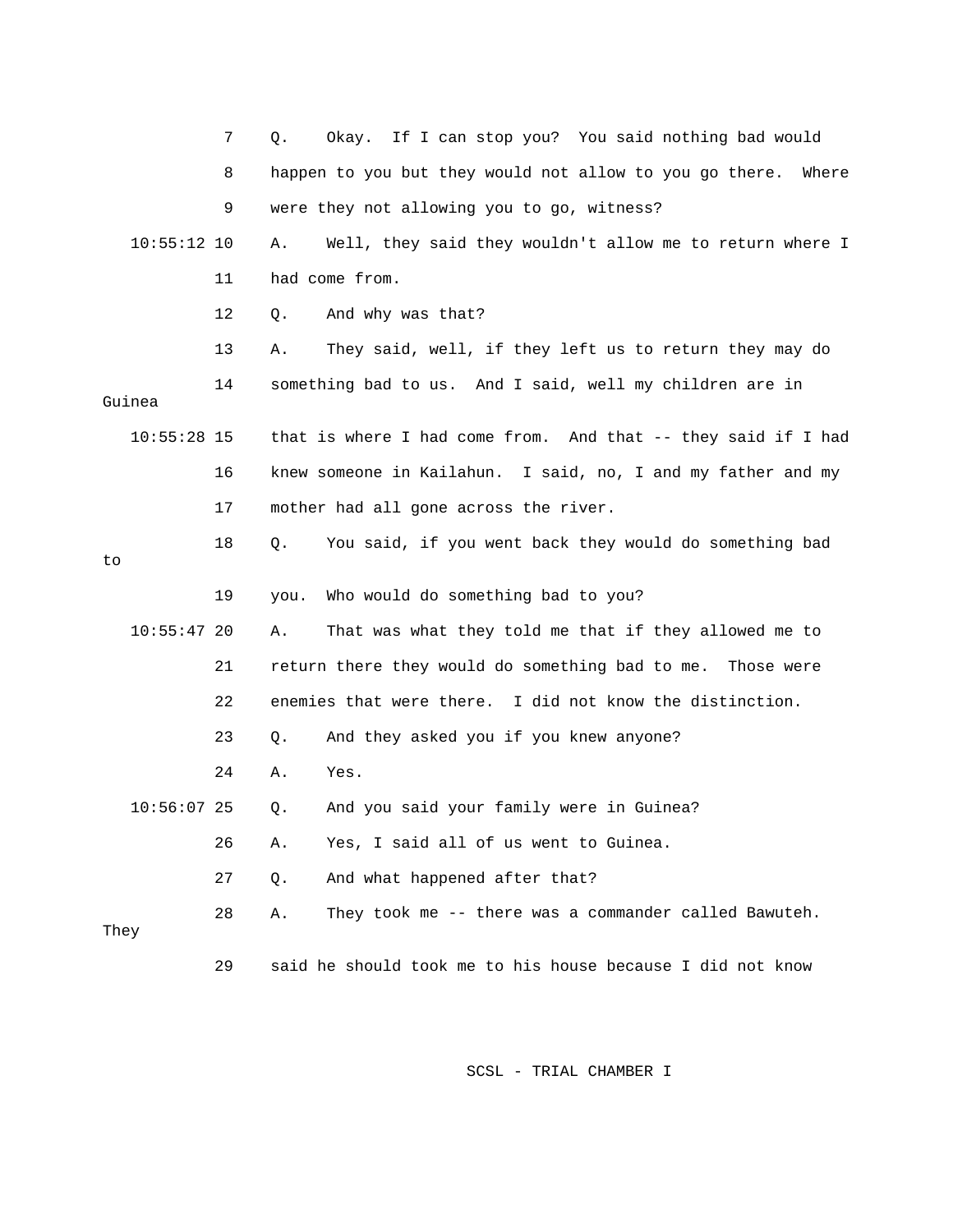| Page 30         |    | SESAY ET AL |                                                         |  |              |  |  |  |
|-----------------|----|-------------|---------------------------------------------------------|--|--------------|--|--|--|
|                 |    |             | 26 NOVEMBER 2007                                        |  | OPEN SESSION |  |  |  |
|                 |    |             |                                                         |  |              |  |  |  |
|                 |    |             |                                                         |  |              |  |  |  |
|                 | 1  |             | anybody there.                                          |  |              |  |  |  |
|                 | 2  | Q.          | And did you go to his house?                            |  |              |  |  |  |
|                 | 3  | Α.          | Yes.                                                    |  |              |  |  |  |
|                 | 4  | Q.          | And where did you sleep in --                           |  |              |  |  |  |
| 10:56:35<br>How | 5  |             | MR PRESIDENT: What was the name commander, Bawuteh?     |  |              |  |  |  |
|                 | 6  |             | is that spelt?                                          |  |              |  |  |  |
|                 | 7  |             | Okay, Bawuteh is B-A-W --<br>MS ASHRAPH:                |  |              |  |  |  |
|                 | 8  |             | THE WITNESS: That person's name is Bawuteh.             |  |              |  |  |  |
|                 | 9  |             | MS ASHRAPH:<br>The spelling I have here, Your Honour is |  |              |  |  |  |
| $10:56:48$ 10   |    |             | $B - A - W - U - T - E - H$ .                           |  |              |  |  |  |
|                 | 11 |             | PRESIDING JUDGE: So they took her to a commander called |  |              |  |  |  |
|                 | 12 |             | Bawuteh because she knew nobody in Kailahun.            |  |              |  |  |  |
|                 | 13 |             | She is in Pendembu.<br>MS ASHRAPH:                      |  |              |  |  |  |
|                 | 14 |             | PRESIDING JUDGE: Yes, but she knew nobody in Kailahun.  |  |              |  |  |  |
| $10:57:13$ 15   |    |             | MS ASHRAPH:<br>Yes.                                     |  |              |  |  |  |
|                 | 16 |             | MR PRESIDENT: That is what she said.                    |  |              |  |  |  |
|                 | 17 |             | MS ASHRAPH: Yes.                                        |  |              |  |  |  |
|                 | 18 |             | She was in Pendembu, yes.<br>MR PRESIDENT:              |  |              |  |  |  |
|                 | 19 |             | MS ASHRAPH:<br>Yes.                                     |  |              |  |  |  |
| $10:57:16$ 20   |    | Q.          | And did you go with Commander Bawuteh?                  |  |              |  |  |  |
|                 | 21 | Α.          | Yes, we went to his house.                              |  |              |  |  |  |
|                 | 22 | Q.          | And where did you stay in his house?                    |  |              |  |  |  |
|                 | 23 | Α.          | He would leave his house, his room and I would sleep    |  |              |  |  |  |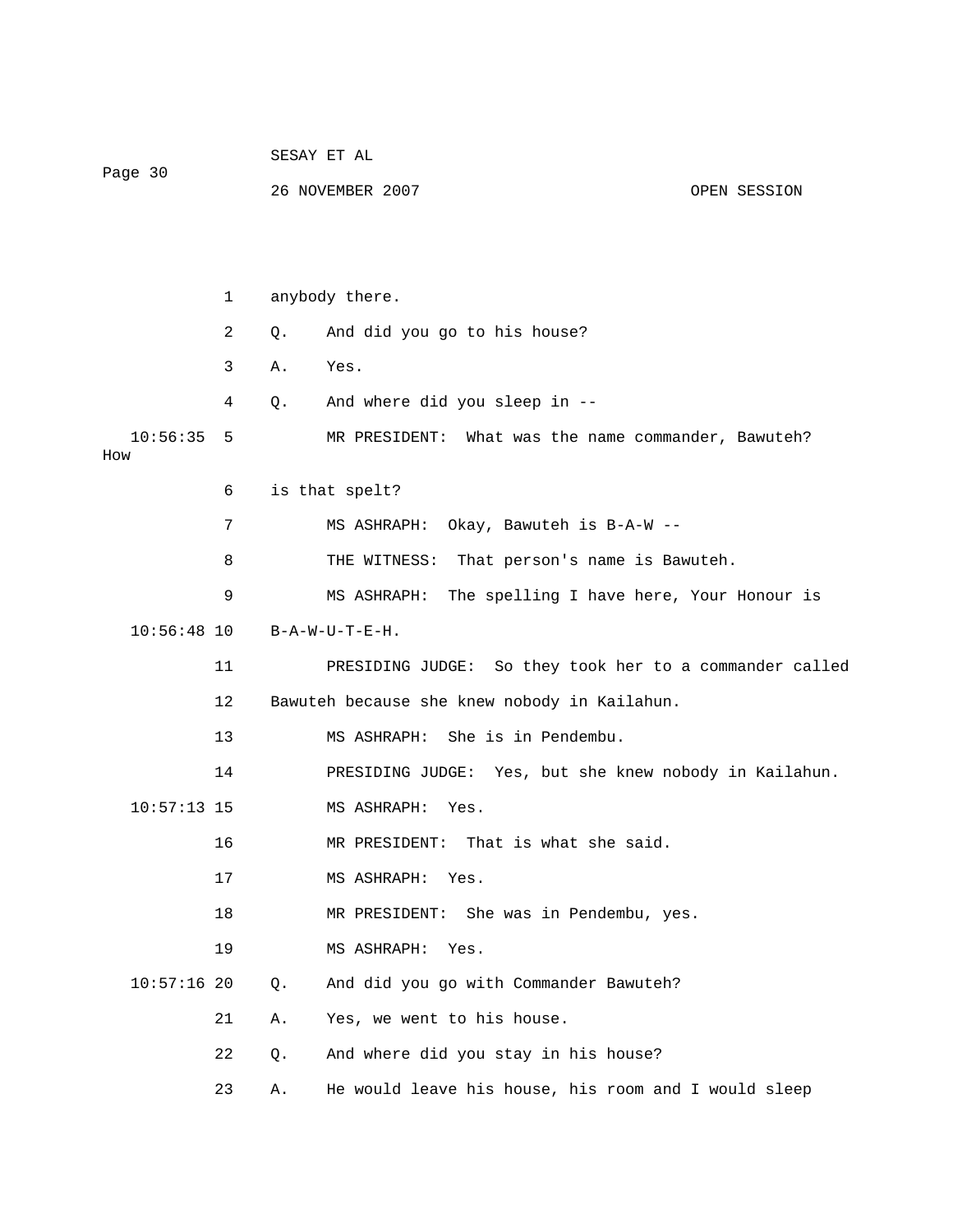| but           | 24 | together with his wife. And they said, we are people's army   |
|---------------|----|---------------------------------------------------------------|
| $10:57:32$ 25 |    | we do nothing wrong to anybody. He would leave the room and I |
| know          | 26 | and his wife would sleep. He would go outside but I do not    |
|               | 27 | where he slept. I would sleep with his wife.                  |
|               | 28 | How were you treated while you stayed in that house?<br>0.    |
| would         | 29 | Oh, I was well treated. They would cook for me and I<br>Α.    |

 SESAY ET AL Page 31 26 NOVEMBER 2007 OPEN SESSION

1 eat. We would sit together. They would talk to me. They did money 3 that I had been deprived of. 4 Q. Did anything else happen while you were in Pendembu? 10:58:15 5 A. I was in Pendembu when one woman -- when I befriended 6 woman called Nancy. Then there was one woman who had gone 9 A. In Pendembu. 58:39 10 Q. Where? 10: 11 A. In the nurse's hospital, in a hospital. 2 nothing wrong to me there. I was just discouraged about my one into 7 labour, and she delivered in my hands. 8 Q. And where did -- where was that baby delivered?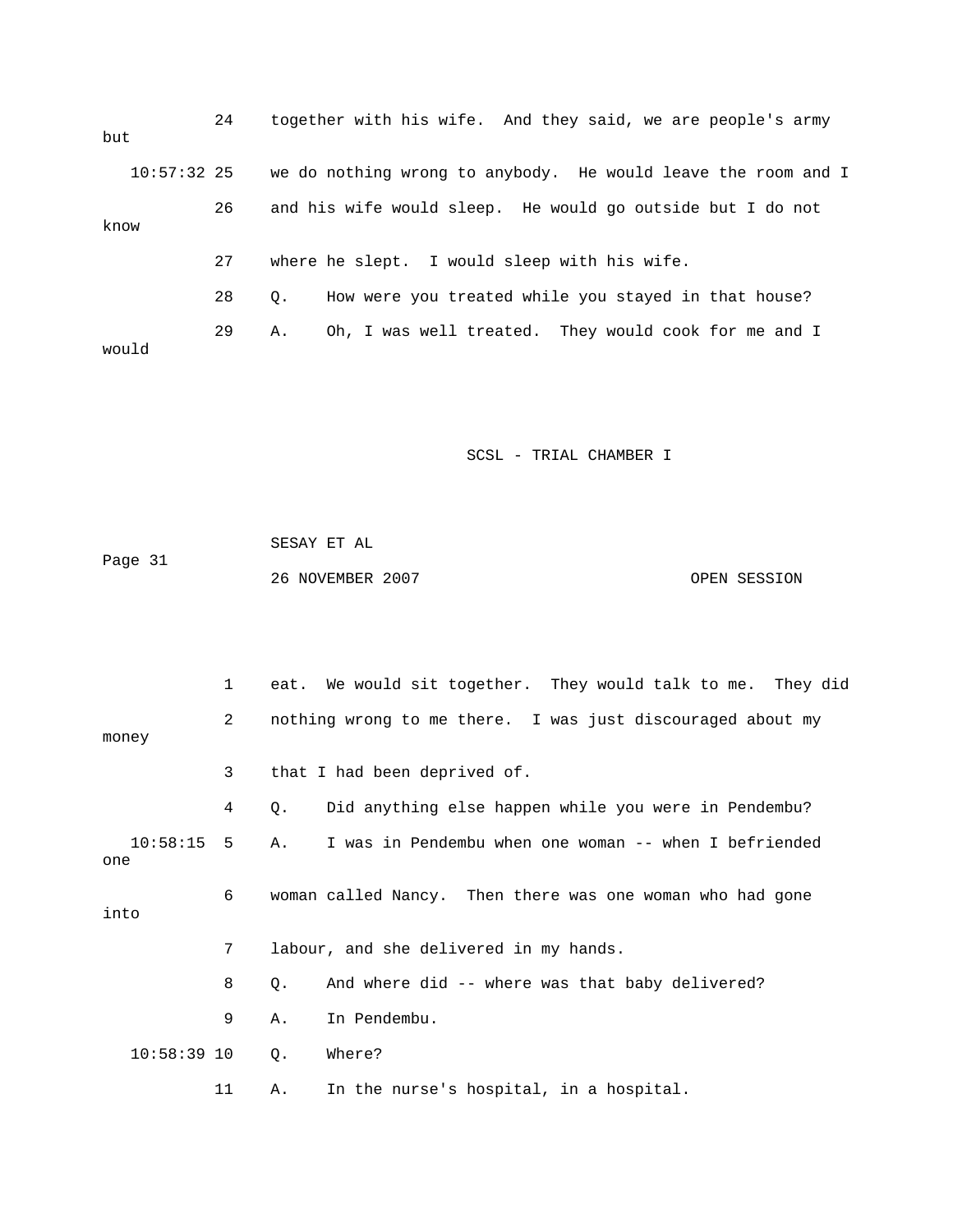| can   |               | 12 | Q.   | And where is the hospital in Pendembu, witness, if you       |
|-------|---------------|----|------|--------------------------------------------------------------|
|       |               | 13 |      | just describe it?                                            |
| а     |               | 14 | Α.   | Where the hospital was, it was a house that was used as      |
| where | $10:58:56$ 15 |    |      | hospital. That was where they obtained medicine.<br>That is  |
|       |               | 16 |      | they created the labour room.                                |
|       |               | 17 | Q.   | Who created the hospital there?                              |
|       |               | 18 | Α.   | I do not know who did that, who created it.                  |
|       |               | 19 | Q.   | And what treatment could you get at the hospital?            |
|       | 10:59:2220    |    | Α.   | Whatever medicine there was Bco, folic acid, penicillin,     |
|       |               | 21 |      | chloroquine, multi vitamins, whichever medicine. Even when a |
| to    |               | 22 |      | woman delivers the yogurt that she requires, we will give it |
|       |               | 23 | her. | We had everything.                                           |
|       |               | 24 | О.   | And who could go to that hospital? Who could get<br>Okay.    |
|       | $10:59:45$ 25 |    |      | treatment there?                                             |
|       |               | 26 | Α.   | It was a civilian who delivered that baby, so many           |
|       |               | 27 |      | civilians were in there; soldiers too, many of them.         |
|       |               | 28 | Q.   | And did you pay for the -- did people pay for the            |
|       |               | 29 |      | medication, for the treatment?                               |
|       |               |    |      |                                                              |
|       |               |    |      |                                                              |

SESAY ET AL

ge 32 Pa

26 NOVEMBER 2007 COPEN SESSION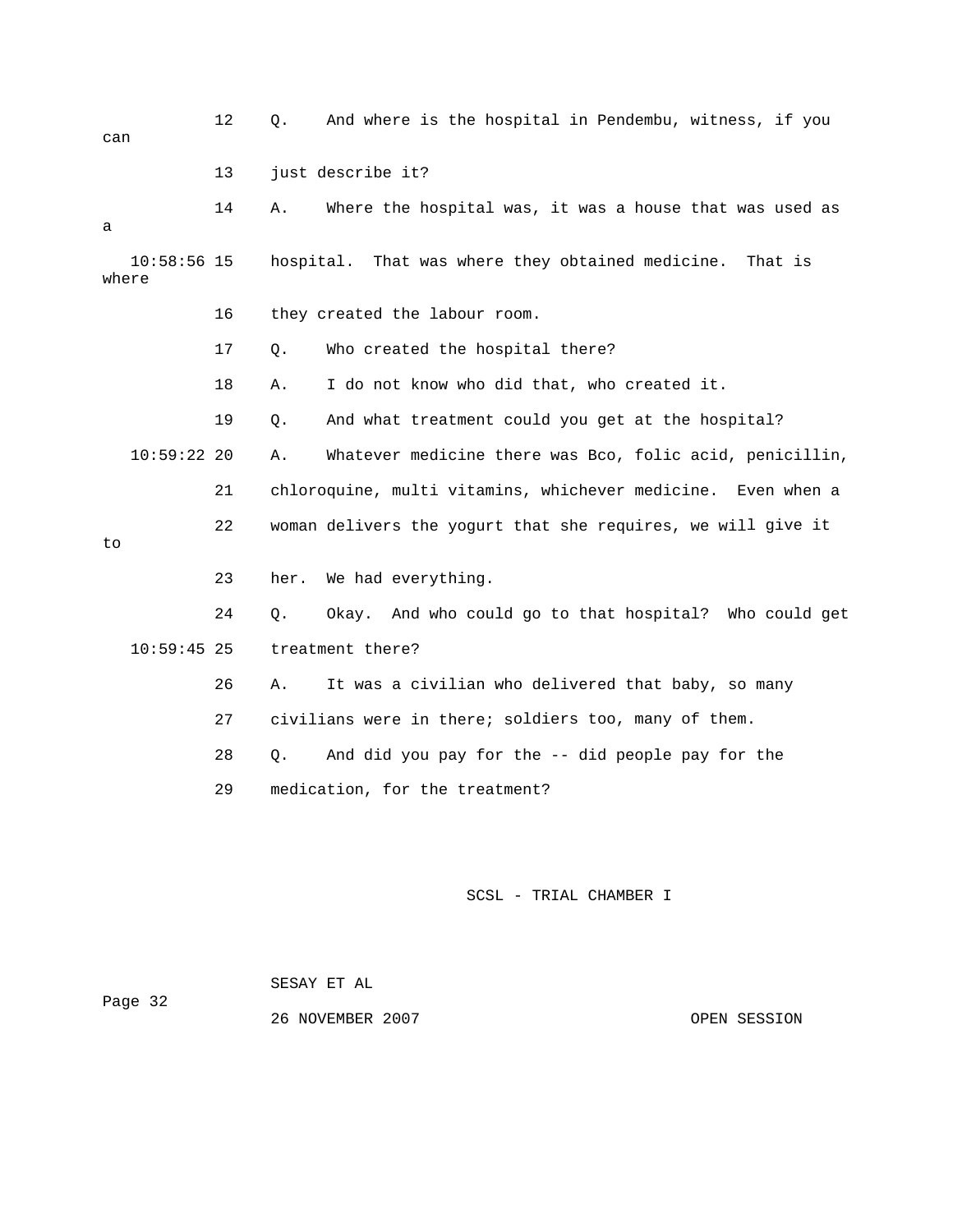1 A. No. 2 Q. And what happened after you delivered the baby? 3 THE INTERPRETER: Can counsel repeat the question. 4 THE WITNESS: [No interpretation] THE INTERPRETER: Your Honours, can the witness repeat. 7 Q. All right, witness, you are going to have to repeat the question. 11 Q. All right. The question is: What happened after you 12 delivered the baby at Pendembu hospital that day? 13 A. Well, her stomach was aching that person, just like you are 14 in a place and somebody has stomach ache and they take that 11:01:07 15 person to you. And I said I was a nurse, and she delivered in 17 Q. Right. And then what happened after that? 19 to go to Mende Buima because at Mende Buima too they liked me  $11:01:24$  20 they said I should come there. And I went and I told them and 22 Q. Okay, all right, Witness, if you just take it slowly, 23 said you told them you were a nurse? 11:01:45 25 would go to Mende Buima. They too liked me and they said I 26 should stay in Mende Buima.  $11:00:34$  5 6 MS ASHRAPH: 8 answer, please. 9 THE INTERPRETER: Plus counsel should repeat the 11:00:43 10 MS ASHRAPH: my 16 hands. 18 A. Once she delivered in my hands, this my friend that I used and 21 they said, well Nancy - you 24 A. I said and that my friend that I had befriended that I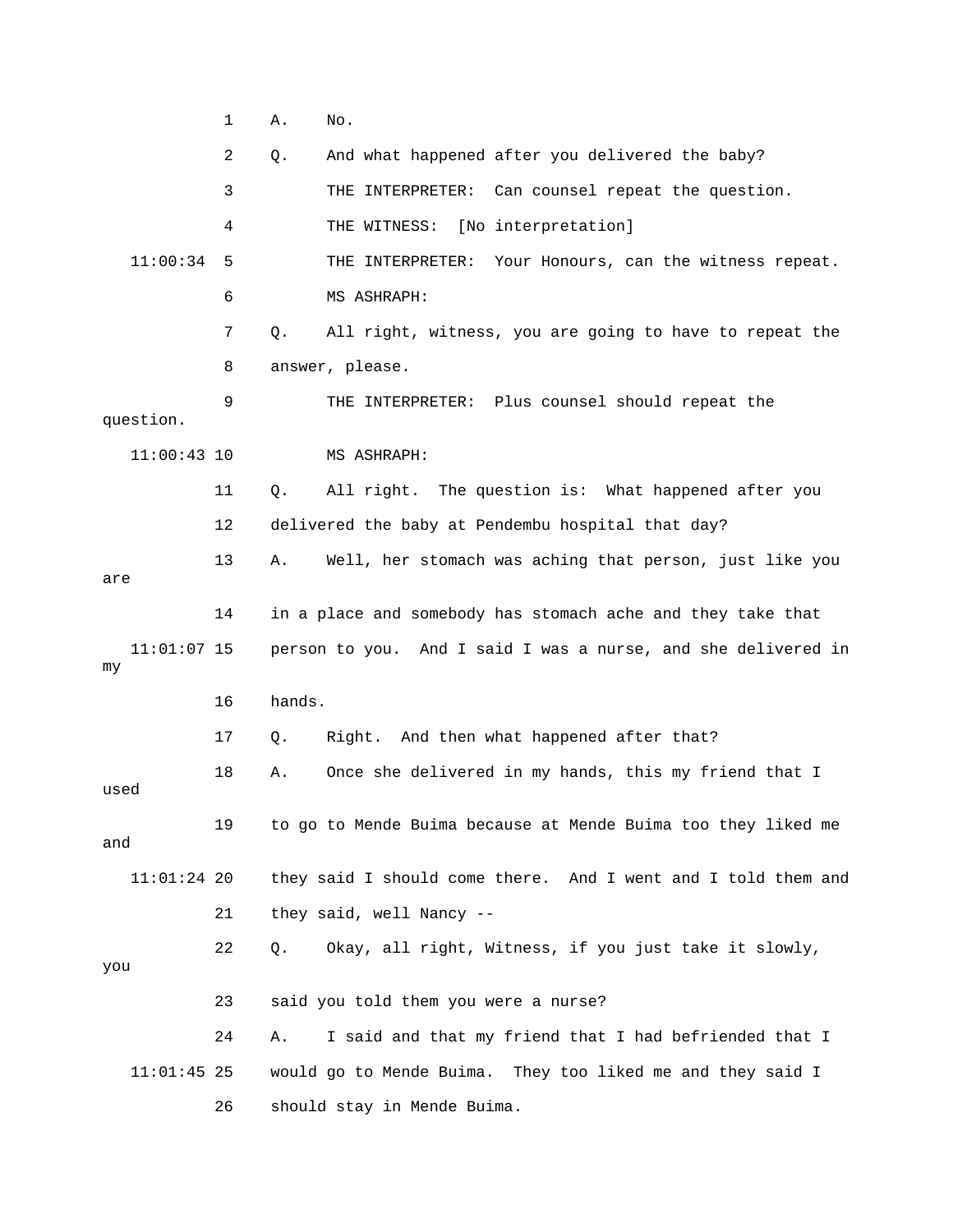- 27 Q. And you'd made a friend, is this Nancy?
- 28 A. Yes, Nancy.
- 29 Q. And on -- what did you decide to do?

 SESAY ET AL ge 33 26 NOVEMBER 2007 OPEN SESSION Pa

| been          | $\mathbf{1}$ | Well, I too wanted to stay with Nancy because she had<br>Α.   |
|---------------|--------------|---------------------------------------------------------------|
|               | 2            | keeping my company very well.                                 |
|               | 3            | Okay. And where did Nancy live?<br>Q.                         |
|               | 4            | Nancy was at Mende Buima.<br>Α.                               |
| 11:02:16      | 5            | And so what did you -- what happened next?<br>Q.              |
| want          | 6            | Then I came back and told Bawuteh, well I want to -- I<br>Α.  |
|               | 7            | to stay at Mende Buima. And he said, "Nurse, you are under no |
| want          | 8            | restriction here. We just wanted you to be here, but if you   |
| want          | 9            | to stay in Mende Buima there is a hospital there too, if you  |
| $11:02:39$ 10 |              | to stay there you can stay there as well."                    |
|               | 11           | MS ASHRAPH: Excuse me for a moment, Your Honour.<br>Thank     |
|               | 12           | you, Your Honour.                                             |
| a             | 13           | Bawuteh said you were under no restriction and there was      |
|               | 14           | hospital in Mende Buima as well. And then what happened?      |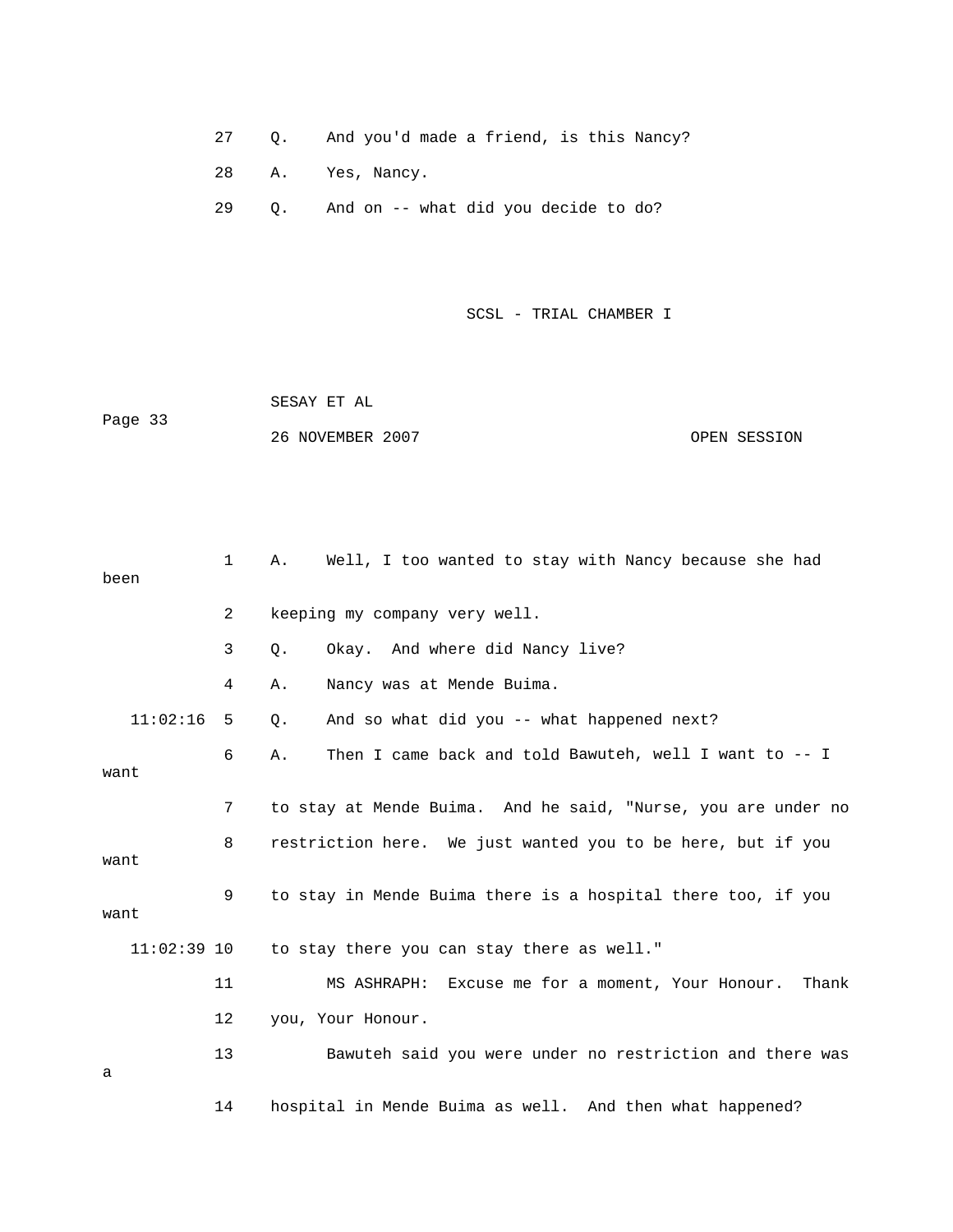| $11:03:23$ 15<br>bring |    | Α.     | Yes, he said, but if I want to go there let me go and          |
|------------------------|----|--------|----------------------------------------------------------------|
|                        | 16 |        | Nancy so that she would sign on my behalf.                     |
|                        | 17 | Q.     | Where would Nancy have to go and sign?                         |
|                        | 18 | Α.     | At Pendembu.                                                   |
|                        | 19 | Q.     | Where in Pendembu?                                             |
| 11:03:4020             |    | Α.     | At MP.                                                         |
|                        | 21 | Q.     | What was the purpose of Nancy signing for you?                 |
| a                      | 22 | Α.     | I too asked him and he said, "Well the reason is you are       |
|                        | 23 |        | civilian, and you have not been staying here and we don't want |
|                        | 24 |        | anything to meet you."                                         |
| $11:04:00$ 25          |    | Q.     | And what was Nancy --                                          |
|                        | 26 | Α.     | He said because you women --                                   |
| that                   | 27 |        | THE INTERPRETER: Your Honours, can the witness state           |
|                        | 28 | again. |                                                                |
|                        | 29 |        | MS ASHRAPH:                                                    |
|                        |    |        |                                                                |
|                        |    |        | SCSL - TRIAL CHAMBER I                                         |

| $-0.9$ $-1$ |              |           | 26 NOVEMBER 2007<br>OPEN SESSION                         |
|-------------|--------------|-----------|----------------------------------------------------------|
|             |              |           |                                                          |
|             |              |           |                                                          |
|             | $\mathbf{1}$ | $\circ$ . | Witness, you started saying something about "you women," |
|             | 2            |           | could you just repeat what you said after that, please?  |
| sign        | 3            | Α.        | Okay. When I told Bawuteh, he said let Nancy come and    |

SESAY ET AL

Page 34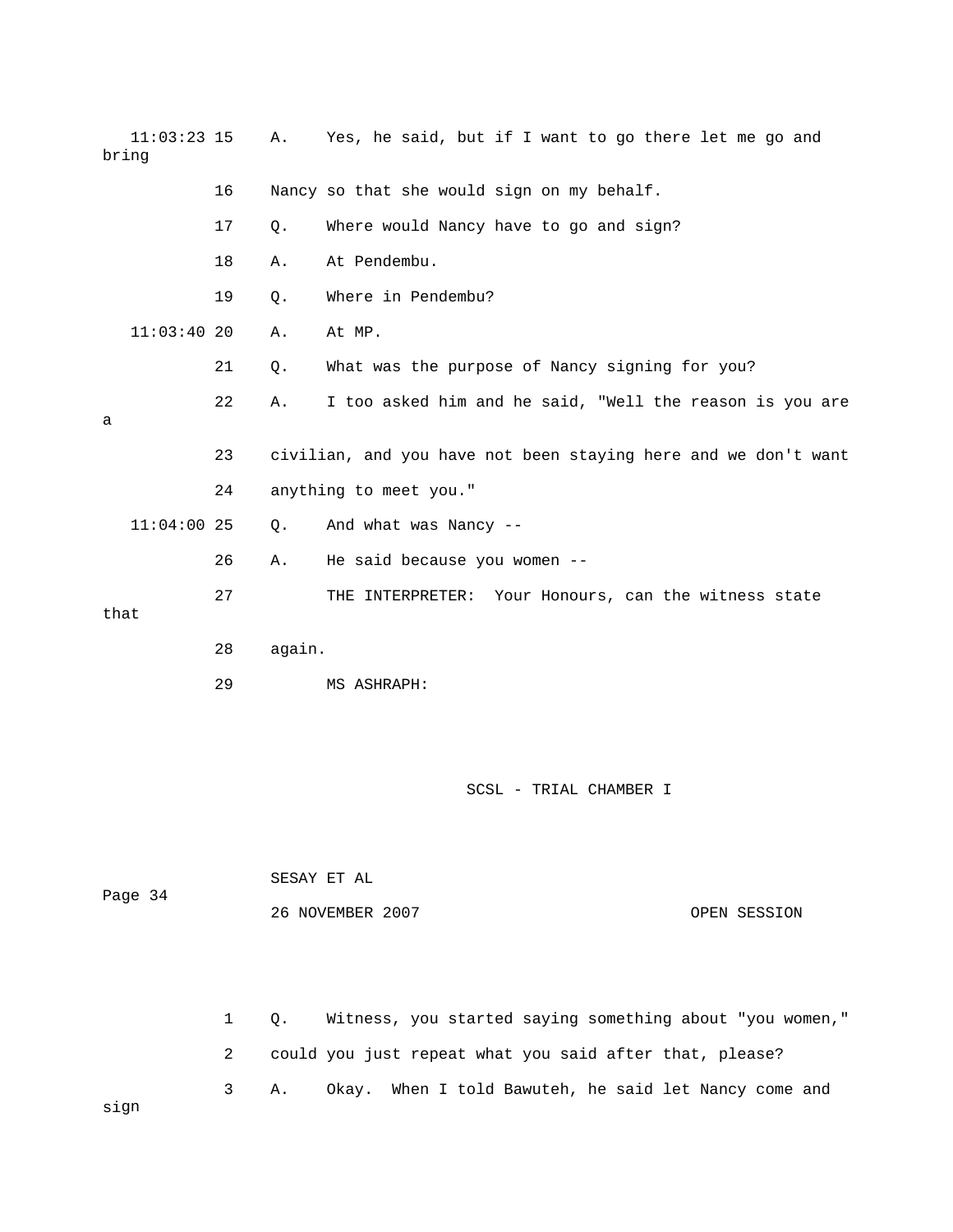|                        | 4  |            | on my behalf.                                                    |
|------------------------|----|------------|------------------------------------------------------------------|
| 11:04:29               | 5  | Q.         | And you asked him why.                                           |
|                        | 6  | Α.         | Yes.                                                             |
|                        | 7  | Q.         | And he said what?                                                |
|                        | 8  | Α.         | It is not for anything bad but for you women, you are a          |
|                        | 9  |            | civilian you have not been staying here we don't want anything   |
| $11:04:47$ 10<br>comes |    |            | difficult to happen to you. So when you come -- when she         |
| should                 | 11 |            | there are rules that we will tell her about as to how she        |
|                        | 12 | treat you. |                                                                  |
|                        | 13 | Q.         | Okay. And --                                                     |
|                        | 14 | Α.         | Can I proceed?                                                   |
| $11:05:01$ 15          |    | Q.         | Was Nancy a civilian or a fighter?                               |
|                        | 16 | Α.         | She was a civilian.                                              |
|                        | 17 | Q.         | And was she married?                                             |
|                        | 18 | Α.         | Yes, her husband too was a civilian.                             |
|                        | 19 | Q.         | And do you know if $--$ if $--$ do you know if other people      |
| $11:05:23$ 20          |    |            | were signed for at the MP office?                                |
|                        | 21 | Α.         | If you were a civilian who had just gone there and they          |
| whoever                | 22 |            | want to take care of you, that was what they said, that          |
|                        | 23 |            | was taking you away would come so that they would see him.<br>He |
|                        | 24 |            | was not going there with any money.                              |
| $11:05:40$ 25          |    | Q.         | And then after Nancy signed for you did anything else            |
|                        | 26 |            | happen at the MP office?                                         |
| contains               | 27 | Α.         | Yes, they gave me salt, Maggi, a packet, a packet                |
|                        | 28 | 100.       | And they gave me a sponge and a set of pots.                     |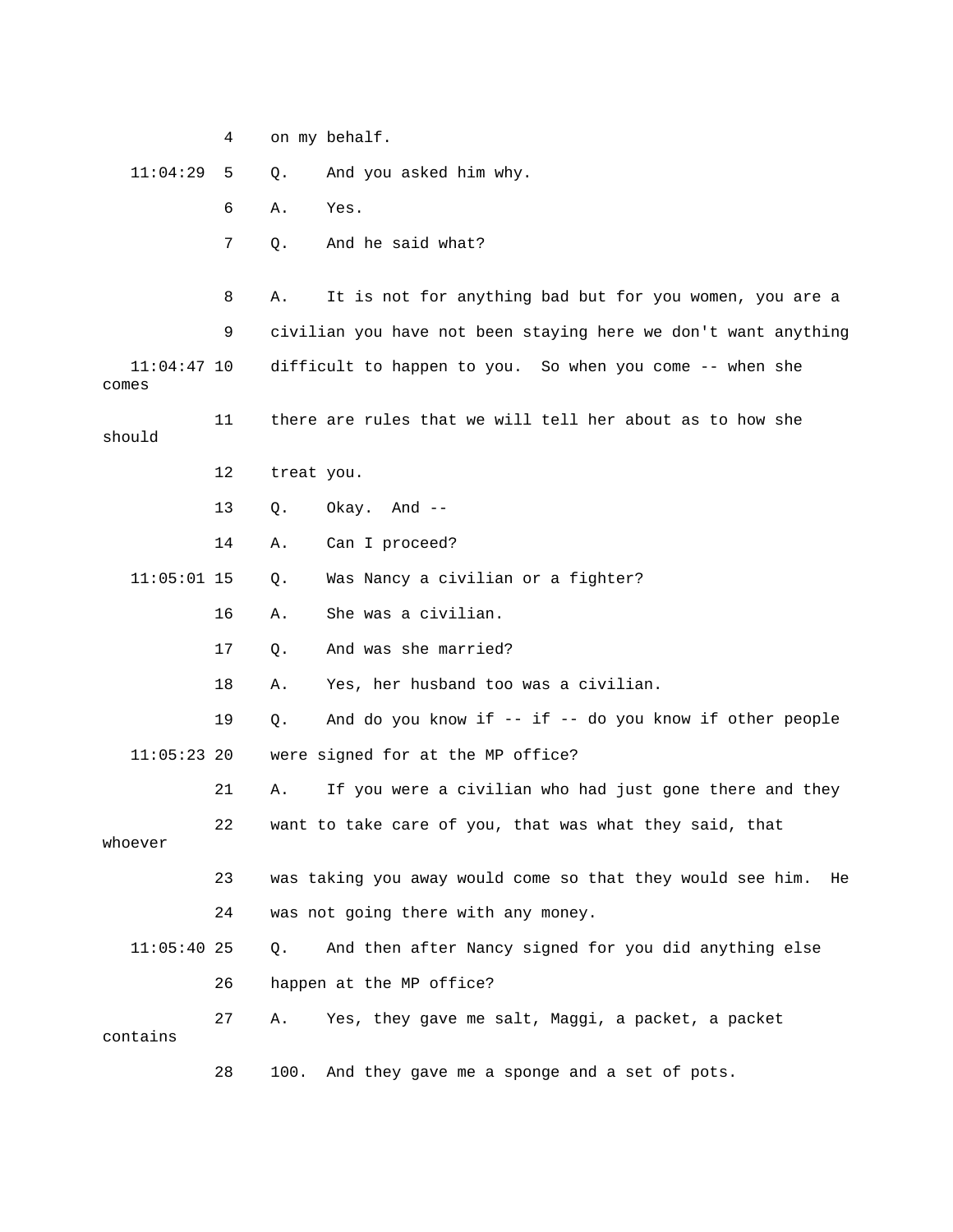29 Q. Why was that? Why did they give you these things, witness.

### SCSL - TRIAL CHAMBER I

|         | SESAY ET AL      |              |
|---------|------------------|--------------|
| Page 35 |                  |              |
|         | 26 NOVEMBER 2007 | OPEN SESSION |

 1 A. They said, well I was a stranger, I had just come and I 2 a nurse. I am going there to be working. They gave those to 3 I had nothing when I came. 4 Q. And then what happened next? 7 living very well. There was no harassment directed towards 8 Q. When you went to Mende Buima did anyone go with you when 11:06:41 10 A. Yes, they -- people accompanied me, Bawuteh and his 13 Q. And when you got to Mende Buima, where did you go? 14 A. I went to Nancy's house. And they went and told the MP 11:07:00 15 that they had brought a stranger who was a nurse. That MP too 16 came and greeted me. am me. 11:06:19 5 A. We went and stayed at Mende Buima. They gave me a house, 6 they gave me a single room. I was in Mende Buima and I was me. 9 you left Pendembu? wife, 11 they accompanied me happily, Nancy went. And they went there to 12 see where I was staying.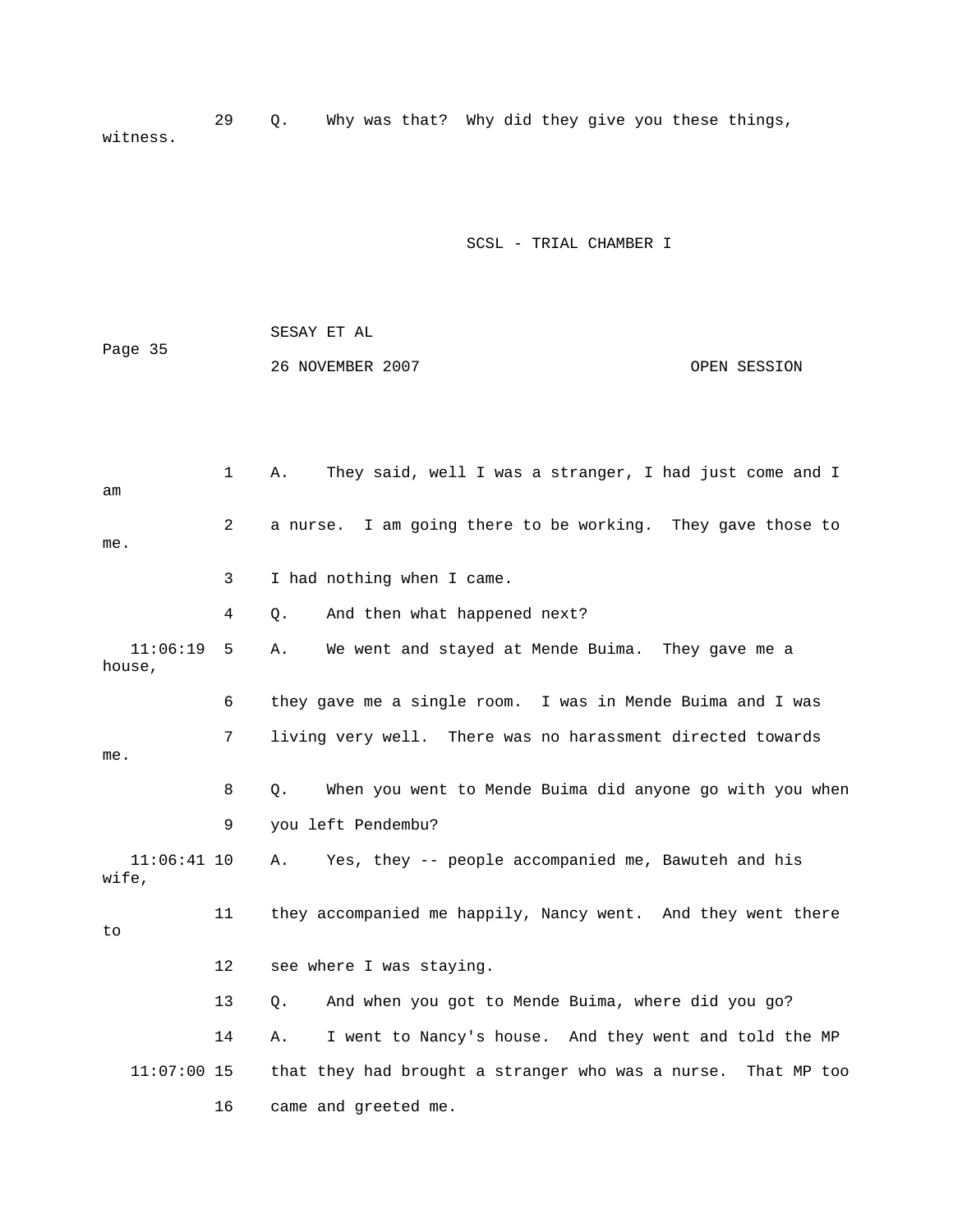|       |               | 17 | О.                                                     | And do you know the MP's name?                         |
|-------|---------------|----|--------------------------------------------------------|--------------------------------------------------------|
|       |               | 18 | Α.                                                     | His name is Amara.                                     |
|       |               | 19 |                                                        | MR HARDAWAY: Forgive me, Your Honour.                  |
|       | $11:07:14$ 20 |    |                                                        | MR PRESIDENT: Yes.                                     |
| Court |               | 21 |                                                        | MR HARDAWAY: Is it all right if I step away from the   |
|       |               | 22 |                                                        | for a brief couple of minutes?                         |
|       |               | 23 |                                                        | PRESIDING JUDGE: Yourself?                             |
|       |               | 24 |                                                        | MR HARDAWAY: Yes, myself.                              |
|       | $11:07:25$ 25 |    |                                                        | PRESIDING JUDGE: Well, it depends on how you organise. |
| is    | 26            |    | But, I suppose Mr Fynn --                              |                                                        |
|       | 27            |    | MR. HARDAWAY: Mr Fynn can continue to take notes. This |                                                        |
|       |               |    |                                                        |                                                        |
|       |               | 28 |                                                        | my witness. Thank you, Your Honour.                    |
|       |               | 29 |                                                        | That is okay. That is all right.<br>PRESIDING JUDGE:   |

| Page 36 | SESAY ET AL      |  |              |  |  |  |  |
|---------|------------------|--|--------------|--|--|--|--|
|         | 26 NOVEMBER 2007 |  | OPEN SESSION |  |  |  |  |
|         |                  |  |              |  |  |  |  |

 1 Yes, Ms Ashraph, you may continue please. 2 MS ASHRAPH: 3 Q. You and you said the MP's name was Amara? 11:07:47 5 Q. And he came to see you. And what happened when he came 4 A. Yes.

to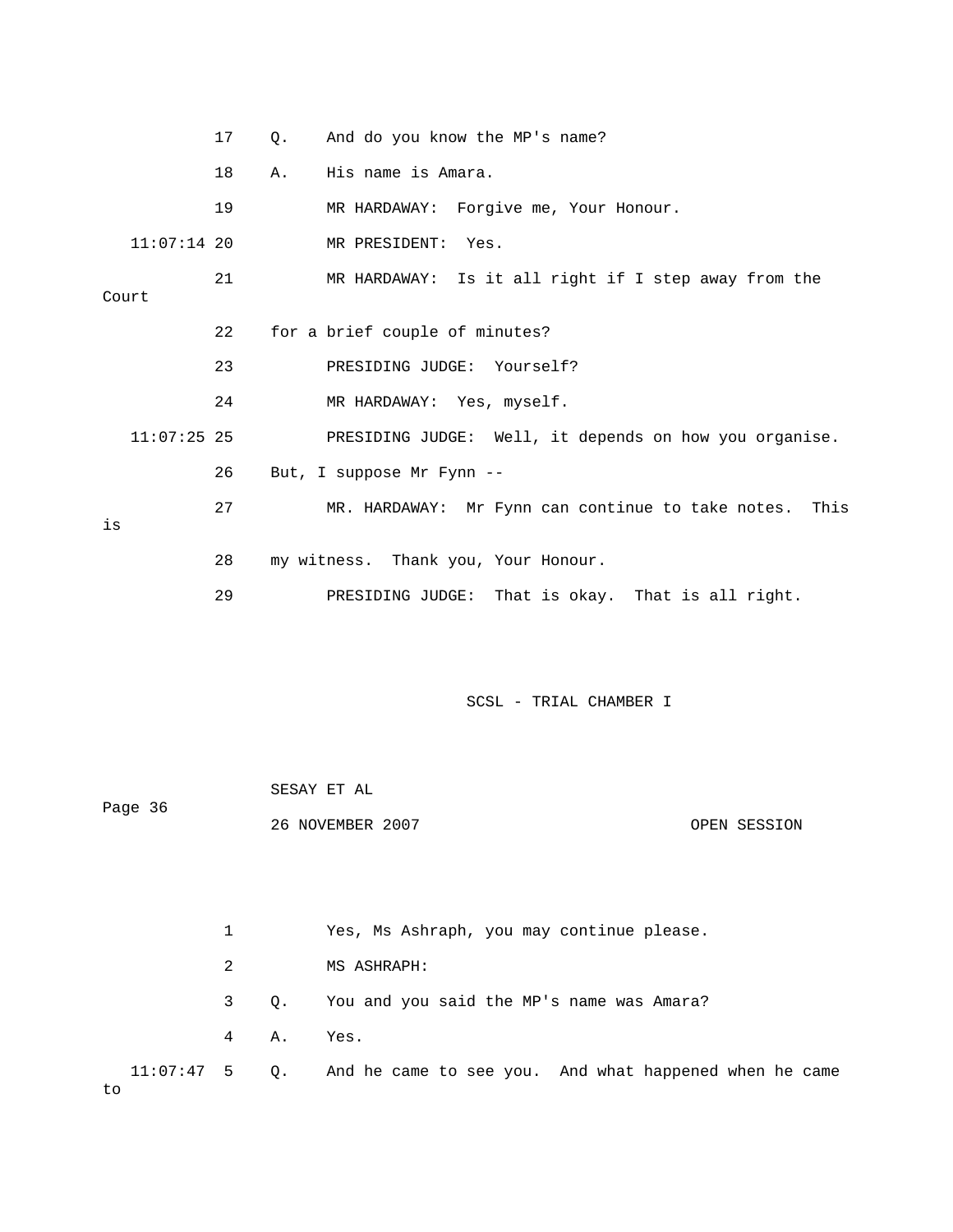|                     | 6  | see you? |                                                             |
|---------------------|----|----------|-------------------------------------------------------------|
|                     | 7  | Α.       | Then he called the G5.                                      |
|                     | 8  | Q.       | And do you know what a G5 is, witness?                      |
|                     | 9  | Α.       | I've forgotten his name now.                                |
| $11:08:04$ 10<br>Do |    | Q.       | Do you know what -- what -- do you know what a G5 is?       |
|                     | 11 |          | you know what the --                                        |
|                     | 12 | Α.       | He was the chief of the civilians.                          |
|                     | 13 | Q.       | And why did he call the G5?                                 |
| there               | 14 | Α.       | Well I don't know. That is how I met it, I was not          |
| $11:08:27$ 15       |    |          | when they established it.                                   |
|                     | 16 | Q.       | Why did Amara MP call the G5?                               |
| "This               | 17 | Α.       | Because I was a civilian and he called him and said,        |
| and                 | 18 |          | is a stranger who had come. He's a nurse -- she's a nurse," |
|                     | 19 |          | they were all happy with me.                                |
| $11:08:47$ 20       |    | Q.       | And did they say anything to you?                           |
| This                | 21 | Α.       | They gave me a room and they said, "This is the room.       |
| were                | 22 |          | is the hospital," and introduced me to the other nurses who |
|                     | 23 |          | working there and they received me well.                    |
|                     | 24 | Q.       | They gave you a room?                                       |
| $11:09:04$ 25       |    | Α.       | Yes.                                                        |
|                     | 26 | Q.       | In the hospital?                                            |
|                     | 27 | Α.       | They gave me a room somewhere else.<br>No.                  |
|                     | 28 | Q.       | And then what happened?<br>Okay.                            |
| fine.               | 29 | Α.       | I was there working there well and we were getting on       |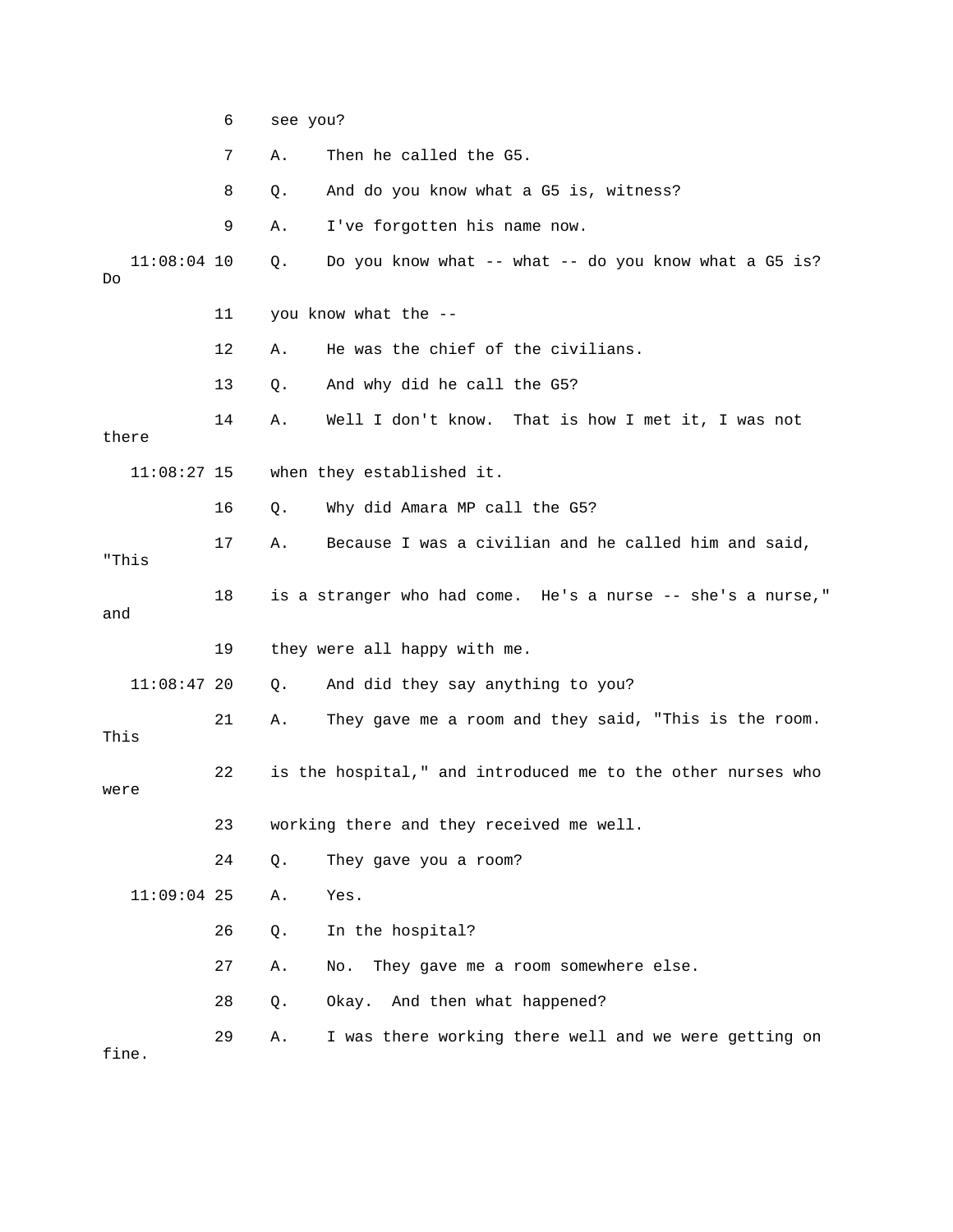|                  |    |           | 26 NOVEMBER 2007                                            | OPEN SESSION |
|------------------|----|-----------|-------------------------------------------------------------|--------------|
|                  |    |           |                                                             |              |
|                  | 1  | Q.        | And where was the hospital in Mende Buima?                  |              |
|                  | 2  | Α.        | It was at the junction of the road.                         |              |
|                  | 3  | Q.        | The road to where, witness?                                 |              |
|                  | 4  | Α.        | When you come from Pendembu entering, you know, it's the    |              |
| 11:09:55<br>When | 5  |           | it's straight. When you come you will enter Mende Buima.    |              |
| that             | 6  |           | you're coming from Giehun, going towards Pendembu, it's at  |              |
|                  | 7  | junction. |                                                             |              |
| Manowa?          | 8  | Q.        | And was your work any different than it had been in         |              |
|                  | 9  |           | Pendembu, I beg your pardon.                                |              |
| $11:10:23$ 10    |    | Α.        | No, it's the same midwifery job.                            |              |
| Buima?           | 11 | Q.        | And who could get treatment at the hospital in Mende        |              |
| the              | 12 | Α.        | They used to treat civilians and soldiers, but it was       |              |
|                  | 13 |           | civilians whom they cared about too much. When they go they |              |
|                  | 14 |           | would give you rules.                                       |              |
| $11:10:52$ 15    |    | $Q$ .     | What were the rules, witness?                               |              |
|                  | 16 | Α.        | You, the nurse, who was going there, they would tell you    |              |
|                  | 17 |           | you shouldn't sell medicines there.                         |              |
|                  | 18 | Q.        | And why shouldn't you sell medicine?                        |              |

Page 37

SESAY ET AL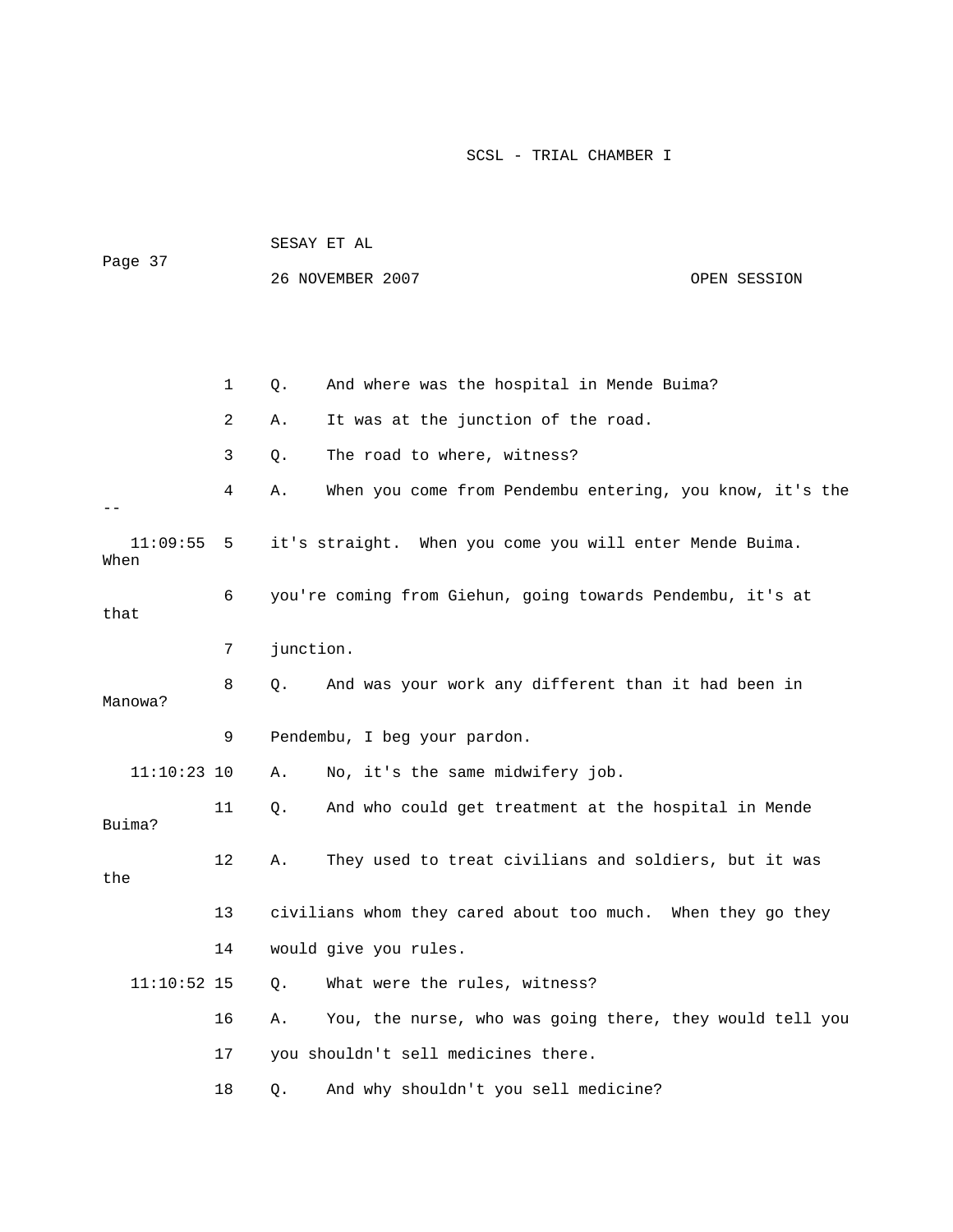| if                       | 19 | They said because it's a war time and our people -- so<br>Α.    |
|--------------------------|----|-----------------------------------------------------------------|
| $11:11:14$ 20<br>suffer, |    | you say you are going to sell medicines, the people will        |
|                          | 21 | so nobody should sell medicines. You should not discriminate.   |
|                          | 22 | And you were working as a traditional birth attendant?<br>$Q$ . |
|                          | 23 | That was the same thing I was doing there.<br>Α.<br>Yes.        |
|                          | 24 | And so you were treating women?<br>Q.                           |
| $11:11:44$ 25<br>would   |    | I would not -- I would not give medicines. I<br>Α.<br>Yes.      |
|                          | 26 | just help deliver women, so many of them.                       |
|                          | 27 | And would you have conversations with these women?<br>Q.        |
|                          | 28 | Yes.<br>Α.                                                      |
|                          | 29 | And were some of these women married?<br>Q.                     |
|                          |    | SCSL - TRIAL CHAMBER I                                          |
| Page 38                  |    | SESAY ET AL<br>26 NOVEMBER 2007<br>OPEN SESSION                 |
| In                       | 1  | Yes. All of them were married who were coming to me.<br>Α.      |
|                          | 2  | fact, that place, there was no women who stayed there without   |

married

- 11:12:21 5 to fighters or civilians?
	- 6 A. Most of them were married to fighters; some of them

4 Q. Okay. And do you know who they were -- were they

3 if you are not married. You have to be married.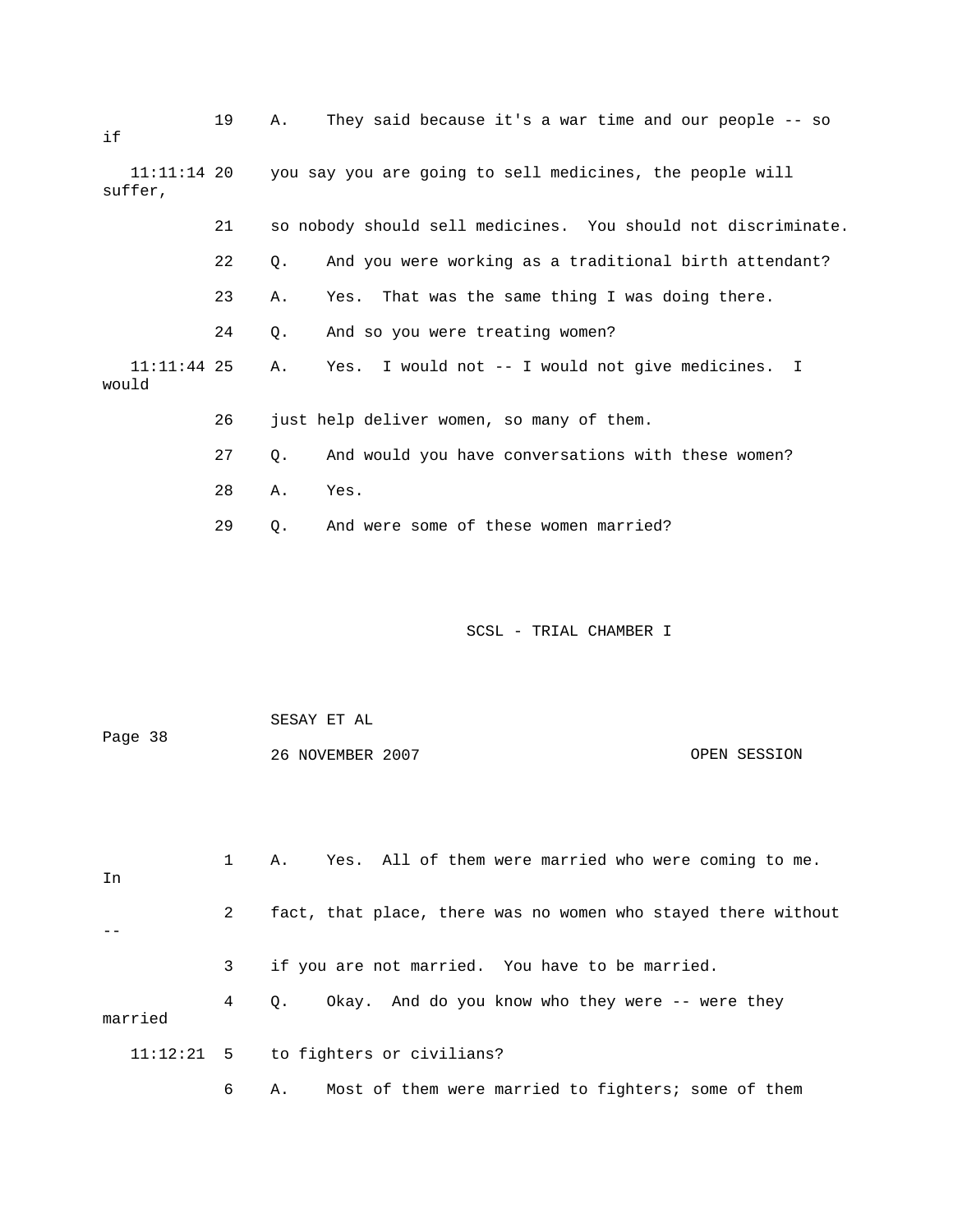7 civilians, because it was all mixed up.

 8 Q. And did you see or hear anything about how these women were 9 treated? A. The way their husbands were treating them; is that what you 12 Q. Yes, yes, witness. 13 A. I used to see them being treated fairly. They would go 14 together. So when the woman delivered, whatever they were supposed to do, they would come to me and do it properly, and 18 THE INTERPRETER: Your Honours, the witness is speaking 19 very fast. 22 a little bit; okay? You were saying you were surprised. Why 23 were you surprised? When we were in Guinea we used to hear that rebels, 11:13:31 25 have come. So when I came and I saw that they were humans and 26 they were going around the people very well, oh, no, that 28 Q. And, witness, how were you -- 29 MS ASHRAPH: Excuse me, Your Honour. 11:12: 11 are saying?  $11:13:09$  15 16 they did everything well. In fact, I was even surprised, but 17 when -- 11:13:20 20 MS ASHRAPH: 21 Q. Your testimony is important, so you need to slow down just 24 A. Wh rebels 27 surprised me.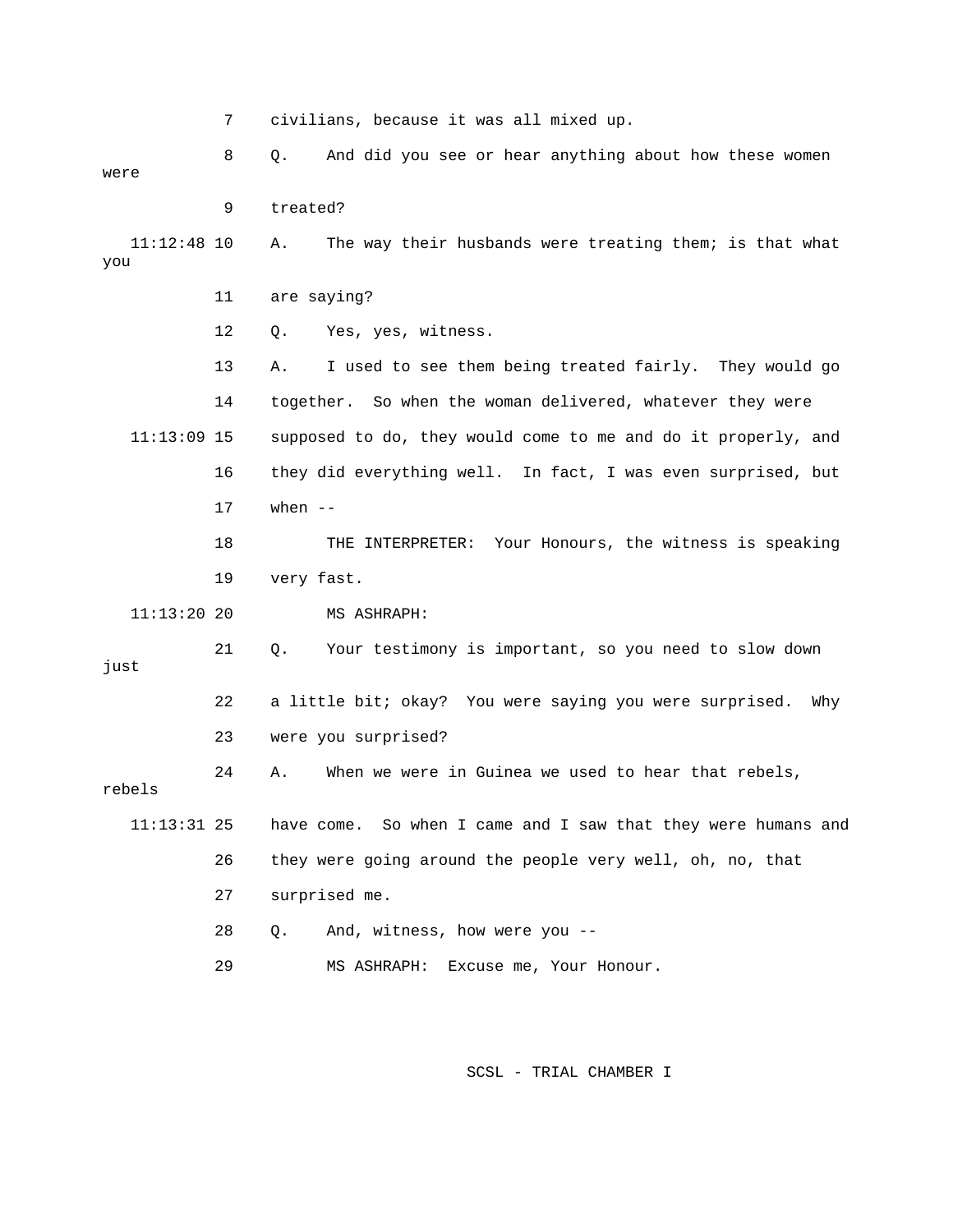1 Q. Witness, you were working at the hospital; how were you 2 able to feed yourself? 3 A. When I came initially, all of them used to give me food. 11:14:09 5 bring supplies for us. At that time I did not know -- I did not 6 know any commander's name. They will say Issa says we should 7 bring the salt for the nurses, Maggi and cigarette. If you 8 not smoking you will sell it. They will give us -- every two 11 civilians or fighters? under 13 the court barri [indiscernible] summons us and they would share 14 it among us. Maggi, salt, cigarettes. 11:14:48 15 Q. And did you have any other sources of food while you 16 at Mende Buima? 17 A. Yes. When we assisted these people to deliver the 18 they would give us food, rice. Even Nancy had a farm, she 19 to give me. 11:15:12 20 Q. Nancy had a farm. Were other civilians farming? 4 They used to sell me salt. They would bring it -- they would were 9 weeks, they would bring food for us every two weeks. 11:14:26 10 Q. And the people that would bring the food for you, were they 12 A. Fighters. It was the fighters who brought the food were children used

OPEN SESSION

SESAY ET AL

26 NOVEMBER 2007

Page 39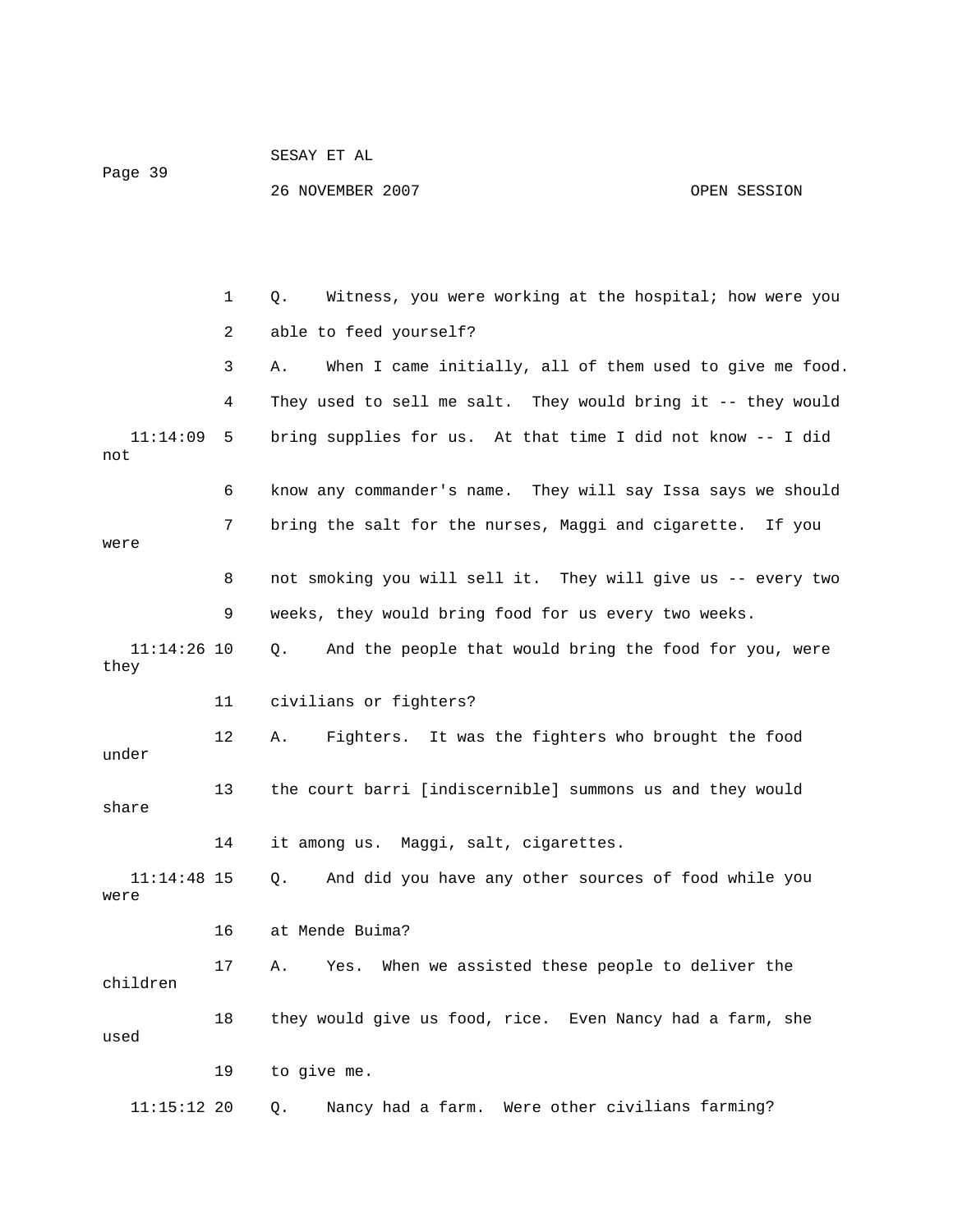| farm               | 21 | Many of them. Even I farmed. Soldiers cultivated a<br>Α.      |
|--------------------|----|---------------------------------------------------------------|
|                    | 22 | for me.                                                       |
|                    | 23 | Soldiers cultivated a farm for you. How was that<br>Q.        |
|                    | 24 | organized, witness?                                           |
| $11:15:36$ 25<br>I |    | They came together. They said because I was a nurse and<br>Α. |
| for                | 26 | had come there, and I had just come there. So they brushed    |
| just               | 27 | It was a coordinator who told them they came together,<br>me. |
| two                | 28 | the soldiers. There was only one civilian who went in there,  |
|                    | 29 | of them, the person I was staying with, xxxxx.                |
|                    |    |                                                               |

 SESAY ET AL 26 NOVEMBER 2007 OPEN SESSION Page 40

1 Q. Who is xxxxx.<br>2 A. This person N A. This person Nancy I was staying, with her husband, xxxxx. 4 coordinator? 3 Q. And you said the coordinator did it; who is the

 11:16:12 5 A. The coordinator was there, in charge of that hospital. 6 Whatever problems we had we would explain to him.

 7 Q. And what would happen to the harvest of that farm that the

8 soldiers were doing for you?

9 A. It was harvested and it was put in the barn and it was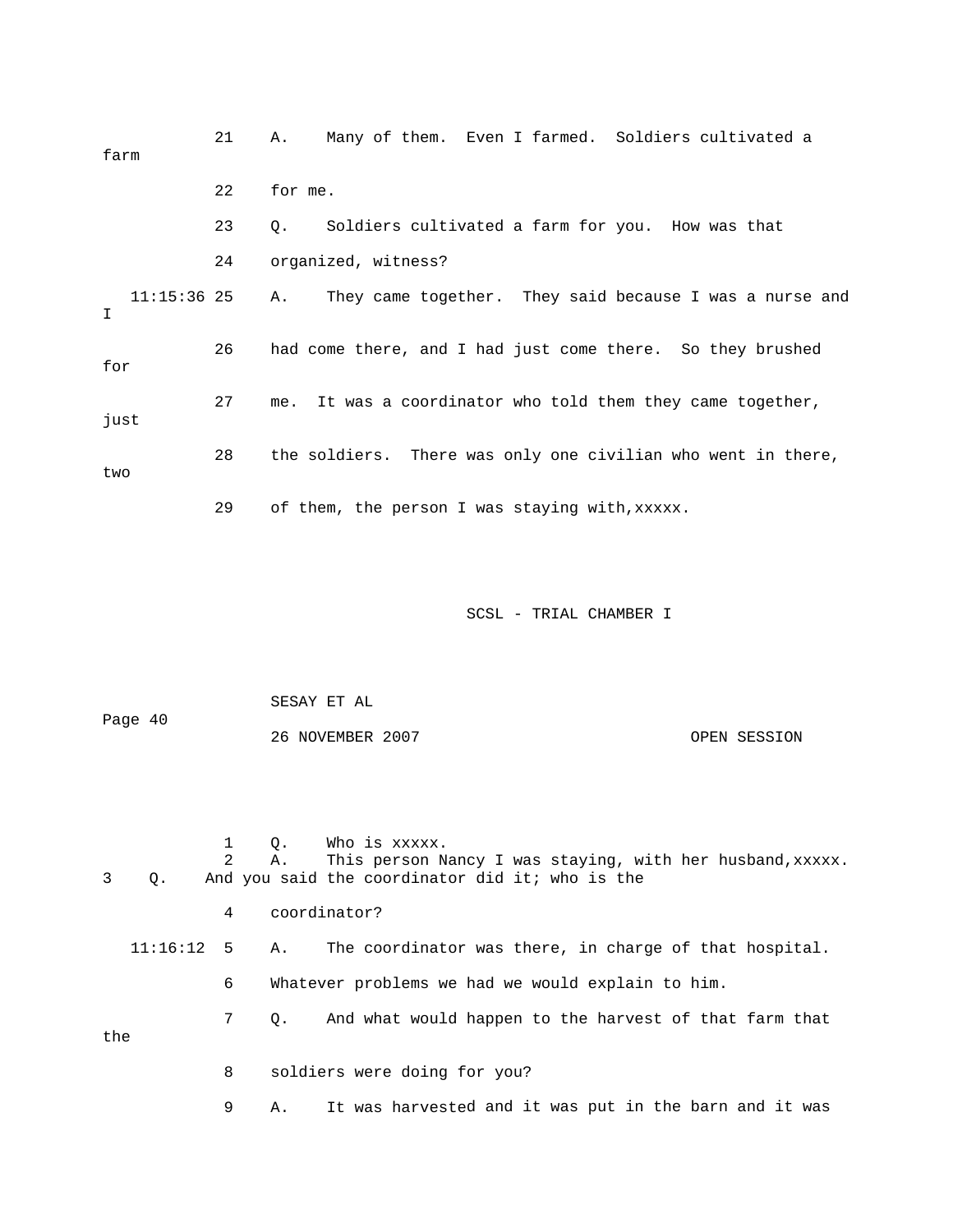11:16:33 10 there up to the end of the war. 11 Q. And who was it for, the harvest? put 13 some down. It was for nobody else; it was just for me. 14 Q. And how big was that farm, Witness? 11:16:50 15 THE INTERPRETER: Can learned friend counsel repeat the 21 A. It was a man. One man gave that swamp. 22 Q. Was that man a civilian or a fighter? 24 Q. When you were at the hospital, did anything happen while 11:17:28 25 you were at the hospital? 27 Q. What happened when you were at the hospital? 28 A. While at the hospital, when a soldier brought his wife 12 A. I, myself. It was for me. I would go up the barn and 16 question again? 17 MS ASHRAPH: 18 Q. How big was that farm? 19 A. It took three bushels they gave us per swamp. 11:17:01 20 Q. Who is "they," witness? Who gave you the swamp? 23 A. A civilian. He was a civilian. 26 A. Yes. that 29 we should train her.

SCSL - TRIAL CHAMBER I

SESAY ET AL

Page 41

26 NOVEMBER 2007 OPEN SESSION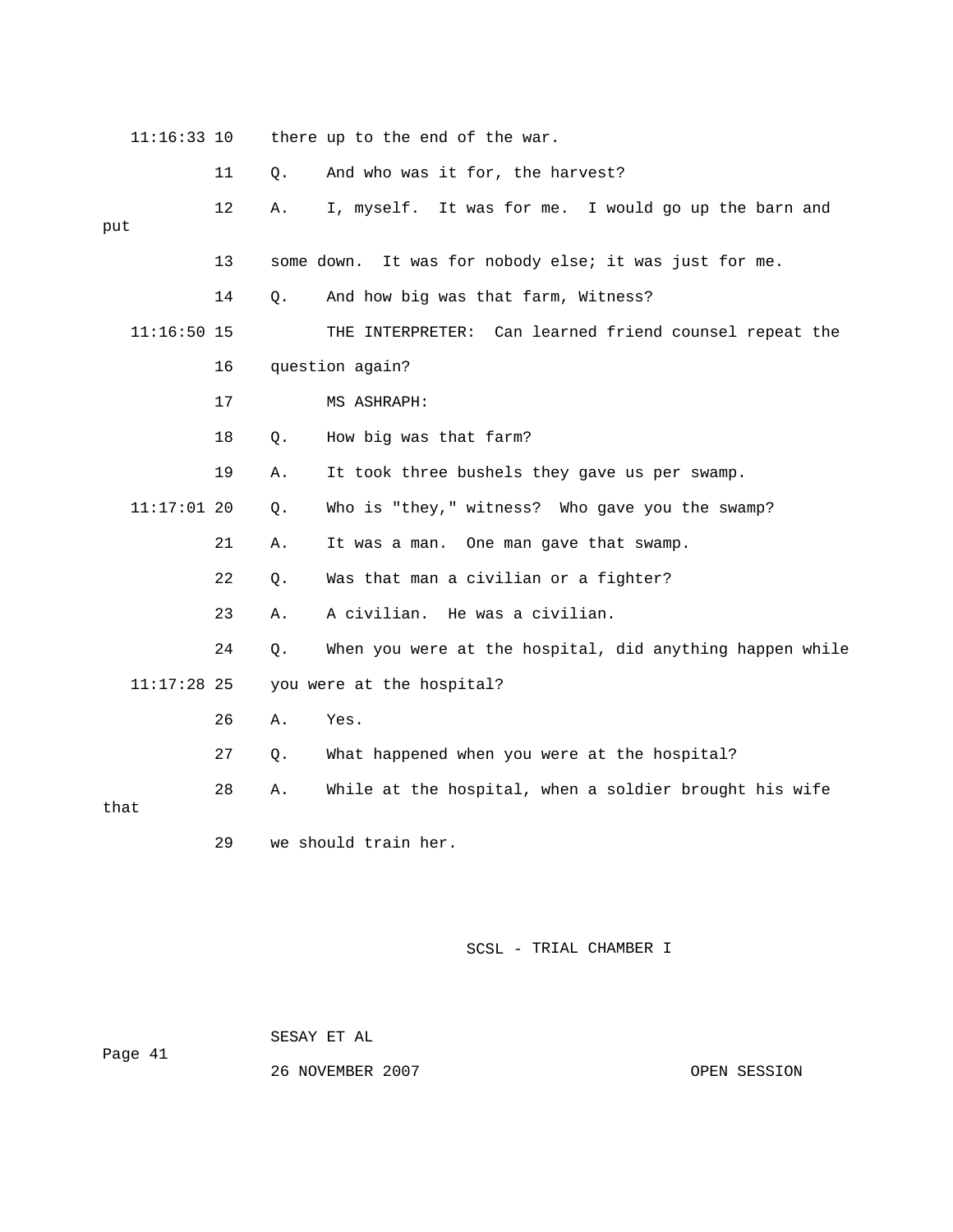|               | 1  | Q. | Train her to be what?                                          |
|---------------|----|----|----------------------------------------------------------------|
|               | 2  | Α. | To be traditional birth attendant.                             |
|               | 3  | Q. | Do you know the name of that soldier?                          |
|               | 4  | Α. | His name is Alpha.                                             |
| 11:18:00      | 5  | Q. | Okay. And what happened next?                                  |
| the           | 6  |    | THE INTERPRETER:<br>Your Honours, the witness is covering      |
|               | 7  |    | microphone with her hands. Can she remove it so?               |
|               | 8  |    | He said his wife should not go to work.<br>THE WITNESS:        |
|               | 9  |    | MS ASHRAPH:                                                    |
| $11:18:19$ 10 |    | Q. | And what happened then?                                        |
| his           | 11 | Α. | Then he came and appealed to us that he had said that          |
|               | 12 |    | wife should not work but now he has changed his mind; he wants |
|               | 13 |    | his wife to work, and we agreed.                               |
|               | 14 | Q. | Okay. So his wife came back to work?                           |
| $11:18:37$ 15 |    | Α. | Yes.                                                           |
|               | 16 | Q. | And then what happened?                                        |
| wanted        | 17 | Α. | We were there one day when he came again and said he           |
| her           | 18 |    | his wife but the wife was in the house and we were delivering  |
|               | 19 |    | but he said he wanted his wife.                                |
| $11:18:53$ 20 |    | Q. | The wife was delivering?                                       |
| and           | 21 | Α. | Somebody was giving birth to a child and he called me          |
| qiving        | 22 |    | they said they should call me out, but I said somebody was     |
|               | 23 |    | birth now to a child. I can't leave that person.               |
|               | 24 | Q. | Okay. And what happened?                                       |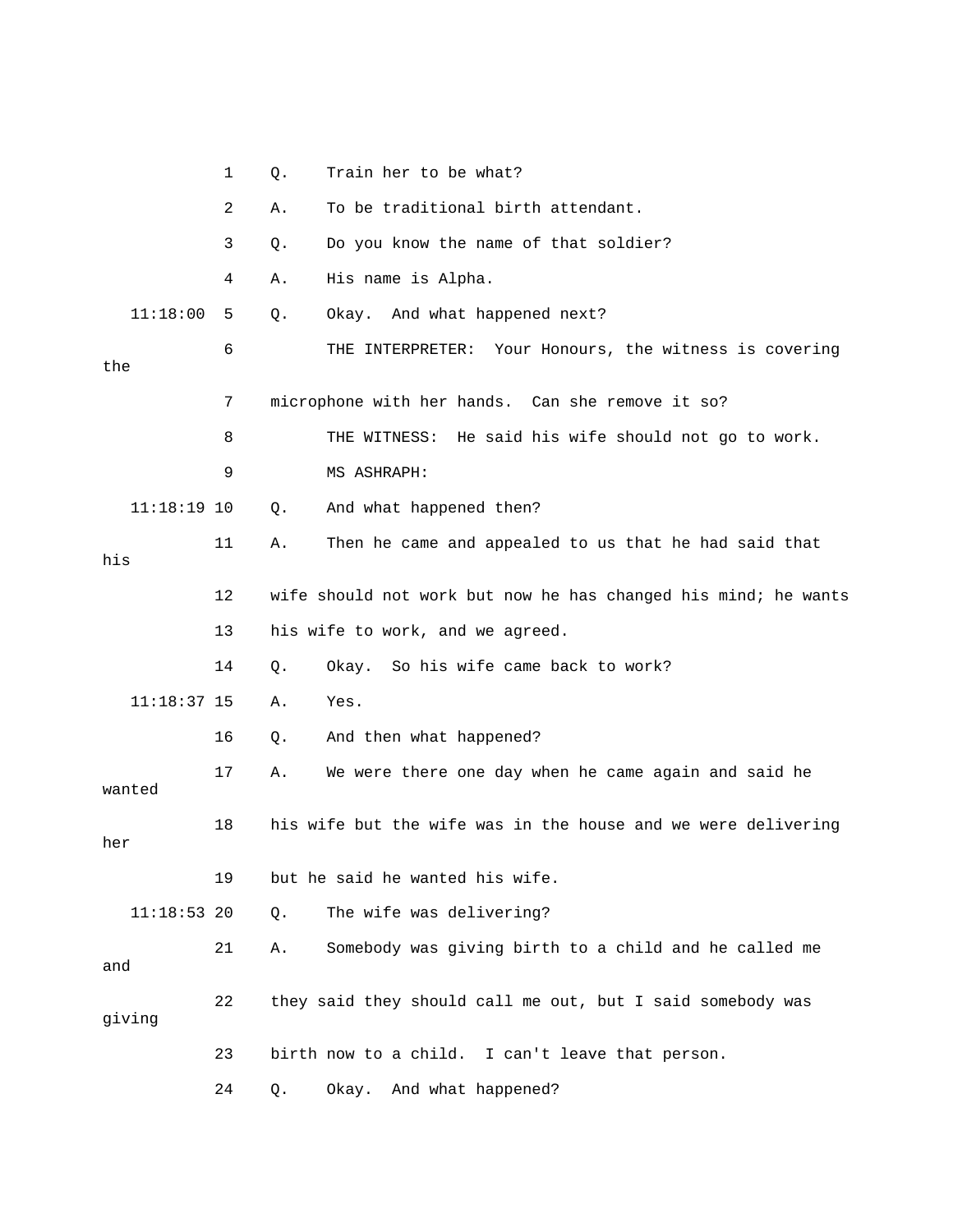11:19:12 25 A. So when the person gave birth --

 26 THE INTERPRETER: Your Honours, can the witness take that

- 27 again.
- 28 MS ASHRAPH:
- 29 Q. I will ask you a different question. How was Alpha

## SCSL - TRIAL CHAMBER I

SESAY ET AL OPEN SESSION Page 42 26 NOVEMBER 2007

|               | $\mathbf{1}$   | behaving?                                                     |
|---------------|----------------|---------------------------------------------------------------|
| up            | $\overline{2}$ | Alpha was grumbling and he was saying he would beat me<br>Α.  |
|               | 3              | and he was saying I was an ordinary civilian. He said he had  |
|               | 4              | called me and I said I was not coming out. He would deal with |
| 11:19:40      | - 5            | me.                                                           |
|               | 6              | And then what happened?<br>Ο.                                 |
| coordinator   | 7              | Then I said -- then I went and reported to the<br>Α.          |
| him.          | 8              | and he said we should go to the MP and we went explained to   |
|               | 9              | And is the MP T Amara?<br>$\circ$ .                           |
| $11:20:00$ 10 |                | Yes.<br>Α.                                                    |
|               | 11             | Okay. So did you to -- so you went to the MP?<br>$Q$ .        |
|               | 12             | Yes, I went to the MP. I was standing at my house<br>Α.       |
|               | 13             | explaining to the MP and shedding tears.                      |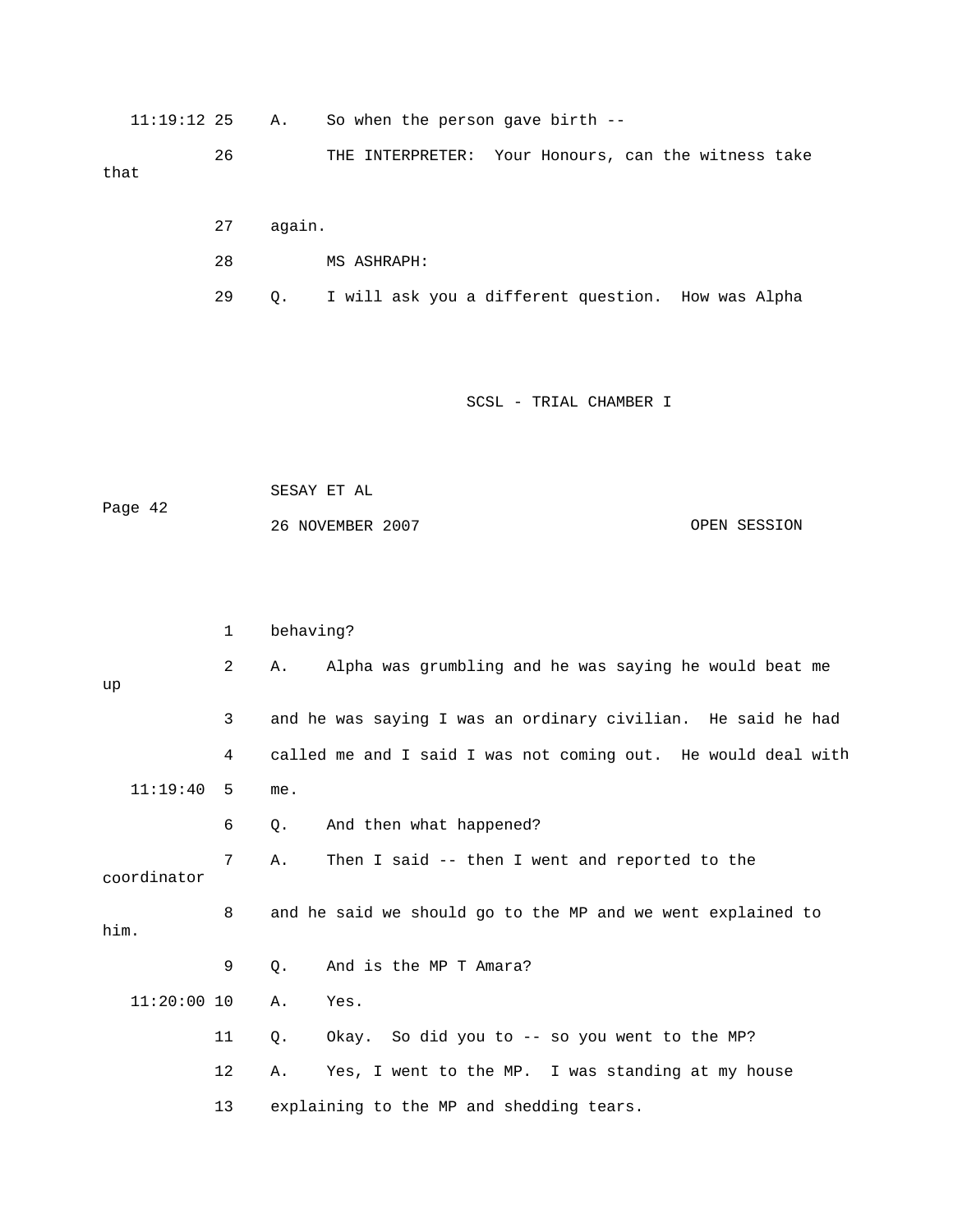| MP?                 | 14 | So you met the MP at your house; where did you meet the<br>$Q$ . |
|---------------------|----|------------------------------------------------------------------|
| $11:20:20$ 15       |    | Yes. Well, we met on the way, and I said I was going to<br>Α.    |
| at                  | 16 | you and he said we should go to the house, so we went and sat    |
|                     | 17 | my house on the railing, and I was explaining to him, crying.    |
|                     | 18 | And then what happened, Witness?<br>Q.                           |
|                     | 19 | I was explaining when one person came and called him and<br>Α.   |
| 11:20:4020<br>Amara |    | they said, "Amara, CO Issa has come there at the house" but      |
| was                 | 21 | was -- Amara's house was at the junction of the road.<br>That    |
|                     | 22 | where they had come from.                                        |
|                     | 23 | $Q$ .<br>Okay.                                                   |
|                     | 24 | Then he said, "Wait for me, I'm coming."<br>Α.                   |
| $11:20:53$ 25       |    | And did you know who CO Issa was?<br>Q.                          |
|                     | 26 | No, I did not know him. Not a day did I know him.<br>Α.          |
|                     | 27 | And then what happened? T Amara --<br>Q.                         |
| and                 | 28 | I was standing there when somebody -- when a boy came<br>Α.      |
|                     |    |                                                                  |

| Page 43 | SESAY ET AL      |              |  |
|---------|------------------|--------------|--|
|         | 26 NOVEMBER 2007 | OPEN SESSION |  |

1 Q. Do you know CO Issa's full name?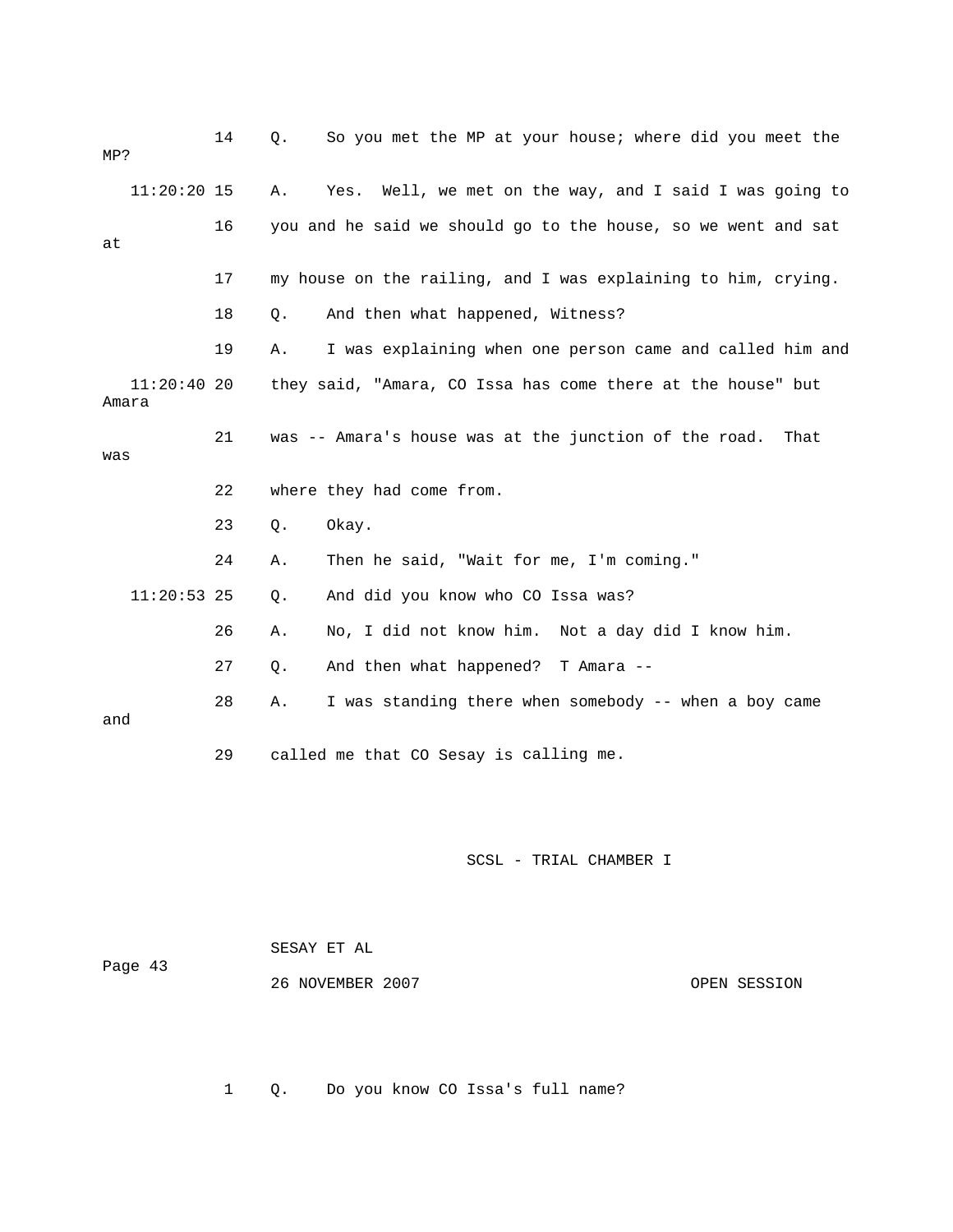| not                       | 2  | At that time when I was there I knew, but then I have<br>Α.      |
|---------------------------|----|------------------------------------------------------------------|
|                           | 3  | I used to hear them call him CO Issa.<br>seen him.               |
|                           | 4  | Okay. Do you know his full name? Do you know his --<br>Q.        |
| 11:21:44                  | 5  | They said Issa Sesay.<br>Α.                                      |
|                           | 6  | Okay. So then what happened?<br>Q.                               |
| went                      | 7  | I was there when they said CO Issa was calling me.<br>Α.<br>I    |
| He                        | 8  | I was very frightened and I went there and I saw him.<br>there.  |
|                           | 9  | really saw that I was frightened.                                |
| $11:22:12$ 10             |    | Where did you go, Witness?<br>$Q$ .                              |
| was                       | 11 | I went to CO Issa at Amara's house. That was where he<br>Α.      |
|                           | 12 | sitting down, when they called me that he was calling me.        |
|                           | 13 | Okay. And you got to Amara's house?<br>Q.                        |
| veranda.                  | 14 | Yes, I went there and met them sitting down in the<br>Α.         |
| $11:22:22$ 15             |    | And then what happened?<br>Q.                                    |
| I                         | 16 | Then I went and stood and I was frightened.<br>He saw that<br>Α. |
| to                        | 17 | was frightened. Then he told the soldier who was sitting down    |
|                           | 18 | get up and I should sit down and I sat down                      |
|                           | 19 | And what happened after you sat down, witness?<br>Q.             |
| $11:22:36$ 20<br>crying." |    | Then he said, "Stop crying. Explain to me.<br>Α.<br>Stop         |
| said                      | 21 | Then I explained and he said, "Okay, stop crying." And he        |
|                           | 22 | they should go and call the soldier and they called him and he   |
|                           | 23 | came.                                                            |
|                           | 24 | And is this -- which soldier did they call?<br>Q.                |
| $11:22:53$ 25<br>should   |    | This Alpha that had misbehaved to me, they said they<br>Α.       |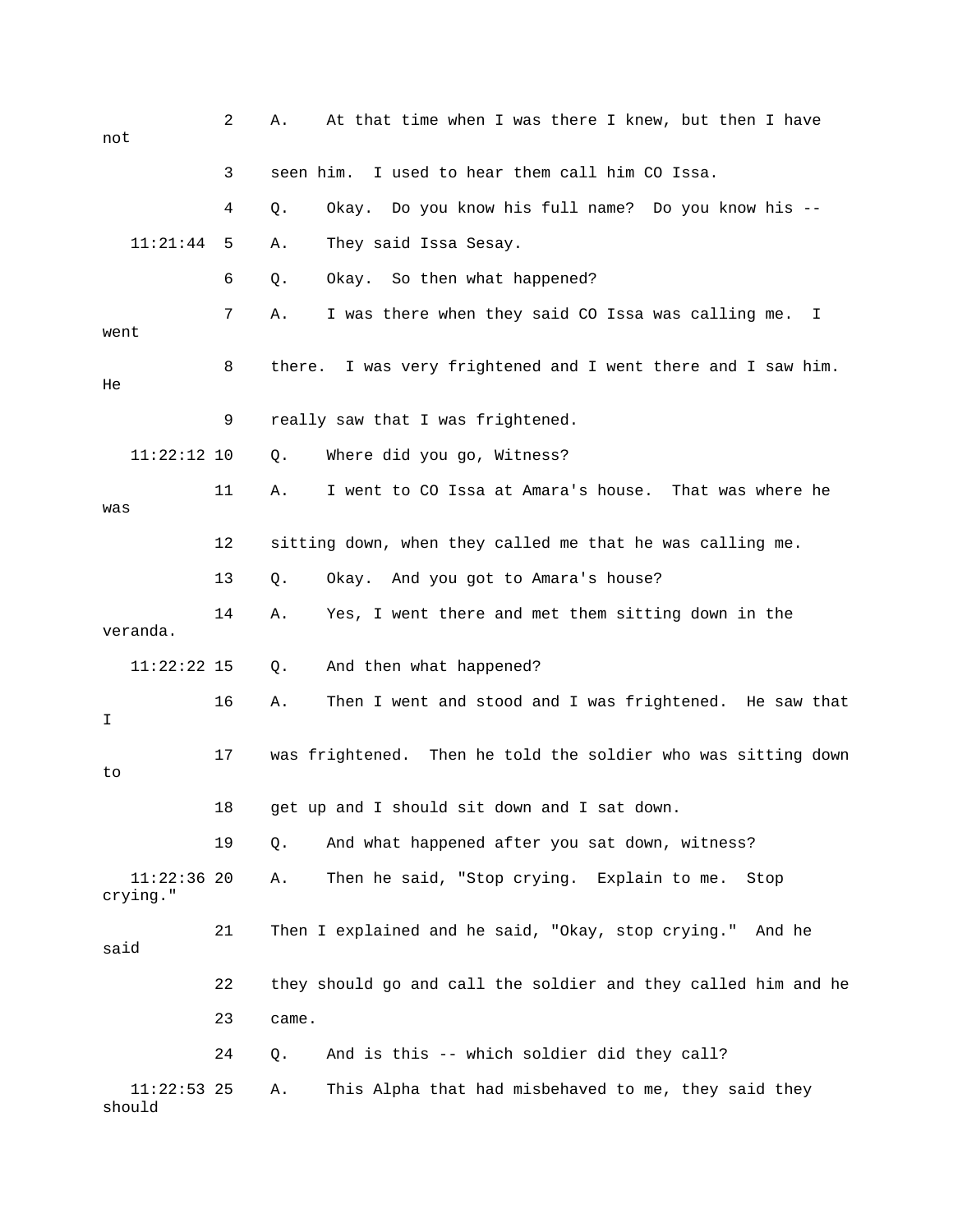26 call him. As soon as I started explaining and crying he said, 27 "Okay, wait. Let them go and call Alpha," and then went and 28 called him and he came.

29 Q. What happened after Alpha came?

|         | SESAY ET AL      |              |
|---------|------------------|--------------|
| Page 44 |                  |              |
|         | 26 NOVEMBER 2007 | OPEN SESSION |

| Stop."        | 1  | Then he said, "Stop crying. Don't cry. Don't cry.<br>Α.          |
|---------------|----|------------------------------------------------------------------|
| and           | 2  | Then I explained everything, just as I had done, as to how I     |
|               | 3  | Alpha had -- what Alpha had done, sorry.                         |
|               | 4  | And what happened after you finished explaining what had<br>О.   |
| 11:23:25      | 5  | happened?                                                        |
|               | 6  | Then CO Issa asked this man. "Sir, what happened?" He<br>Α.      |
|               | 7  | wanted to explain. "Did you tell her that she was a civilian?    |
| work.         | 8  | Did you threaten her? You sent your wife there to go and         |
|               | 9  | Did you tell her that she was -- that she was a civilian."<br>He |
| $11:24:00$ 10 |    | wanted to continue there, a woman put her up $-$ -               |
|               | 11 | THE ENGLISH INTERPRETER:                                         |
|               | 12 | Your Honours, the witness is speaking very fast.                 |
|               | 13 | MS ASHRAPH:                                                      |
|               | 14 | Witness, you need to slow down. Okay?<br>Q.                      |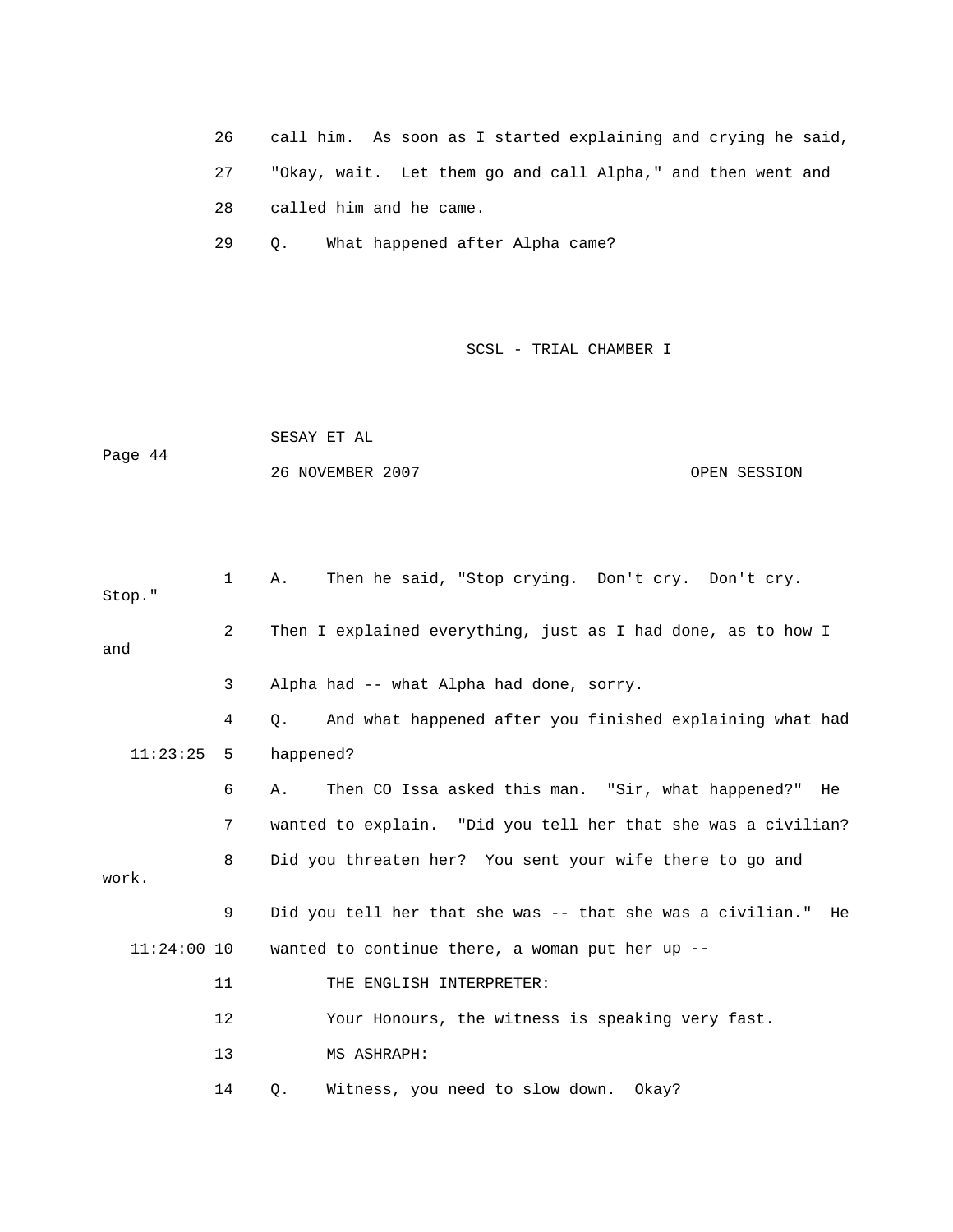| $11:24:01$ 15<br>to        |    | Then she put her hand up. Then she gave -- she attested<br>Α. |
|----------------------------|----|---------------------------------------------------------------|
|                            | 16 | that fact.                                                    |
|                            | 17 | I'm just going to take you back a little bit. Okay?<br>Q.     |
|                            | 18 | Okay.<br>Α.                                                   |
|                            | 19 | What did CO Issa say to Alfa?<br>Q.                           |
| $11:24:33$ 20<br>trained?" |    | When he asked Alfa, "Did you give your wife to be<br>Α.       |
|                            | 21 | He said, "Yes." Then he asked him another question: "Did you  |
| beat                       | 22 | tell her that because she was a civilian you were going to    |
| up.                        | 23 | her up?" He wanted to deny that. Then a woman put her hand    |
| you                        | 24 | And he said, "Then we've got a witness who will testify that  |
| $11:24:48$ 25              |    | said that." And then he told him that --                      |
|                            | 26 | Witness, pause, please, Madam Witness. A woman put her<br>Q.  |
|                            | 27 | hand up.                                                      |
| deny                       | 28 | One woman put up her hand up. When the man wanted to<br>Α.    |
|                            | 29 | the woman was a civilian, she put her hand up. Then CO Issa   |
|                            |    | SCSL - TRIAL CHAMBER I                                        |

 SESAY ET AL 26 NOVEMBER 2007 CPEN SESSION Page 45

 1 said, "Okay." He said, CO Issa, that is what he said. He id, sa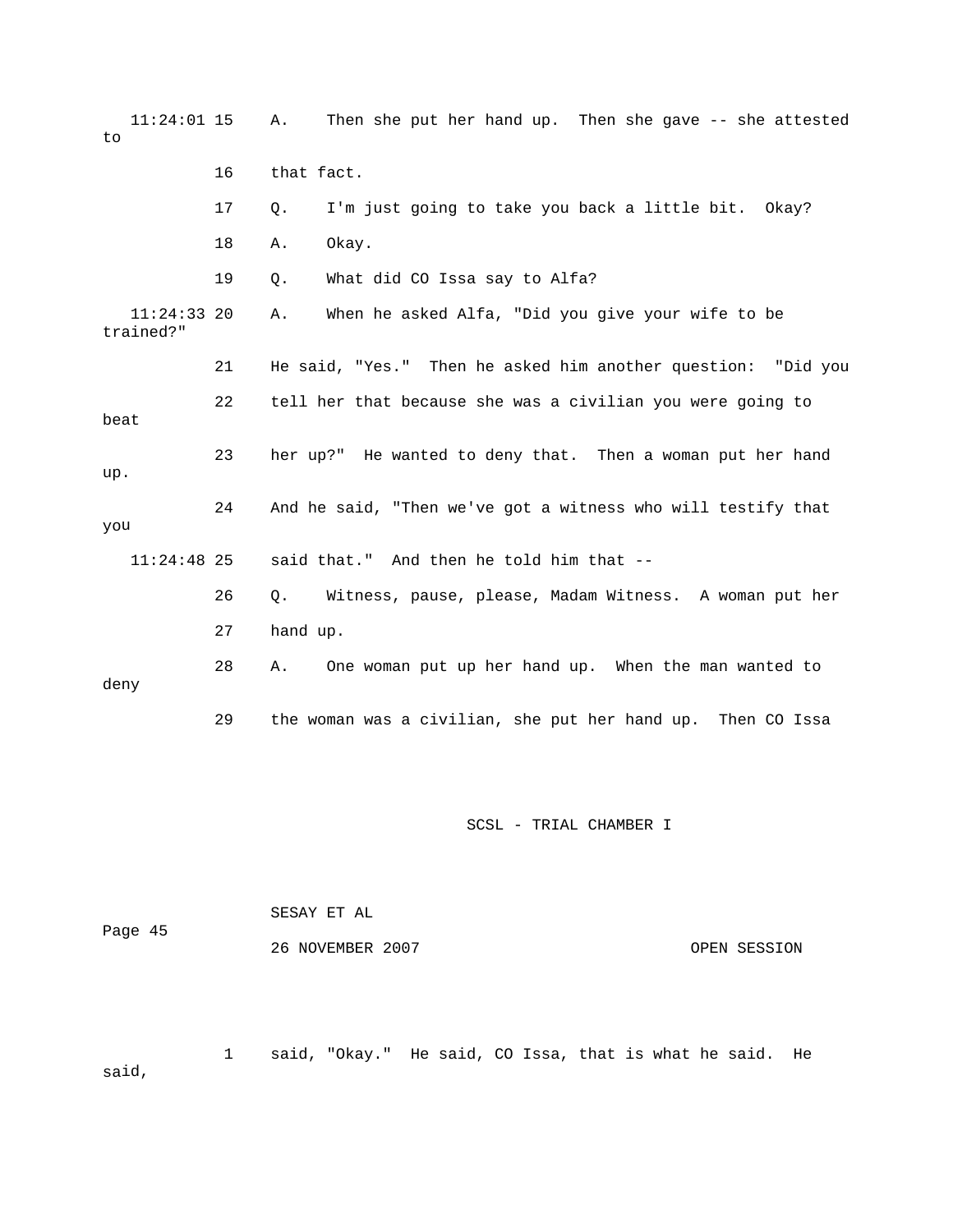2 "Have you heard that?" Then he said, "Yes, that was what I said, 11:25:23 5 A. Can I continue. 6 PRESIDING JUDGE: Ms Ashraph, where is this crowd, you And this woman was called, she came trembling, 9 Amara's house. 11:25:46 10 maybe crying. And they called Alfa. And that was this -- so 11 this other woman who came has come from where? 13 Q. Witness, the woman who put her hand up, where had she 11:26:06 15 A. She too was at the clinic when this incident took place. 17 But this woman was also a soldier. So she came and gave this 18 a witness that that was exactly what this man -- she said, 19 was exactly what this man told this woman.  $11:26:25$  20  $Q$ . How many people came from the clinic to Amara MP's house? 21 A. We were four in number, myself, Mama Foday and this 23 said Issa had come. Then we went there together. They said 24 was calling me, then we went there together. 11:26:54 25 Q. Okay. The woman that put her hand up, she was a fighter 3 but I'm sorry." 4 Q. Okay. 7 know, coming from? Was it a tribunal or what? We know that 8 Amara -- Issa was not -- I'm not asking you madam. Issa was in 12 MS ASHRAPH: Okay. come 14 from? When had she arrived at the house? 16 When they said that CO Issa had come, all of them came there. as that woman. 22 They followed us later to my house. They were there when they he or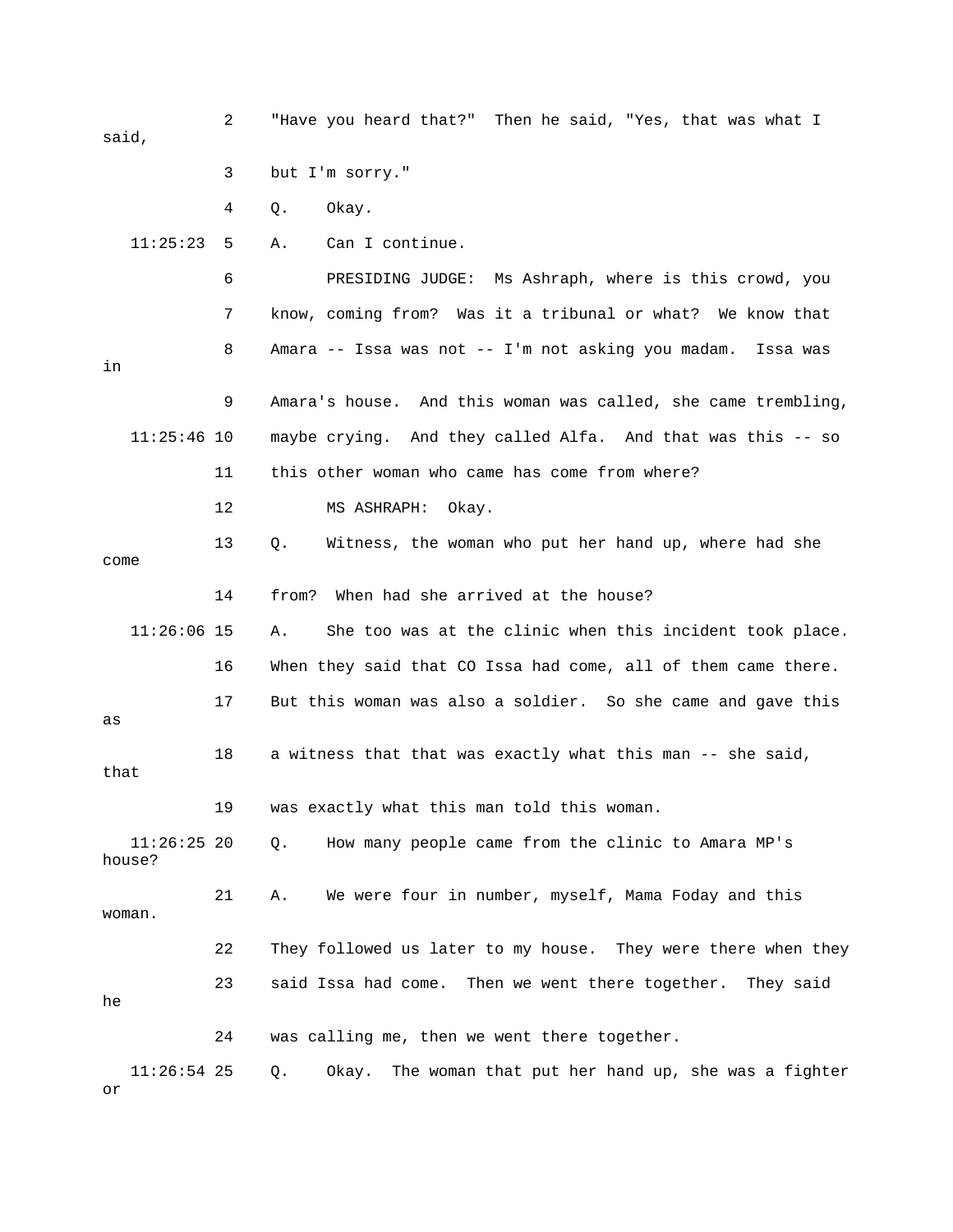- 26 civilian?
- 27 A. Fighter. She was a fighter.
- 28 Q. And why was she at the hospital?
- 29 A. She had no gun. They took that pregnant woman to me

 SESAY ET AL Page 46 26 NOVEMBER 2007 OPEN SESSION

 2 Q. Okay. All right. And after the woman came forward, what 3 happened? 4 A. When the women came, CO Issa told her that, "Do you know 11:27:38 5 what I'm going to tell you because I'm going to deal with you 6 because this woman is a civilian and she is a nurse. And you 7 have no right to threaten her." 9 A. He told him to take off his -- the shirt. And then he  $11:28:00$  10 told, he said -- he told him to take off his trousers and then 11 did that. 13 A. He said if the woman was your fellow soldier that would 11:28:17 15 THE INTERPRETER: Your Honour, the witness is speaking 1 because they were staying together at home. 8 Q. Okay. And what happened then? he 12 Q. Okay. And then what happened? 14 have not been bad. very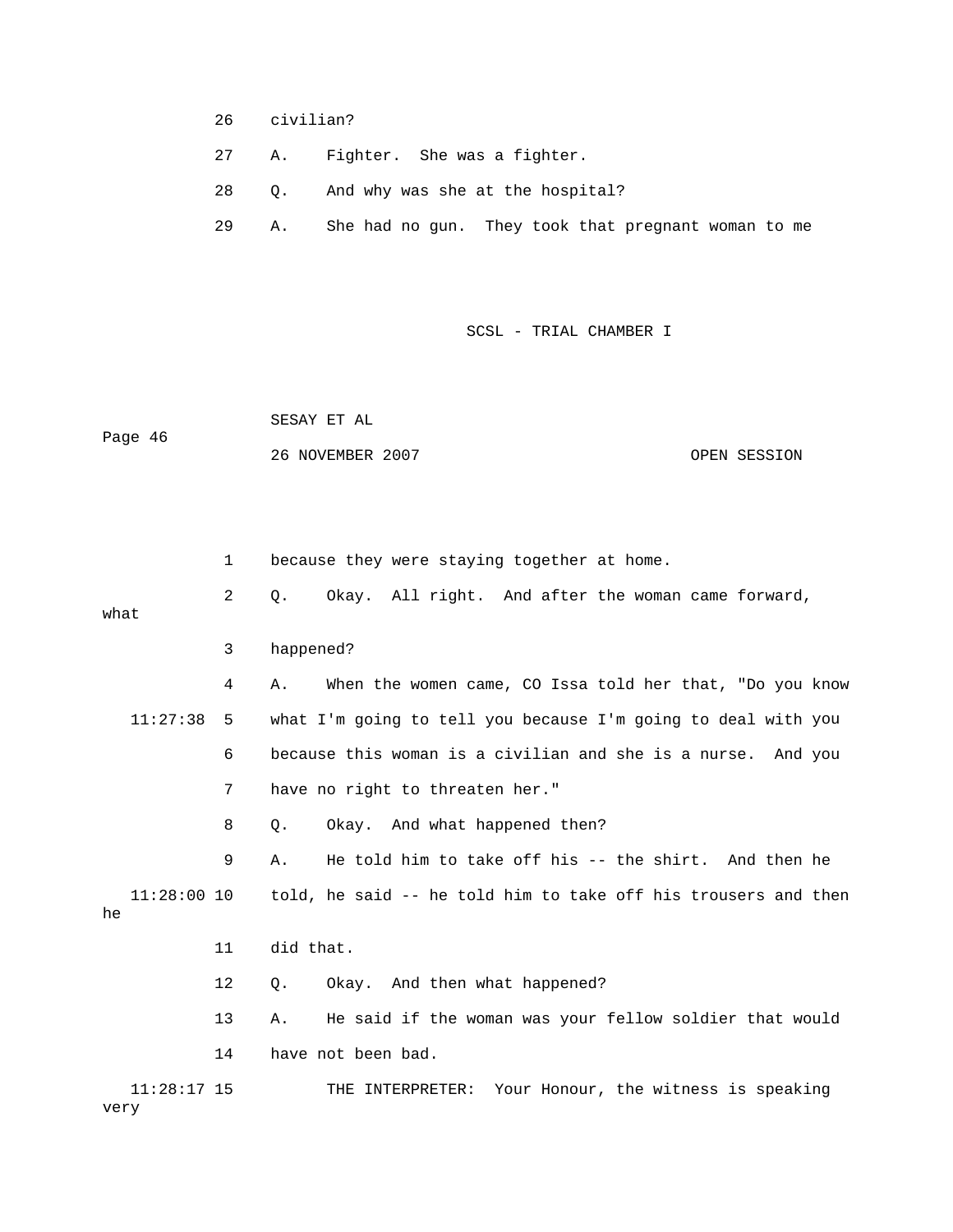|               | 16 | fast.                                                          |  |  |  |  |  |
|---------------|----|----------------------------------------------------------------|--|--|--|--|--|
|               | 17 | MS ASHRAPH:                                                    |  |  |  |  |  |
| you,          | 18 | Witness, I know this is an incident that happened to<br>О.     |  |  |  |  |  |
|               | 19 | but you need to speak very slowly because at the moment we are |  |  |  |  |  |
| $11:28:28$ 20 |    | not able to take down what you are saying. Okay?               |  |  |  |  |  |
|               | 21 | Okay.<br>Α.                                                    |  |  |  |  |  |
|               | 22 | So, if you say two or three sentences and then you pause<br>О. |  |  |  |  |  |
|               | 23 | and then I can let you know when I have -- when we have all    |  |  |  |  |  |
|               | 24 | finished writing.                                              |  |  |  |  |  |
| $11:28:40$ 25 |    | Okay.<br>Α.                                                    |  |  |  |  |  |
|               | 26 | So, Issa said if this woman was a soldier --<br>Q.             |  |  |  |  |  |
| not           | 27 | He said if it were your fellow soldier that would have<br>Α.   |  |  |  |  |  |
| Nobody        | 28 | been bad because that was the law, all of us made that.        |  |  |  |  |  |
|               | 29 | should threaten a civilian.<br>This woman is a woman as and    |  |  |  |  |  |

 26 NOVEMBER 2007 OPEN SESSION SESAY ET AL Page 47

 1 secondly, she is a nurse. You have no right to have 2 her. We are going to beat you up, so you will not do that to r threatened he 3 any -- again.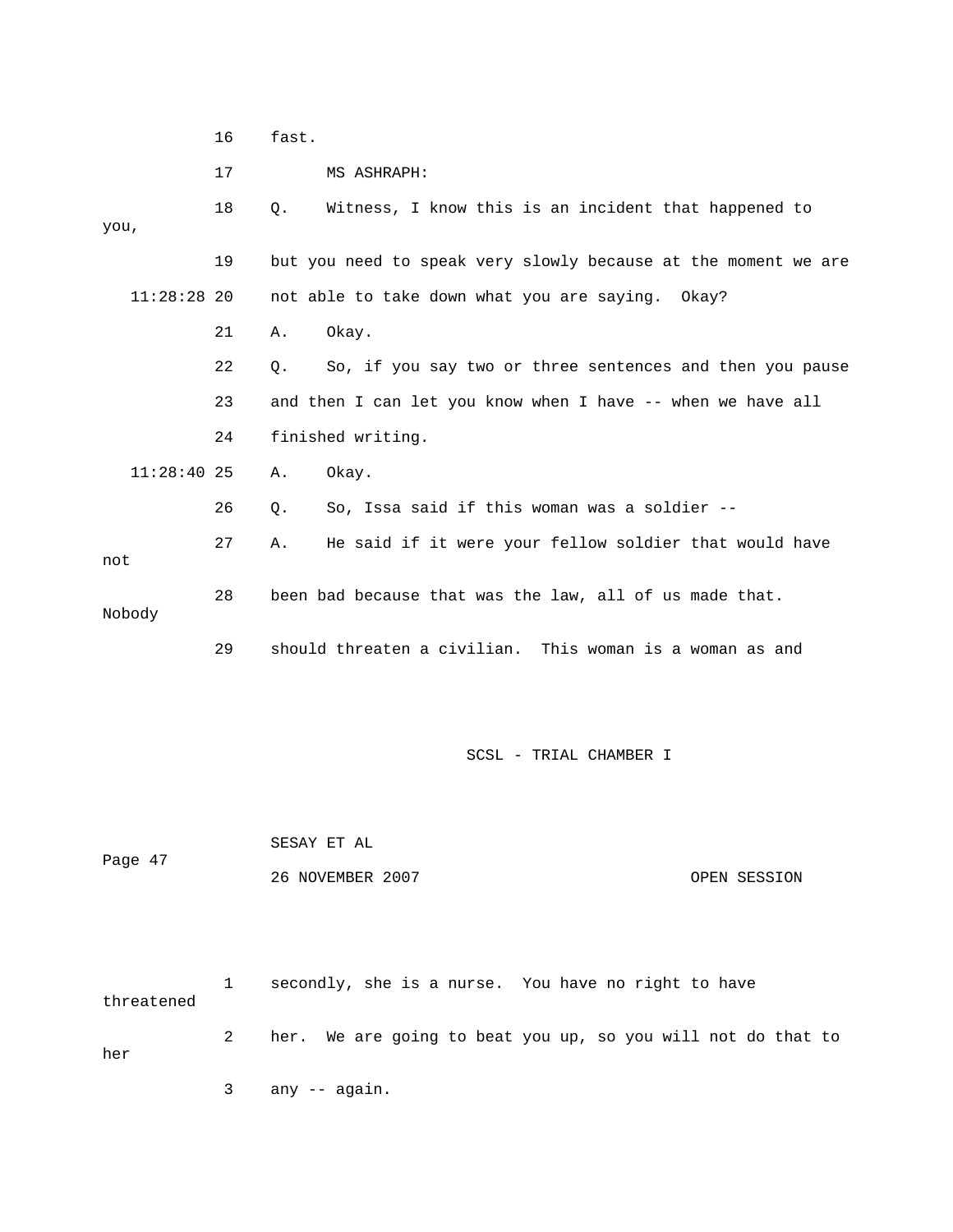|                        | 4  | Okay. And then what happened?<br>Q.                              |
|------------------------|----|------------------------------------------------------------------|
| 11:29:11               | 5  | Then he was beaten up.<br>Α.                                     |
|                        | 6  | Who was he beaten by, witness?<br>Q.                             |
|                        | 7  | Hum?<br>Α.                                                       |
|                        | 8  | Who was he beaten by?<br>Q.                                      |
| it                     | 9  | His fellow soldiers because I went to my house now.<br>Α.<br>And |
| $11:29:31$ 10<br>There |    | was advised -- he apologised to me so I went to my house.        |
|                        | 11 | he was now beaten up.                                            |
|                        | 12 | Okay. And did this take place in the dry season or the<br>Q.     |
|                        | 13 | rainy season, can you remember?                                  |
|                        | 14 | It was in the dry season, I think, it was in the dry<br>Α.       |
| $11:29:51$ 15<br>time  |    | Then he took him and apologised to me. From that<br>season.      |
|                        | 16 | nobody ever threatened me.                                       |
|                        | 17 | Okay. Witness, was there a school at Mende Buima?<br>Q.          |
| my                     | 18 | There was a school in Mende Buima. Even this of<br>Α.<br>Yes.    |
|                        | 19 | friend, Nancy, her son -- her child was going to that school.    |
| $11:30:21$ 20          |    | And was Nancy paying for her child to go to school?<br>Q.        |
|                        | 21 | No, I did not see her pay school fees for that child and<br>Α.   |
|                        | 22 | she did not tell me that she ever paid school fees for that      |
|                        | 23 | child.                                                           |
| are                    | 24 | Okay. Now, witness, you said -- witness, you said you<br>Q.      |
| $11:30:48$ 25<br>you   |    | a Muslim. Were you practicing your religion during the time      |
|                        | 26 | were in Mende Buima?                                             |
| praying                | 27 | Yes. Yes, I used to pray. I was not alone.<br>Α.<br>I was        |
|                        | 28 | in group.                                                        |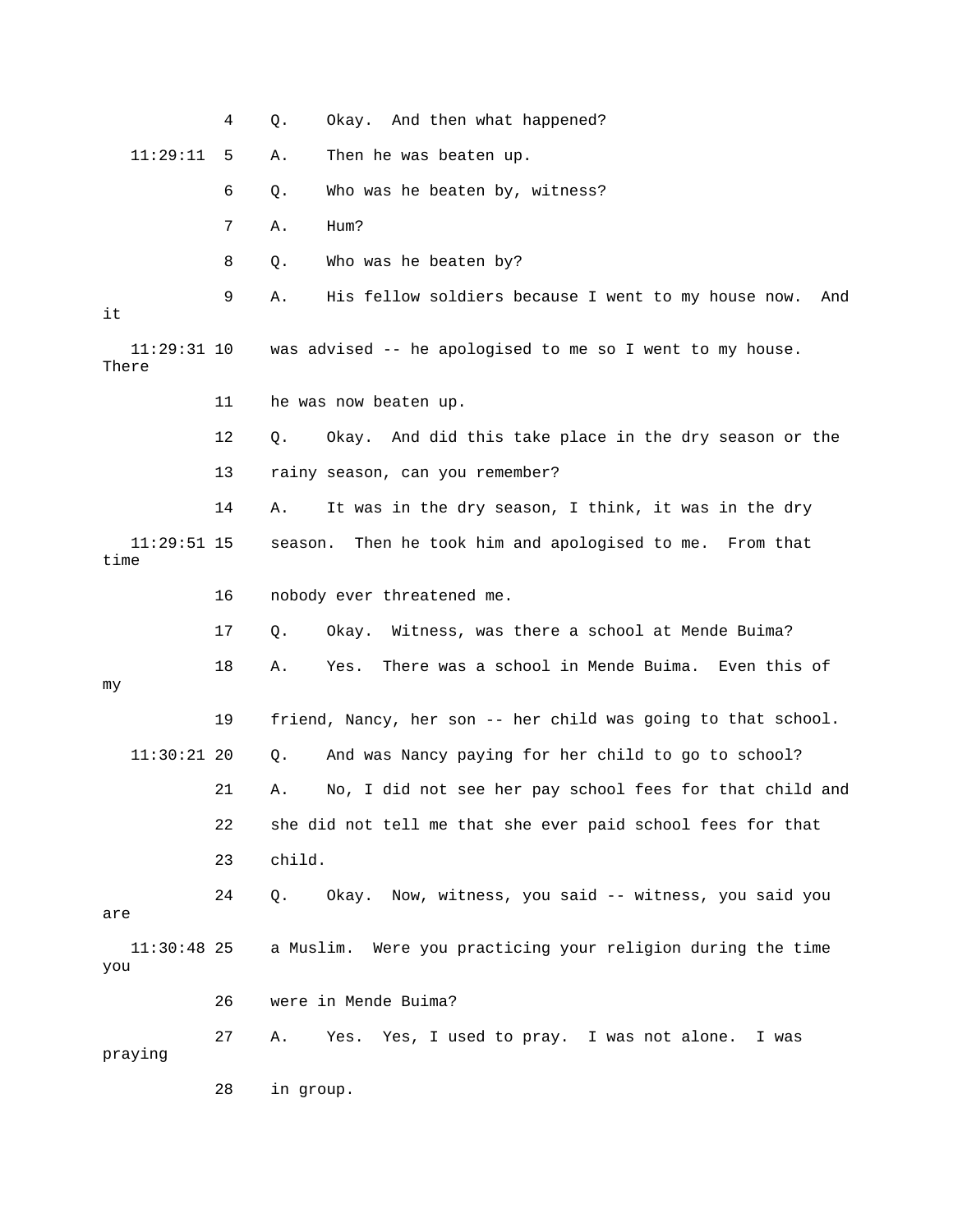29 Q. And where would you go to pray when you were there?

| Page 48         |              | SESAY ET AL                                                    |              |
|-----------------|--------------|----------------------------------------------------------------|--------------|
|                 |              | 26 NOVEMBER 2007                                               | OPEN SESSION |
|                 |              |                                                                |              |
|                 |              |                                                                |              |
|                 | $\mathbf{1}$ | Α.<br>We used to pray in the mosque, there was an Imam, even   |              |
|                 | 2            | up -- even up to now he is still there.                        |              |
| were            | 3            | $Q$ .<br>And did you pray inside the mosque the whole time you |              |
|                 | 4            | in Mende Buima?                                                |              |
| 11:31:19<br>the | 5            | No, when the jets began to come we are not praying in<br>Α.    |              |
|                 | 6            | mosque now, except at night.                                   |              |
|                 | 7            | What was the relationship like with the soldiers at that<br>О. |              |
|                 | 8            | time, the fighters?                                            |              |
|                 | 9            | When I was in Mende Buima?<br>Α.                               |              |
| $11:31:56$ 10   |              | Q.<br>Yes.                                                     |              |
|                 | 11           | When I was in Mende Buima I had no problem with the<br>Α.      |              |
| beat            | 12           | fighters, nobody raped me, nobody forced me to work, nobody    |              |
|                 | 13           | me up and nobody did anything bad to me, except when they were |              |
|                 | 14           | giving me respect.                                             |              |
| $11:32:12$ 15   |              | And how did you see other civilians being treated?<br>О.       |              |
|                 | 16           | The same way they were treating me that was the same way<br>Α. |              |
| and             | 17           | they were treating the civilians because with the civilians    |              |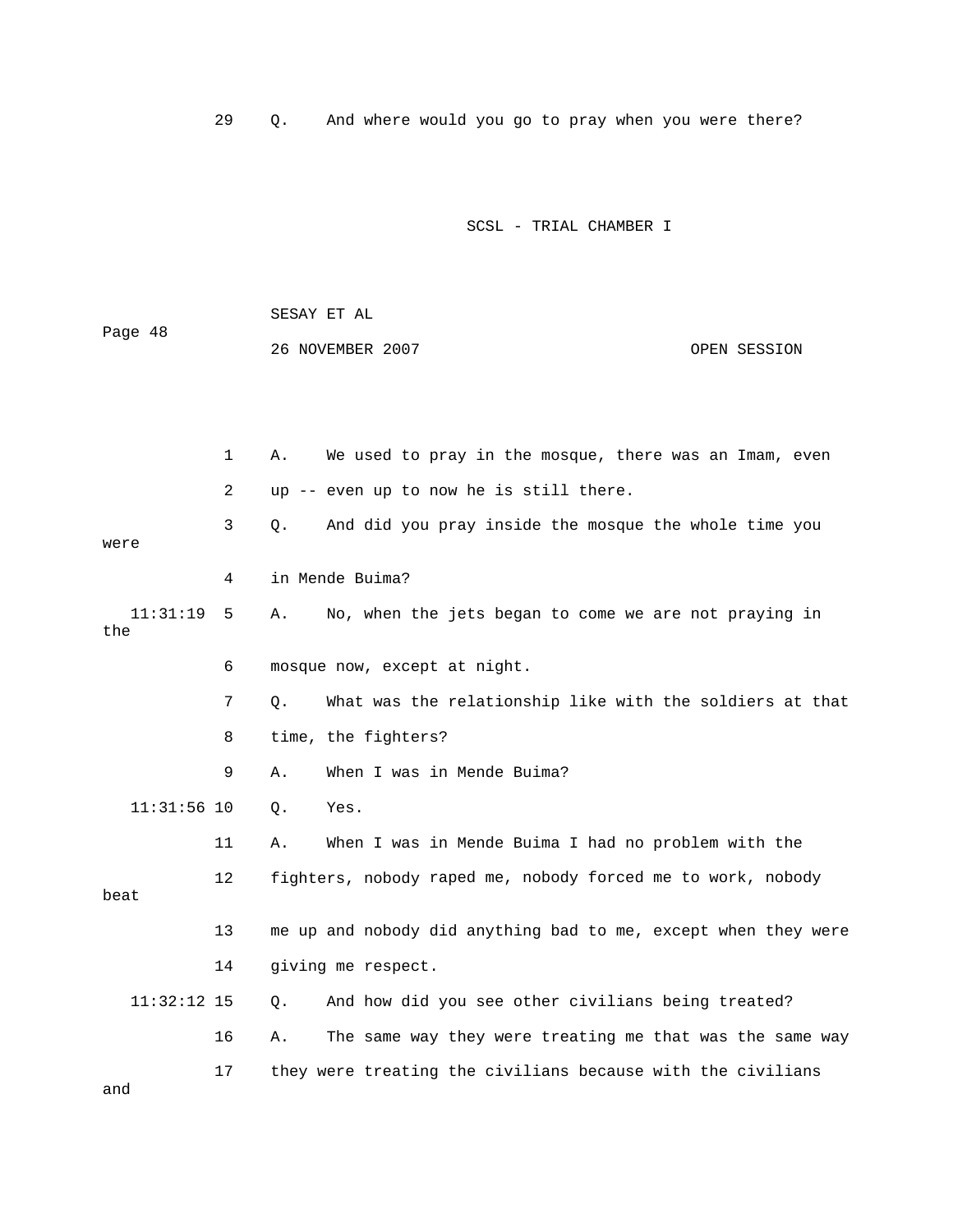|  |  |  |  |  |  | the soldiers there was a big difference between us. |  |
|--|--|--|--|--|--|-----------------------------------------------------|--|
|--|--|--|--|--|--|-----------------------------------------------------|--|

| time?         | 19 | $\circ$ . | Witness, were people farming in Mende Buima at that               |
|---------------|----|-----------|-------------------------------------------------------------------|
| $11:32:53$ 20 |    | Α.        | Yes. There were a lot of rice there, enough.                      |
|               | 21 | Q.        | And where were they farming?                                      |
|               | 22 | Α.        | Everybody, some of them Mende Buima was their hometown.           |
|               | 23 |           | They were born there. They have their bush there, even if you     |
| There         | 24 |           | are a stranger when you ask for a bush you would be given.        |
| abundance.    |    |           | 11:33:19 25 was enough rice and palm oil. Everything was there in |
|               | 26 | О.        | And were civilians farming on their private farms?                |
|               | 27 | Α.        | Civilians were working for them. They did not -- the              |
|               | 28 |           | civilians were very proud, they were working for themselves.      |
|               | 29 | $\circ$ . | Okay. And where -- do you know of any -- have you ever            |

| Page 49 | SESAY ET AL      |              |
|---------|------------------|--------------|
|         | 26 NOVEMBER 2007 | OPEN SESSION |

|  |             |           | heard of a community farm, witness?                        |  |
|--|-------------|-----------|------------------------------------------------------------|--|
|  | $2^{\circ}$ | Α.        | Yes, the one that was in Giehun, the one that I saw.       |  |
|  | $3 \sim$    | $\circ$ . | And who was working on the community farm?                 |  |
|  | $4\degree$  | Α.        | In that community farm be you a soldier or a civilian      |  |
|  |             |           | $11:34:16$ 5 everybody was working on that community farm. |  |
|  | 6 —         |           | Q. And did you ever work there, witness?                   |  |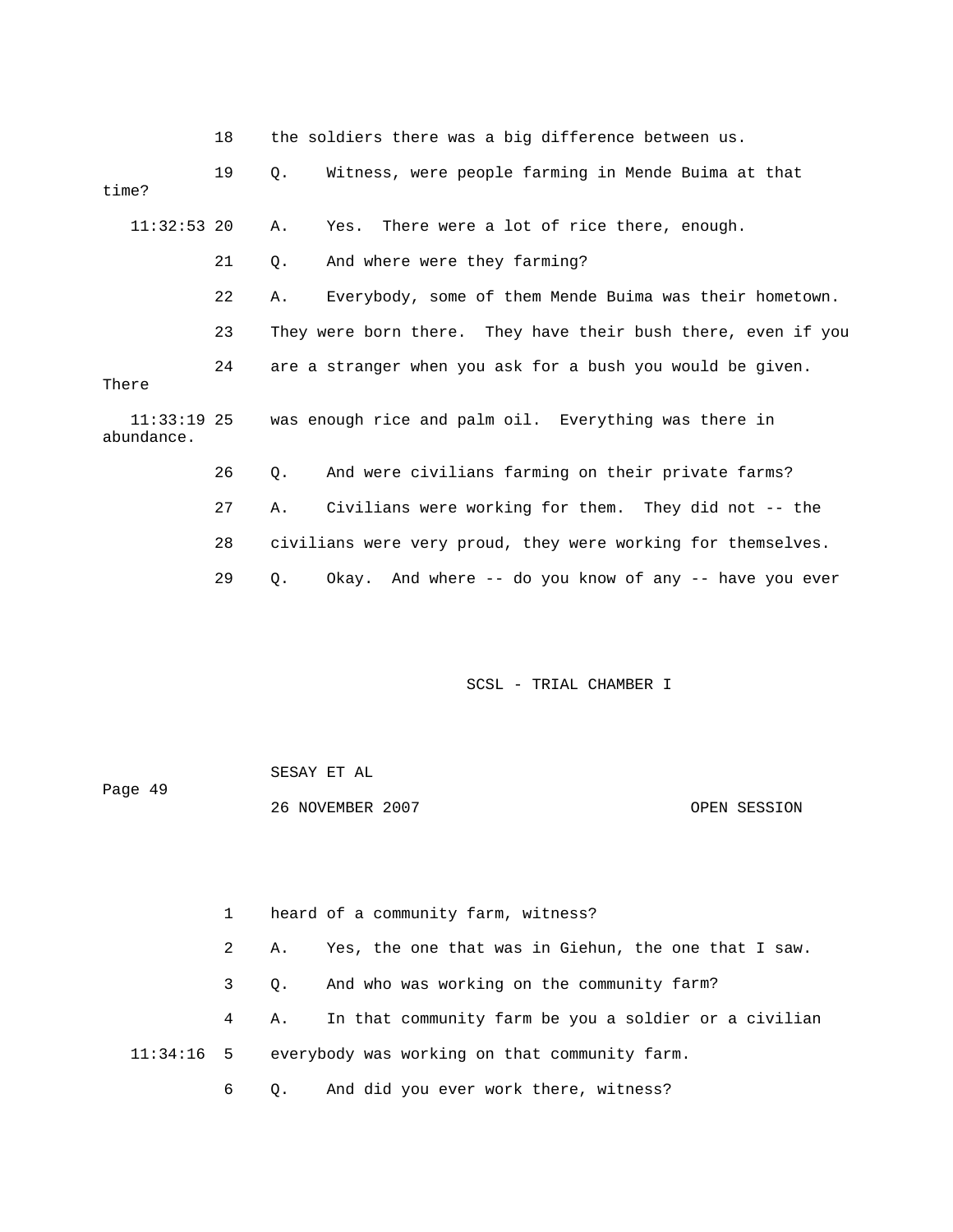7 A. No, I did not work there. They were not allowing us to 8 work. We were only doing the nurse work. 9 Q. Okay. Did you know anyone who was working there? 11 at Mende Buima, she was the head of that farm work. 12 Q. You said Nancy was the chief. What was Nancy the chief 13 A. She was the head of the civilians for whatever arrangement 14 they were going to undertake they would go to her. 16 A. Yes, the civilians who were in that town, the woman who 17 the head for the women, when there was work, when there was 18 community work then they would tell her to go and tell the they 21 Q. And do you know how she became chief of the women? 22 A. I met her as chief because she did not flee. When the war 23 started I met her as chief. She was there until the end of the 24 war. 11:35:52 25 Q. And did she say how she was treated when she worked on 26 farm? 27 A. Yes, why they were going to work they would first meet 11:34:41 10 A. Yes, this Nancy that I was staying with who was the chief of? 11:35:04 15 Q. Was it all of the civilians she was the chief of? was 19 soldiers. Then they would go and tell the soldiers and then 11:35:30 20 would do the arrangement. the at 28 his house -- at her house, made arrangements before they could 29 leave.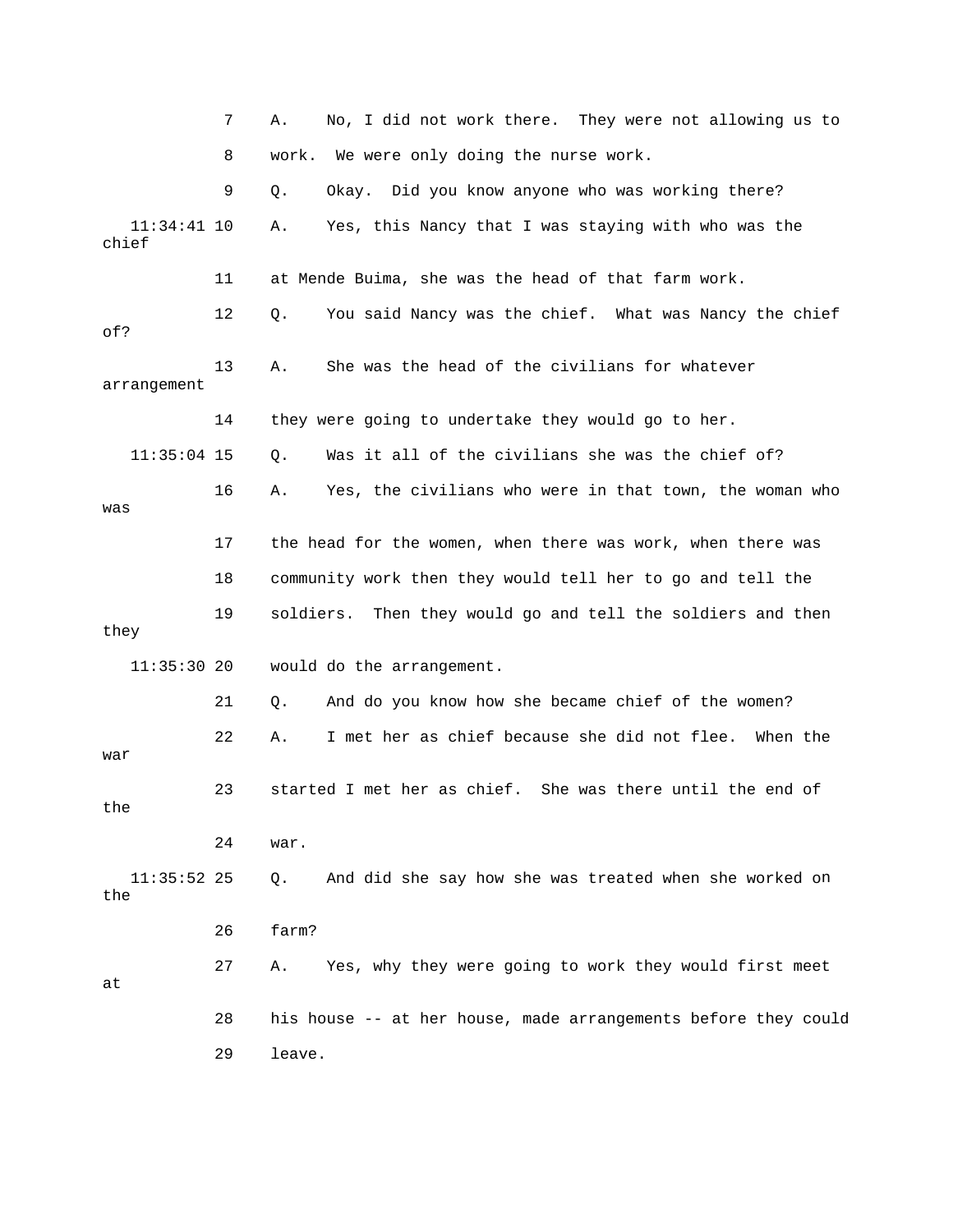|                       |                                                                  | SESAY ET AL                                                 |              |  |  |
|-----------------------|------------------------------------------------------------------|-------------------------------------------------------------|--------------|--|--|
| Page 50               |                                                                  | 26 NOVEMBER 2007                                            | OPEN SESSION |  |  |
|                       |                                                                  |                                                             |              |  |  |
|                       |                                                                  |                                                             |              |  |  |
|                       | $\mathbf{1}$                                                     | What was the arrangement they were making?<br>Q.            |              |  |  |
| food                  | 2                                                                | They would be there, if they had brought salt for the<br>Α. |              |  |  |
|                       | 3                                                                | then he would tell them the food is here for the work.      | They         |  |  |
| for                   | brought the food for the work. If they would ask her for --<br>4 |                                                             |              |  |  |
| 11:36:28              | 5                                                                | the number of workers who were living in Mende Buima.       |              |  |  |
|                       | 6                                                                | Your Honours, can the witness speak<br>THE INTERPRETER:     |              |  |  |
|                       | 7                                                                | slowly.                                                     |              |  |  |
|                       | 8                                                                | MS ASHRAPH:                                                 |              |  |  |
|                       | 9                                                                | All right, Witness, you need to --<br>Q.                    |              |  |  |
| $11:36:39$ 10<br>way  |                                                                  | PRESIDING JUDGE: We have to get used to her, it is the      |              |  |  |
| 11<br>brakes          |                                                                  | she speaks. But I think, Ms Ashraph needs to apply some     |              |  |  |
|                       | 12                                                               | from time-to-time.                                          |              |  |  |
|                       | 13                                                               | MS ASHRAPH: Yes, Your Honour.                               |              |  |  |
| sentences             | 14                                                               | Witness, could you speak slowly and, again, two<br>Q.       |              |  |  |
| $11:36:57$ 15<br>food |                                                                  | and then a pause, okay. What we have is, you bring salt and |              |  |  |
|                       | 16                                                               | to her house.                                               |              |  |  |
| this                  | 17                                                               | He would -- she would tell her that there is food for<br>Α. |              |  |  |
|                       | 18                                                               | work, and then they would carry that food.                  |              |  |  |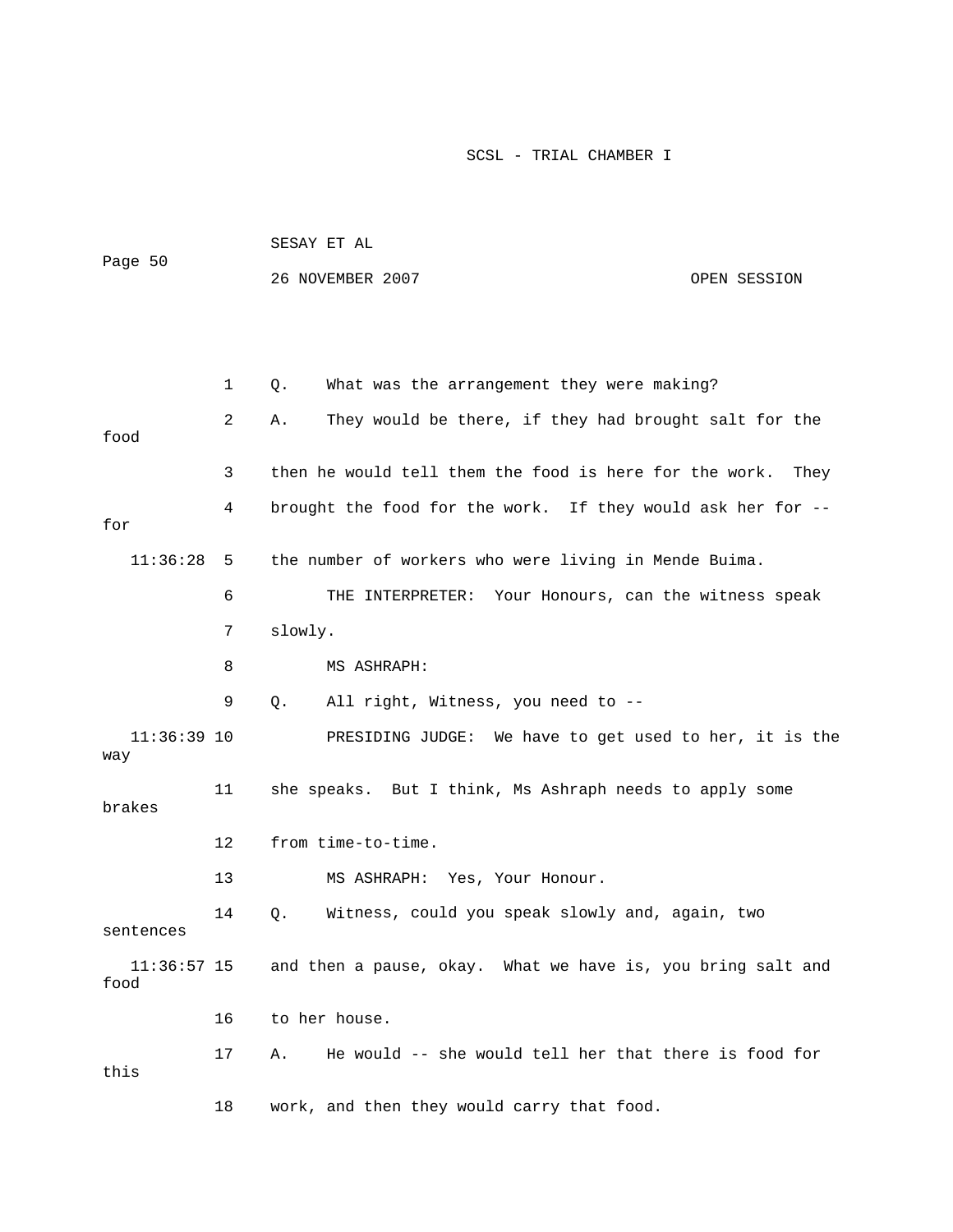|                      | 19 | Who would bring the food -- the salt and the food to the<br>Q. |
|----------------------|----|----------------------------------------------------------------|
| $11:37:12$ 20        |    | house? Who was providing the salt and the food?                |
|                      | 21 | I don't know. But she was just -- said that they had<br>Α.     |
|                      | 22 | brought it, but I'm sure it was the soldiers who were bringing |
|                      | 23 | the food.                                                      |
|                      | 24 | Why are you sure of that?<br>Q.                                |
| $11:37:37$ 25<br>the |    | Yes, because she did not tell me that she had brought<br>Α.    |
| had                  | 26 | food for that work, because she would just tell me that they   |
|                      | 27 | brought the food?                                              |
|                      | 28 | Okay. And why did the civilians work on the farm?<br>Q.        |
|                      | 29 | Well, it was the arrangement that they should make a<br>Α.     |
|                      |    |                                                                |
|                      |    |                                                                |
|                      |    | SCSL - TRIAL CHAMBER I                                         |

|         | SESAY ET AL      |              |
|---------|------------------|--------------|
| Page 51 |                  |              |
|         | 26 NOVEMBER 2007 | OPEN SESSION |

|    |              | community farm because they were working on that farm happily.            |
|----|--------------|---------------------------------------------------------------------------|
|    | $\mathbf{2}$ | And how did Nancy say she was treated on the -- when she<br>$\circ$ .     |
|    | 3            | worked on the farm?                                                       |
|    | 4            | She did not tell me any other thing. Whilst they were<br>А.               |
| we |              | $11:38:28$ 5 coming from the farm they were singing even if the food that |
|    | 6            | would keep for her, when she came she would not eat it, she               |

uld

wo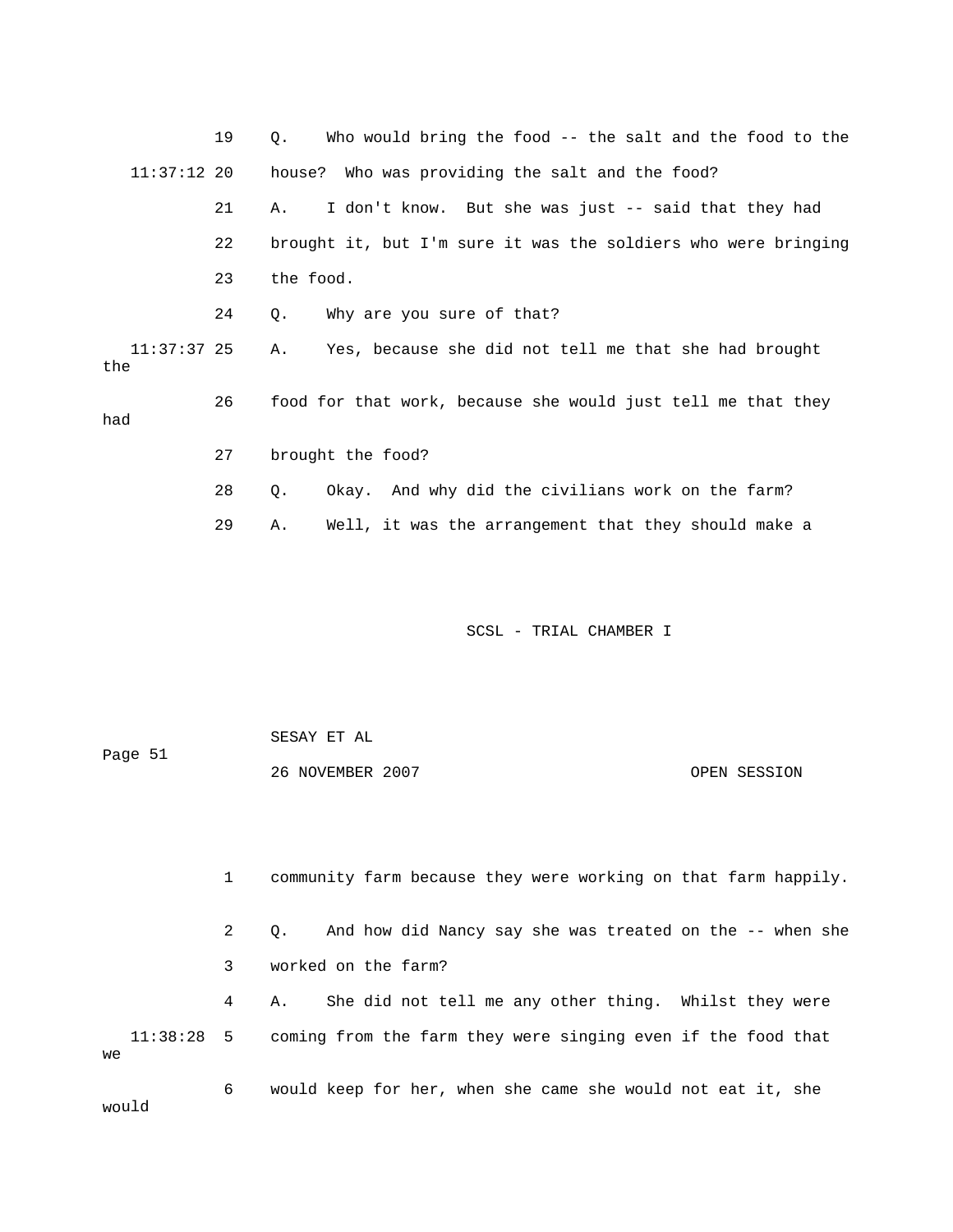| Nancy, a                  | 7  | say they have eaten enough on the farm. Even apart from       |
|---------------------------|----|---------------------------------------------------------------|
| treating                  | 8  | good number of the women used to tell me that they were       |
|                           | 9  | them nice. Nobody ever beat any of them up.                   |
| $11:38:55$ 10             |    | Okay. And what happened to the harvest of the farm?<br>Q.     |
| they've                   | 11 | Well, after the harvest, the way she told me that<br>Α.       |
|                           | 12 | stored everything on the barns. They say it was a very good   |
|                           | 13 | harvest because whenever they went to harvest they would come |
|                           | 14 | with rice.                                                    |
| $11:39:16$ 15             |    | When they went to harvest who would come with rice?<br>Q.     |
|                           | 16 | All the women who were going to harvest, they will come<br>Α. |
|                           | 17 | with their sheaves -- with sheaves.                           |
| for,                      | 18 | What would those sheaves be and who were those sheaves<br>О.  |
|                           | 19 | that they brought back?                                       |
| $11:39:38$ 20             |    | For themselves. If they went and Nancy brought hers we<br>Α.  |
|                           | 21 | would prepare it and then we would eat it.                    |
| the                       | 22 | Okay. And what happened to the rice that was stored in<br>О.  |
|                           | 23 | barns?                                                        |
| the                       | 24 | Well, we were not in the same town. When they stored<br>Α.    |
| $11:40:01$ 25<br>civilian |    | rice in the barns, when they harvested all the rice, the      |
|                           | 26 | chiefs came together. She told me that they've -- they have   |
|                           | 27 | stored the rice on the barns, three barns.                    |
| about                     | 28 | MS ASHRAPH: Your Honour, I see the time. I've got             |
|                           | 29 | 15 minutes left.                                              |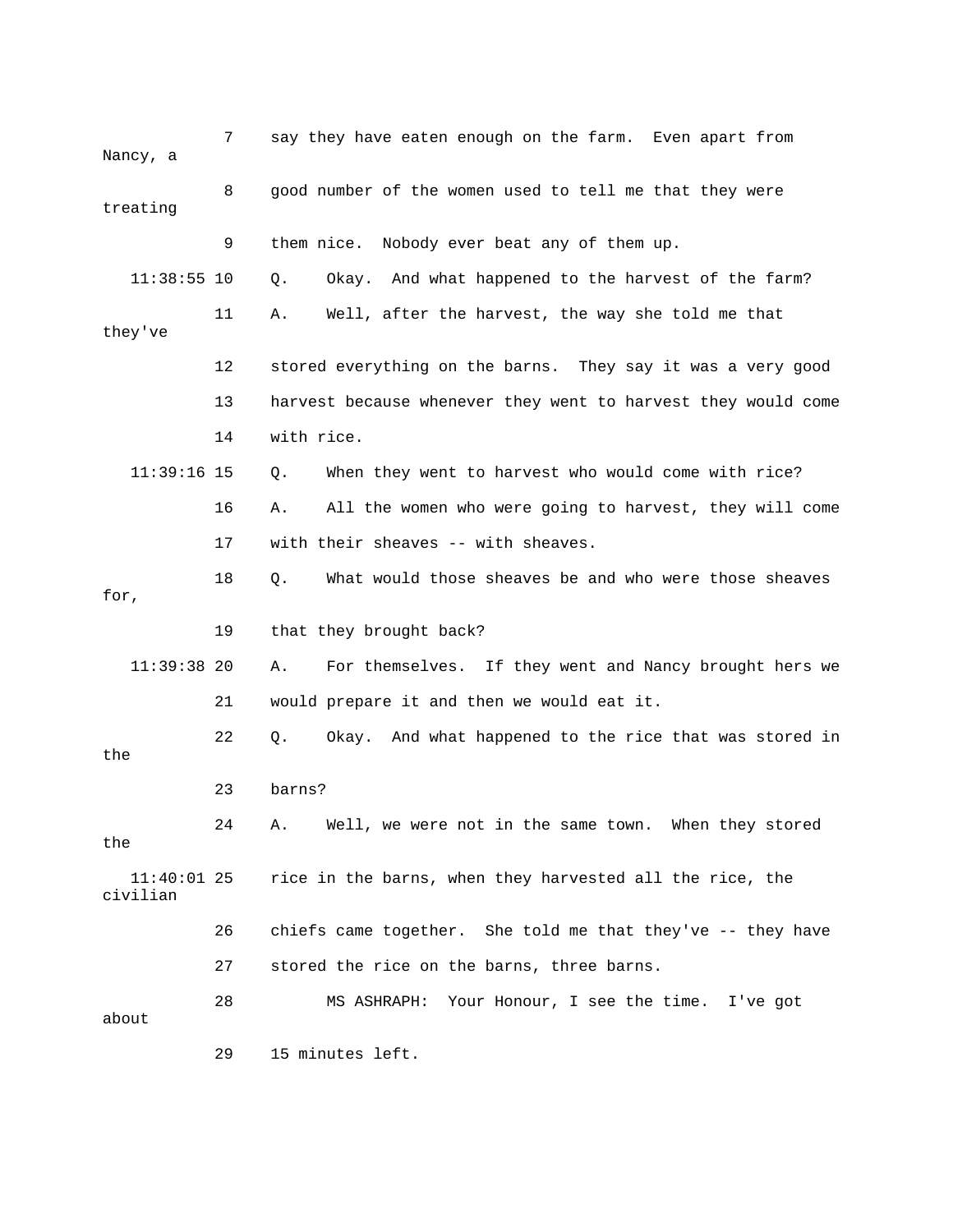| Page 52       |    | SESAY ET AL                                                  |              |
|---------------|----|--------------------------------------------------------------|--------------|
|               |    | 26 NOVEMBER 2007                                             | OPEN SESSION |
|               |    |                                                              |              |
|               |    |                                                              |              |
|               | 1  | PRESIDING JUDGE: Yes, yes. We were just looking at the       |              |
|               | 2  | time.<br>Yes.                                                |              |
| break.        | 3  | MS ASHRAPH: I have about 15 minutes left after the           |              |
|               | 4  | PRESIDING JUDGE: That's all right. All right.                | The          |
| 11:40:41      | 5  | Chamber will recess, please.                                 |              |
|               | 6  | [Break taken at $11.32$ a.m.]                                |              |
|               | 7  | [Upon resuming at 12.37 p.m.]                                |              |
|               | 8  | PRESIDING JUDGE: We are resuming the session. We are         |              |
| situation,    | 9  | here. We are resuming late because of the witness's          |              |
|               |    | 12:42:12 10 or so, so I hope we shall be able to finish.     |              |
| now?          | 11 | Madam Witness, how are you -- how are you                    |              |
|               | 12 | Are you feeling better?                                      |              |
|               | 13 | THE WITNESS:<br>Thank God, yes.                              |              |
|               | 14 | PRESIDING JUDGE: You feel better?                            |              |
| $12:42:29$ 15 |    | THE WITNESS: Yes. Thank God.                                 |              |
|               | 16 | PRESIDING JUDGE: You better warn this your lawyer to         |              |
|               | 17 | finish with you quickly, yes, the one that's your lawyer, so |              |
| that          |    |                                                              |              |
|               | 18 | you can get away from here in time.                          |              |
|               | 19 | THE WITNESS:<br>Okay.                                        |              |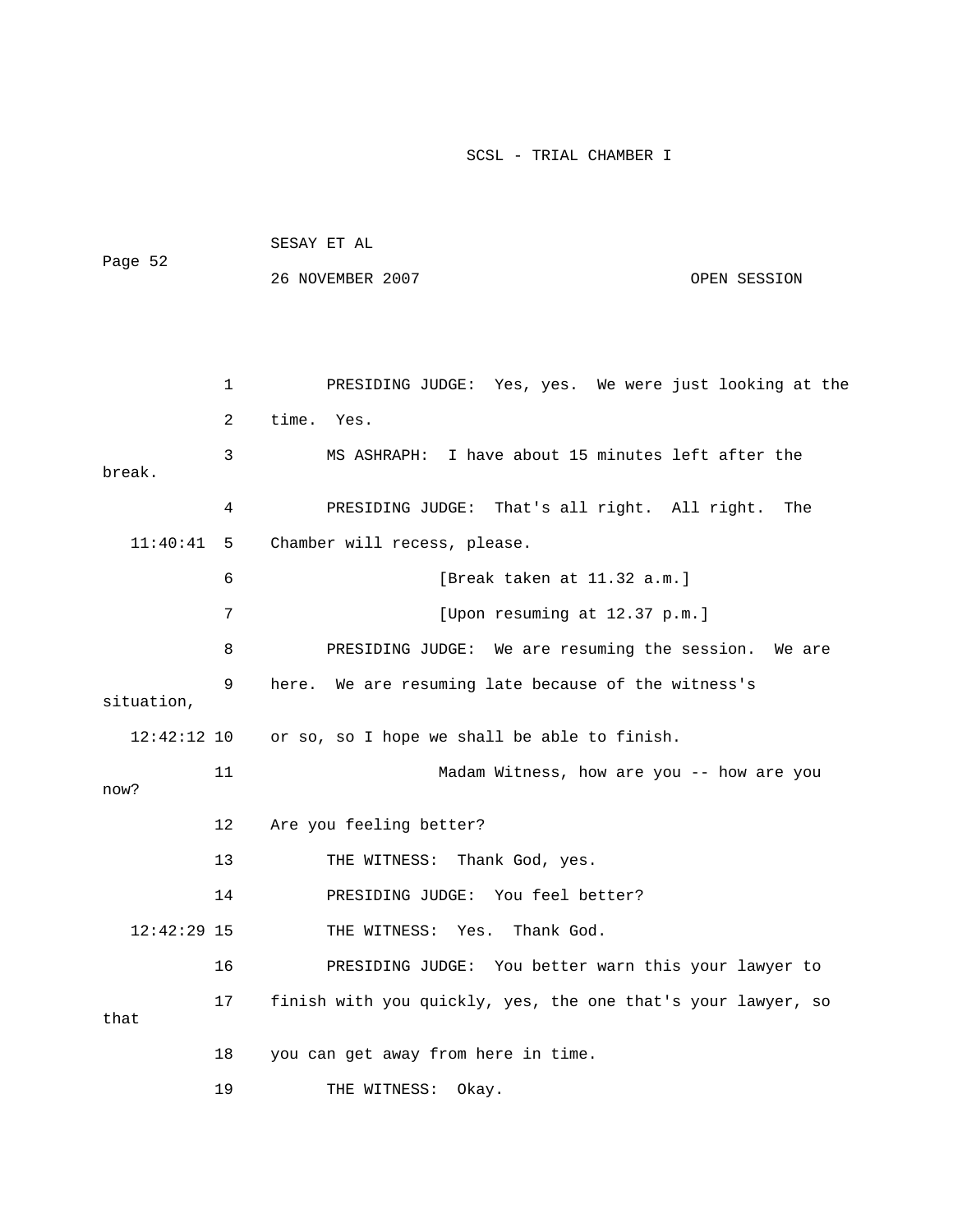| $12:42:42$ 20 |    |    | PRESIDING JUDGE: Ms Ashraph, you may continue, please.  |
|---------------|----|----|---------------------------------------------------------|
|               | 21 |    | MS ASHRAPH: Thank you, Your Honour.                     |
| time          | 22 | Q. | Madam Witness, were there shops in Mende Buima at that  |
|               | 23 |    | when you were there?                                    |
|               | 24 | Α. | Shops were not there, but there were goods in the town. |
| $12:43:05$ 25 |    | Q. | Was there trade going on?                               |
|               | 26 | Α. | Like what?                                              |
|               | 27 | Q. | Was there trade of goods going on?                      |
| in            | 28 | Α. | No, there were no shops. There was just petty trading   |
|               | 29 |    | their trades, in their houses, doing their trading.     |

| Page 53 | SESAY ET AL      |              |
|---------|------------------|--------------|
|         | 26 NOVEMBER 2007 | OPEN SESSION |

|          | $1 \quad$      |           | Q. Did anyone go to the border for any reason?                 |
|----------|----------------|-----------|----------------------------------------------------------------|
|          | $\overline{2}$ | Α.        | Yes, they used to go and do business there.                    |
|          | $\mathbf{3}$   | Q.        | And who used to go and do business at the border?              |
| too      | 4              | Α.        | A lot of people. Civilians were going there, soldiers          |
|          |                |           | 12:43:53 5 were going there. A lot of people were going there. |
| border?  | 6              | $\circ$ . | And did you hear about how they were treated at the            |
| treated. | $7^{\circ}$    | Α.        | Well, I was not there. I don't know how they were              |
|          | 8              | Q.        | Could civilians go on their own to the border?                 |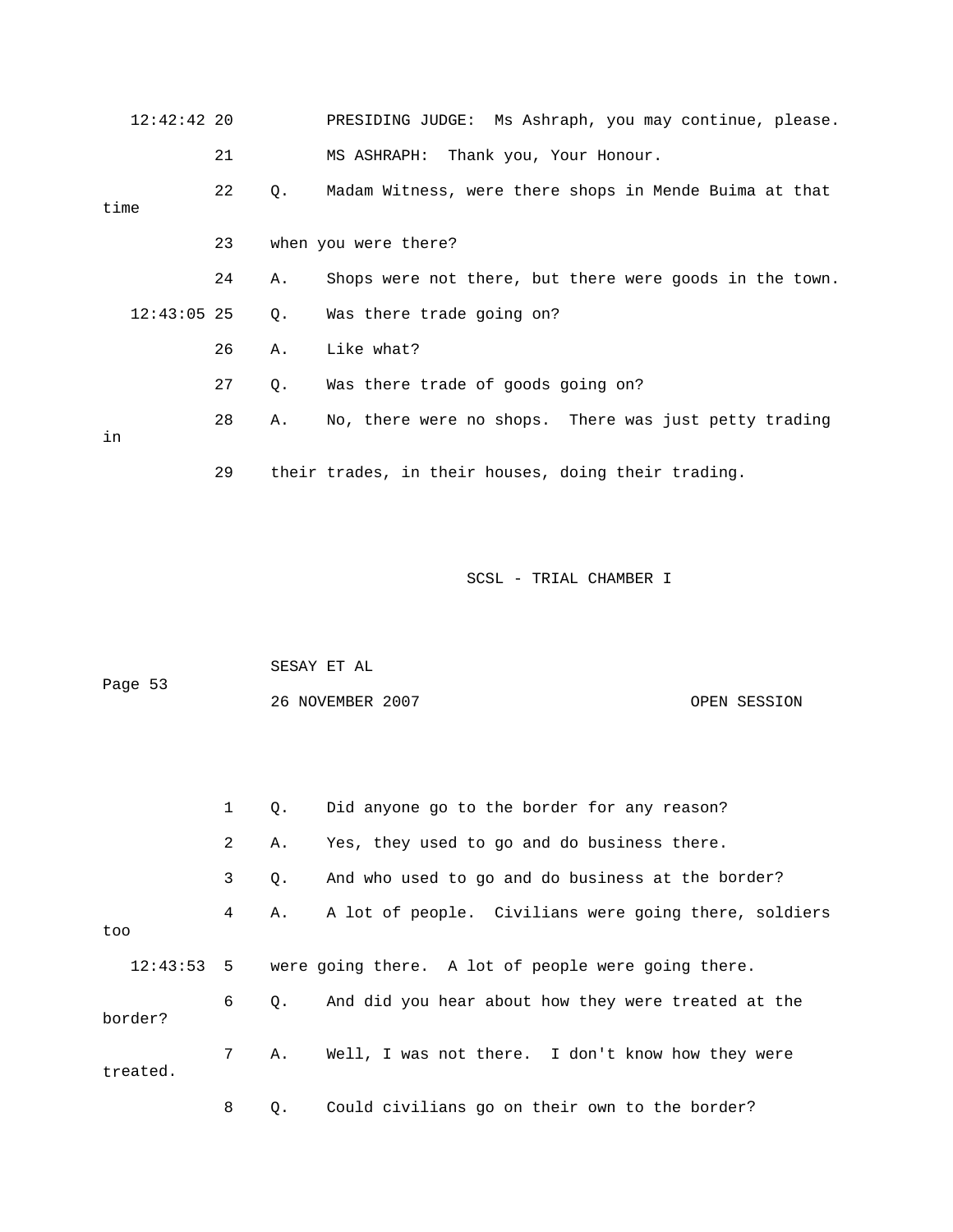|               | 9  | Yes, on their own. They used to take goods there. They<br>Α.   |
|---------------|----|----------------------------------------------------------------|
| $12:44:28$ 10 |    | used to take their produce to the border, to go and sell it.   |
|               | 11 | Witness, did you stay in Mende Buima or was there a time<br>Q. |
|               | 12 | that you left Mende Buima?                                     |
|               | 13 | I left Mende Buima. Then I went to Manowa again.<br>Α.         |
|               | 14 | How did you leave Mende Buima?<br>Q.                           |
| $12:44:58$ 15 |    | Well, they took me out of $-$ out there and sent me to<br>Α.   |
| now           | 16 | Manowa to go and work there. At that time the soldiers were    |
|               | 17 | in Manowa.                                                     |
| Who           | 18 | When you say "they took me to go there" who took you?<br>Q.    |
|               | 19 | sent you to Manowa?                                            |
| $12:45:16$ 20 |    | Soldiers sent me to Manowa. They told me to go and work<br>Α.  |
|               | 21 | there.<br>Soldiers sent me there to go and work there.         |
| to            | 22 | Was there a particular reason why you were needed to go<br>Q.  |
|               | 23 | work at Manowa?                                                |
|               | 24 | Α.<br>Yes.                                                     |
| $12:45:32$ 25 |    | What was that reason?<br>Q.                                    |
| nurse         | 26 | When I went to Manowa, they used to say there was a<br>Α.      |
| whoever       | 27 | who was not in good terms with the civilians, so anybody       |
| civilians,    | 28 | was working there, and was not in good terms with the          |
| there         | 29 | they will tell the soldiers. Then you will be removed from     |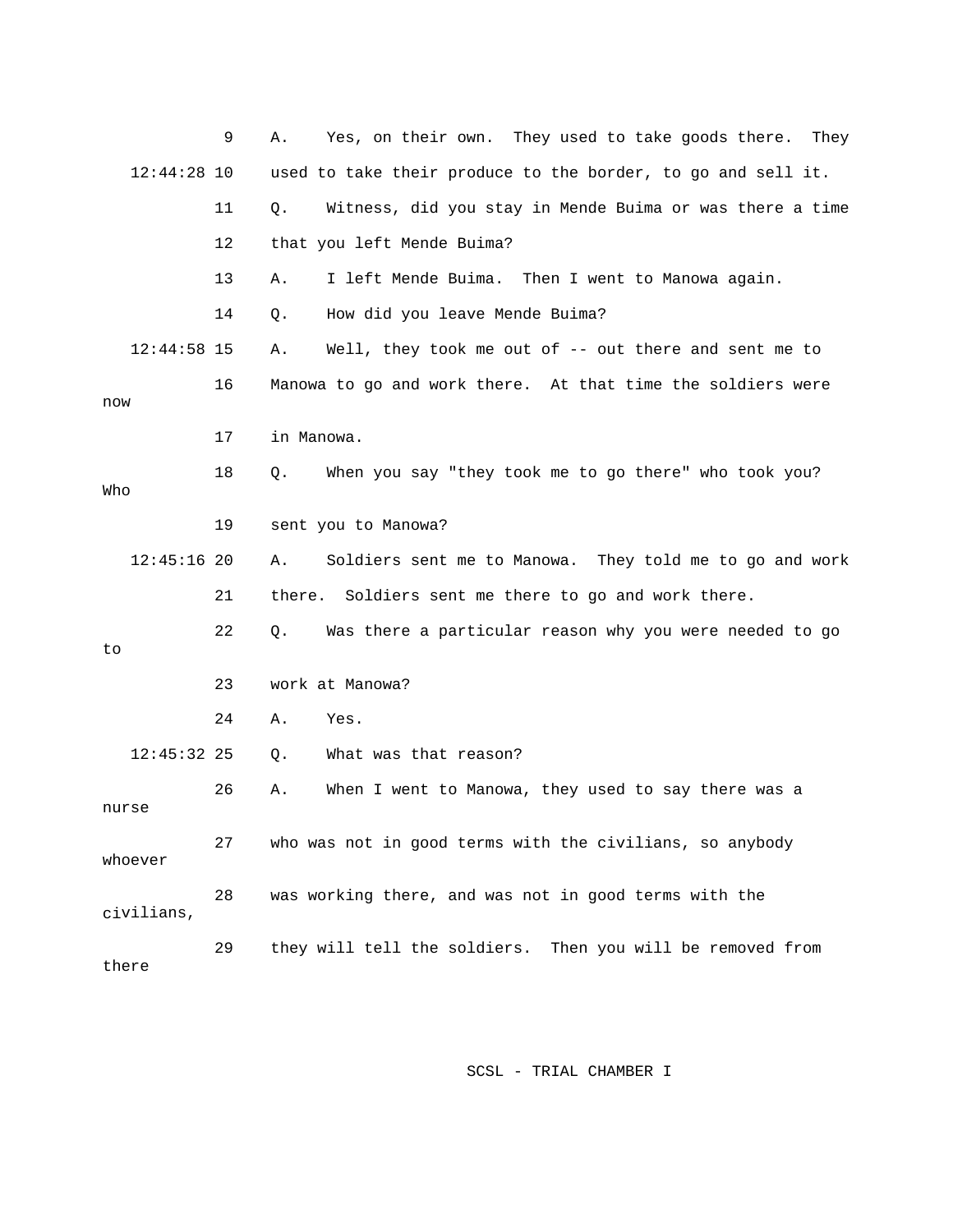|                       |    | SESAY ET AL |                                                             |              |  |
|-----------------------|----|-------------|-------------------------------------------------------------|--------------|--|
| Page 54               |    |             | 26 NOVEMBER 2007                                            | OPEN SESSION |  |
|                       |    |             |                                                             |              |  |
|                       |    |             |                                                             |              |  |
|                       | 1  |             | and another person would be sent there.                     |              |  |
|                       | 2  | Q.          | And how was it decided that you would go to Manowa?         |              |  |
|                       | 3  | Α.          | Well, we had our leader. He came and told us that they      |              |  |
|                       | 4  |             | wanted to send me to Manowa to go and see the place first.  |              |  |
| Then                  |    |             |                                                             |              |  |
| 12:46:16              | 5  |             | later I went there and then I started to work there.        |              |  |
|                       | 6  | Q.          | Who is the leader that you are talking about, witness?      |              |  |
| to                    | 7  | Α.          | This very man who was our head, the coordinator. He was     |              |  |
|                       | 8  |             | transfer us.                                                |              |  |
|                       | 9  | Q.          | Okay. And was he --                                         |              |  |
| $12:46:36$ 10<br>know |    |             | PRESIDING JUDGE: Who was this coordinator? Does she         |              |  |
|                       | 11 | the name?   |                                                             |              |  |
|                       | 12 |             | MS ASHRAPH:                                                 |              |  |
|                       | 13 | Q.          | What was the coordinator, witness?                          |              |  |
|                       | 14 | Α.          | He was called Brakei.                                       |              |  |
| $12:46:44$ 15         |    | Q.          | And was he a civilian or a fighter?                         |              |  |
|                       | 16 | Α.          | That coordinator?                                           |              |  |
|                       | 17 | Q.          | Yes.                                                        |              |  |
|                       | 18 | Α.          | Well, I don't know, because I did not see him with a        |              |  |
|                       | 19 |             | soldier uniform.                                            |              |  |
| $12:46:57$ 20         |    | Q.          | And where was he working?                                   |              |  |
| But                   | 21 | Α.          | He used to work at the hospital; he was a coordinator.      |              |  |
|                       | 22 |             | I believe he was a fighter, but I did not see him with gun. |              |  |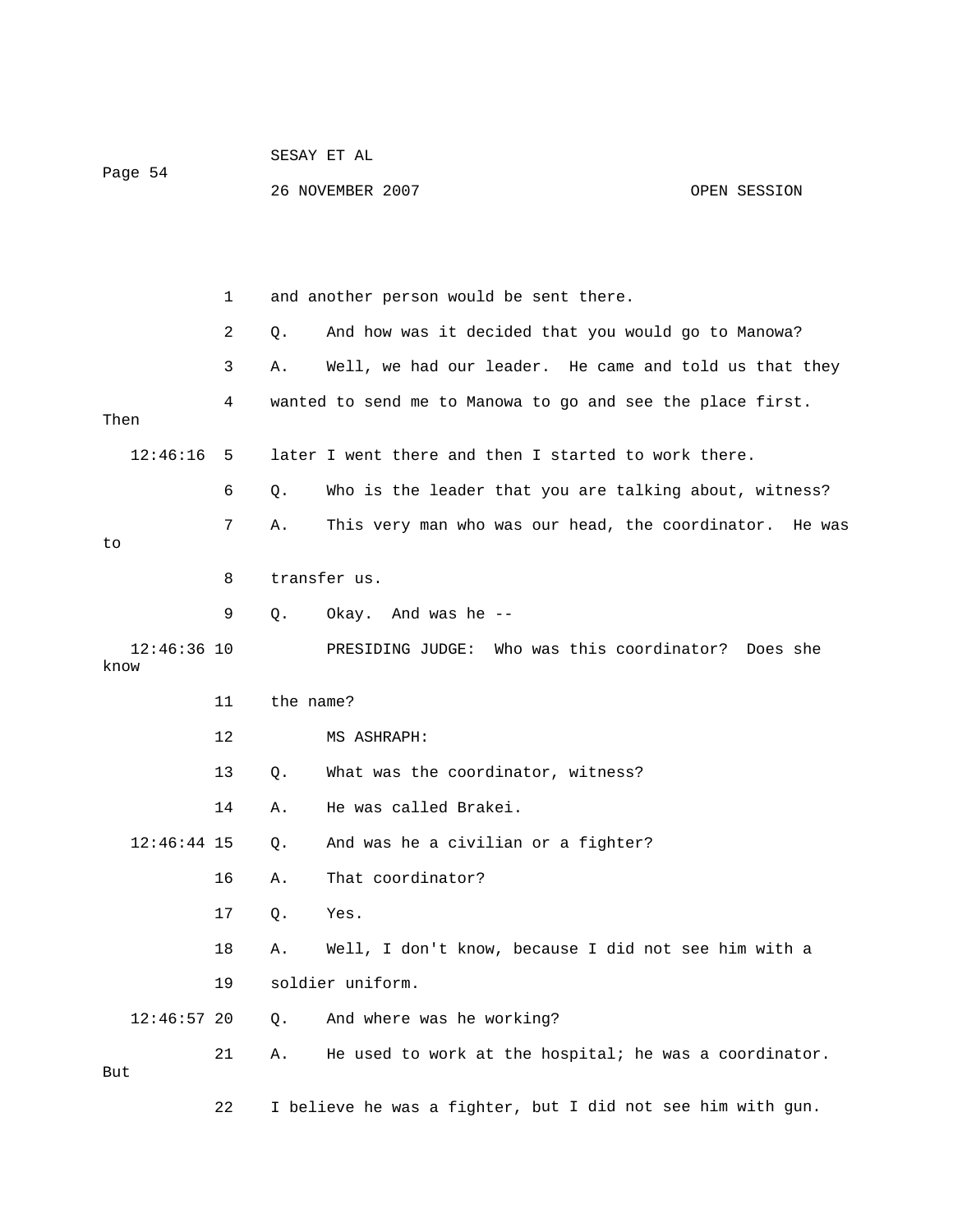23 Q. And so you went to Manowa and what -- where were you

24 working in Manowa?

I was working at the hospital. I met people there who were  $12:47:29$  25 A.

26 working there, so I was working at the hospital.

27 Q. And who was in charge of that hospital, if you can

28 remember?

12 near my room.

29 A. He was called Dr Amara.

SCSL - TRIAL CHAMBER I

Page 55 SESAY ET AL 26 NOVEMBER 2007 OPEN SESSION

 1 Q. And what kind of treatment were they giving at that 2 hospital? 3 A. They used to give every kind of treatment to children, 4 adults, civilians and soldiers. Any type of sick that you had 12:48:04 5 they -- they -- you will get the treatment. 7 hospital in Manowa? 8 A. No, I did not see anybody give money. 9 Q. And where were you staying when you were in Manowa? 12:48:31 10 A. At the hospital there was a room. There was a room for 11 doctor and I had my -- and there was a labour room near the -- 6 Q. And did people have to pay for that treatment at the the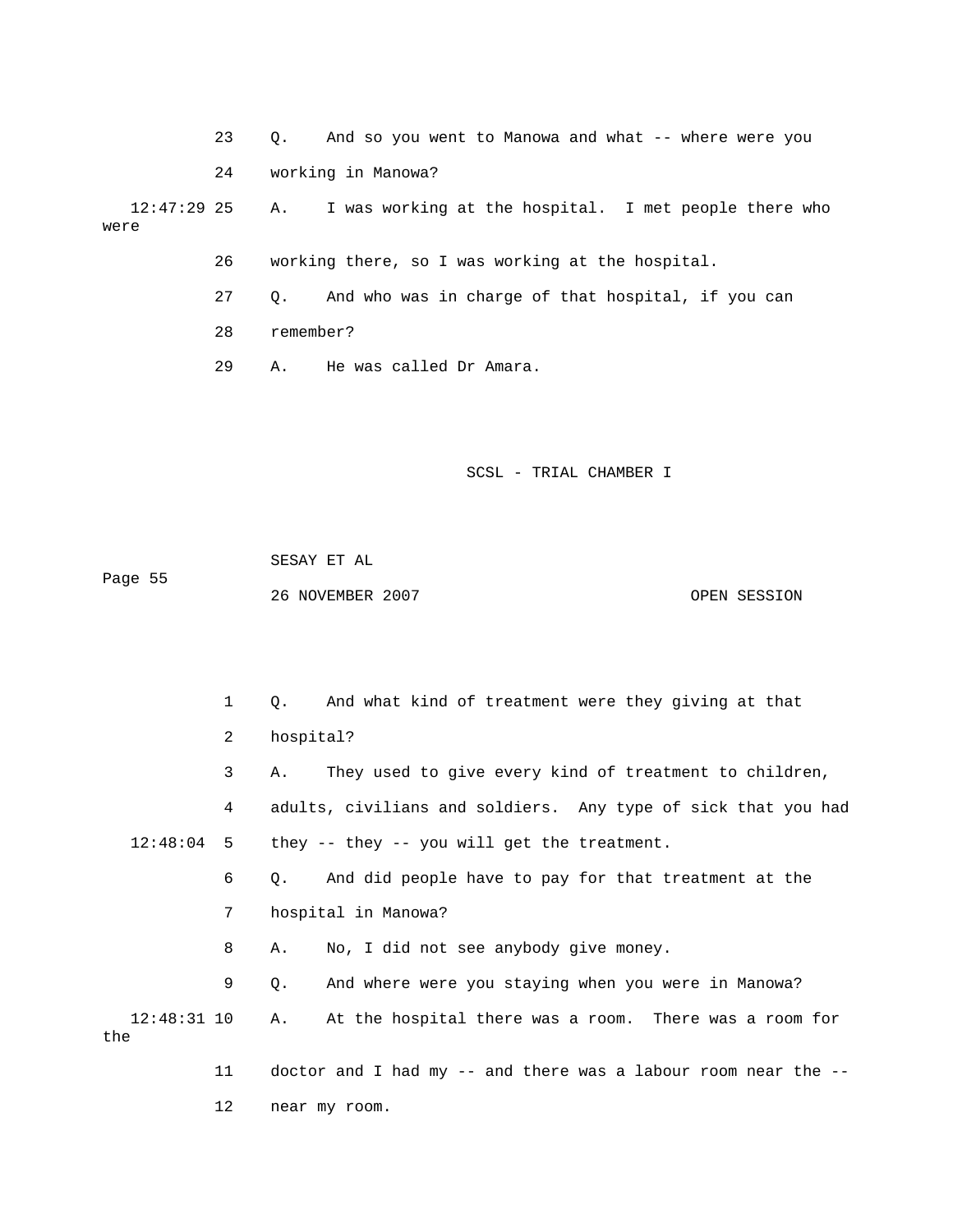|               | 13 | Q.         | Okay. And would you get -- would you visit Mende Buima |
|---------------|----|------------|--------------------------------------------------------|
|               | 14 |            | while you were at Manowa?                              |
| $12:49:07$ 15 |    | Α.         | Yes.                                                   |
| back          | 16 | Q.         | And what -- did you have to do anything in order to go |
|               | 17 |            | to Mende Buima?                                        |
| cross         | 18 | Α.         | When I was going to Mende Buima I would just come and  |
|               | 19 |            | over to Mende Buima.                                   |
| $12:49:28$ 20 |    | Q.         | Could you travel freely, witness?                      |
| were          | 21 | Α.         | Anywhere I wanted to go I was free to go there; they   |
|               | 22 |            | not preventing me.                                     |
|               | 23 | Q.         | Okay. Was there a school in Manowa?                    |
|               | 24 | Α.         | Yes.                                                   |
| $12:49:46$ 25 |    | Q.         | And what kind of school was it?                        |
|               | 26 | Α.         | Children used to go to that school. I used to see them |
|               | 27 |            | going to that school.                                  |
| children      | 28 | Q.         | And do you know if people had to pay to send their     |
|               | 29 | to school? |                                                        |
|               |    |            |                                                        |
|               |    |            | SCSL - TRIAL CHAMBER I                                 |

|         | SESAY ET AL      |  |
|---------|------------------|--|
| Page 56 |                  |  |
|         | 26 NOVEMBER 2007 |  |

OPEN SESSION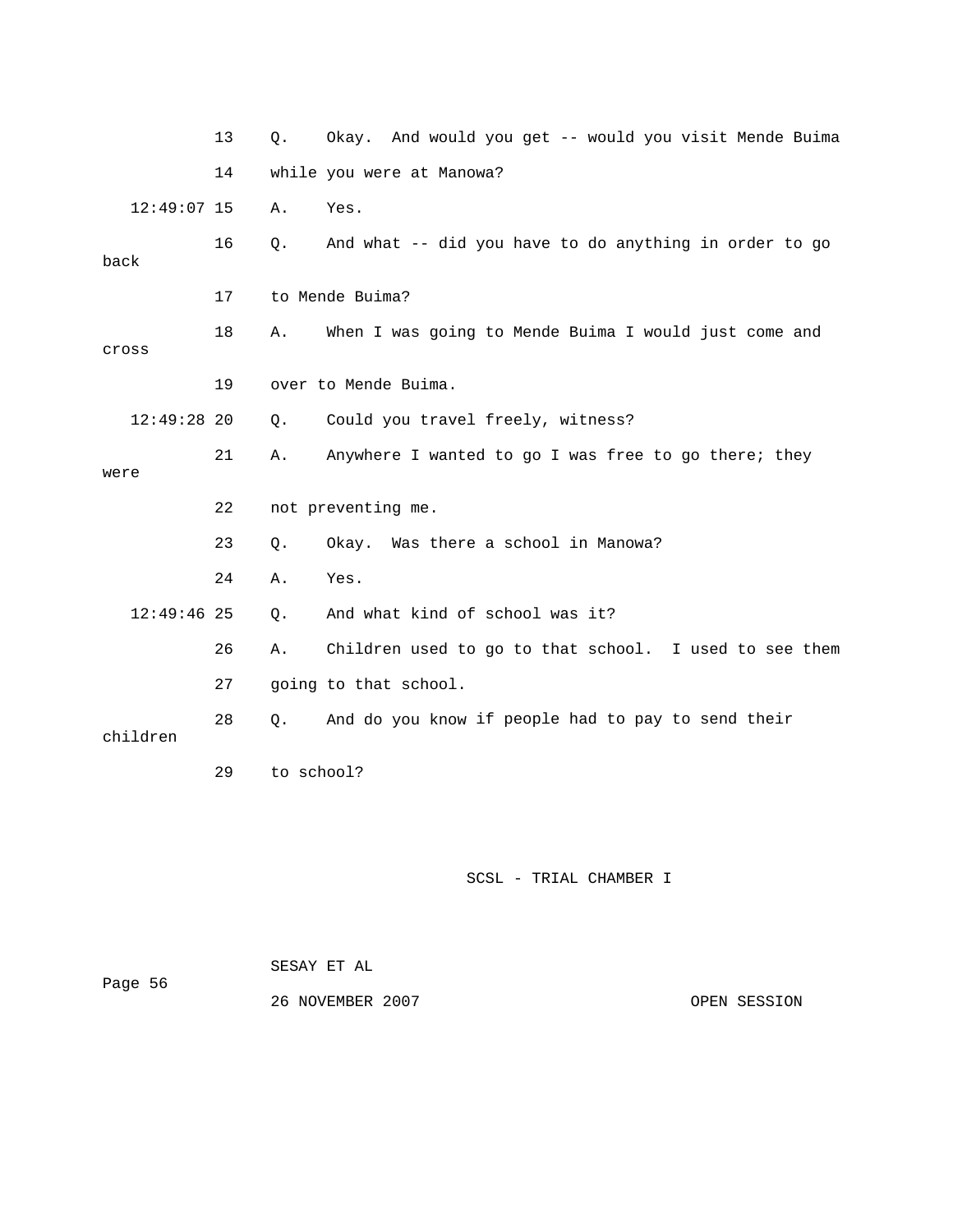| them          | 1  | No, I did not hear that. I never heard that.<br>I saw<br>Α.   |
|---------------|----|---------------------------------------------------------------|
|               | 2  | going to school but I did not see people pay school fee.      |
|               | 3  | Okay. And the children that went, who were they the<br>Q.     |
|               | 4  | children of?                                                  |
| 12:50:23      | 5  | Civilians' children were there, as well as fighters'<br>Α.    |
|               | 6  | children; everybody.                                          |
| and           | 7  | And what was the relationship like between the fighters<br>Q. |
|               | 8  | the civilians in Manowa?                                      |
| them.         | 9  | I did not see them any -- there was no problem among<br>Α.    |
| $12:50:45$ 10 |    | You cannot even distinguish them because there was no problem |
|               | 11 | among them.                                                   |
|               | 12 | Excuse me a minute, Your Honour.<br>MS ASHRAPH:               |
|               | 13 | Thank you, witness. That is all of the questions I have<br>Q. |
|               | 14 | for you but there are going to be some more questions, if you |
| $12:51:21$ 15 |    | just stay there.                                              |
|               | 16 | PRESIDING JUDGE: Mr Ogeto.                                    |
| witness.      | 17 | My Lords, we have no questions for this<br>MR OGETO:          |
|               | 18 | No questions, right. Thank you.<br>PRESIDING JUDGE:<br>Yes,   |
|               | 19 | Mr Cammegh.                                                   |
| $12:52:06$ 20 |    | MR CAMMEGH: No questions.                                     |
|               | 21 | PRESIDING JUDGE: No questions. Thank you. Yes,                |
|               | 22 | Mr Hardaway, let's start.                                     |
|               | 23 | MR HARDAWAY: And see where we go again --                     |
|               | 24 | PRESIDING JUDGE: So we go against the lunch hour.             |
| $12:52:34$ 25 |    | MR HARDAWAY: Yes, Your Honours.                               |
|               | 26 | CROSS-EXAMINED BY MR HARDAWAY:                                |
|               | 27 | Madam Witness, good morning.<br>Q.                            |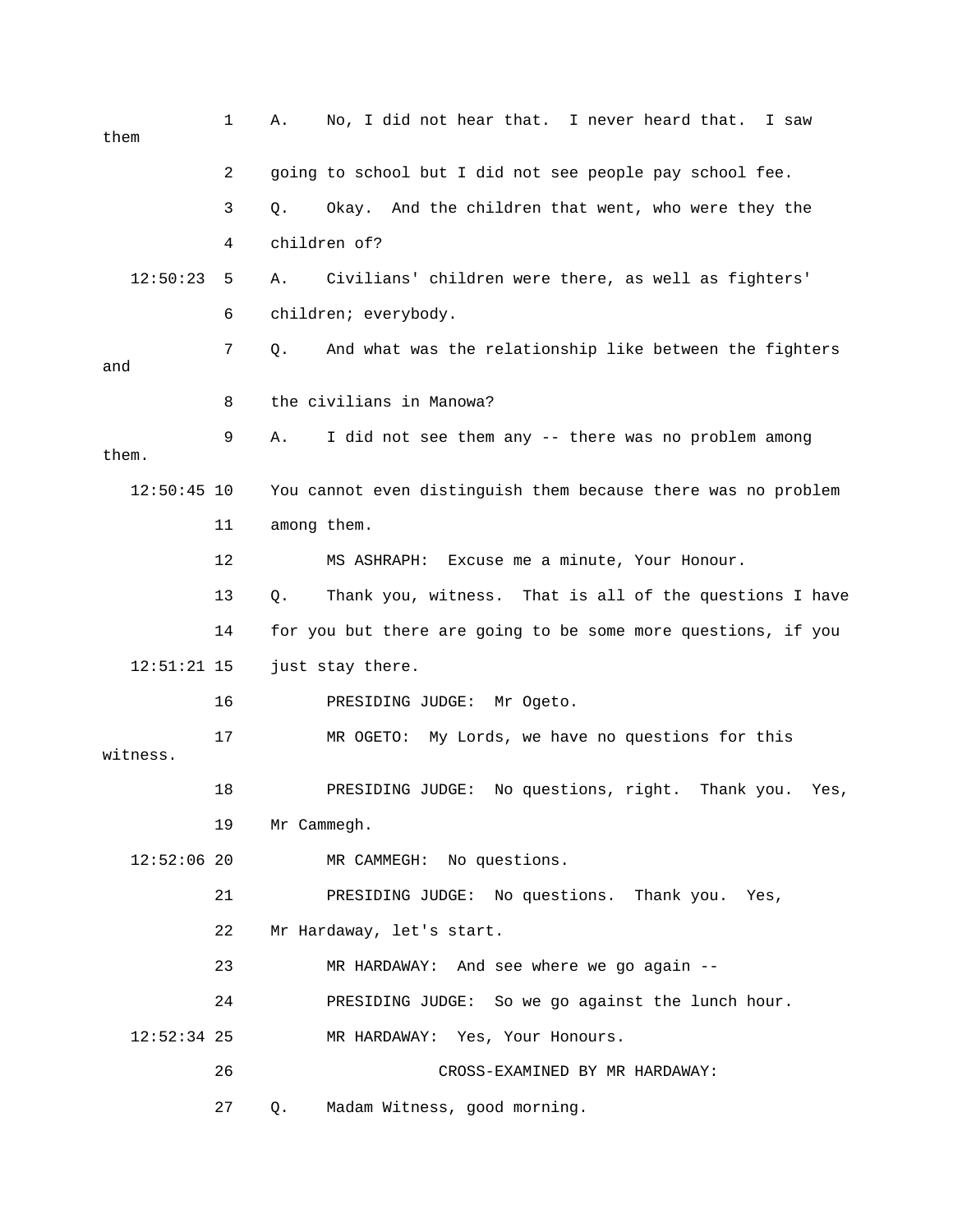- 28 A. Good afternoon, sir. Good afternoon, sir.
- 29 Q. I have some questions for you, and I will try to be as

 SESAY ET AL OPEN SESSION Page 57 26 NOVEMBER 2007

 1 brief as possible. I understand your situation, all right? I 2 want to take you back to Manowa the first time you were there; 3 all right? 12:53:06 5 Q. Now, you said that the first time you were in Manowa you 7 the bush and go back into the town; is that correct? 8 A. When I left Guinea and came, I was not staying at Manowa. 11 with, we went to the Joe Bushes together because she was staying 12 there. We were there when they came and told us that we 14 Q. And by "they" who asked you to come back into the town, 12:53:54 15 that was the people's army; is that correct? 4 A. Okay. 6 were in the zoo bush, and people came to tell you to come out of 9 When I left Guinea and came, when I went to Segbwema, after 12:53:38 10 Segbwema, when I went back to Manowa, the person I was staying should 13 go to the town and then all of us went to the town.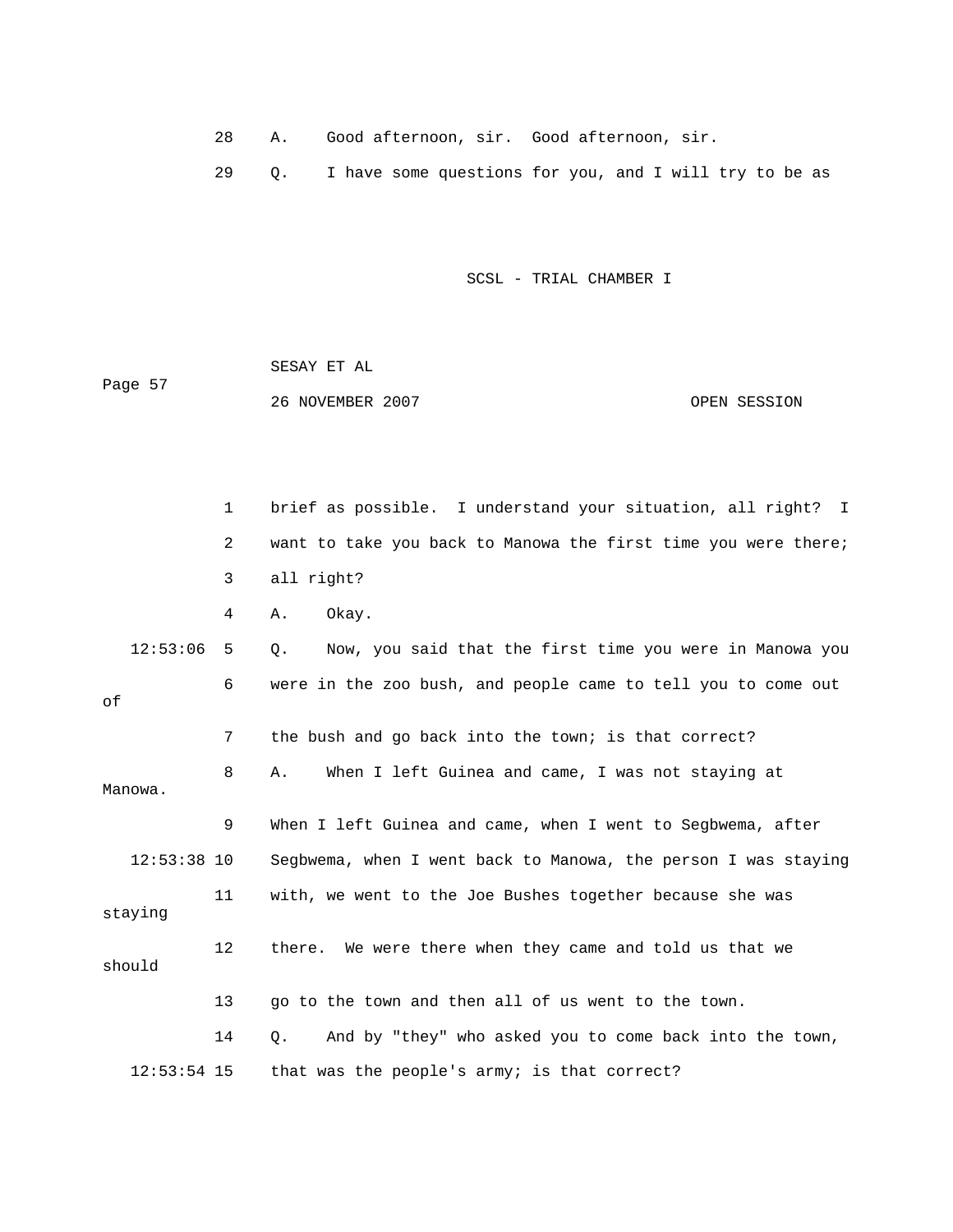| people's               | 16 | Α.                         | Yes, they were people's army. When I came, I met              |  |
|------------------------|----|----------------------------|---------------------------------------------------------------|--|
|                        | 17 |                            | army, when they said they had brought the salt.               |  |
|                        | 18 | Q.                         | So you came back into the town, you asked for salt and        |  |
| that                   | 19 |                            | Maggi and the people's army brought the salt and Maggi; is    |  |
| $12:54:21$ 20          |    | correct?                   |                                                               |  |
|                        | 21 | Yes.<br>Α.                 |                                                               |  |
|                        | 22 | $Q$ .                      | Now, do you know where the salt and Maggi came from that      |  |
|                        | 23 | they brought you?          |                                                               |  |
| they                   | 24 | Α.                         | Well, I don't know where they brought the salt because        |  |
| $12:54:40$ 25<br>where |    |                            | said they went and bought it but I don't know where they --   |  |
| sure                   | 26 |                            | they took the salt from, but it was a bag of salt. So I'm     |  |
|                        | 27 | they might have bought it. |                                                               |  |
| army                   | 28 | Ο.                         | So when I put it to you, Madam Witness, that people's         |  |
|                        | 29 |                            | got the salt and Maggi from raiding other towns and villages, |  |

|         | SESAY ET AL      |              |
|---------|------------------|--------------|
| Page 58 | 26 NOVEMBER 2007 | OPEN SESSION |
|         |                  |              |
|         |                  |              |

 1 would you have any knowledge of that? Would you agree or uld 2 you disagree? wo

3 A. That is not true, because salt, we have not in those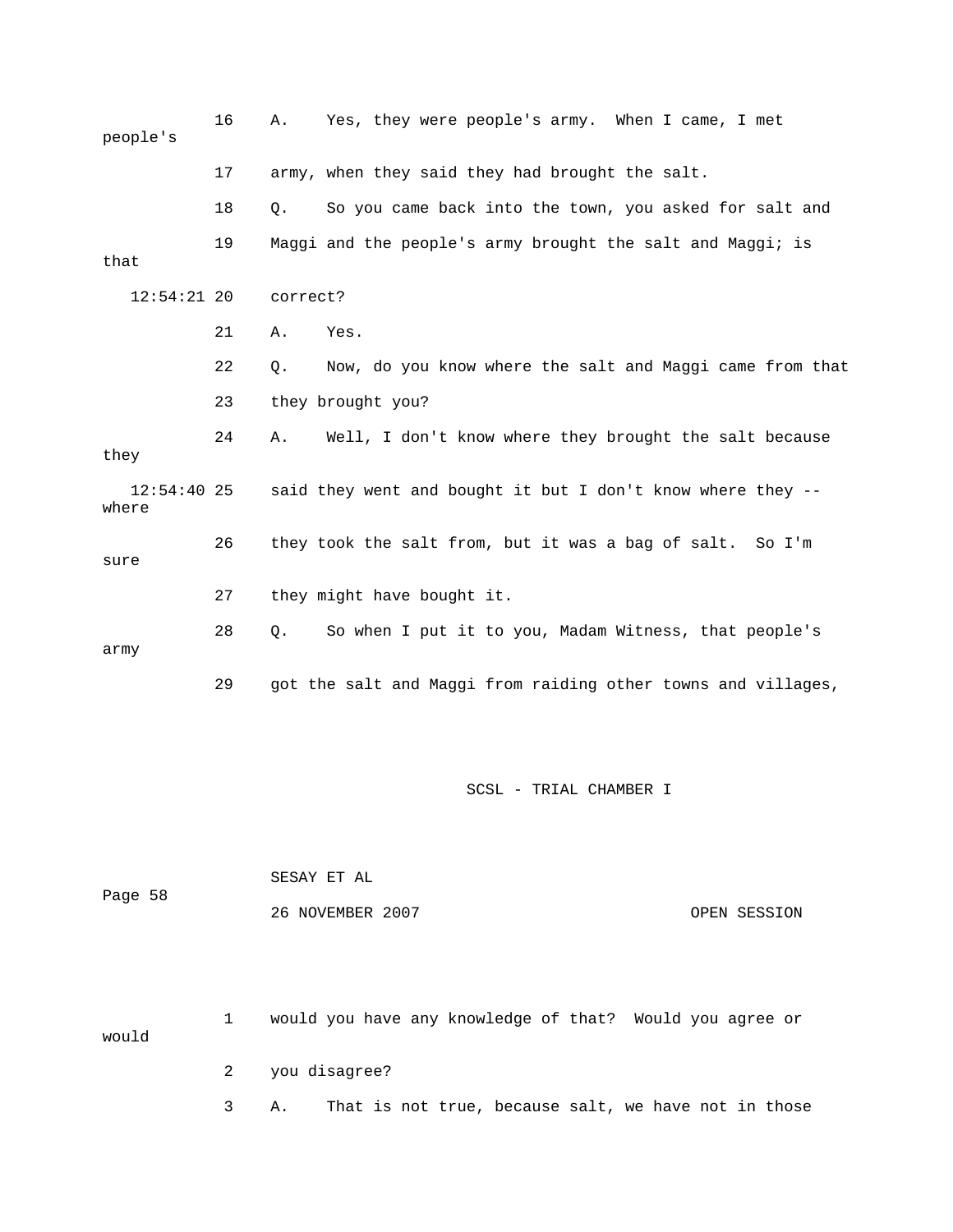4 villages because, in fact, people were not in those area, 6 People hadn't a bag of salt in those villages and the bag of salt 7 that they brought were not from those villages. 8 Q. Thank you, Madam Witness. Now, I want to take you now 9 the time when you said that your money and jewellery were taken 12:56:05 10 from you; okay? 12 Q. And that was also in Manowa; is that correct? 14 Q. And at the time this was taken from you, the people's 16 A. The time they seized those things from me, the people's 17 army were not in Manowa. There was no people's army in Manowa. 18 They used to come and go back. On that very day, they were 19 in town when those things were removed from me. We were only 12:56:39 20 living there with those other people because the people's army, 23 were removed from me there was no people's army in that town. 24 Q. Now, when -- okay. So what would the people's army do when they were in Manowa? you 12:55:36 5 villages, it was only in Manowa that people were staying there. to 11 A. Okay. 13 A. Yes. army 12:56:16 15 was still in Manowa; isn't it -- wasn't -- isn't that correct? not 21 whenever they used to come they used to come with guns, with 22 their red caps on their head, but that very day that the things  $12:57:00$  25 26 A. The time they came and settled in Manowa; is that what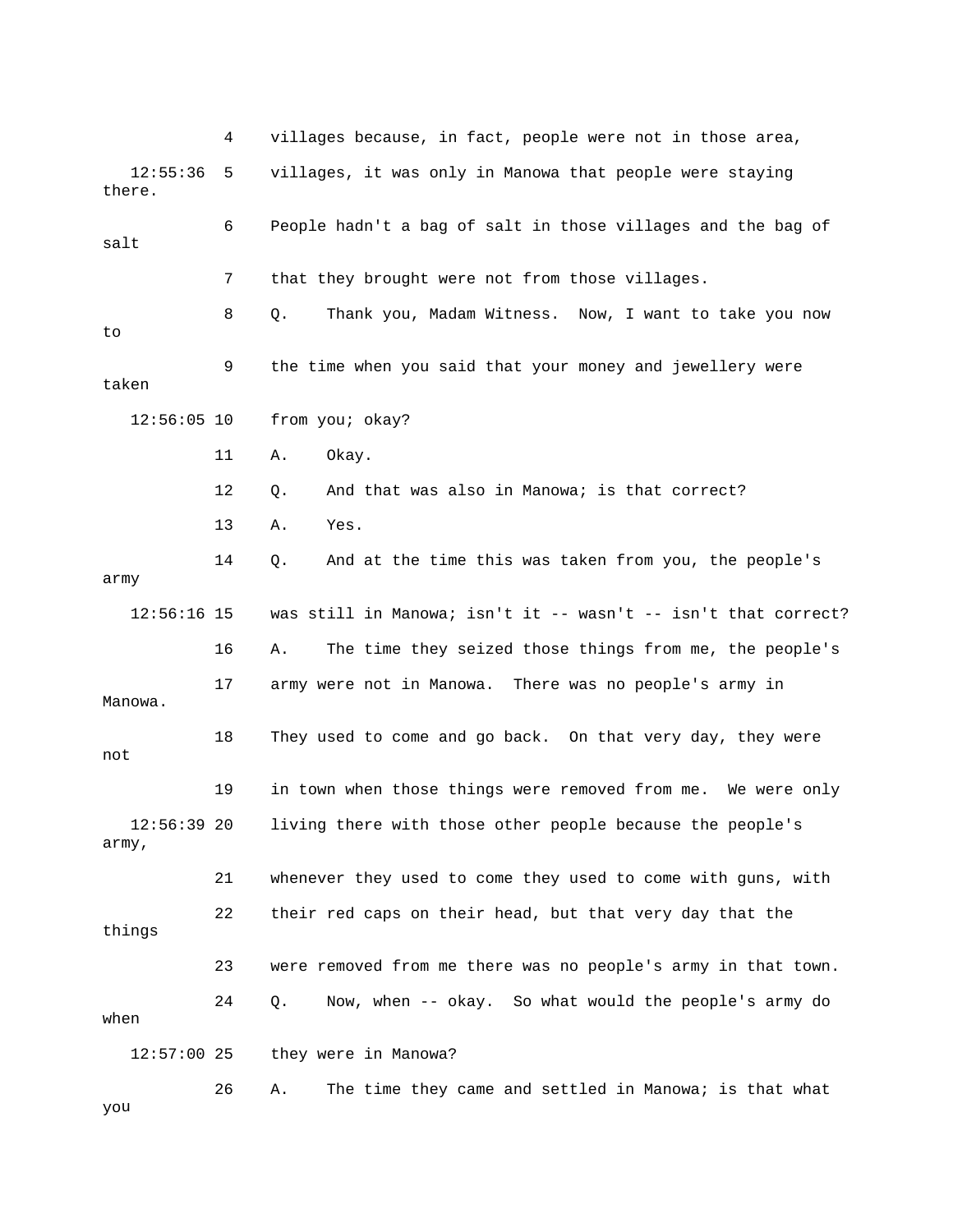27 mean?

|  |  |  | You said that the people's army would come in and out of      |  |  |  |  |
|--|--|--|---------------------------------------------------------------|--|--|--|--|
|  |  |  | Manowa. What I Want to know, Madam Witness, is what would the |  |  |  |  |

SCSL - TRIAL CHAMBER I

 SESAY ET AL ge 59 OPEN SESSION Pa 26 NOVEMBER 2007

|      |               | $\mathbf{1}$   |       | people's army do when they were in Manowa?                     |
|------|---------------|----------------|-------|----------------------------------------------------------------|
|      |               | $\overline{a}$ | Α.    | The two days I spent at Manowa I did not see them do any       |
|      |               | 3              |       | other thing except when they said people have left the -- have |
|      |               | 4              |       | come to settle in this town. After they fight, the people who  |
| them | 12:57:47      | 5              |       | left the bush and come and stay in the town, I did not see     |
|      |               | 6              |       | do anything bad.                                               |
| army |               | 7              | О.    | By "after the fight" Madam Witness, were the people's          |
|      |               | 8              |       | fighting people in the area of Manowa while you were there?    |
| that |               | 9              |       | THE INTERPRETER: Your Honours, can the counsel take            |
|      | $12:58:08$ 10 |                |       | question again.                                                |
|      |               | 11             |       | THE WITNESS: Please explain. I'm not hearing.                  |
|      |               | 12             |       | MR HARDAWAY:                                                   |
| now? |               | 13             | $Q$ . | Okay. You had mentioned that there was fighting, just          |
|      |               | 14             | Α.    | Yes, yes.                                                      |
|      | $12:58:21$ 15 |                | Q.    | What I want to know, before you were placed in the zinc        |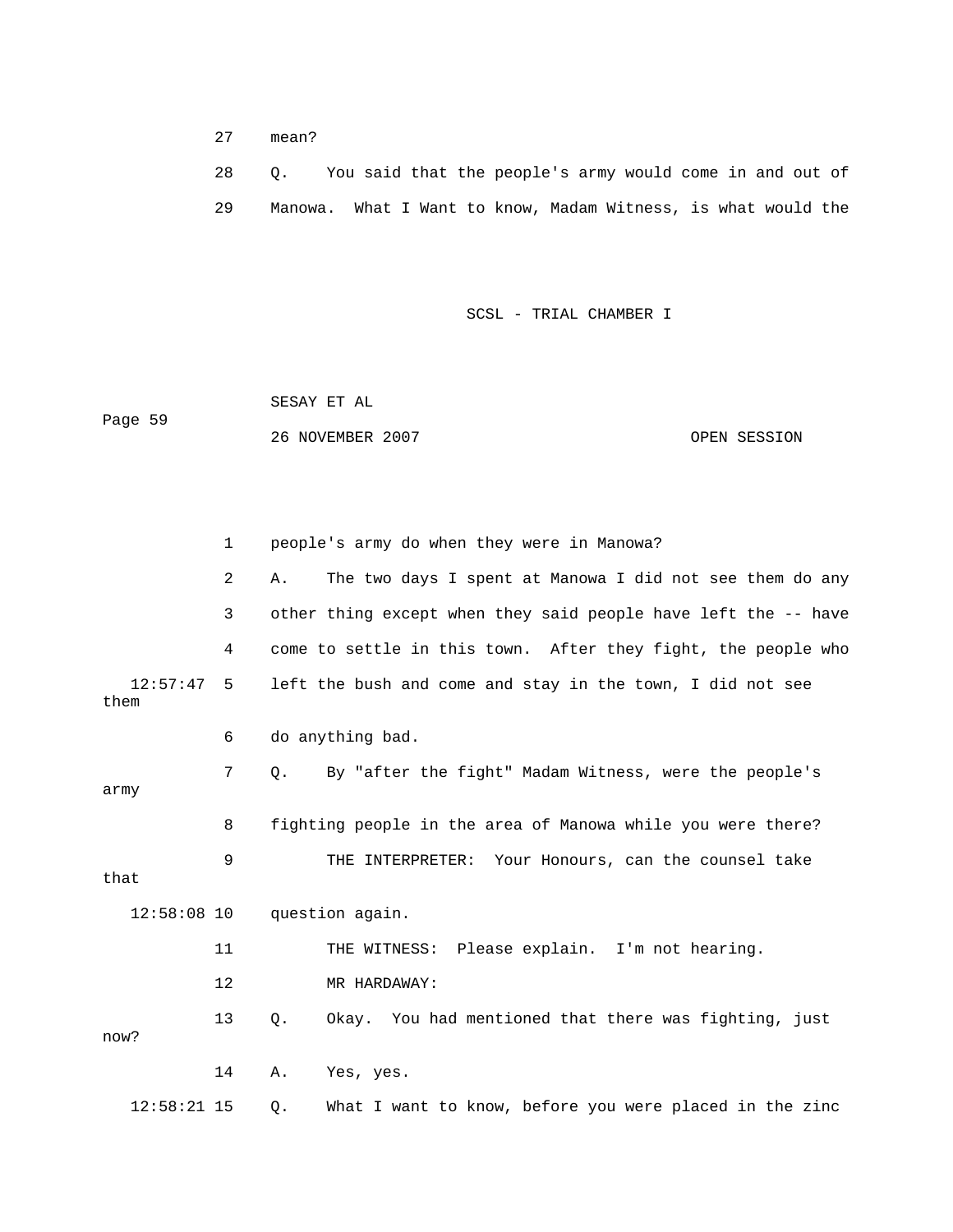|                      | 16 | shed, did the people's army fight in and around Manowa?        |
|----------------------|----|----------------------------------------------------------------|
| place,               | 17 | When I came in that town, even if a fight has taken<br>Α.      |
| on                   | 18 | I didn't know. The time we were arrested on Saturday, it was   |
| army                 | 19 | Sunday that the fight took place. It was then that people's    |
| $12:58:56$ 20<br>not |    | took me away. Even if they -- a fight had taken place I was    |
|                      | 21 | there. The time, I was not there.                              |
| property             | 22 | Now, you had mentioned that the night after your<br>О.         |
|                      | 23 | was taken you went into the zoo bush; correct?                 |
| we                   | 24 | The day they removed the things from me, that very night<br>Α. |
| $12:59:27$ 25        |    | went to Joe Bush. The next morning, Friday, that was the day   |
| they                 | 26 | they took the things from me. Saturday morning was the day     |
|                      | 27 | arrested me and put me in that zinc structure. On Sunday now,  |
|                      | 28 | they -- a fight broke out. Yes, a fight took place but it was  |
|                      | 29 | the people's army that I discovered that took me across the    |

 SESAY ET AL 60 Page 26 NOVEMBER 2007 OPEN SESSION

1 river.

2 Q. Madam Witness, I just want to talk about the night you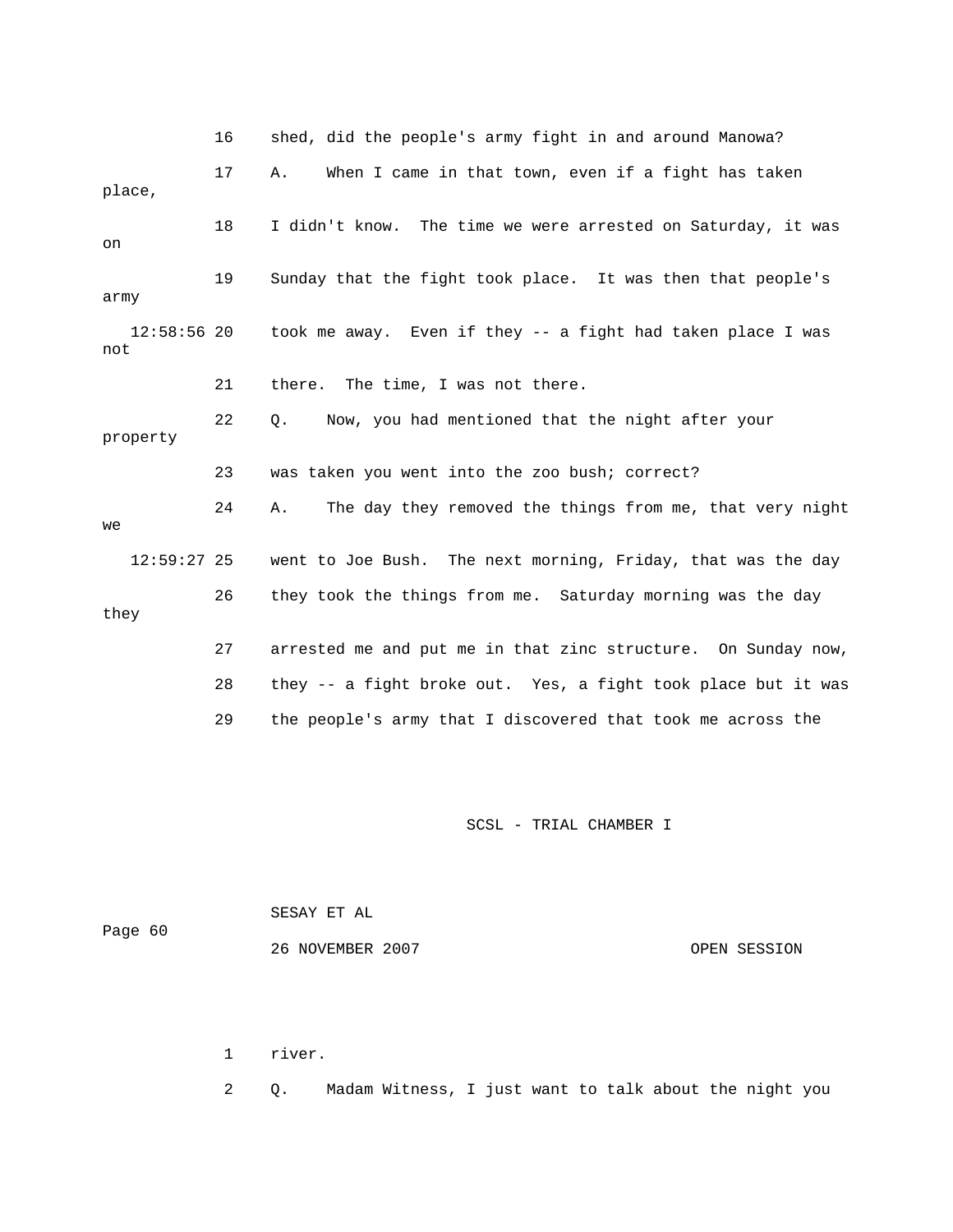3 spent in the zoo bush right now; okay? 4 A. That is what I have told you. That Saturday evening that 13:00:03 5 they removed the things from me, we slept in the Joe Bush 7 Q. All right. Now, you had mentioned that you had heard 8 singing while you were in the zoo bush; correct? Yes, yes. Very well. Very well. 11 people's throats. That was part of what they were singing; is 13 A. That was the way they were singing. They did not say 14 were going to cut people's throat but they said: Tomorrow is 16 anybody, but that was the song they continued to sing 17 the night. Then, on Sunday, then on the day of Sunday 19 Q. So it would be correct to say that when you heard this 22 A. Yes, I was scared, because I never heard such a song 23 that. All of the time I spent in Guinea that was my first day 13:01:21 25 Q. And even though you were scared about the singing, the because 6 everybody went to the Joe Bush. 9 A. Ye 13:00:20 10 Q. And, according to you, they were singing about slitting 12 that accurate? they the 13:00:41 15 day of cutting people's throat but they were not referring to throughout morning, 18 that very day I will never forget it in my life. 13:01:00 20 singing about the next day people's throats getting cut that you 21 were scared, weren't you? like I 24 heard such a song. next

26 day you went back into Manowa; is that correct?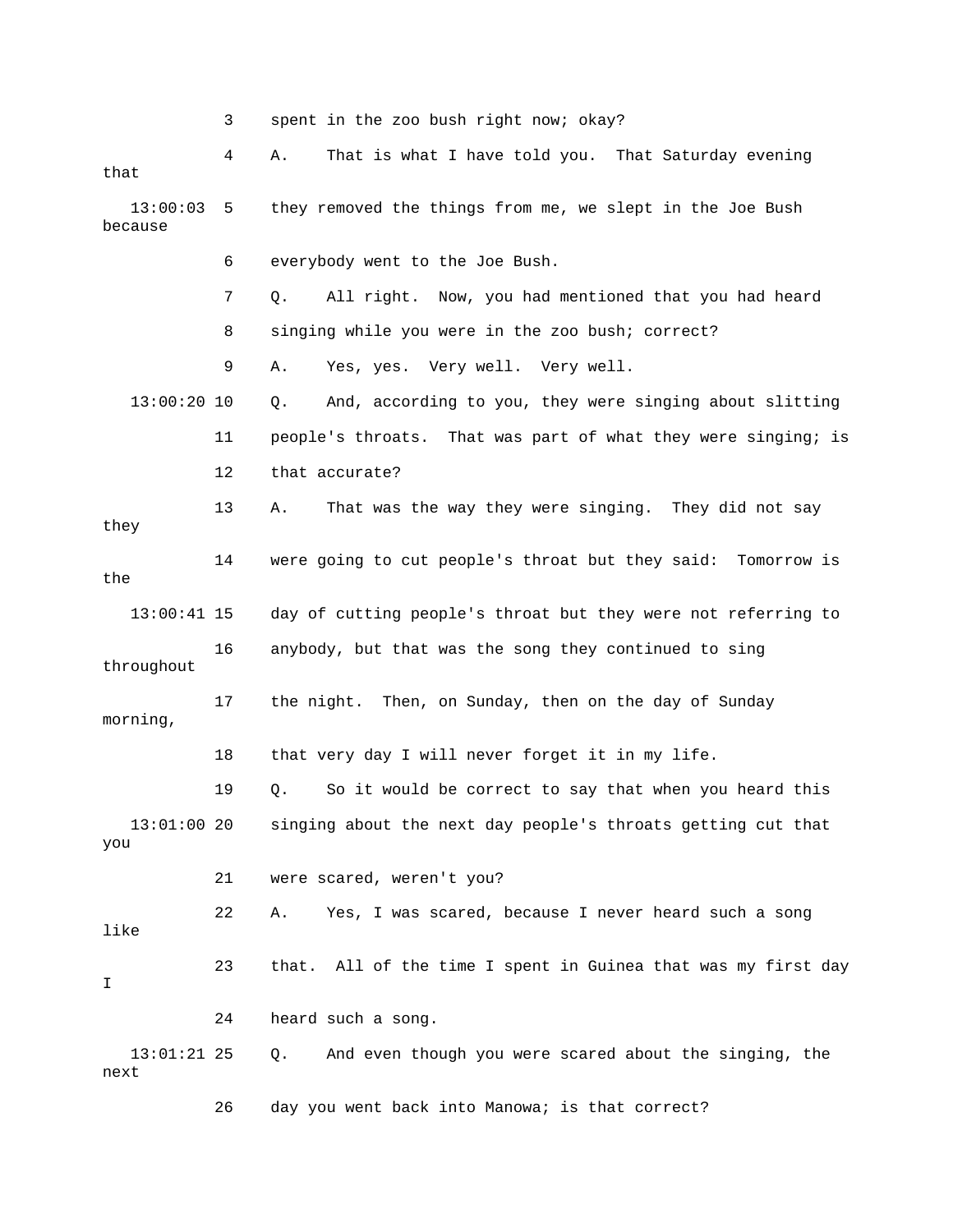27 A. It was not at dawn, it was in the morning. The morning 28 that they sent somebody to call me that I should come, on a 29 Saturday morning, they sent somebody to come and that morning

SCSL - TRIAL CHAMBER I

Page 61 SESAY ET AL 26 NOVEMBER 2007 OPEN SESSION

| one                 | $\mathbf{1}$ | that I came, that was the day they arrested me and kept me at   |
|---------------------|--------------|-----------------------------------------------------------------|
|                     | 2            | Then they sent to call me to come. Then, that was the<br>place. |
|                     | 3            | morning they arrested and kept me at one place. I was in that   |
|                     | 4            | I was under arrest when the fight took place. I did not just    |
| 13:02:05            | 5            | leave the Joe Bush and came because I was scared very much.     |
| correct             | 6            | Now, Madam Witness, during the singing, and please<br>$\circ$ . |
|                     | 7            | me if I am wrong, there were other people in the zoo bush and   |
|                     | 8            | they left Manowa; is that correct?                              |
| people              | 9            | Yes, we were there together with other people.<br>Α.<br>The     |
| 13:02:33 10<br>them |              | I met in Manowa, who were in the zoo bush, it was because of    |
|                     | 11           | that we went into the Joe Bush.                                 |
| the                 | 12           | What I am asking, Madam Witness, is that -- did any of<br>Q.    |
| and                 | 13           | people in the Joe Bush with you, did they leave the Joe Bush    |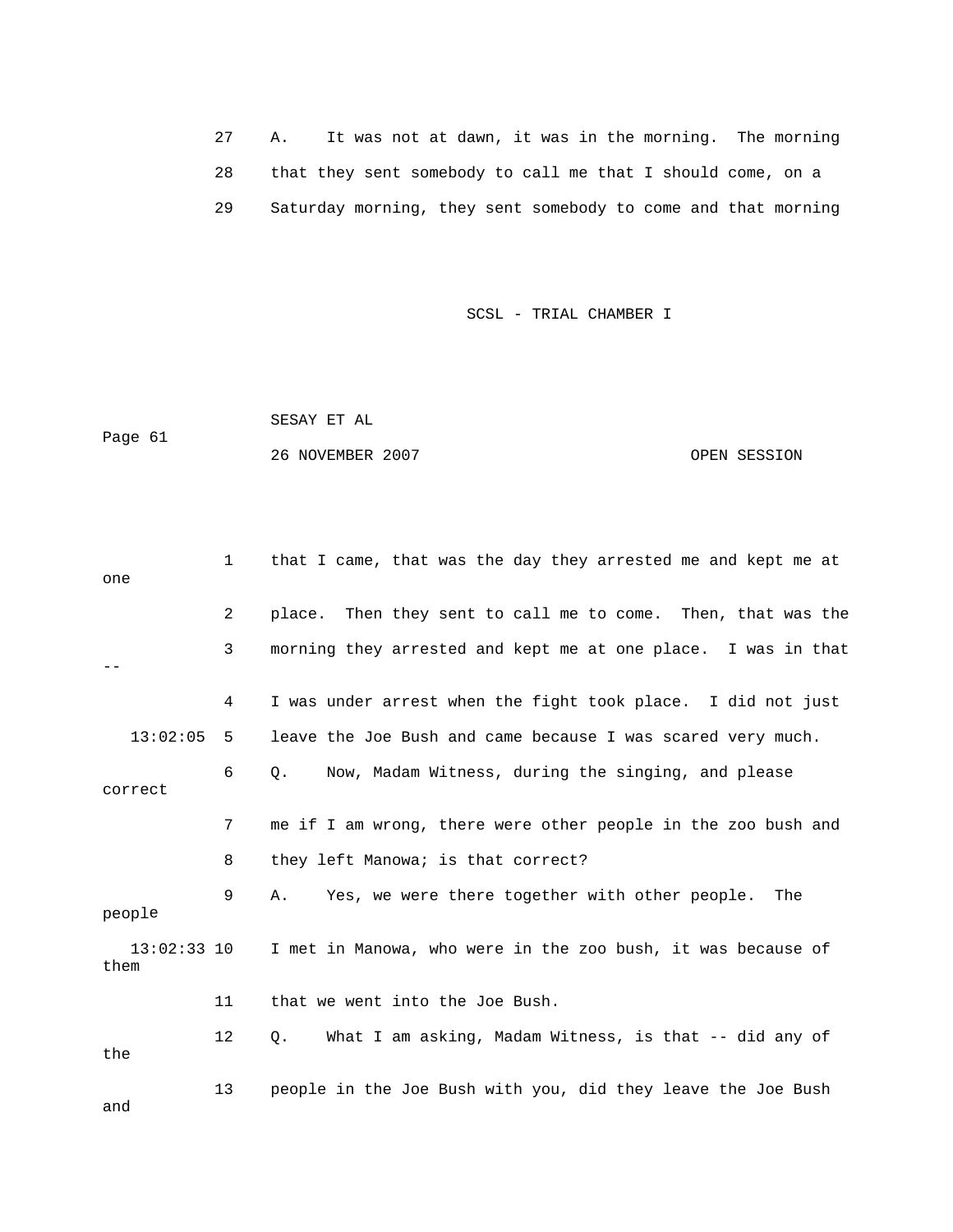14 go away from Manowa?

| $13:02:53$ 15<br>to |    | Well, I left them in the Joe Bush, when they called me<br>Α.    |
|---------------------|----|-----------------------------------------------------------------|
|                     | 16 | Then I went together with Yema. I did not go back to the<br>qo. |
| because I           | 17 | Joe Bush. They arrested me. They put me under arrest,           |
| took                | 18 | did not go to the Joe Bush. I was there now when the fight      |
|                     | 19 | place on Sunday. I did not know where they went because I did   |
| $13:03:14$ 20       |    | not see the direction where they went.                          |
| on                  | 21 | So, just so that we are clear, all right, Madam Witness,<br>Q.  |
| your                | 22 | Friday, people in the court barri take your money, they take    |
|                     | 23 | jewellery, your ring and I believe watch; is that correct?      |
|                     | 24 | And my watch. Yes. Very well, very well.<br>Α.                  |
| $13:03:35$ 25       |    | That night you go into the Joe Bush; correct?<br>Q.             |
| that                | 26 | That night, at dawn. The morning now, Saturday, by 2,<br>Α.     |
| Joe                 | 27 | was the time we went into the Joe Bush. We remained in the      |
|                     | 28 | Bush when they called me. I did not go back to the Joe Bush.    |
| next                | 29 | Now, in the Joe Bush, you hear singing about how the<br>Q.      |

| Page 62 | SESAY ET AL      |              |
|---------|------------------|--------------|
|         | 26 NOVEMBER 2007 | OPEN SESSION |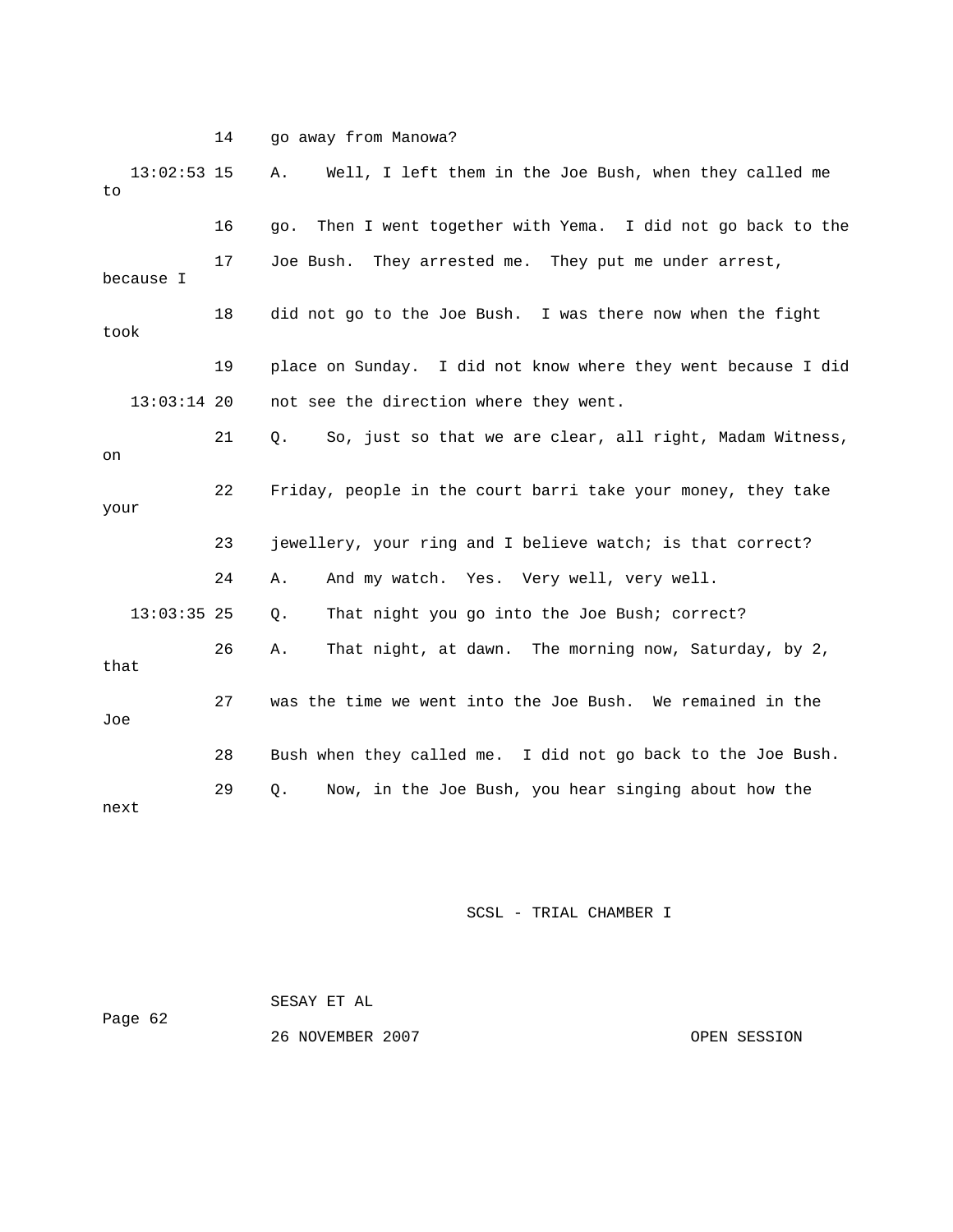| correct?      | $\mathbf{1}$ | day people are going to get their throats cut; is that            |
|---------------|--------------|-------------------------------------------------------------------|
|               | 2            | They used to sing. Say: Tomorrow is the day of<br>Α.<br>Yes.      |
| cut           | 3            | cutting people's throat. They did not say they are going to       |
|               | 4            | people's throat. They only say tomorrow is the day of cutting     |
| 13:04:26      | 5            | people's throats. They were really singing.                       |
|               | 6            | And, as a result of that, you were scared; correct?<br>Q.         |
|               | 7            | Yes, because I was not there, I met them there, because<br>Α.     |
|               | 8            | they used to go to the Joe Bush. I was scared.                    |
|               | 9            | Q.<br>So having your money stolen, going into the Joe Bush and    |
| $13:04:45$ 10 |              | being scared because people are singing about people's throats    |
|               | 11           | being cut, you went back into Manowa the next day; correct?       |
|               | 12           | It was not the next day. I did not go to Manowa.<br>Α.<br>The     |
| was           | 13           | night that they sang this song I was not in the bush.<br>That     |
| they          | 14           | the night, in the morning, that they called me and they said      |
| $13:05:08$ 15 |              | are calling me to the barri, to the court barri. It was there     |
|               | 16           | that they put me into gaol. I was now under arrest.<br>It was     |
| over.         | 17           | people's army that they freed me, that they had crossed me        |
|               | 18           | I never went back to that Joe Bush                                |
| listen        | 19           | I'm not asking if you went to the Joe Bush. Please<br>Q.          |
| $13:05:26$ 20 |              | carefully to my question.                                         |
|               | 21           | I'm listening to you very well.<br>Α.                             |
|               | 22           | After you heard the singing, and became scared, you went<br>$Q$ . |
|               | 23           | back into Manowa; is that correct?                                |
| was           | 24           | That night I did not go to Manowa on my own.<br>Α.<br>No.<br>It   |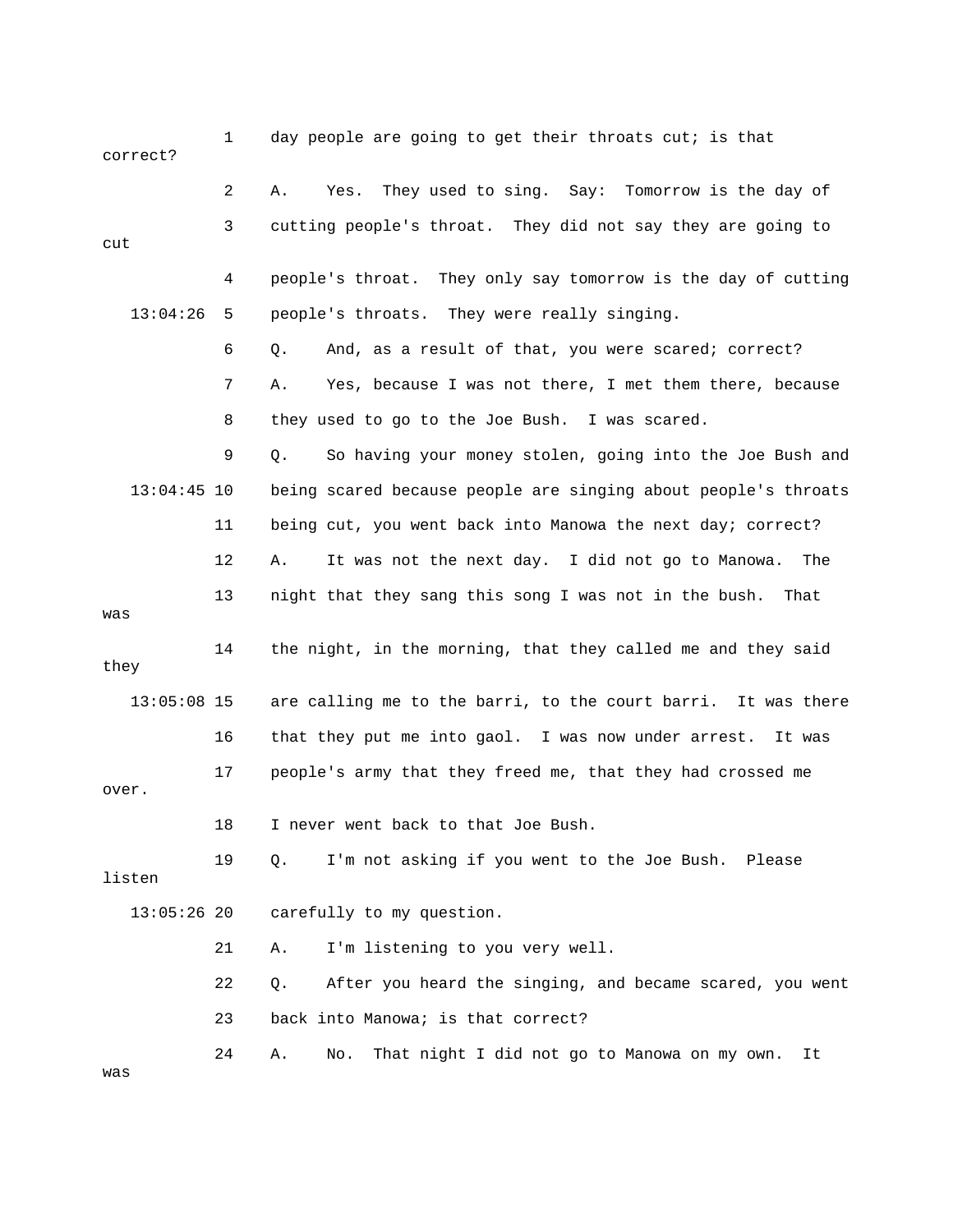13:05:45 25 the next morning that they called me because I was scared. How

26 could I have gone back to Manowa on my own?

 27 Q. Madam Witness, I am asking, just very simply, after you 28 heard the singing and became scared --

29 A. Okay.

#### SCSL - TRIAL CHAMBER I

Page 63 OPEN SESSION SESAY ET AL 26 NOVEMBER 2007

1 Q. -- after that you went back into Manowa; is that 2 A. The next morning they called me. They called me to go 3 there. 13:06:11 5 A. I did not go there on my own. They called me. If they had 8 Witness? 9 A. When they came and called me, say, they first came and 13:06:29 10 Mr xxxx that the stranger you brought we would want to see Myself, xxxx and her husband, we went to Manowa. I 11 thing. was 12 there now when they sent for me and my belongings. correct? 4 Q. Okay. 6 not called me I wouldn't have gone there. 7 Q. And you went with -- who did you go with, in again, Madam told this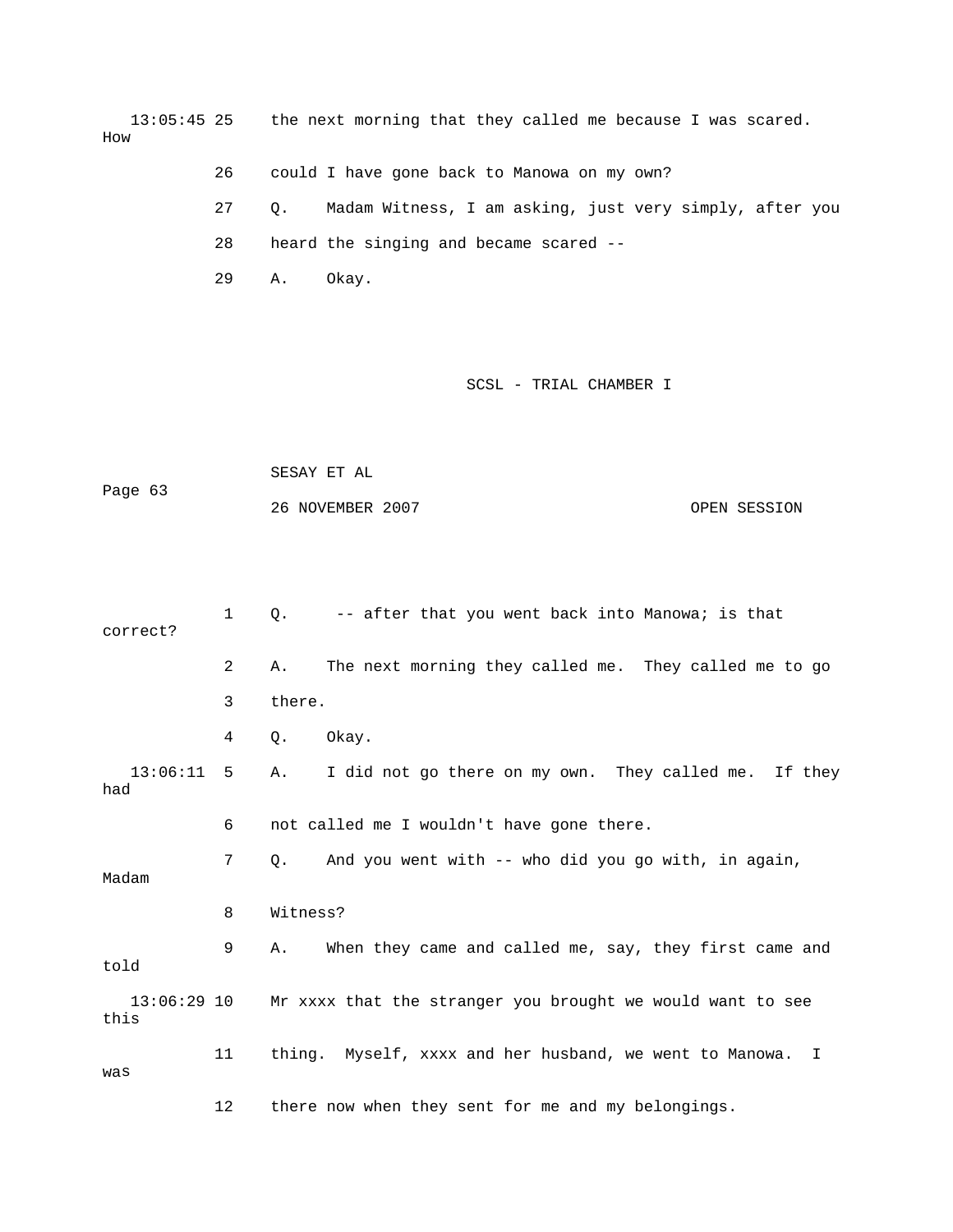13 Q. And when you went in with xxxx, were you still scared? 14 A. Yes, I was still scared, because they have called me and 13:06:54 15 they are insisting on my going there and they've asked me to 16 me there. I was scared. 18 about to go into a new section and I do see the time. This 19 be an appropriate stop. PRESIDING JUDGE: Well, learned counsel, we would recess 21 for lunch and resume the session at 2:30. But may we know what 23 witness before the afternoon session. Are we taking on the 24 second witness, Mr Jordash? 13:08:02 25 MR JORDASH: There is no reason why we shouldn't. I think 27 witness. 28 PRESIDING JUDGE: I see. So we are just seeing if we 29 can - take 17 Q. All right. Thank you, Madam Witness. Your Honours, I'm would  $13:07:37$  20 22 the position is? I imagine that we will be done with this 26 this next witness will be approximately the same length as this

### SCSL - TRIAL CHAMBER I

Page 64 SESAY ET AL 26 NOVEMBER 2007 OPEN SESSION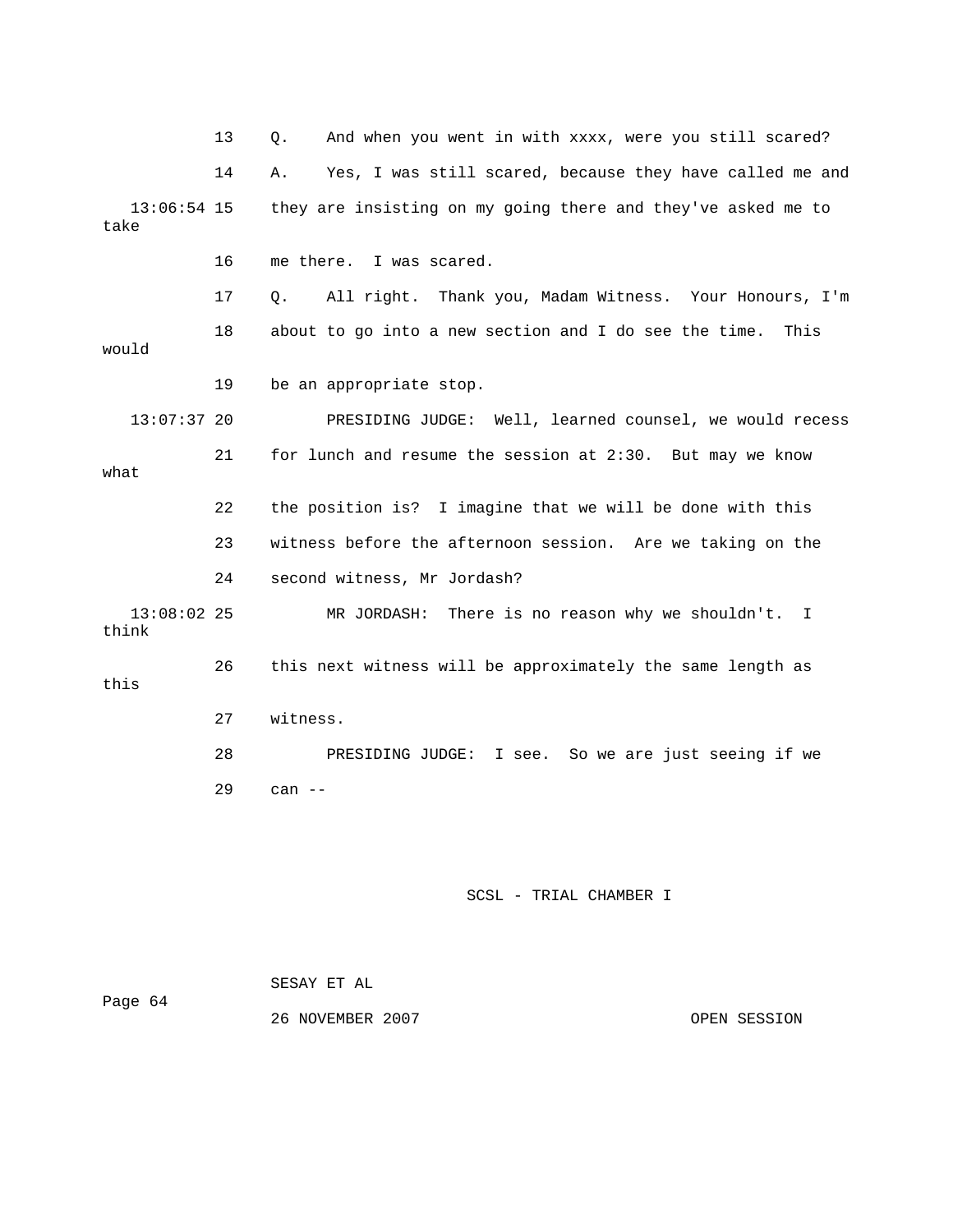1 MR JORDASH: The witness is ready. 2 PRESIDING JUDGE: That's right. Good. Thank you. We will 3 rise and resume at 2:30. The Court rises. 4 MR HARDAWAY: Your Honours, just for clarification 13:08:18 5 purposes -- 6 PRESIDING JUDGE: Just a minute, please. 8 afternoon break; significantly beforehand. I don't believe I 9 have much more. 13:08:29 10 PRESIDING JUDGE: Yes. You have put Mr Jordash on proceed 12 in the afternoon. You wanted to say something? 14 PRESIDING JUDGE: The Chamber will rise, please. 15:02:14 15 [Luncheon recess taken at 1.09 p.m.] 18 PRESIDING JUDGE: Good afternoon, learned counsel. Madam 21 PRESIDING JUDGE: Mr Hardaway, you may continue. 23 PRESIDING JUDGE: Please, yes. 24 MR HARDAWAY: 26 A. Good afternoon, sir, how are you? 27 Q. I'm fine, thank you. When you were in Manowa the first 7 MR HARDAWAY: I anticipate being finished before the notice. 11 You heard that, Mr Jordash, so it helps us as to how we 13 MR JORDASH: No, no. 16 [RUF26NOV07C - JS] 17 [Upon resuming at 2.55pm] 19 witness, good afternoon, how are you this afternoon? 15:02:14 20 THE WITNESS: I'm good, sir. 22 MR HARDAWAY: Thank you, Your Honour. 15:02:14 25 Q. Madam Witness, good afternoon, madam.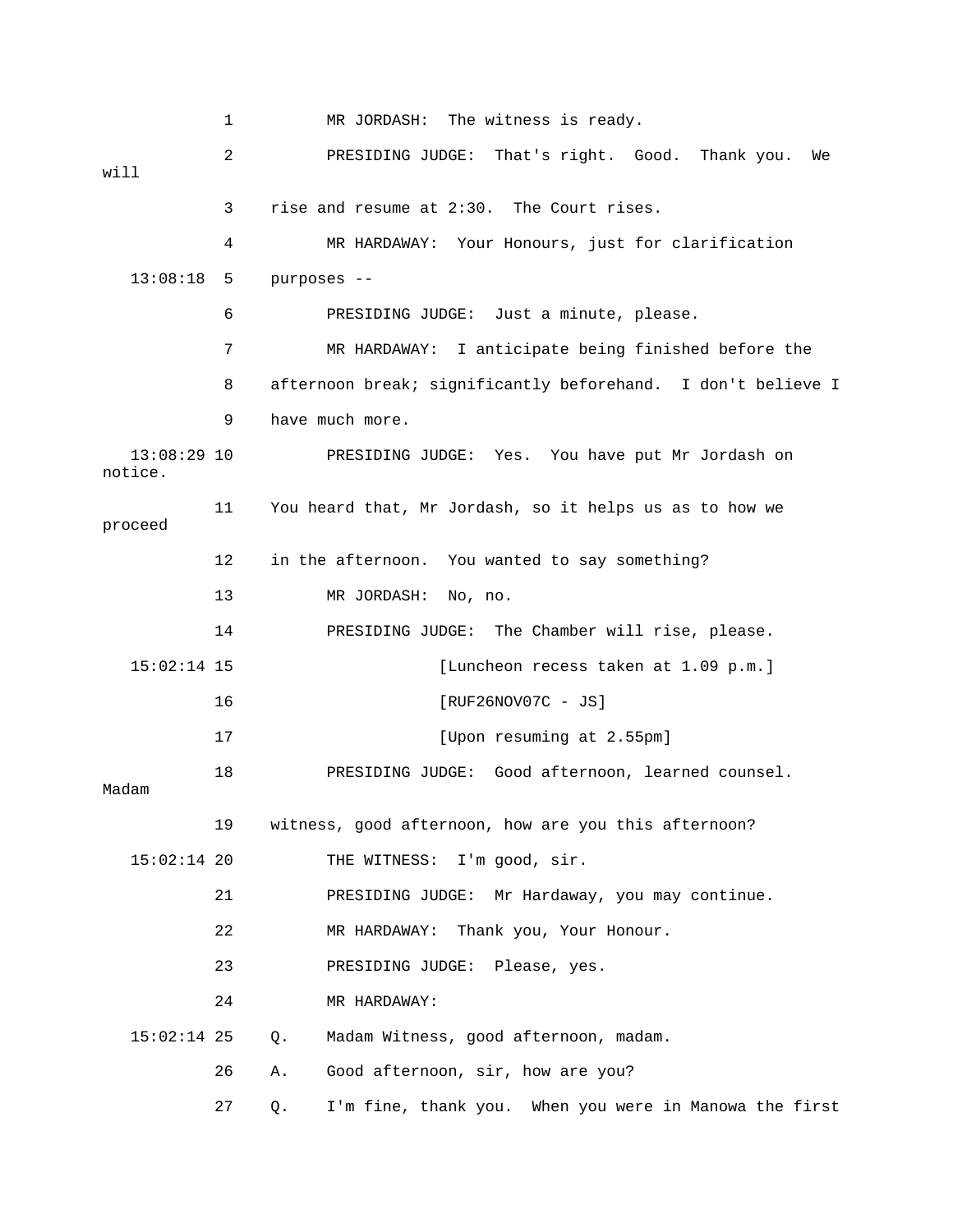28 time, Madam Witness, you had testified that the people's army 29 said they wanted to be one with the townspeople. Do you remember

| Page 65 | SESAY ET AL      |              |
|---------|------------------|--------------|
|         | 26 NOVEMBER 2007 | OPEN SESSION |

|      |               | $\mathbf{1}$ | that? |                                                              |
|------|---------------|--------------|-------|--------------------------------------------------------------|
|      |               | 2            | Α.    | Yes.                                                         |
|      |               | 3            | Q.    | What did they mean by that?                                  |
|      |               | 4            | Α.    | To be in oneness?                                            |
|      | 15:02:49      | 5            | Q.    | Yes, madam.                                                  |
|      |               | 6            | Α.    | They said they should be in good terms with the              |
| than |               | 7            |       | townspeople, but I cannot tell you any other meaning other   |
| with |               | 8            |       | that, but I think they meant they wanted to be on good terms |
|      |               | 9            |       | the townspeople.                                             |
|      | $15:03:12$ 10 |              | Q.    | Okay. Now, Madam Witness, the first time you were in         |
|      |               | 11           |       | Manowa, were there schools there?                            |
| I    |               | 12           | Α.    | The first time I came when I was passing through Manowa,     |
| had  |               | 13           |       | did not see school at that time because at that time people  |
|      |               | 14           |       | started arriving. I did not see school there.                |
|      | $15:03:36$ 15 |              | Q.    | How about when you came in from the zoo bush into Manowa     |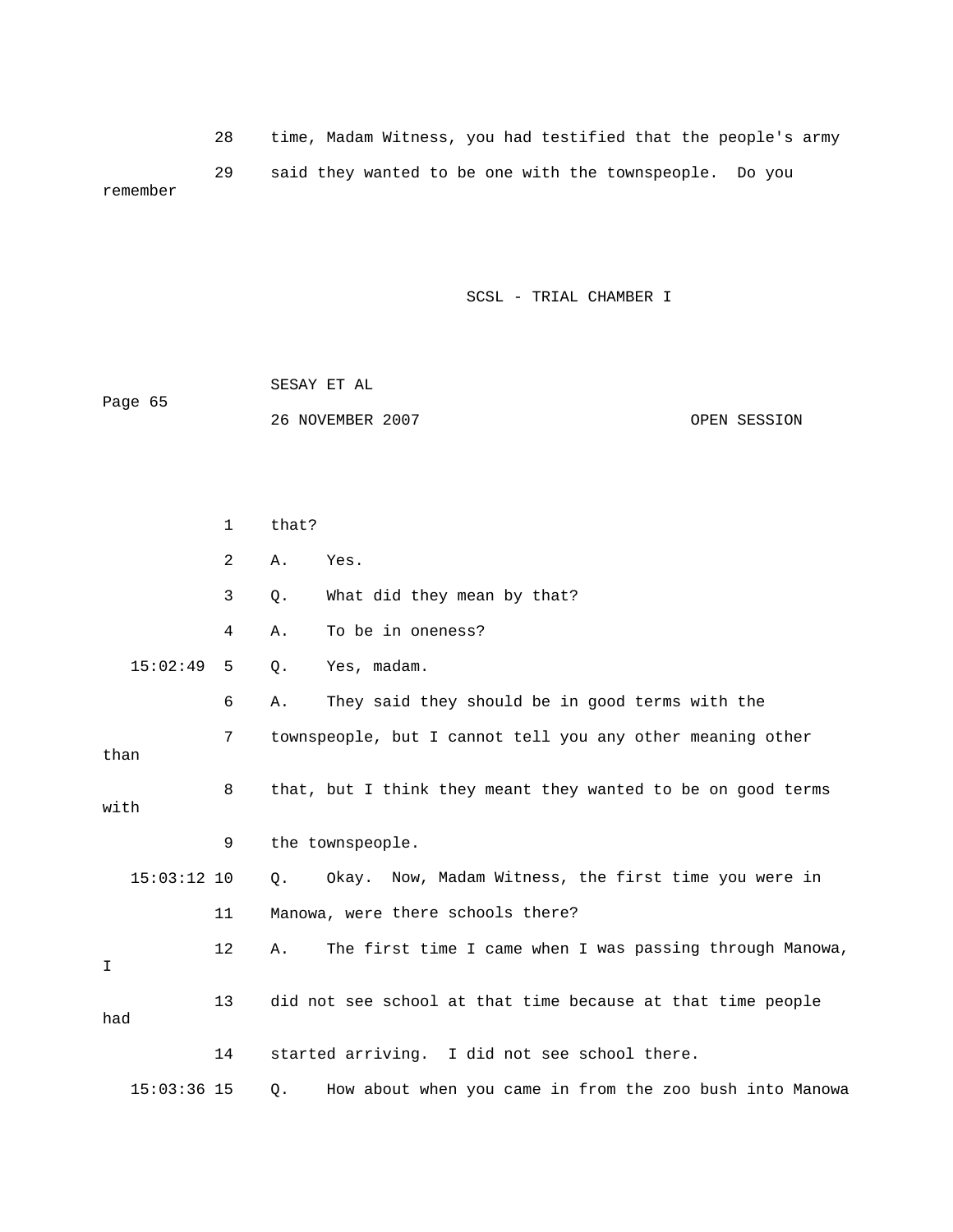16 after the people's army were said to come in, were there 17 in Manowa then? 18 A. When the people's army arrested me, when they sent me to 19 Mende Buima, the school was there now at the time. 15:03:58 20 Q. I'm sorry, Madam Witness, I'm a bit confused. When you 21 were put in the zinc shed in Manowa, were there schools there 22 that time? 23 A. I did not see school there. Even if a school had been were school buildings there. The government school buildings 26 run, but I did not know whether schooling was existing. 27 Q. Were there hospitals in Manowa at that time? 28 A. There was hospital building. I know a person who was 29 treating people, the time I came there, there was a hospital schools at 24 there, I did not see school because there were buildings. There 15:04: are

SCSL - TRIAL CHAMBER I

66 Page 26 NOVEMBER 2007 OPEN SESSION SESAY ET AL

 2 Q. Okay. Now, Madam Witness, your evidence is that after you 3 were freed from the zinc shed, you went to Pendembu; is that 1 building but people were not working in that hospital.

4 correct?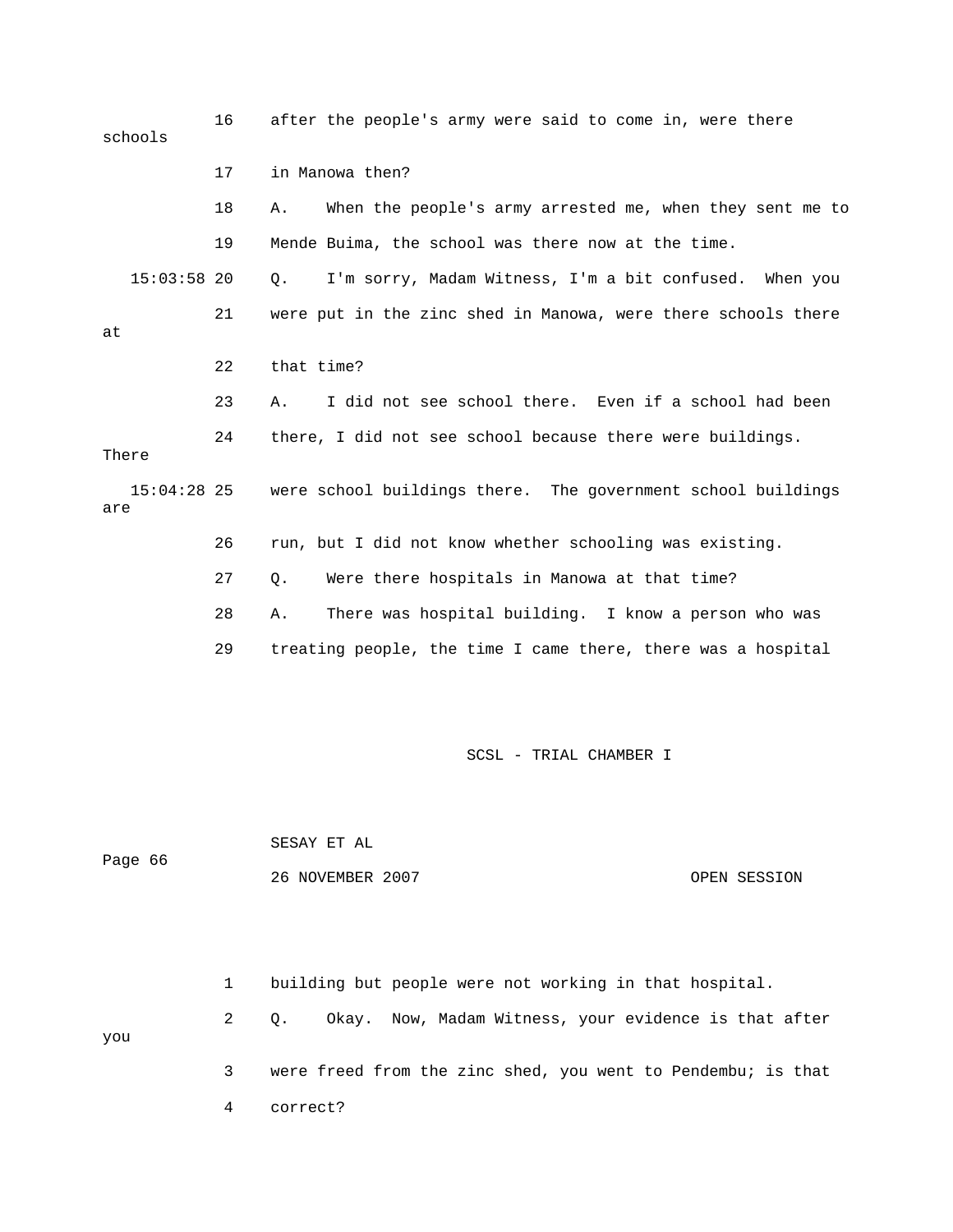| 15:05:09            | 5  | Yes, they took me to Pendembu.<br>Α.                            |
|---------------------|----|-----------------------------------------------------------------|
|                     | 6  | And by "they", you mean the people's army took you to<br>Q.     |
|                     | 7  | Pendembu, correct?                                              |
|                     | 8  | Yes, they were there.<br>Α.                                     |
|                     | 9  | And they stated that they took you there for your own<br>Q.     |
| $15:05:23$ 10       |    | safety; is that also correct?                                   |
|                     | 11 | Very well.<br>Α.                                                |
|                     | 12 | And it would be correct to say that they took all of the<br>Q.  |
|                     | 13 | civilians to Pendembu for their own safety; is that correct?    |
| the                 | 14 | All the civilians? I don't know whether they took all<br>Α.     |
| $15:05:46$ 15       |    | civilians there, but those I met them there.                    |
|                     | 16 | All right. Do you know, Madam Witness, and if you don't<br>Q.   |
| to                  | 17 | know, that's fine, do you know if any of the civilians refused  |
|                     | 18 | go to Pendembu with the people's army?                          |
|                     | 19 | I did not see any civilian who refused that, that<br>Α.         |
| $15:06:19$ 20<br>оf |    | particular soldier was not going. I did not see anybody.<br>All |
| refused             | 21 | us that were put in the boot, I did not see anybody who         |
|                     | 22 | to go.                                                          |
| said                | 23 | $Q$ .<br>All right. Now, in Pendembu, Madam Witness, you had    |
|                     | 24 | you would help deliver a baby in Pendembu; is that correct?     |
| $15:06:35$ 25       |    | Yes.<br>Α.                                                      |
| Pendembu            | 26 | And was that the only time you delivered a baby in<br>Q.        |
| in                  | 27 | or did you work as a birth attendant the whole time you were    |
|                     | 28 | Pendembu?                                                       |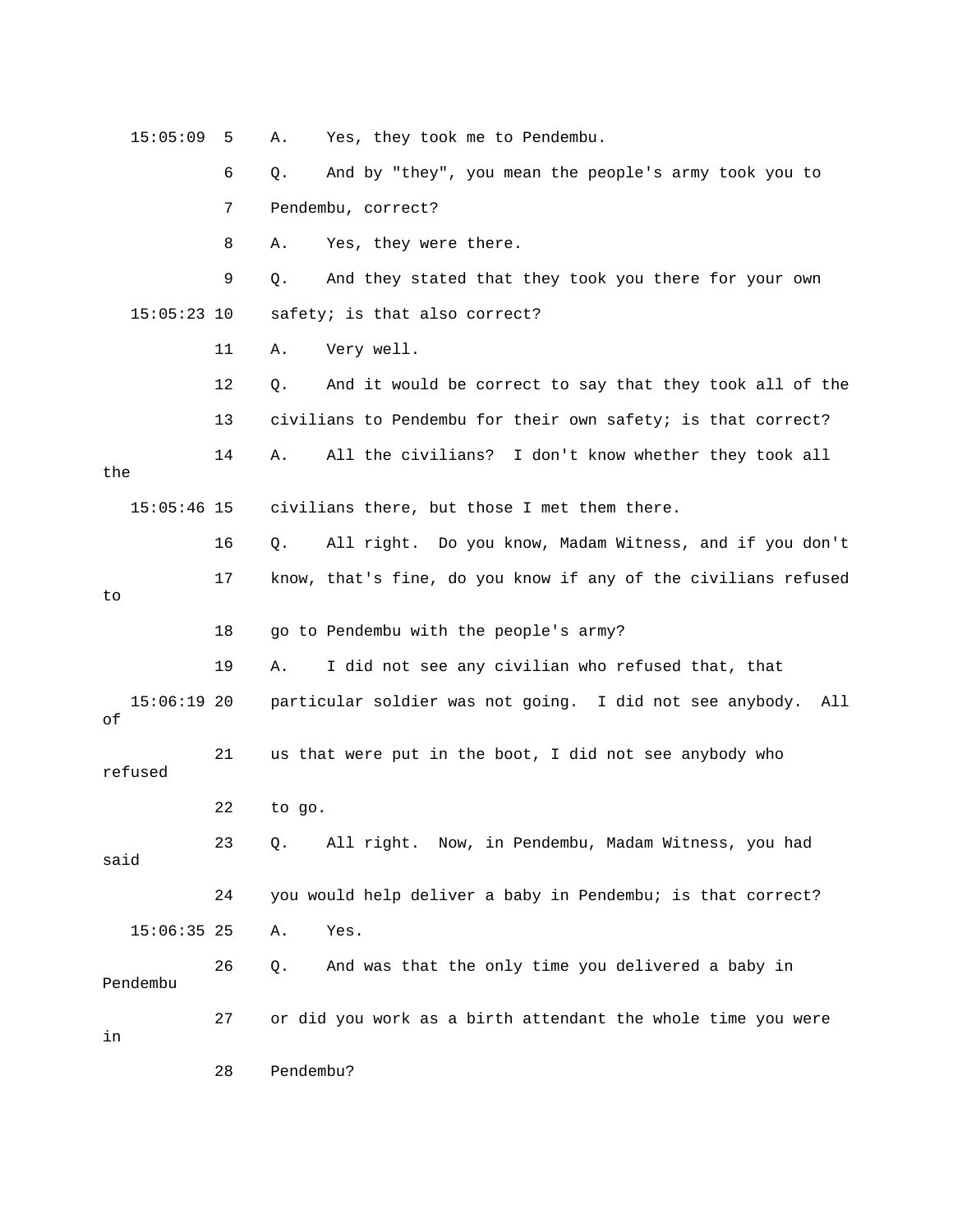29 A. No, that was the time I deliver in Pendembu, a baby there,

| Page 67 | SESAY ET AL      |              |  |
|---------|------------------|--------------|--|
|         | 26 NOVEMBER 2007 | OPEN SESSION |  |

|        |               | $\mathbf{1}$ |          | then later --                                                  |
|--------|---------------|--------------|----------|----------------------------------------------------------------|
| that   |               | 2            |          | THE INTERPRETER: Your Honours, can the witness take            |
|        |               | 3            |          | name again?                                                    |
|        |               | 4            |          | MR HARDAWAY:                                                   |
|        | 15:07:00      | 5            | Q.       | Madam Witness, as my friend from the other side asked,         |
|        |               | 6            |          | please speak slowly so that it can be interpreted so that not  |
| right? |               | 7            |          | only myself, but everyone in the courtroom can hear, all       |
|        |               | 8            | Α.       | Okay.                                                          |
|        |               | 9            | $Q$ .    | Now, could you please repeat your last answer?                 |
|        | $15:07:23$ 10 |              | Α.       | Like, which one?                                               |
|        |               | 11           | Q.       | All right, I'll ask the question again.                        |
|        |               | 12           | Α.       | Okay.                                                          |
| baby   |               | 13           | Q.       | The baby you delivered in Pendembu, was that the only          |
|        |               | 14           |          | you delivered in Pendembu or did you act -- or did you deliver |
|        | $15:07:41$ 15 |              |          | other babies while you were there?                             |
|        |               | 16           | Α.       | That day I came to Pendembu, that was the only baby I          |
|        |               | 17           | deliver. | Then later I went to Mende Buima, it was Mende Buima           |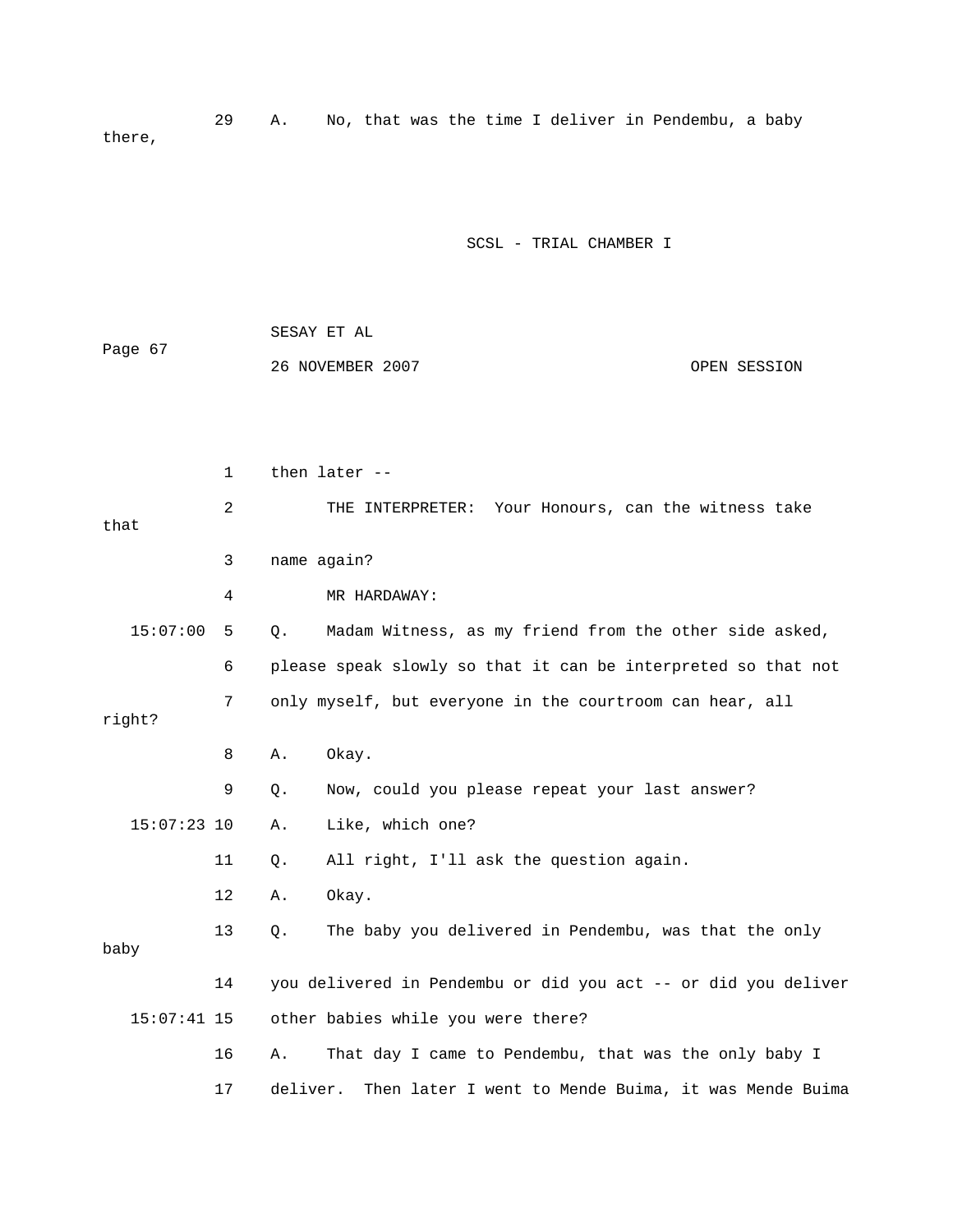| Mende                      | 18 |          | now I was doing the birth assistant work, but I was not in  |
|----------------------------|----|----------|-------------------------------------------------------------|
|                            | 19 |          | Buima when I was doing -- I was delivering babies.          |
| $15:08:03$ 20<br>medicines |    |          | Q. All right. Now, at Pendembu there were drugs and         |
|                            | 21 |          | available at Pendembu for people; is that correct?          |
| some                       | 22 | Α.       | For everybody, there were medicine for everybody, even      |
| for                        | 23 |          | of us who were going there for supply, there were medicines |
|                            | 24 | us.      |                                                             |
| $15:08:30$ 25<br>Madam     |    | Q.       | Do you know where the drugs and medicines came from,        |
|                            | 26 | Witness? |                                                             |
| know                       | 27 | Α.       | If I know where the medicines were from, well, I don't      |
| were                       | 28 |          | where the medicines were coming from, but they told us they |
| were                       | 29 |          | going to buy them and bring it, but I don't know where they |

| Page 68 | SESAY ET AL      |              |
|---------|------------------|--------------|
|         | 26 NOVEMBER 2007 | OPEN SESSION |

|      | bringing these medicines from. |                                                            |  |  |  |  |
|------|--------------------------------|------------------------------------------------------------|--|--|--|--|
| came |                                | Q. So when I put it to you that the medicines and drugs    |  |  |  |  |
|      |                                | from raids on other villages and towns, you would not know |  |  |  |  |
|      |                                | anything about that; is that correct?                      |  |  |  |  |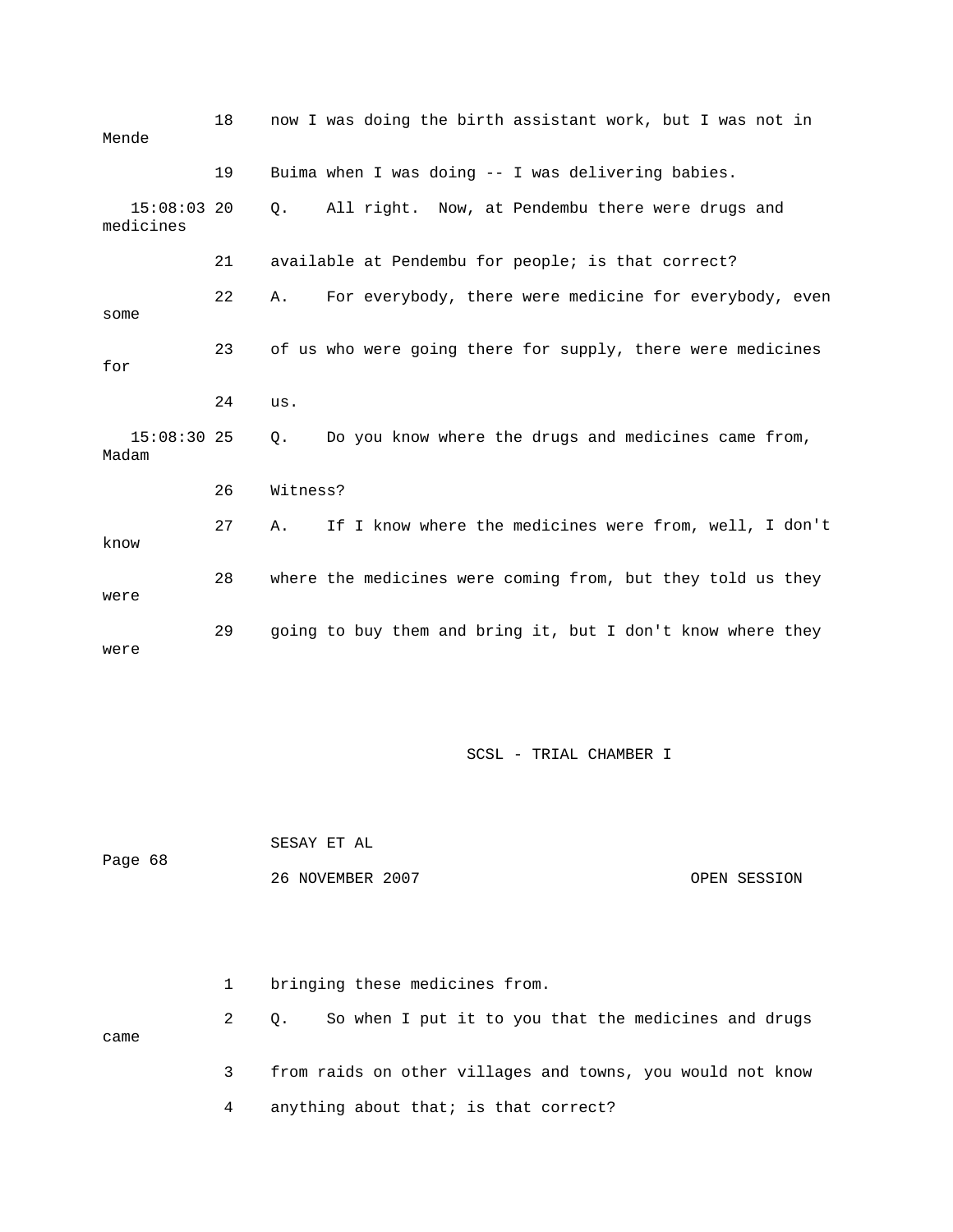| 15:09:11<br>in         | - 5 | No, I cannot accept that because there were no medicines<br>Α.   |
|------------------------|-----|------------------------------------------------------------------|
| cannot                 | 6   | There were no people in those towns, so you<br>those towns.      |
|                        | 7   | take medicines from those towns and bring them.<br>Those $-$ the |
| medicines              | 8   | people who were in those towns were coming to collect            |
| to                     | 9   | from Pendembu, and the way the medicines appear did not appear   |
| $15:09:33$ 10          |     | be medicines that were raided from towns in those -- in those    |
|                        | 11  | villages.                                                        |
|                        | 12  | Now, how would you know all of this, Madam Witness?<br>Q.        |
| in                     | 13  | That they were not raided from towns? Because they were<br>Α.    |
|                        | 14  | sealed cartons because at that time people used to go and buy    |
| $15:09:56$ 15          |     | do tradings in Guinea, so I can conclude that they were not      |
| kind                   | 16  | medicines that were raided because it was not one, a single      |
| sealed                 | 17  | There were different kinds of medicines in<br>of medicine.       |
|                        | 18  | It was not in short of supply. It was not just one<br>cartons.   |
|                        | 19  | day, because if it were raided in those villages, it will have   |
| $15:10:28$ 20<br>time. |     | got exhausted when everybody continued to supply us all the      |
|                        | 21  | How do you know it would have only lasted one day had it<br>Q.   |
|                        | 22  | been raided from a village or town, Madam Witness?               |
| one                    | 23  | Those villagers who were coming for that treatment, no<br>Α.     |
| So                     | 24  | of them ever said those things were raided in their villages.    |
| $15:10:54$ 25          |     | they too were coming to come and collect, if -- if those         |
| said                   | 26  | medicines were raided from those villages, they would have       |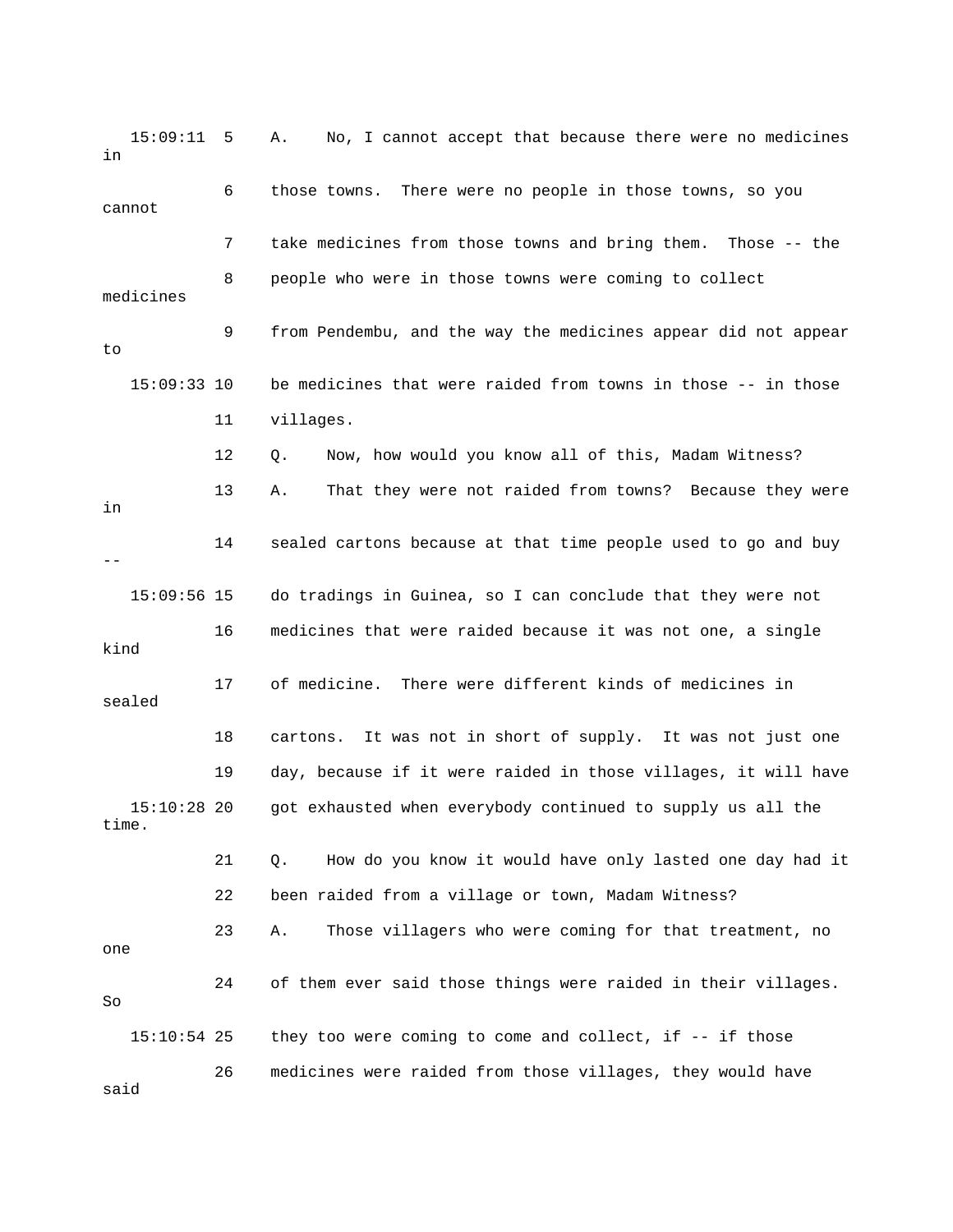27 that.

 28 THE INTERPRETER: Your Honours, the witness is speaking 29 very fast.

SCSL - TRIAL CHAMBER I

 26 NOVEMBER 2007 OPEN SESSION SESAY ET AL Page 69

1 MR HARDAWAY: 2 Q. Madam Witness, please, again, slow down so that the 3 interpreter can translate, okay? 15:11:19 5 Q. Can you repeat what you just said? 6 A. I do not believe if those medicines were raided because g 7 those villages people were leaving from those villages comin 8 collect those medicines. Even some of us who were working in the 9 environs, we used to come and collect those medicines. exhausted, 11 but up to the time I was working there the medicine never got 12 exhausted. If ever it had been a raided medicine, it would 4 A. Okay. in to Because 15:11:40 10 if they were raided medicines, the medicine would have have 13 been exhausted because the places where they were raiding this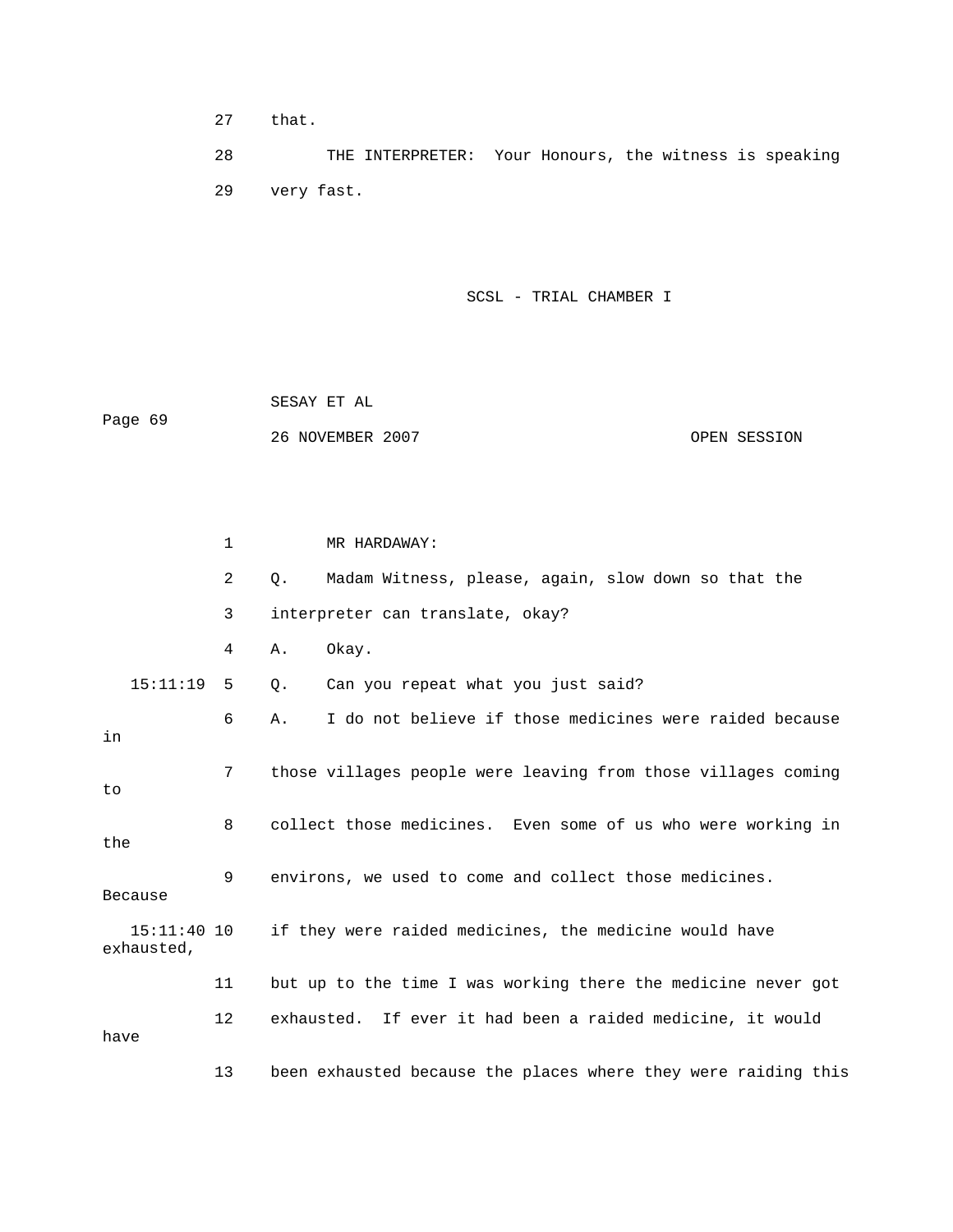14 medicine, it is -- when they have raided all the medicines from 16 villages, but the medicine were there in continuous supply. 17 JUDGE BOUTET: But Prosecutor? 19 JUDGE BOUTET: Because the witness has answered your 22 MR HARDAWAY: I was going to expand upon that. 23 JUDGE BOUTET: But your last question and the one before 26 JUDGE BOUTET: When you say she's -- her answer is 27 explaining that it could not be from other villages because 28 citizens from these villages were coming to be treated and so 29 MR HARDAWAY: Yes. 15:12:00 15 those villages, they would have not got any more from those 18 MR HARDAWAY: Yes, Your Honour. 15:12:15 20 question about other villages, and obviously by her answer she's 21 obviously understanding in the area as such. 24 that was towns and villages. 15:12:25 25 MR HARDAWAY: Yes. on.

SCSL - TRIAL CHAMBER I

|         | SESAY ET AL      |              |
|---------|------------------|--------------|
| Page 70 |                  |              |
|         | 26 NOVEMBER 2007 | OPEN SESSION |

1 JUDGE BOUTET: Your question appeared to me to be a bit 2 wider. 3 MR HARDAWAY: It was a bit wider, Your Honour, and I was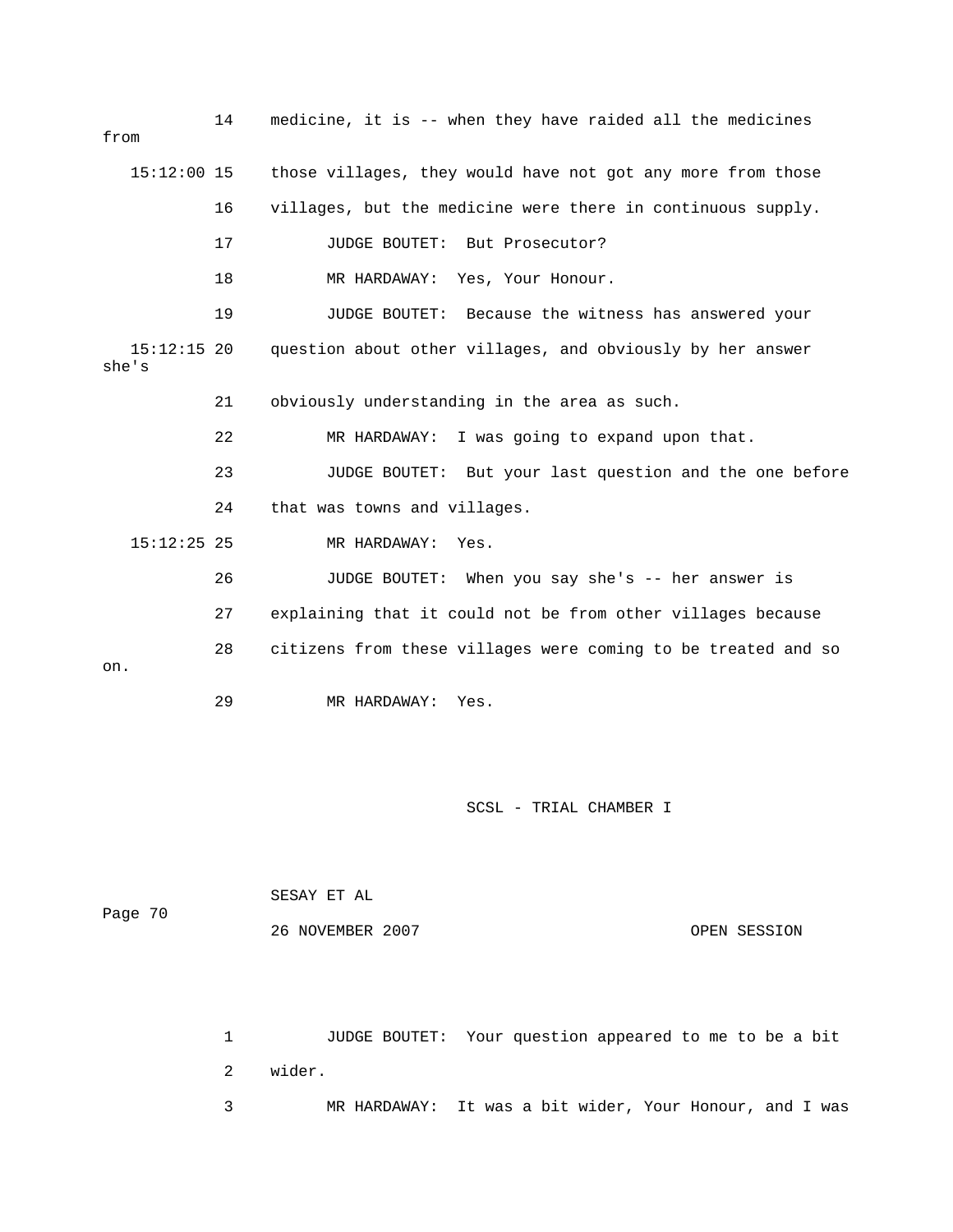4 going to expand upon that.

| 15:12:46             | 5  | THE WITNESS: Okay, I will go and -- I will go back to                |
|----------------------|----|----------------------------------------------------------------------|
|                      | 6  | People used to live -- nurses were leaving from the<br>explain.      |
|                      | 7  | surrounding villages coming to take supplies from Pendembu.          |
|                      | 8  | People used to leave their villages to come to the clinic at         |
| villages             | 9  | Pendembu.<br>If they were raiding these medicines in those           |
| $15:13:09$ 10        |    | they would need to follow these medicines to come and collect        |
|                      | 11 | because they used to supply us continuously. As long as these        |
|                      | 12 | medicines were raided, if they -- they would have said that it       |
| that                 | 13 | will one day get finished, but it was not raided.<br>The one         |
|                      | 14 | we used to sign for it, the moment it gets exhausted then they       |
| $15:13:32$ 15<br>the |    | will give us another one. That is the reason I'm telling you         |
|                      | 16 | medicines were not raided.                                           |
| possible             | 17 | Madam witness, you would agree with me that it is<br>Q.              |
|                      | 18 | that the medicines came from other villages that were raided         |
|                      | 19 | other than what you have just described?                             |
| $15:13:49$ 20        |    | Objection. It's inviting speculation.<br>MR JORDASH:<br>$\mathbb{I}$ |
|                      | 21 | think the witness has gone as far as she can. She's given her        |
|                      | 22 | view as to why she considered it wasn't raided. My learned           |
| just                 | 23 | friend this time is trying to take it one step further into          |
| learned              | 24 | abject speculation. And my learned friend, secondly, my              |
| $15:14:12$ 25        |    | friend doesn't have a basis for these questions.<br>There's          |
|                      | 26 | $simply$ --                                                          |
|                      | 27 | JUDGE BOUTET: Why would you need to have a basis to ask              |
|                      | 28 | these questions in cross-examination? I mean, you can test           |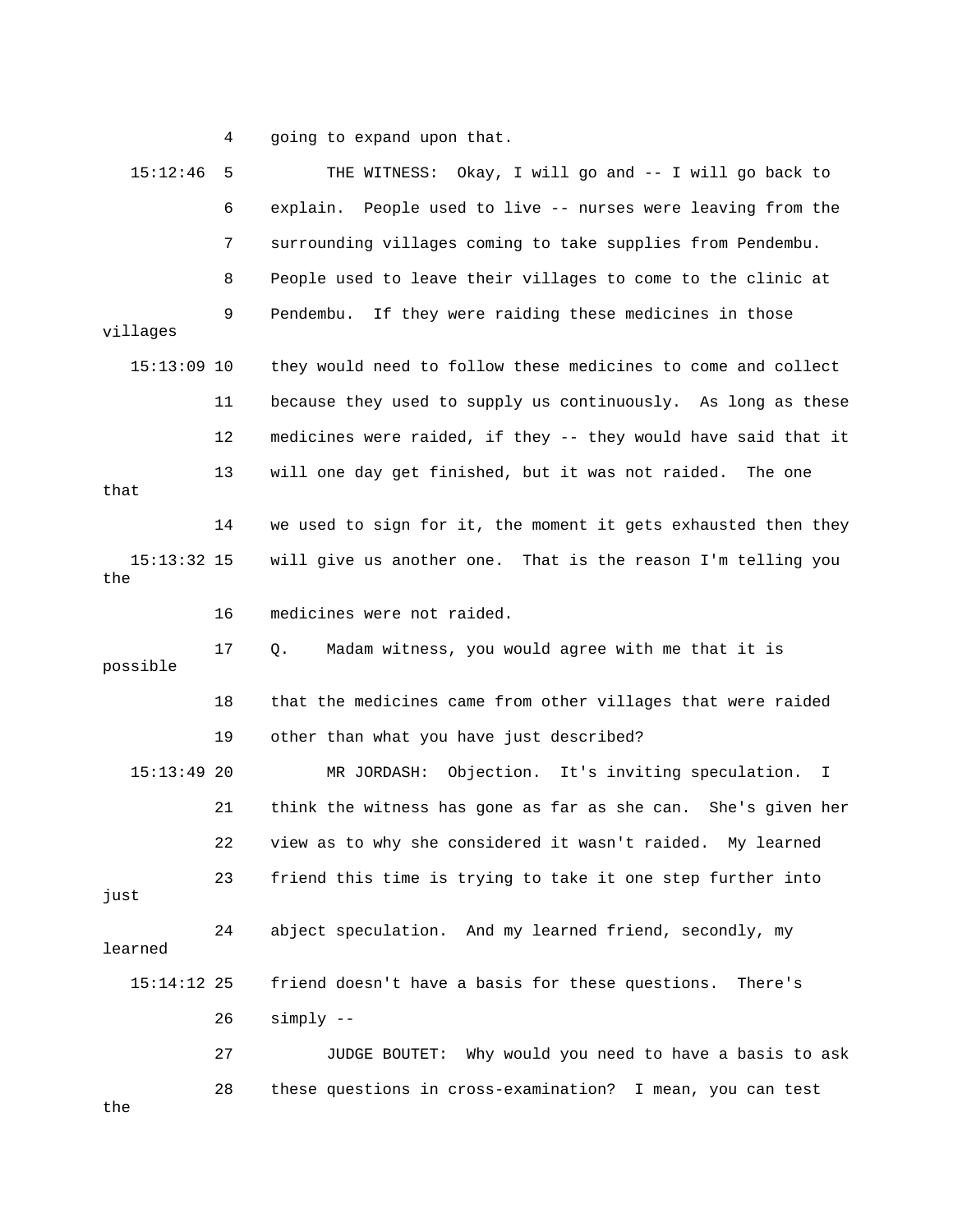29 credibility of a witness by any means as such provided this means

SCSL - TRIAL CHAMBER I

|         | SESAY ET AL      |              |
|---------|------------------|--------------|
| Page 71 |                  |              |
|         | 26 NOVEMBER 2007 | OPEN SESSION |

 1 it is not improper. I don't see why there should be this 2 requirement, Mr Jordash. 3 MR JORDASH: Well, it's improper insofar as that there 4 on factual evidence which he is using to base a proposition. 15:14:39 5 It's simply the latest Prosecution plank to their case based upon 6 the previous witness's testimony which, in fact, actually 7 proper basis for this, but there's no evidence in the Prosecution 8 case which is supporting this proposition, simply a 9 which the Prosecution have decided now to put to a witness. various 13 Whether or not they are trying to use this to support the 14 proposition of theirs on this issue, I don't know, Mr Jordash. 15:15:24 15 But I'm saying to you it is not necessarily improper for them is isn't a proposition 15:15:06 10 JUDGE BOUTET: But as I say, I mean, it may be for 11 purposes. It may be for the purpose of trying to do this or 12 simply to test the credibility of the witness by this means. to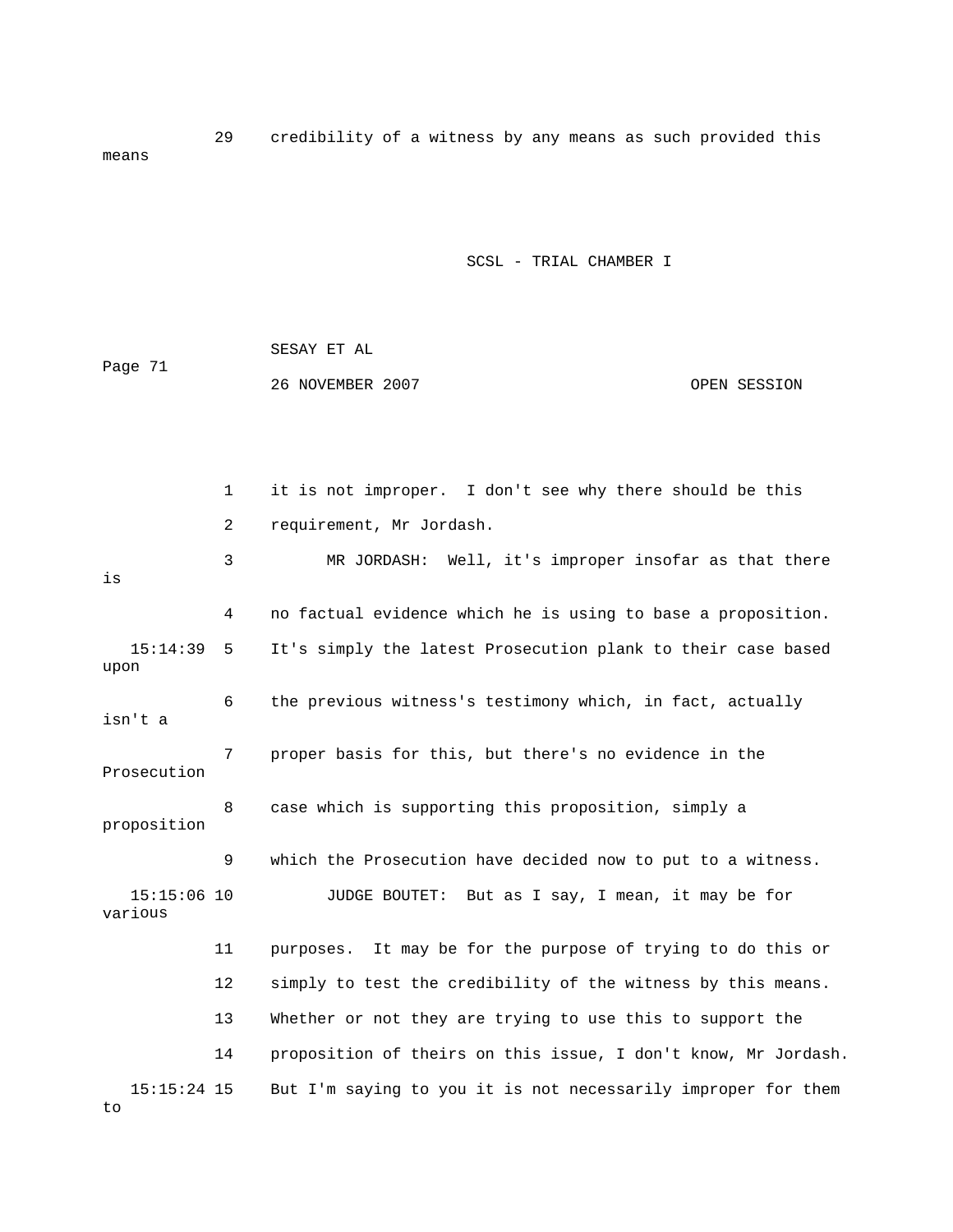16 ask that question. It depends what it is.

|               | 17 | MR JORDASH: Well, the principal objection is that it is       |
|---------------|----|---------------------------------------------------------------|
|               | 18 | speculation. In my submission, my learned friend cannot keep  |
|               | 19 | saying to a witness, "It's a possibility that." It's --       |
| $15:15:40$ 20 |    | everything's a possibility. It's a possibility that a penguin |
| would         | 21 | will walk into this courtroom, but it's not likely, and I     |
| is            | 22 | be speculating to say whether it will or it won't. The point  |
|               | 23 | that this witness cannot be asked to guess at what might have |
| that,         | 24 | been the case. She said what she thinks was the case and      |
| $15:16:00$ 25 |    | in my submission, was already one step too far. This is going |
|               | 26 | further than that.                                            |
| evidence      | 27 | PRESIDING JUDGE: Mr Jordash, she was basing her               |
|               | 28 | on surrounding villages which came to Pendembu, you know, for |
|               | 29 | supplies.                                                     |

SCSL - TRIAL CHAMBER I

 SESAY ET AL 26 NOVEMBER 2007 CPEN SESSION Page 72

MR JORDASH: Yes. 2 PRESIDING JUDGE: Now, you know, she's been taken rther, 3 you know, to other places, you know, where the medicines may  $1$  MR  $\sim$ fu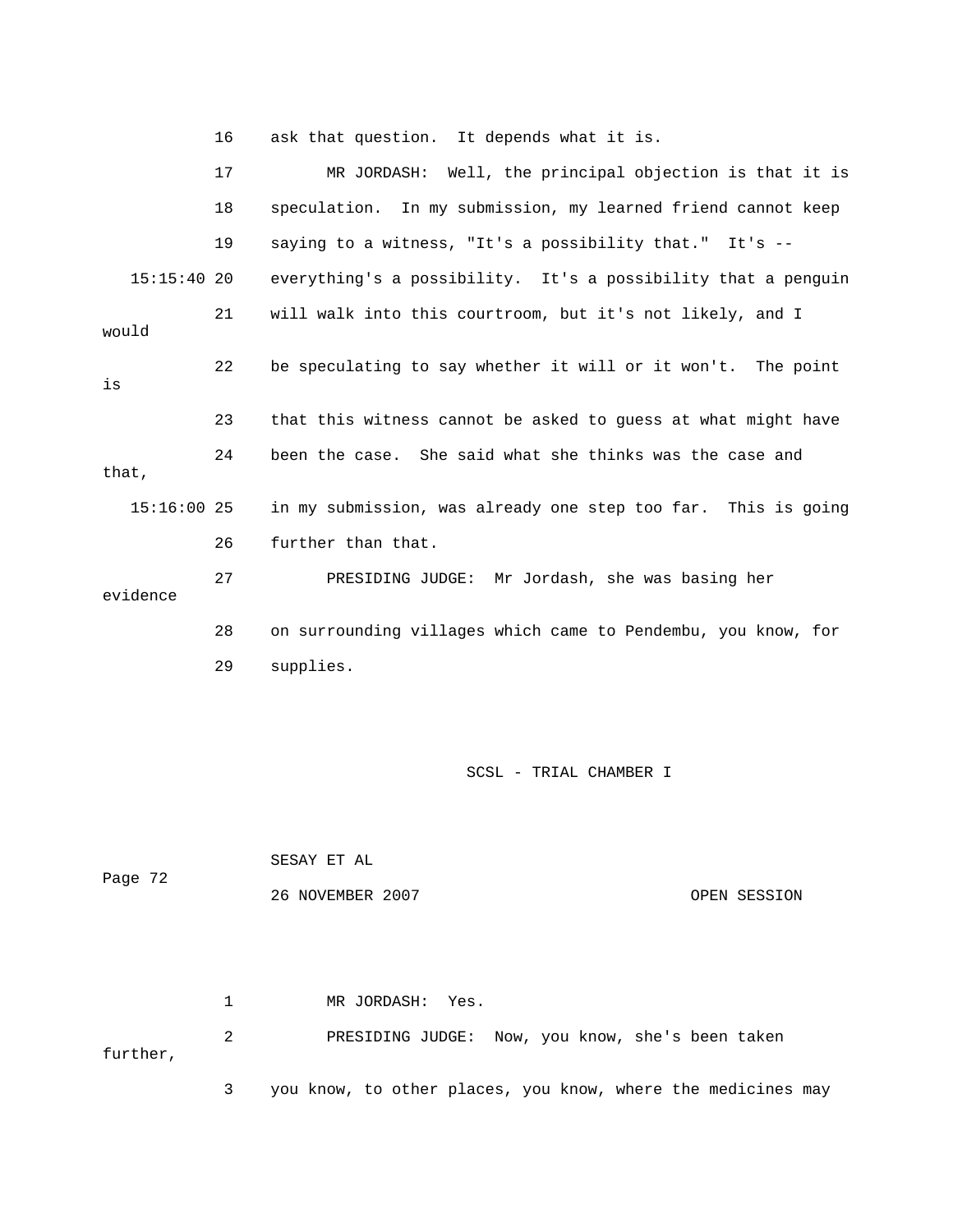4 have -- may have come from. 15:16:37 5 MR JORDASH: But she doesn't know. The witness has said w? 7 PRESIDING JUDGE: Why doesn't she say she doesn't kno 8 MR JORDASH: Well, she has said that. 9 PRESIDING JUDGE: I don't think she's provided an answer 11 MR JORDASH: She said -- they said that they were going 12 buy them. 13 PRESIDING JUDGE: Yes, they said they were going -- they 14 were going to buy them. Yes, that's what they said, that they 15:16:51 15 were in cartons, in new cartons, and that she believes that 16 were buying them, you know, because they were not getting 18 border, you know, there was a possibility that they were 15:17:12 20 MR JORDASH: Yes, but that's her knowledge. 21 PRESIDING JUDGE: Yes, it's her knowledge. 23 possible it could have been." Well, it is of course possible. 24 Of course it's possible; anything is possible. But the witness 15:17:22 25 doesn't know and she said she doesn't know. 27 question? 28 MR HARDAWAY: I may have used that language, Your Honour, 29 but I can clearly rephrase. I can rephrase the question. 6 she doesn't know. to 15:16:44 10 that. to they 17 exhausted, and that because of the trade, you know, across the buying 19 them. So it's a question of now confronting her -- 22 MR JORDASH: And now the Prosecution is saying, "Is it 26 PRESIDING JUDGE: Did you -- was that the thrust of your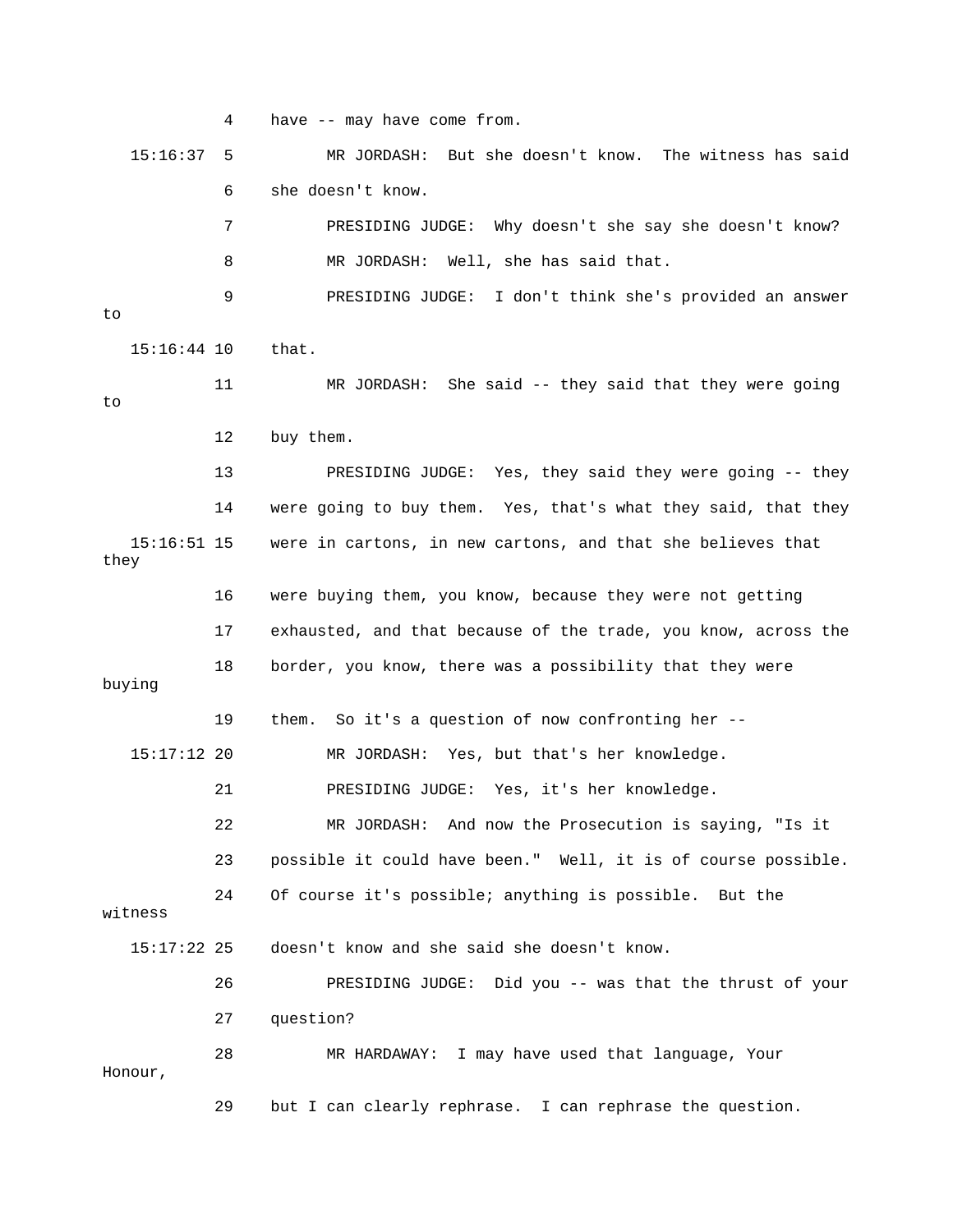|         | SESAY ET AL |  |  |  |
|---------|-------------|--|--|--|
| Page 73 |             |  |  |  |

26 NOVEMBER 2007 CPEN SESSION

|                      | 1  | PRESIDING JUDGE: Well, you'd better do it because --           |
|----------------------|----|----------------------------------------------------------------|
|                      | 2  | MR HARDAWAY: Very well.                                        |
|                      | 3  | PRESIDING JUDGE:<br>Yes.                                       |
|                      | 4  | MR HARDAWAY:                                                   |
| 15:17:39             | 5  | Madam Witness, I put it to you that the medicines you<br>$Q$ . |
| villages             | 6  | received in Pendembu were gotten from raids on towns and       |
|                      | 7  | outside the area of Pendembu; do you agree, disagree or do you |
|                      | 8  | not know?                                                      |
| time.                | 9  | No, I do not agree. I was working there for a long<br>Α.       |
| $15:18:09$ 10<br>is  |    | I know they were buying -- they were buying it. As long as it  |
|                      | 11 | a stolen property it would have got exhausted. But continuous  |
|                      | 12 | supply of medicine I do not believe whether they were raided   |
|                      | 13 | because those villages were coming for the supply, I am sure.  |
|                      | 14 | They were not $-$ -                                            |
| $15:18:26$ 15<br>the |    | PRESIDING JUDGE: But it's not the villages -- it's not         |
| villages             | 16 | villages, madam. You know, it is not limited to those          |
|                      | 17 | around you. Towns and villages; that's the question.           |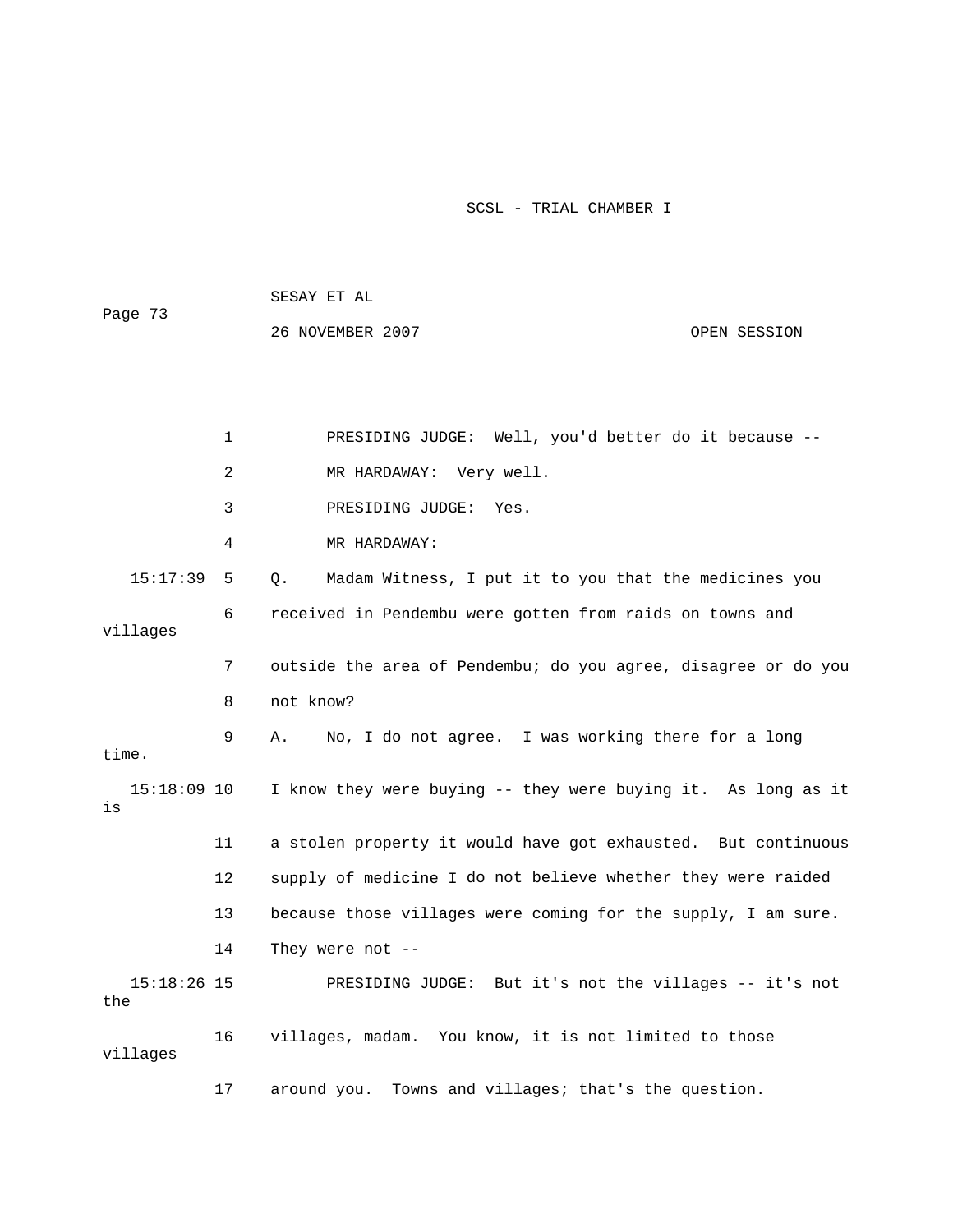|                          | 18 | THE WITNESS: The time we were getting the supplies, the       |
|--------------------------|----|---------------------------------------------------------------|
| big                      | 19 | ECOMOGs were at the boundary towards Daru. Daru was the only  |
| $15:18:50$ 20<br>qetting |    | town. People's army were not going to Daru, but we were       |
|                          | 21 | supplies, medicines, across the river. It was not a raided    |
| to                       | 22 | property because there was no way you could have crossed over |
|                          | 23 | that place.                                                   |
|                          | 24 | MR HARDAWAY:                                                  |
| $15:19:06$ 25            |    | Now, when you went to Mende Buima, Madam Witness, after<br>О. |
| salt,                    | 26 | Nancy signed for you, you said you received items: Pots,      |
|                          | 27 | Maggi and a sponge, I believe; is that correct?               |
|                          | 28 | Yes, they gave them to me.<br>Α.                              |
| qave                     | 29 | Do you know where they got these items from that they<br>Q.   |

| Page 74 | SESAY ET AL      |              |
|---------|------------------|--------------|
|         | 26 NOVEMBER 2007 | OPEN SESSION |

|                             | $\mathbf{1}$ | to you?                                                       |
|-----------------------------|--------------|---------------------------------------------------------------|
|                             |              | Well, they used to buy and bring them. They used to buy<br>А. |
|                             | 3            | them from Guinea part, the things that they gave to me. They  |
|                             | 4            | counted up to 100 and gave them to me.                        |
| $15:19:52$ 5 Q.<br>received |              | I put it to you, Madam Witness, that the items you            |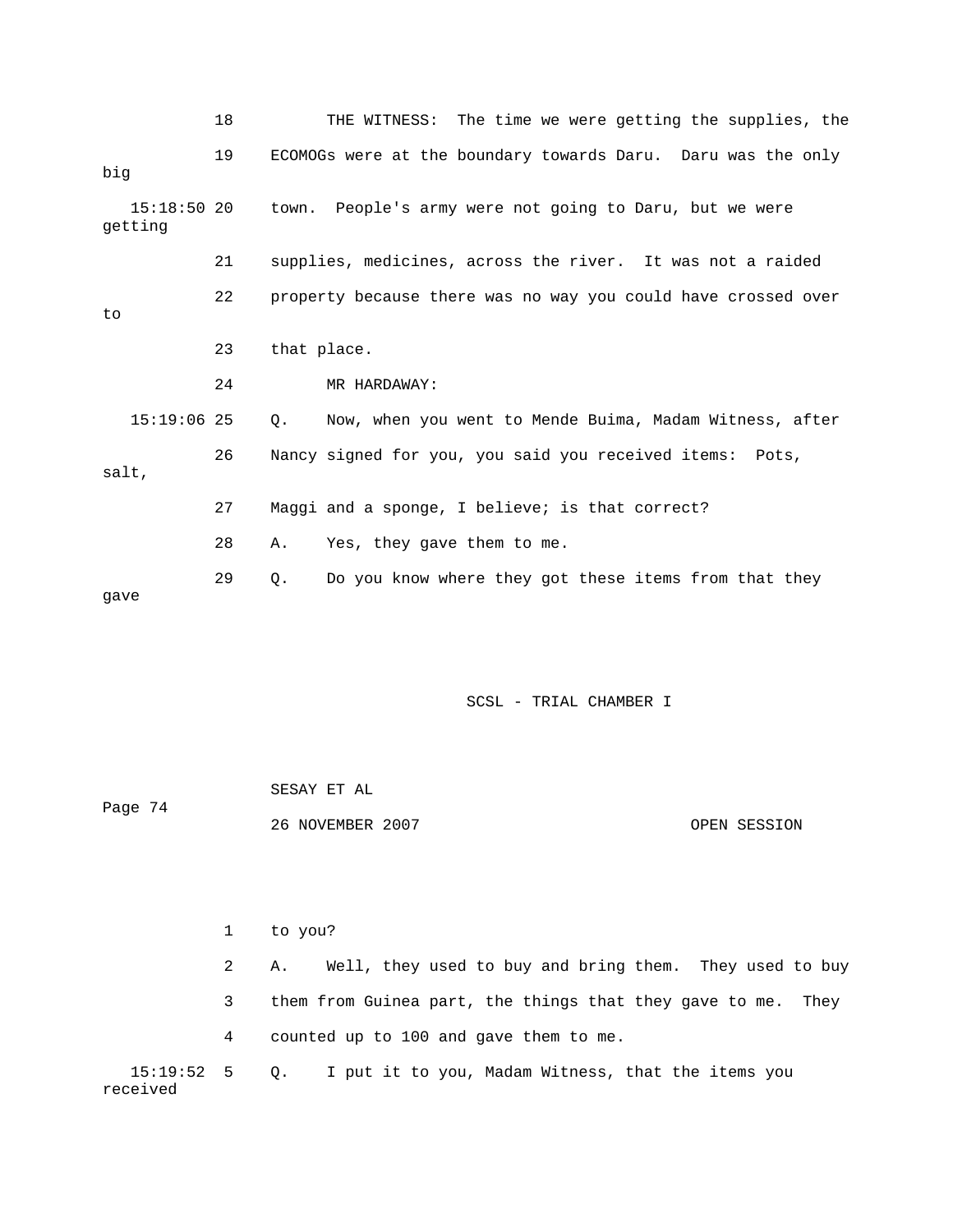| and |               | 6  | were gotten as a result of people's army's raids on villages   |
|-----|---------------|----|----------------------------------------------------------------|
|     |               | 7  | towns throughout Kailahun District; how do you respond?        |
|     |               | 8  | No, I do not agree that. This is a long time that a war<br>Α.  |
|     |               | 9  | had broken out. The war had broken out for quite a long time.  |
|     | $15:20:17$ 10 |    | They could have not kept those things for quite a long time in |
|     |               | 11 | Kailahun District, where they can easily go and raid and bring |
|     | agree.        | 12 | You cannot keep something up to a week, so I do not<br>them.   |
|     |               | 13 | Okay. Now, it was in Mende Buima that you served as a<br>Q.    |
|     |               | 14 | birth attendant; is that correct?                              |
|     | $15:20:44$ 15 |    | Yes.<br>Α.                                                     |
|     |               | 16 | And that was the only work you did in Mende Buima was<br>$Q$ . |
|     |               | 17 | serving as a birth attendant; is that correct?                 |
|     |               | 18 | Yes, that was the only work I was doing at Mende Buima.<br>Α.  |
|     |               | 19 | And it was your evidence that you took care of a lot of<br>Q.  |
|     | $15:21:01$ 20 |    | pregnant women in Mende Buima; is that also correct?           |
|     |               | 21 | Yes.<br>Α.                                                     |
| you |               | 22 | Some of these women were very young, weren't they, who<br>Q.   |
|     |               | 23 | took care of?                                                  |
|     |               | 24 | A. Yes.                                                        |
|     | $15:21:17$ 25 |    | And some of these young women, the young women you took<br>Q.  |
|     |               | 26 | care of, were they married?                                    |
|     |               | 27 | All of them were married; they had their husbands.<br>Α.       |
|     |               | 28 | And these young women, they were mostly married to<br>$Q$ .    |
|     |               | 29 | fighters, weren't they?                                        |
|     |               |    |                                                                |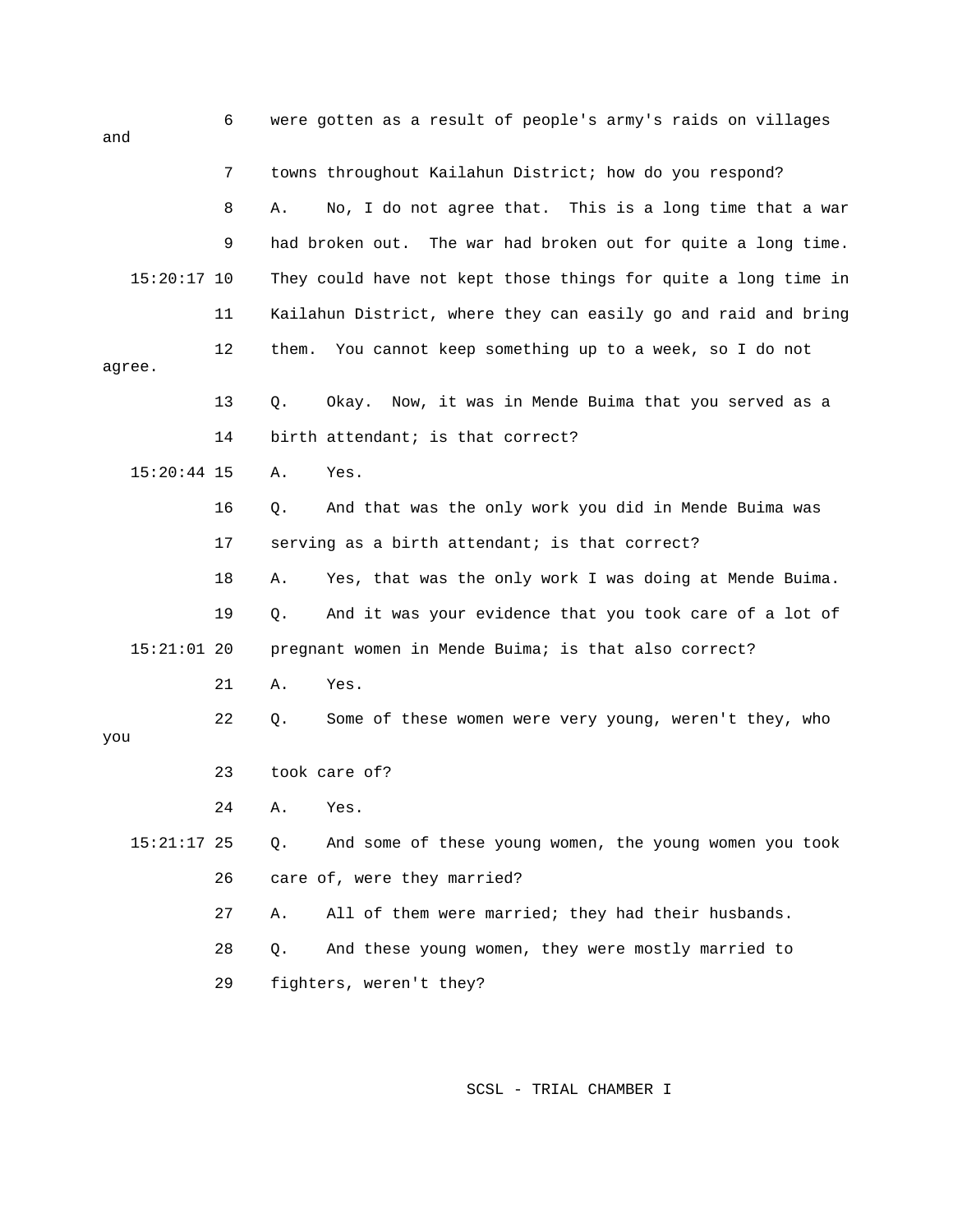|         |  |  | SESAY ET AL |  |
|---------|--|--|-------------|--|
| Page 75 |  |  |             |  |

26 NOVEMBER 2007 CPEN SESSION

| married                 | 1              | Some of them were married to fighters, others were<br>Α.       |
|-------------------------|----------------|----------------------------------------------------------------|
| civilians               | $\overline{2}$ | to civilians, because it was on both sides, there were         |
|                         | 3              | as well as fighters.                                           |
| ever                    | 4              | Now, the women who were married to fighters, did they<br>Q.    |
| 15:22:20<br>fighters?   | 5              | tell you they were captured and forced to be with those        |
| before                  | 6              | Some of them used to say that they were married<br>Α.<br>No.   |
|                         | 7              | the war, but nobody ever told me that they were forced to get  |
|                         | 8              | married to them.                                               |
|                         | 9              | So when I put it to you that young women were forced to<br>О.  |
| $15:22:25$ 10           |                | marry fighters and have children by them, you would not know   |
|                         | 11             | anything about that; is that correct?                          |
|                         | $12 \,$        | Α.<br>I would know something about that because I was there    |
|                         | 13             | working with a woman. I am telling you that everybody at       |
|                         | 14             | Kailahun Town, where there was war, there was no woman who was |
| $15:22:46$ 15<br>moving |                | forced or raped. They got married willingly.<br>They were      |
|                         | 16             | peacefully.                                                    |
| you                     | 17             | PRESIDING JUDGE: It was your evidence that -- say what         |
|                         | 18             | are saying again, Madam, please.                               |
|                         | 19             | THE WITNESS: What I said, what you say, go back to it;         |
| $15:23:02$ 20           |                | then I will understand.                                        |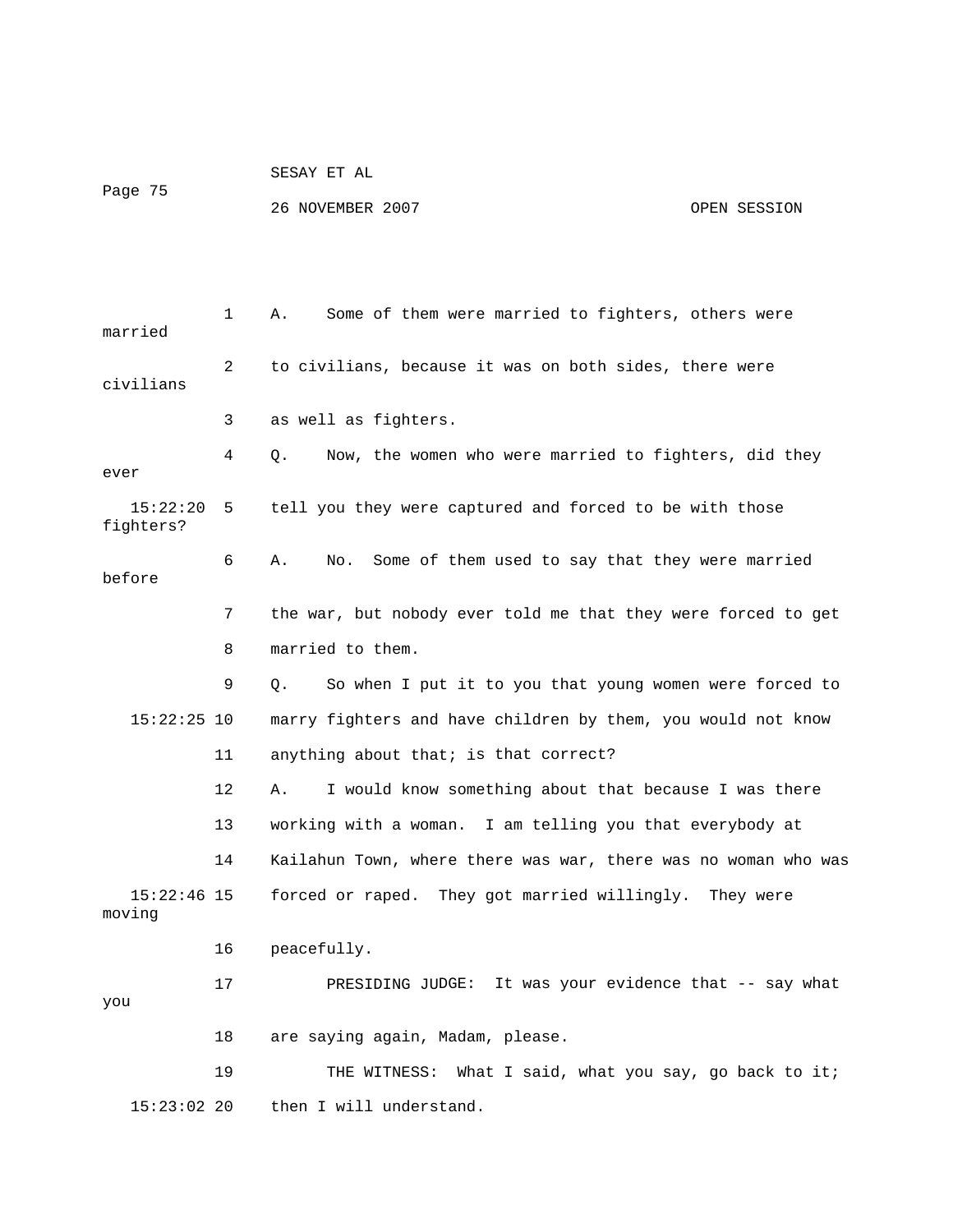21 PRESIDING JUDGE: Yes, go back to it. What were you 22 saying? Repeat what you've just said, Madam, that in the 24 heard you say? 26 told me that they were forced to get married. Some of them told 27 me that they got married before the war. Some said they got whole 23 of Kailahun there was no forced marriage or rape. Is that what I 15:23:25 25 THE WITNESS: The one I was living with, never, nobody ever 28 married during the war and they were even jealous of them because 29 I have sworn to the Koran, so I will say the truth. They never

SCSL - TRIAL CHAMBER I

|         | SESAY ET AL      |              |
|---------|------------------|--------------|
| Page 76 |                  |              |
|         | 26 NOVEMBER 2007 | OPEN SESSION |

 1 told me that they were forced to get married to them. 2 MR JORDASH: Sorry, could I just seek clarification? 3 There's something about the word "jealous" which it didn't quite 4 make sense. I don't know whether it was a translation difficulty 15:24:01 5 or something the witness said. It seemed to come from nowhere 6 but wasn't in the context of the sentence.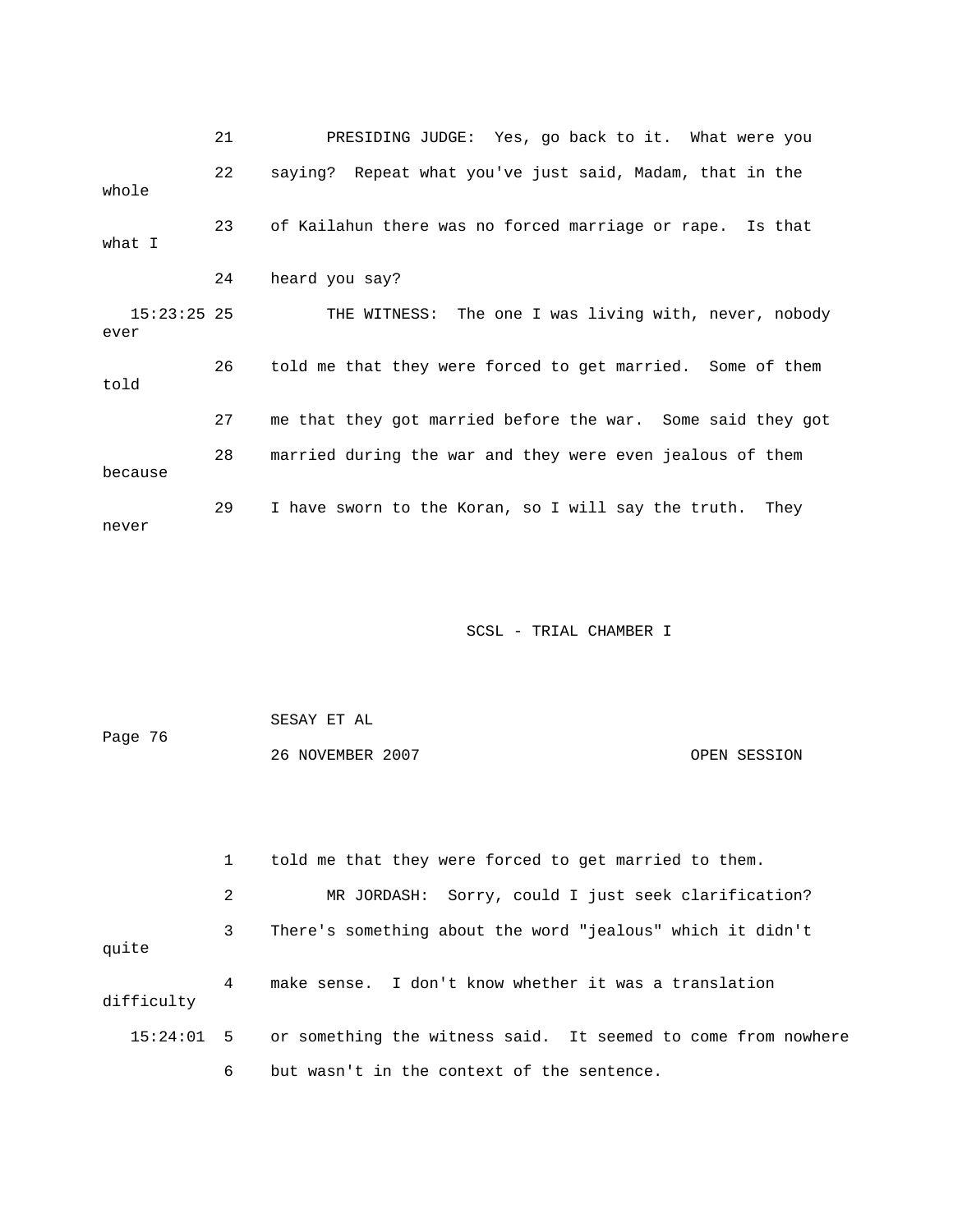| if                    | 7  | JUDGE BOUTET: It would make sense to me, that context,         |
|-----------------------|----|----------------------------------------------------------------|
| be                    | 8  | they were forced to get married, that could be why would a man |
| It's                  | 9  | jealous if they were forced? I mean, this kind of thing.       |
| $15:24:19$ 10         |    | not out of the context, but whether or not this is what the    |
|                       | 11 | witness said, I don't know. I'm just saying to you, it could.  |
|                       | 12 | MR HARDAWAY:                                                   |
|                       | 13 | Madam Witness, the clinic --<br>Q.                             |
|                       | 14 | Yes, sir.<br>Α.                                                |
| $15:24:38$ 15<br>and  |    | -- the clinic in Mende Buima also had plenty of drugs<br>Q.    |
|                       | 16 | medicines; is that correct?                                    |
| branch.               | 17 | Α.<br>The headquarter was at Pendembu; Mende Buima was a       |
| collect               | 18 | We used to collect medicines from Pendembu. We used to         |
| they                  | 19 | medicines from Pendembu to Mende Buima. Having exhausted,      |
| $15:25:04$ 20         |    | would go there again for more.                                 |
| used                  | 21 | So when I put it to you that the medicines that were<br>Q.     |
| villages              | 22 | in Mende Buima were obtained through raids on towns and        |
| that                  | 23 | throughout Kailahun District, you would disagree with me; is   |
|                       | 24 | correct?                                                       |
| $15:25:21$ 25<br>were |    | I would not accept that at all, that those medicines<br>Α.     |
| quite a               | 26 | raided in Kailahun District, no. The war had broke up to       |
| they                  | 27 | long time before I came to that town because the medicines     |
| the                   | 28 | were bringing were not raided because there was no one with    |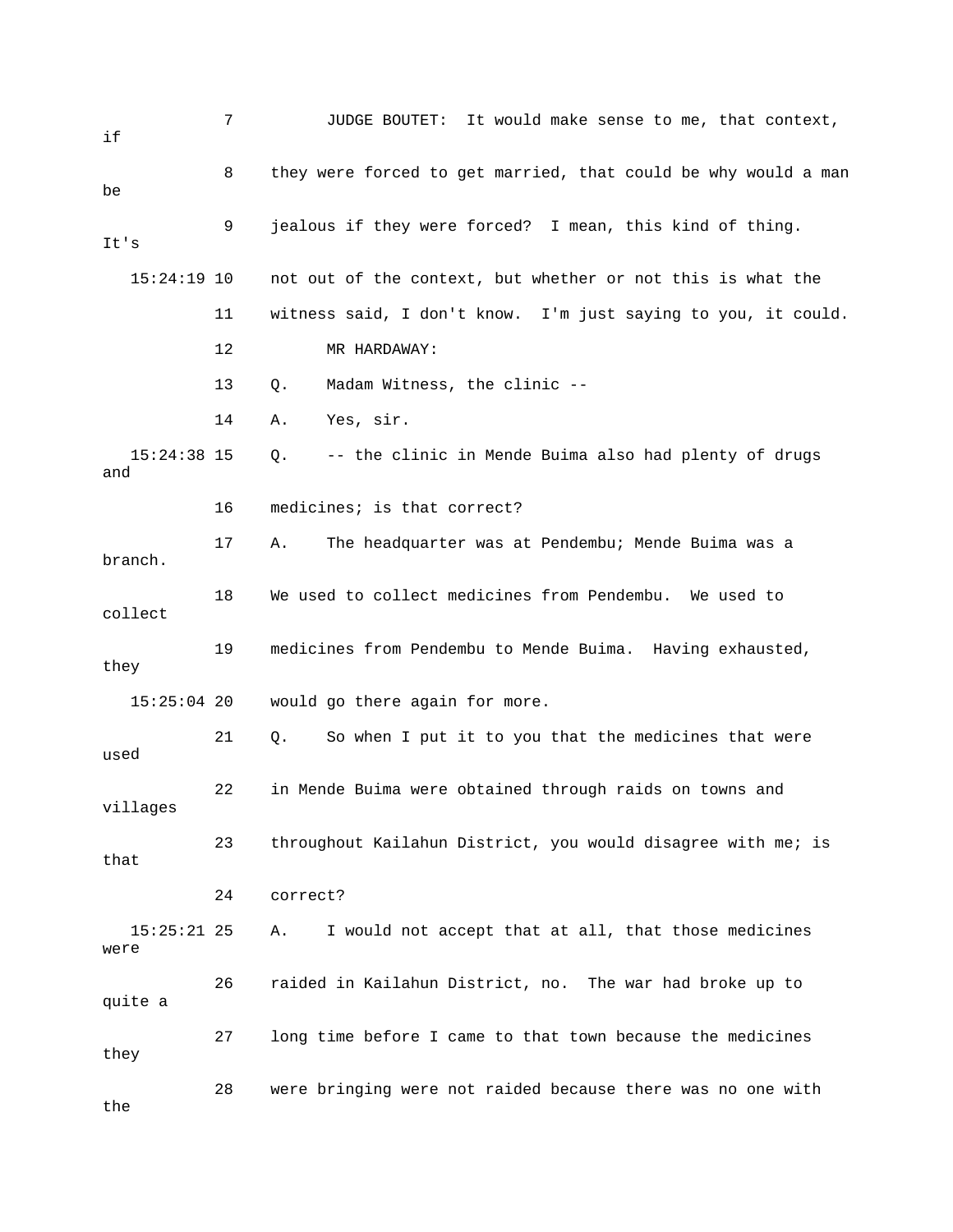29 expired date.

trained;

## SCSL - TRIAL CHAMBER I

|         | SESAY ET AL      |              |
|---------|------------------|--------------|
| Page 77 |                  |              |
|         | 26 NOVEMBER 2007 | OPEN SESSION |

| entire |               | $\mathbf{1}$ | Now, Madam Witness, during the time -- during your<br>Q.       |
|--------|---------------|--------------|----------------------------------------------------------------|
|        |               | 2            | time with the people's army, did you ever --                   |
|        | medicines     | 3            | PRESIDING JUDGE: Madam, you said there were no                 |
|        |               | 4            | there with an expired date?                                    |
| would  | 15:25:55      | 5            | THE WITNESS: No. When they brought them all, they              |
|        |               | 6            | look for the expiry date because they would buy them. All of   |
| not    |               | 7            | them were new. From the time they used to bring them I did     |
| When   |               | 8            | see anyone with an expired date because we used to open it.    |
|        |               | 9            | they supplied it, we were the first to open it. You will go    |
|        | $15:26:15$ 10 |              | there to look for the medicines that you want.                 |
|        |               | 11           | MR HARDAWAY:                                                   |
|        |               | 12           | Now, Madam Witness, during the entire time you were with<br>Q. |
| ever   |               | 13           | the people's army, Manowa, Pendembu, back to Manowa, did you   |
|        |               | 14           | receive any training?                                          |
|        | $15:26:44$ 15 |              | The people's army, when I went? No, I was already<br>Α.        |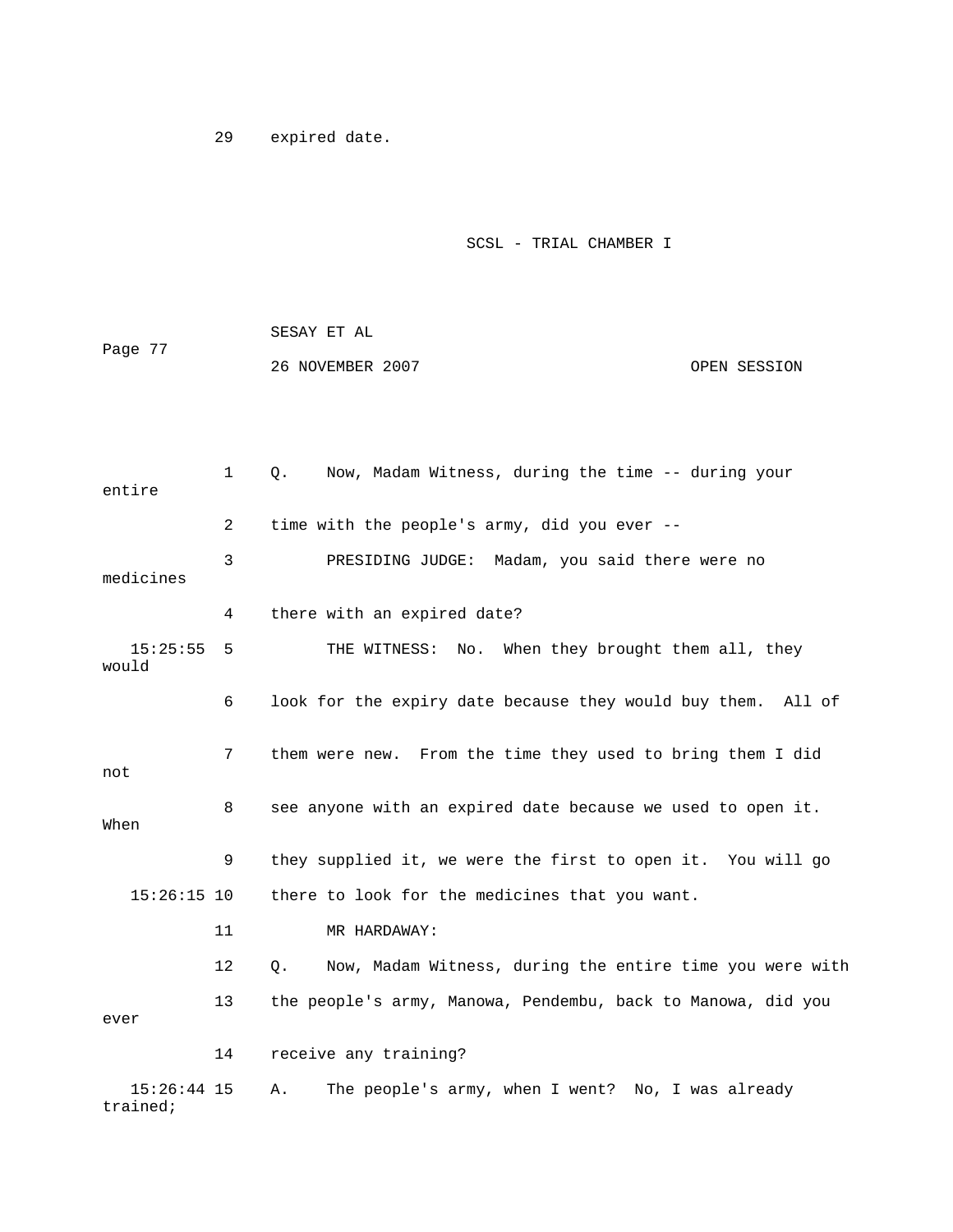| not                       | 16 | I was qualified. I was doing birth attendant work, so I did   |
|---------------------------|----|---------------------------------------------------------------|
|                           | 17 | receive any other training. They did not give me any other    |
|                           | 18 | training.                                                     |
| avoid                     | 19 | You received no training in defensive manoeuvres to<br>О.     |
| $15:27:04$ 20             |    | attack; is that correct?                                      |
| were                      | 21 | No, they did not give me such type of training.<br>They<br>Α. |
| They                      | 22 | not capturing people to be trained to be taken to the base.   |
| not                       | 23 | were not capturing people, as long as you a woman. They were  |
| I.                        | 24 | giving me any training, I was just there. That was the reason |
| $15:27:26$ 25<br>soldier. |    | did not disarm at the end of the war because I was not a      |
| whether                   | 26 | PRESIDING JUDGE: Madam, answer the question as to             |
| did                       | 27 | they were capturing people and taking them to the base.<br>He |
|                           | 28 | not ask you that question.                                    |
|                           | 29 | THE WITNESS:<br>No, I did not talk of capture.                |

SCSL - TRIAL CHAMBER I

|         | SESAY ET AL      |              |
|---------|------------------|--------------|
| Page 78 |                  |              |
|         | 26 NOVEMBER 2007 | OPEN SESSION |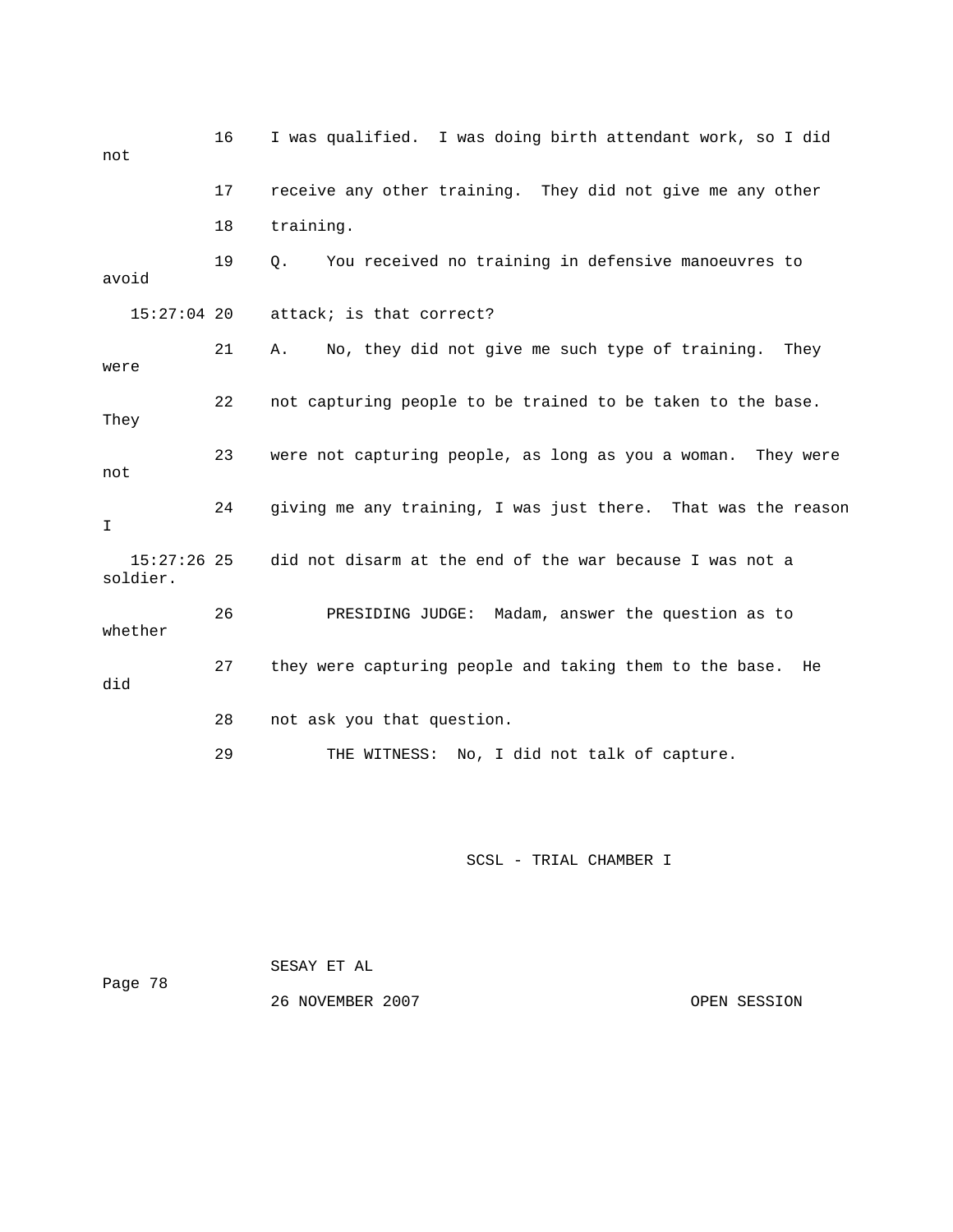1 PRESIDING JUDGE: They were not capturing people and taking 2 them for training at the base. Nobody put that to you. The 3 question is, did you receive any training? 4 THE WITNESS: I said I was not trained. They did not 15:27:55 5 capture and train me, no. They did not train me. They did not really. 8 You said training, you know, so you understood it to mean 9 professional training because you were already trained. That 14 forth. He did not ask you a question relating to whether people were captured and taken for training. 16 THE WITNESS: No. They did not train me with any other 18 train me with any other training, apart from that nurse work. Madam Witness, did you ever hear of a group called the 21 W-A-Cs? 22 A. The WACs? 24 A. The time I came I did not see any group called WACs. I 6 train me with anything. 7 PRESIDING JUDGE: The question was very open-ended is 15:28:07 10 the answer you gave. Then he came back and said were you trained 11 in -- 12 MR HARDAWAY: Defensive. 13 PRESIDING JUDGE: -- defensive manoeuvres and so on and so 15:28: 17 type of training. That's what I have accepted. They did not 19 MR HARDAWAY: 15:28:40 20 Q. M WACs 23 Q. Yes. did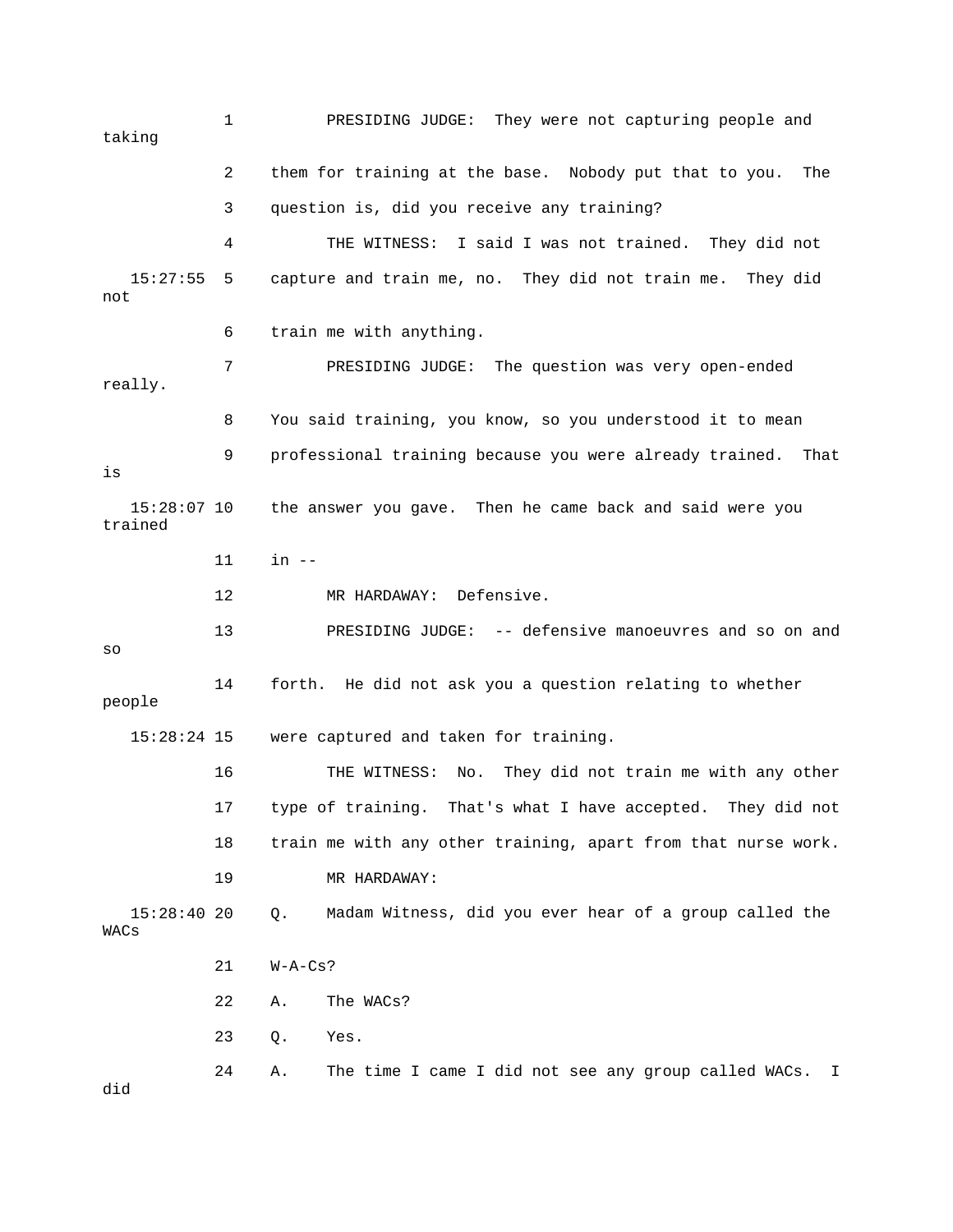15:29:07 25 not see any group together calling them WACs. 26 Q. Did you ever hear of any group called WACs? 27 A. No. The time I went there I did not see -- I didn't know 29 Q. And that would be your entire time with the people's 28 anything about WACs. I did not know anything about that. army;

SCSL - TRIAL CHAMBER I

```
 SESAY ET AL 
             26 NOVEMBER 2007 OPEN SESSION 
Page 79
```

|               | $\mathbf{1}$ |    | is that correct?                                           |
|---------------|--------------|----|------------------------------------------------------------|
|               | 2            | Α. | No. That there is a group called WACs, there is such a     |
| lie.          | 3            |    | group together, no, I did not hear such a name. Let me not |
| been          | 4            | 0. | Now, Madam Witness, you had mentioned that there had       |
| 15:29:53      | 5            |    | trading taking place at the border; is that correct?       |
|               | 6            | Α. | Yes.                                                       |
|               | 7            | Q. | And you had also testified that the people who were        |
| correct?      | 8            |    | trading, you do not know how they were treated; is that    |
|               | 9            | Α. | Those who were going to do the trading, how they were      |
| $15:30:19$ 10 |              |    | treating them?                                             |
|               | 11           | Q. | Right. You said you did not know; correct?                 |
| properly.     | 12           | Α. | Like what treatment? I have not understood that            |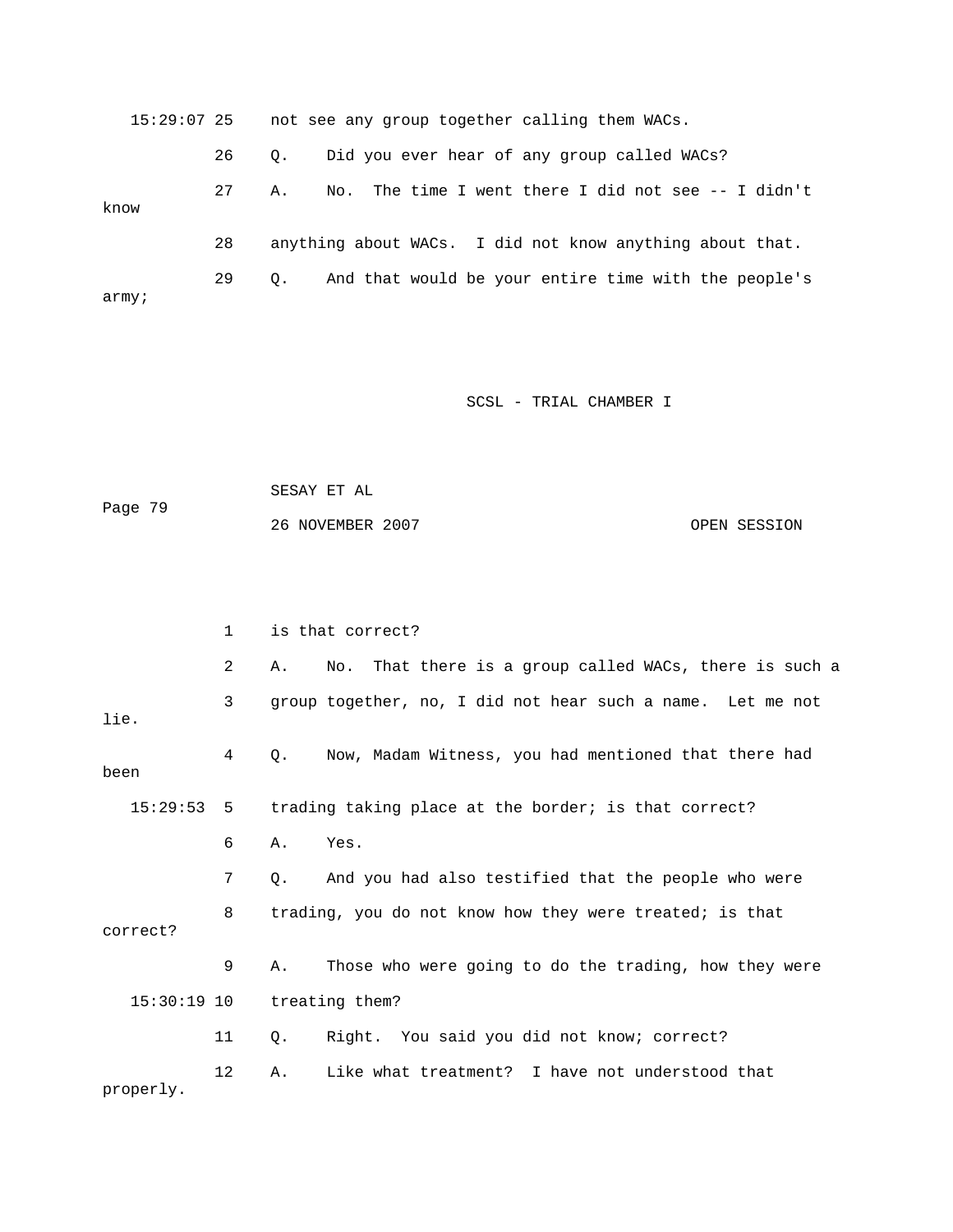13 I have not understood that properly.

 14 Q. In answer to a question from Ms Ashraph, you were asked  $15:30:36$  15 the people trading were treated; do you remember that question? 16 A. Yes. If those who were trading, how they were treated? 17 Q. Right, and you said you did not know how they were treated; 18 is that correct? 19 A. No, I did not see them being treated badly because even  $15:31:02$  20 you are not there, if they had been treated badly, one would 21 told you that the way -- this was the way -- this had been the 24 Q. But, Madam Witness, in answer to the question from 27 A. Yes. I told you that I did not know whether they were 28 badly treated because if they have been badly treated one 29 them would have told you that, "Yes, we have been badly how if have 22 way they have treated us but I did not hear anything like -- I 23 never heard anything like that. 15:31:19 25 Ms Ashraph, did you not say you do not know how they were 26 treated? among treated."

SCSL - TRIAL CHAMBER I

|         | SESAY ET AL      |              |
|---------|------------------|--------------|
| Page 80 |                  |              |
|         | 26 NOVEMBER 2007 | OPEN SESSION |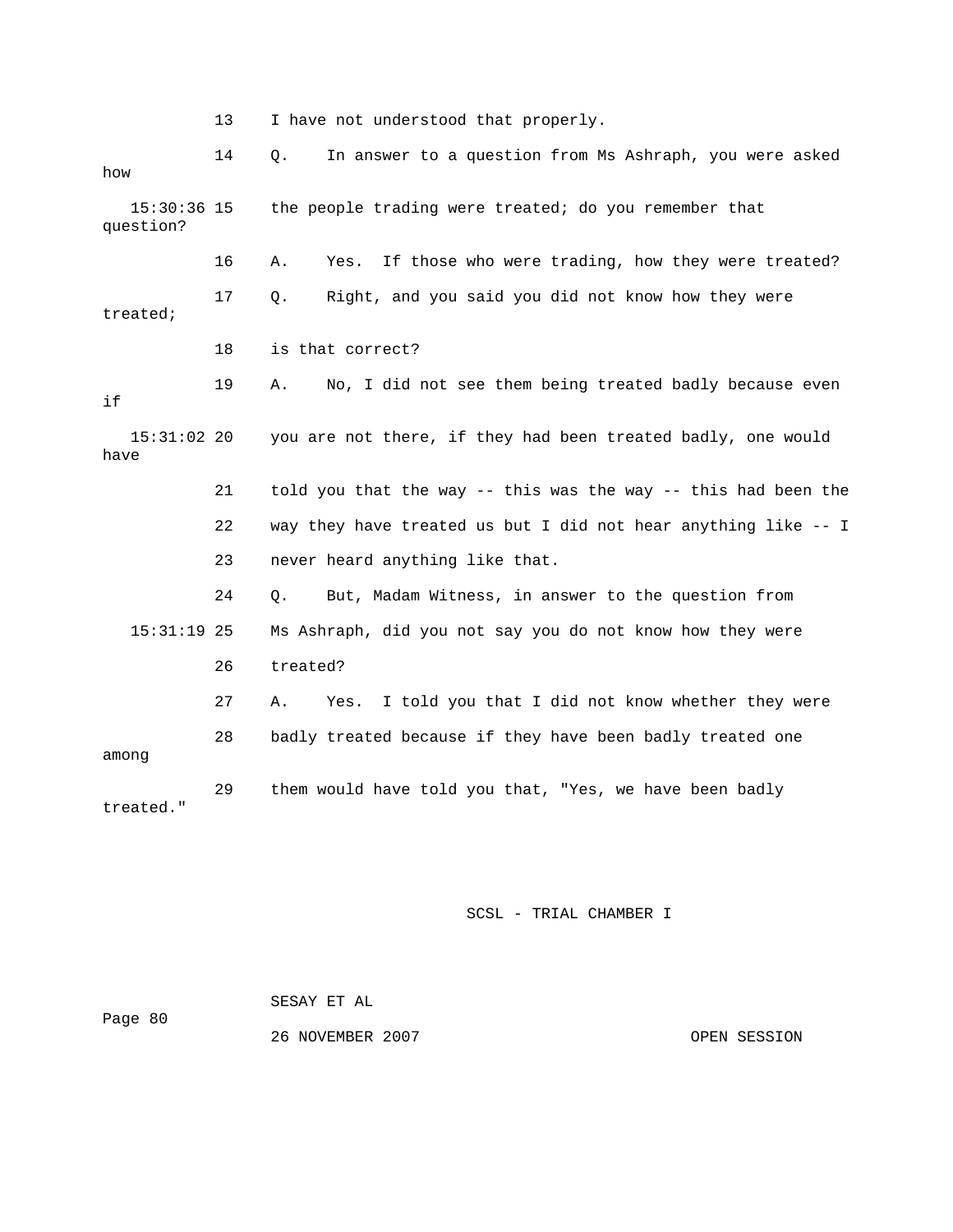| told          | 1  | Bad thing we never heard. Even if you were not there, I've   |
|---------------|----|--------------------------------------------------------------|
| I             | 2  | you: I did not hear that. Every -- that's what I told you.   |
| have          | 3  | told you I did not hear that. Never, nobody ever said, "We   |
| there         | 4  | been raided." Nobody. People used to take their produce      |
| 15:31:56      | 5  | to sell, palm oil to sell and come back.                     |
| My            | 6  | Witness, I didn't ask you about if people were raided.<br>Q. |
| they          | 7  | question was very simple: Did you say you did not know how   |
|               | 8  | were treated? It's a very simple question.                   |
| treated       | 9  | No, I did not know anything, whether they have been<br>Α.    |
| $15:32:20$ 10 |    | badly. I don't know that.                                    |
| border,       | 11 | Thank you, Madam Witness. Now, the trading on the<br>Q.      |
|               | 12 | this is on the border with Guinea; is that correct?          |
|               | 13 | Yes.<br>Α.                                                   |
| into          | 14 | And during this time did you ever attempt to go back<br>Q.   |
| $15:32:33$ 15 |    | Guinea?                                                      |
|               | 16 | No.<br>A.                                                    |
|               | 17 | All right.<br>$Q$ .                                          |
|               | 18 | Α.<br>No.                                                    |
| one           | 19 | MR HARDAWAY: If I may have the Court's indulgence for        |
| $15:32:47$ 20 |    | moment, please?                                              |
|               | 21 | PRESIDING JUDGE: Yes, please, you may.                       |
| go            | 22 | If I attempted to cross over the river to<br>THE WITNESS:    |
|               | 23 | back when I was there, no.                                   |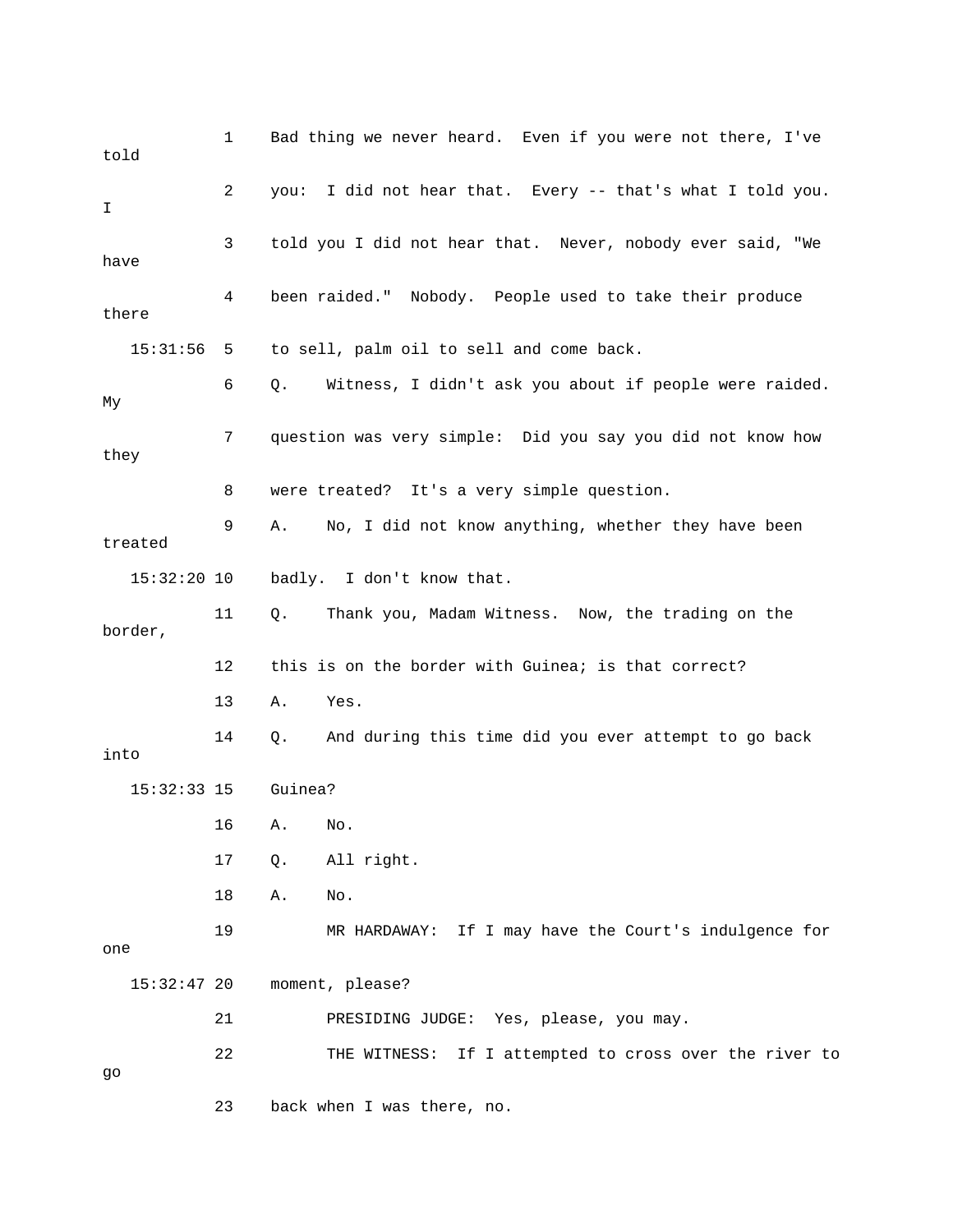|      |               | 24           |          |                  | MR HARDAWAY: Thank you, Your Honours.                    |              |
|------|---------------|--------------|----------|------------------|----------------------------------------------------------|--------------|
| the  | $15:33:26$ 25 |              | Q.       |                  | Now, Madam Witness, from -- I want to make sure I have   |              |
|      | Manowa;       | 26           |          |                  | town right, excuse me. From Mende Buima you went back to |              |
|      |               | 27           |          | is that correct? |                                                          |              |
|      |               | 28           | Α.       | Yes.             |                                                          |              |
| also |               | 29           | Q.       |                  | And you were instructed to go back to Manowa; is that    |              |
|      |               |              |          |                  |                                                          |              |
|      |               |              |          |                  |                                                          |              |
|      |               |              |          |                  | SCSL - TRIAL CHAMBER I                                   |              |
|      |               |              |          |                  |                                                          |              |
|      |               |              |          | SESAY ET AL      |                                                          |              |
|      | Page 81       |              |          | 26 NOVEMBER 2007 |                                                          | OPEN SESSION |
|      |               |              |          |                  |                                                          |              |
|      |               |              |          |                  |                                                          |              |
|      |               | $\mathbf{1}$ | correct? |                  |                                                          |              |

|                        | 2 | Α. | Yes.                                                                   |
|------------------------|---|----|------------------------------------------------------------------------|
| carefully.             | 3 | Q. | Now, could -- listen to the question very, very                        |
|                        | 4 | Α. | Okay.                                                                  |
|                        |   |    | 15:34:04 5 Q. If you wanted to refuse to go back to Manowa, could you? |
|                        | 6 | Α. | Yes.                                                                   |
| refused                | 7 | Q. | Okay. I put it to you, Madam Witness, that had you                     |
|                        | 8 |    | to go back to Manowa, you would have been punished by the              |
|                        | 9 |    | people's army; do you agree, disagree or don't you know?               |
| $15:34:47$ 10<br>qoinq |   | Α. | They would not do anything to me if I said I was not                   |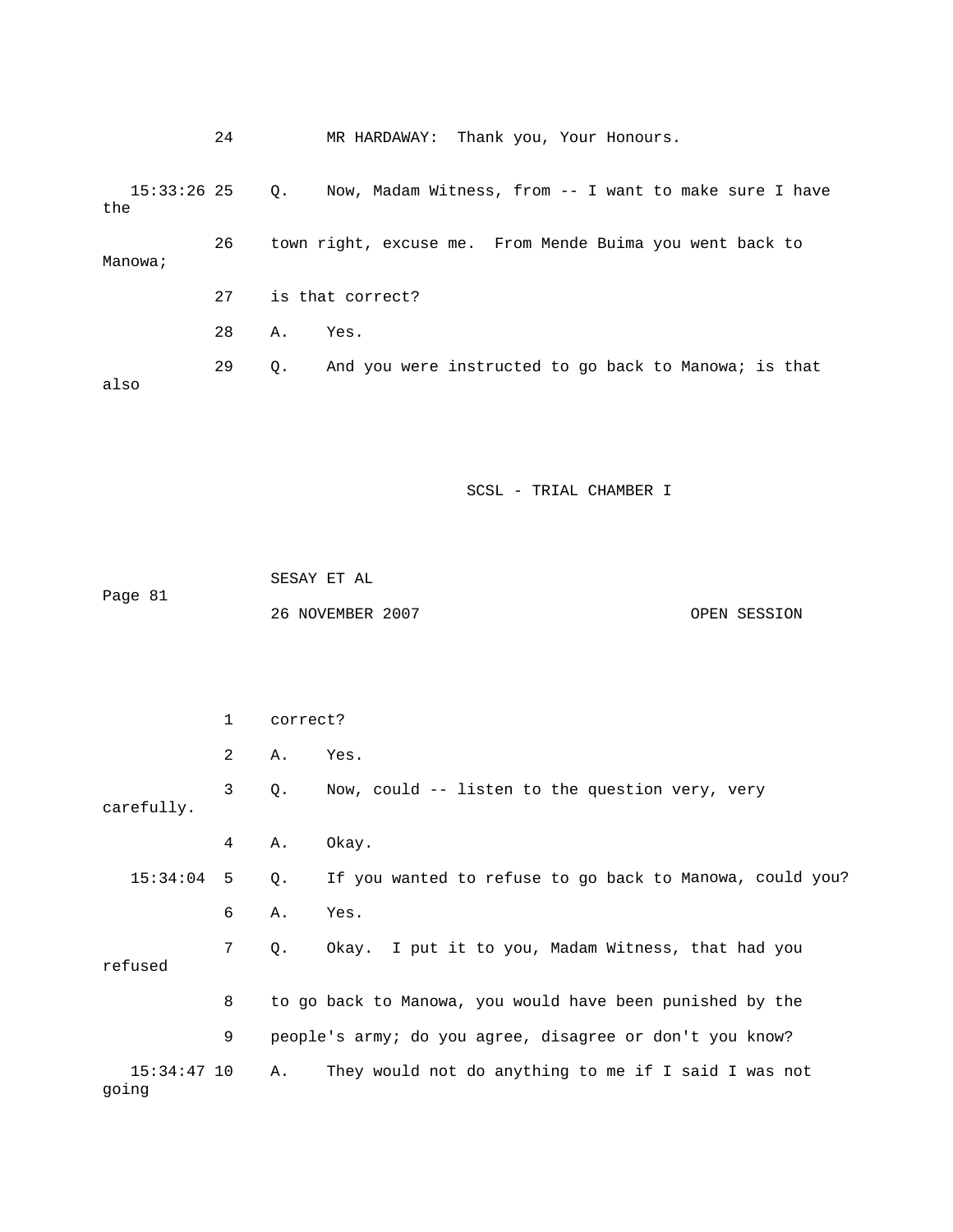|               | 11 | to Manowa; they would not do anything to me. I was in Manowa     |
|---------------|----|------------------------------------------------------------------|
|               | 12 | when they asked me to go and work at the Pendembu. I said no.    |
|               | 13 | But they did not do anything to me because I accepted to go to   |
| do            | 14 | Manowa because it was a busy place; I would have been able to    |
| $15:35:03$ 15 |    | my business. They would not do anything bad to me.               |
| Giehun;       | 16 | Now, I want to talk about the community farm near<br>Q.          |
|               | 17 | all right?                                                       |
|               | 18 | Okay.<br>Α.                                                      |
|               | 19 | Now, you said it was Nancy who was the chief of that<br>Q.       |
| 15:35:27 20   |    | community farm; is that correct?                                 |
|               | 21 | Α.<br>She was the chief at Mende Buima for women, not for        |
|               | 22 | community farm; for the women at Mende Buima.                    |
| farm          | 23 | I stand corrected. Who was in charge of the community<br>О.      |
|               | 24 | at Giehun?                                                       |
| $15:35:47$ 25 |    | I was not going to the farm. I cannot explain that.<br>Α.<br>I   |
|               | 26 | used to see women in group coming to see those who were going    |
|               | 27 | They went to the farm, dancing. They came back<br>happily.       |
|               | 28 | But when they went to the farm, who was in charge of<br>dancing. |
| there.        | 29 | the farm, I cannot tell you that because I was not going         |

SCSL - TRIAL CHAMBER I

Page 82

26 NOVEMBER 2007 OPEN SESSION

SESAY ET AL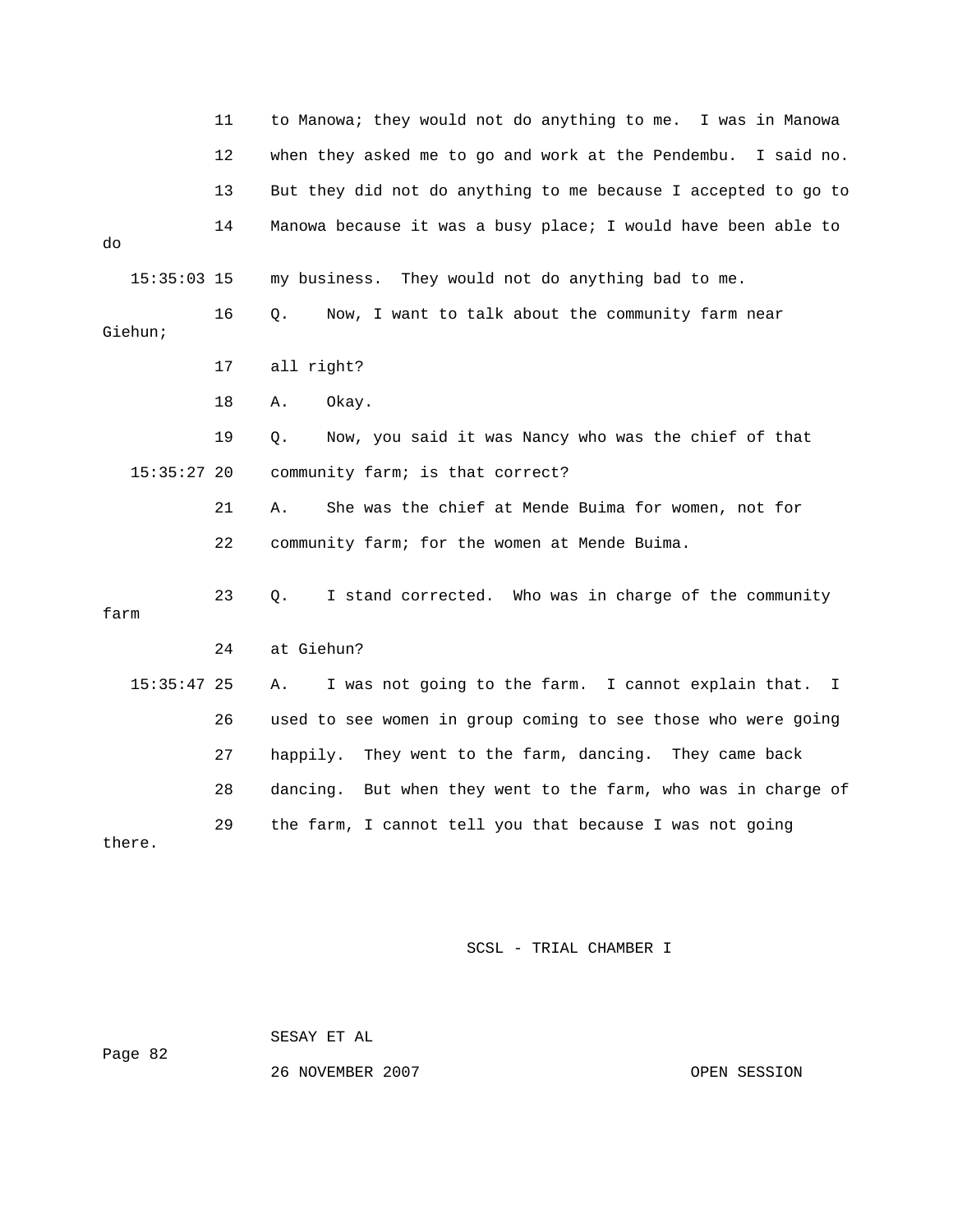1 Nancy was the chief of Mende Buima for the women. She too was 2 going there. 3 Q. So was Nancy in charge of getting people to go to the 4 community farm? 15:36:25 5 A. No. Nancy was the chief for the women in Mende Buima. 6 when they were going there they will come to her house because farming. 9 Anything that we are doing there must be a head. So that's y I wh 11 Q. So it would be correct to say that you do not know how 12 got people to work on the community farm; correct? 13 A. They used to get people from Mende Buima. They used to 16 whole day on the farm. Then the evening they will return. 17 they used to go there singing and coming back with singing. 18 a community farm. 19 Q. I did not ask if they were singing. Again, please just 21 A. Okay. But 7 she too was going there; they used to go there dancing and coming 8 back dancing. I don't know the chief in charge of the 15:36:45 10 cannot tell you. they 14 give them by towns. If three people were to come from Mende 15:37:12 15 Buima then they will send the three people to go and work for the Then It's 15:37:25 20 listen to my question; all right? 22 Q. Could a town refuse to send people to work on the community 23 farm? A very simple question.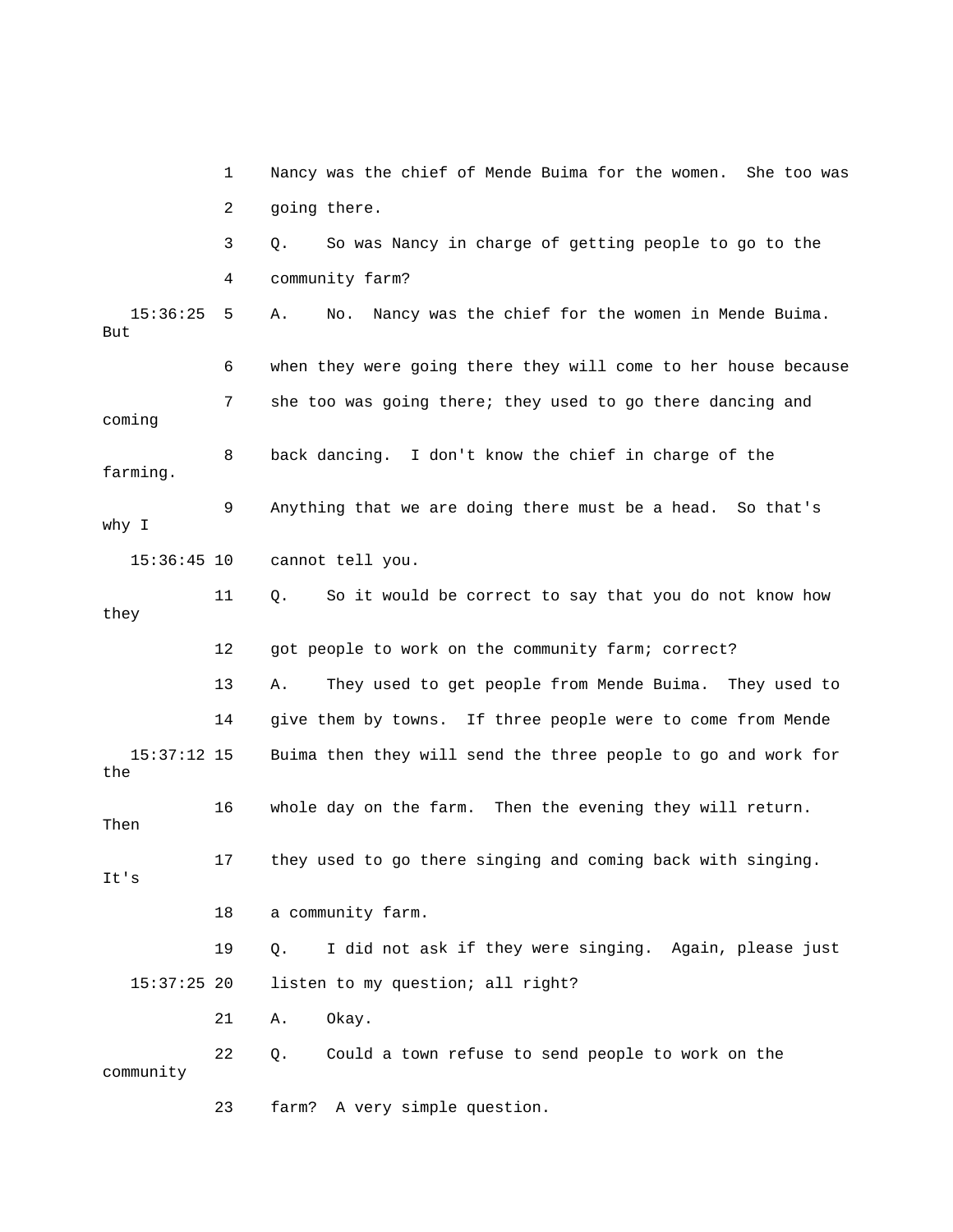24 A. If a town could refuse? 15:38:08 25 Q. Yes. 26 A. The towns, they have come together and decided that they Page 83 OPEN SESSION 1 refuse? Could a town decide: No, we will not send anybody to 2 the community farm in Giehun? 3 A. No. The town that they were not prepared already to send 4 people, they will say so. The town that they were not going, 15:38:21 5 the -- even the town where we were staying there were people o wh 6 were not going to work. 8 PRESIDING JUDGE: So your answer is that people could 9 refuse to go to work? 15:38:33 10 THE WITNESS: Everybody could not go and work. The 11 town cannot go and work. Not everybody was going. There were 27 were making community farms, so how can you refuse when you have 28 decided? 29 Q. That's not the question. The question is: Could they SCSL - TRIAL CHAMBER I SESAY ET AL 26 NOVEMBER if 7 Q. I'm not asking - whole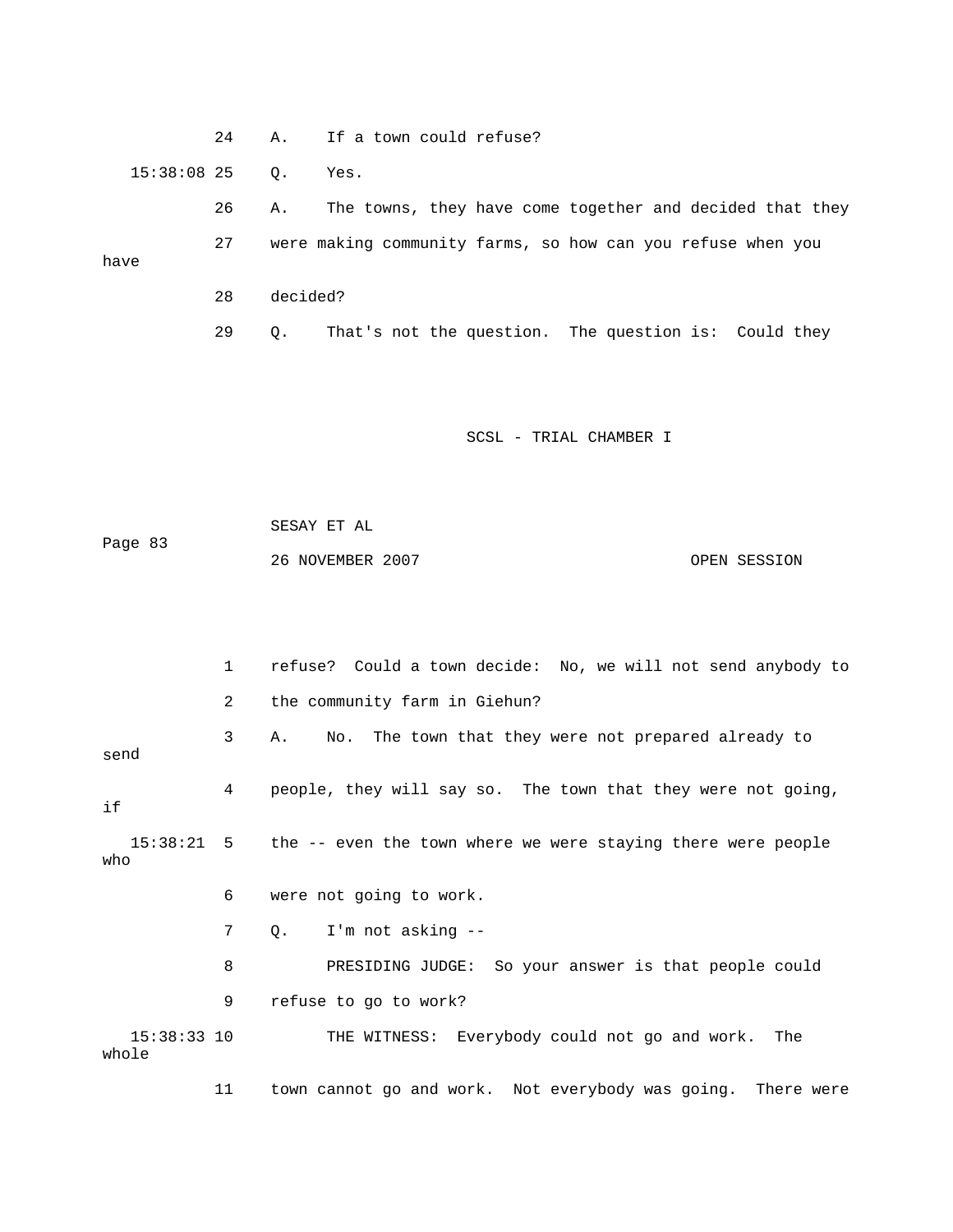| people        | 12 | people who were not going, and they were not forced, but        |
|---------------|----|-----------------------------------------------------------------|
|               | 13 | were not going, and not everybody was going.                    |
|               | 14 | MR HARDAWAY:                                                    |
| $15:39:17$ 15 |    | Could a person refuse to work on the community farm?<br>Q.      |
|               | 16 | If you don't want to work on that farm, you will refuse.<br>Α.  |
|               | 17 | If a person refused to work on the community farm, they<br>Q.   |
|               | 18 | would be punished by the people's army, wouldn't they?          |
| are           | 19 | No, they will not do anything with you if you say you<br>Α.     |
| $15:39:18$ 20 |    | not going there; they will not do anything for you because the  |
|               | 21 | farming was not for them, because it was for civilians.<br>They |
| did           | 22 | said community farm. Even myself, I did not go there.<br>They   |
|               | 23 | not do anything to me.                                          |
|               | 24 | Well, we'll get to why you did not work on the farm in a<br>Q.  |
| $15:39:35$ 25 |    | minute, Madam Witness. Now, was the community farm guarded?     |
|               | 26 | Like what?<br>Α.                                                |
|               | 27 | Were there armed men standing around the community farm?<br>Q.  |
| They          | 28 | I did not hear that. Nobody came and told me that.<br>Α.        |
|               | 29 | used to go and work there. After, at the end of the day, they   |

SCSL - TRIAL CHAMBER I

Page 84 SESAY ET AL 26 NOVEMBER 2007 COPEN SESSION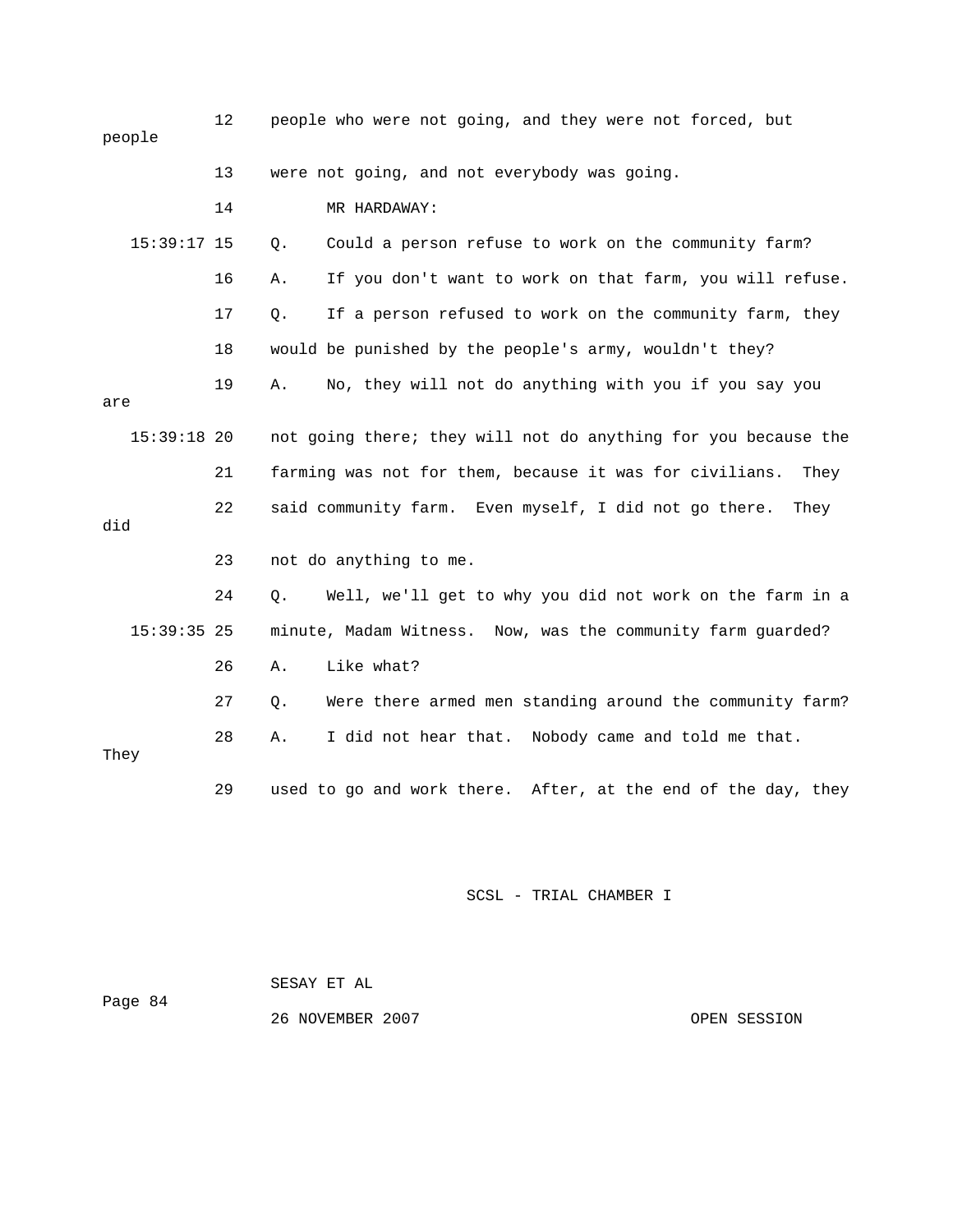1 will come back.

| the           | 2  | So when I put it to you that there were armed gunmen at<br>Q.  |
|---------------|----|----------------------------------------------------------------|
|               | 3  | community farm, you heard nothing about that; is that correct? |
| thing         | 4  | No, I am telling him that that did not happen. A bad<br>Α.     |
| 15:40:25      | 5  | do not hide.<br>That never happened. A single day that never   |
|               | 6  | happened that people were there with guns guarding that farm.  |
| question      | 7  | Madam Witness, please listen to my question.<br>Q.<br>The      |
| at            | 8  | simply was: When I put it to you that there were armed gunmen  |
|               | 9  | the farm in Giehun that you did not hear about it; is that     |
| $15:40:50$ 10 |    | correct?                                                       |
|               | 11 | The town at Giehun, for people to guard that farm with<br>Α.   |
|               | 12 | guns, I am telling him that that never happened because I did  |
|               | 13 | $not--$                                                        |
|               | 14 | Thank you, again. The questions are very simple and can<br>Q.  |
| be            |    |                                                                |
| $15:41:07$ 15 |    | answered very simply.                                          |
| She           | 16 | Objection; she's answered the question.<br>MR JORDASH:         |
|               | 17 | $d$ idn't --                                                   |
|               | 18 | That's the reason I'm answering.<br>THE WITNESS:               |
|               | 19 | She didn't hear.<br>MR JORDASH:                                |
| $15:41:14$ 20 |    | Whatever question that come I will answer.<br>THE WITNESS:     |
| didn't        | 21 | She didn't hear and she can presume it<br>MR JORDASH:          |
|               | 22 | happen because bad things you cannot hide. There's a very      |
|               | 23 | complex and nuanced answer to actually a straightforward       |
|               | 24 | question.                                                      |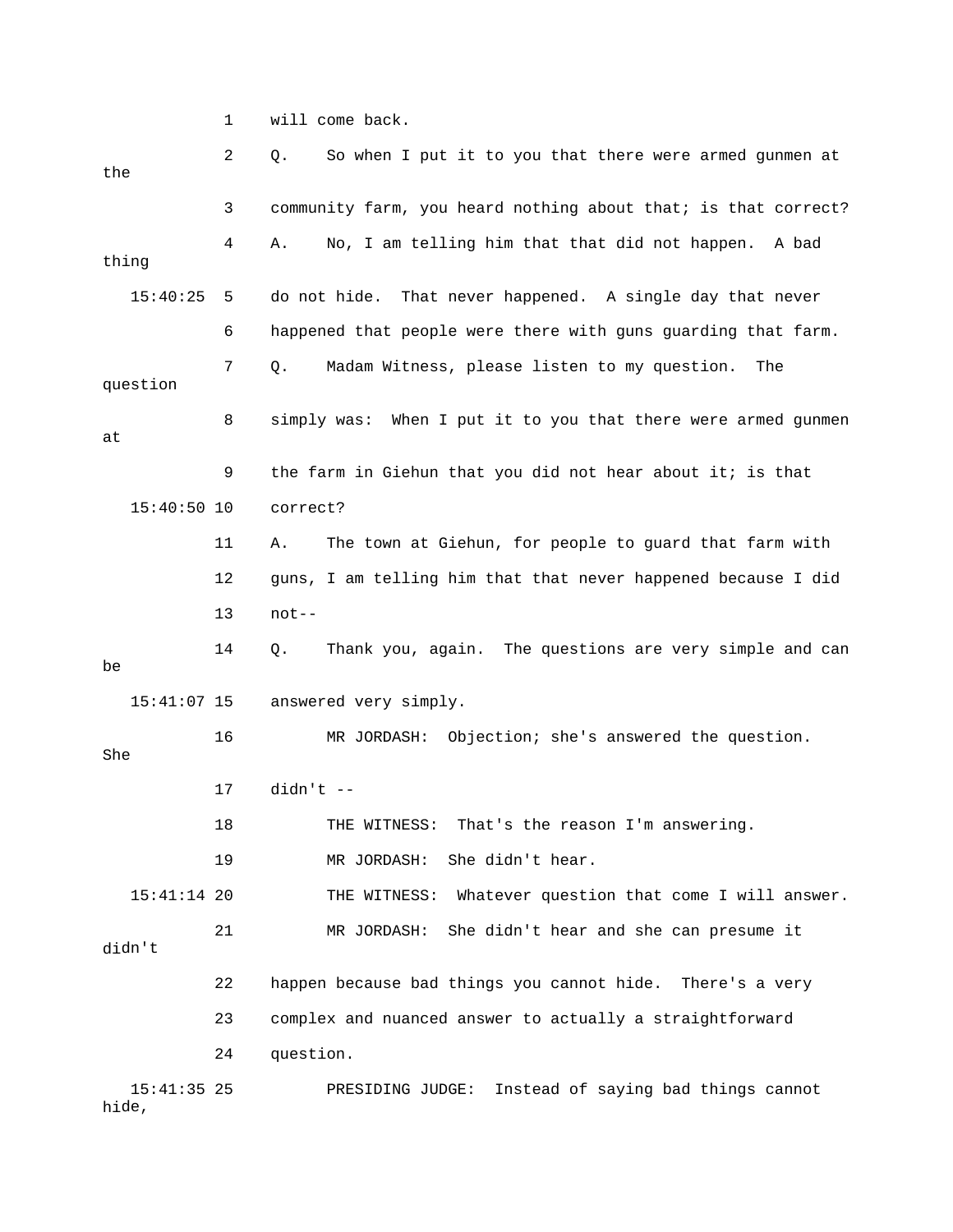26 she should say it did not happen, to her knowledge. Bad things 27 do not hide. I mean, some bad things could hide, Mr Jordash, 28 sure you would agree with that. Some bad things could -- some I'm 29 wrongs could be committed and they could go unnoticed.

SCSL - TRIAL CHAMBER I

 SESAY ET AL Page 85 26 NOVEMBER 2007 OPEN SESSION

|        | 1              | MR JORDASH: But I think --                                     |
|--------|----------------|----------------------------------------------------------------|
|        | $\overline{2}$ | PRESIDING JUDGE: It's possible, isn't it?                      |
| answer | 3              | MR JORDASH: Not with a community farm. That's the              |
|        | 4              | I take from this witness's answer. That's the meaning I take   |
|        | 15:42:06<br>5  | from this witness's answer. The community farm was of such a   |
| if     | 6              | central importance that this witness says she would have heard |
| who    | 7              | bad things were happening there, and this witness knew people  |
| is     | 8              | worked on the community farm and she would have heard. This    |
|        | 9              | the witness's way of answering a question, in my submission,   |
|        | $15:42:31$ 10  | quite clearly.                                                 |
|        | 11             | PRESIDING JUDGE: Right. Thank you. Yes?                        |
|        | 12             | THE WITNESS: But I want to explain something.                  |
|        | 13             | Where do we move from bad things not<br>PRESIDING JUDGE:       |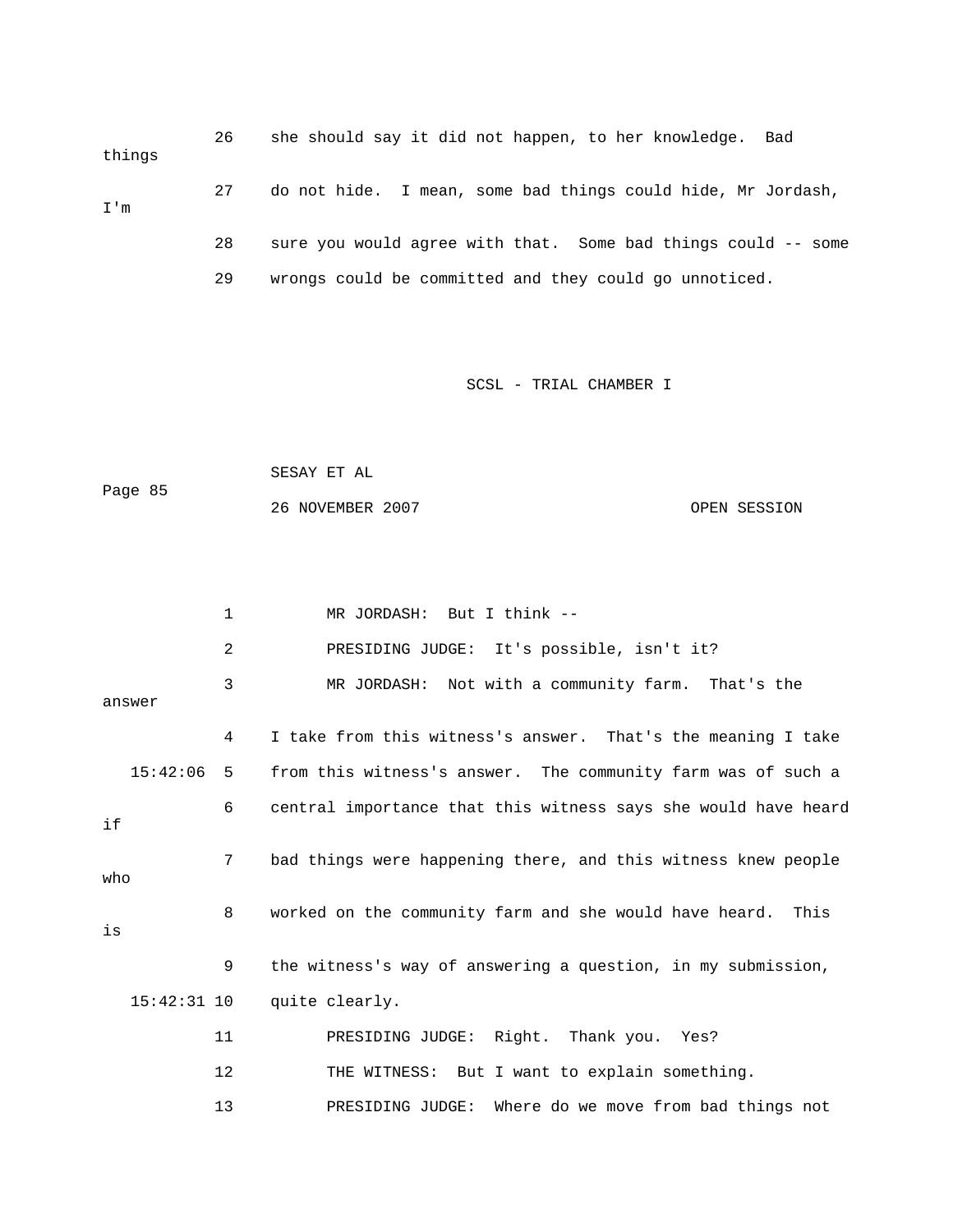14 hiding, Mr Hardaway? 15:42:49 15 MR HARDAWAY: I'll move on, Your Honour. I'll move on. 16 Q. Now, witness -- 18 PRESIDING JUDGE: Yes, Madam Witness, please explain. 19 THE WITNESS: That community farm, I am telling you that 21 benefited from that farm. They harvest. Some of them, even 22 seed rice from that time, still have it. I am telling you 24 farm. 15:43:28 25 MR HARDAWAY: 26 Q. Now, Madam Witness, you had testified that you had a 17 A. Now, I have one or two word to talk. 15:43:08 20 all the civilians were happy to work on that farm because they the that 23 now. That it was civilians are in there. It was not a community farm 27 yourself; correct? 28 A. Yes. 29 Q. And you had said that the MPs had asked soldiers to work on

## SCSL - TRIAL CHAMBER I

| Page 86 | SESAY ET AL      |              |
|---------|------------------|--------------|
|         | 26 NOVEMBER 2007 | OPEN SESSION |

1 your farm because you were working in the hospital; is that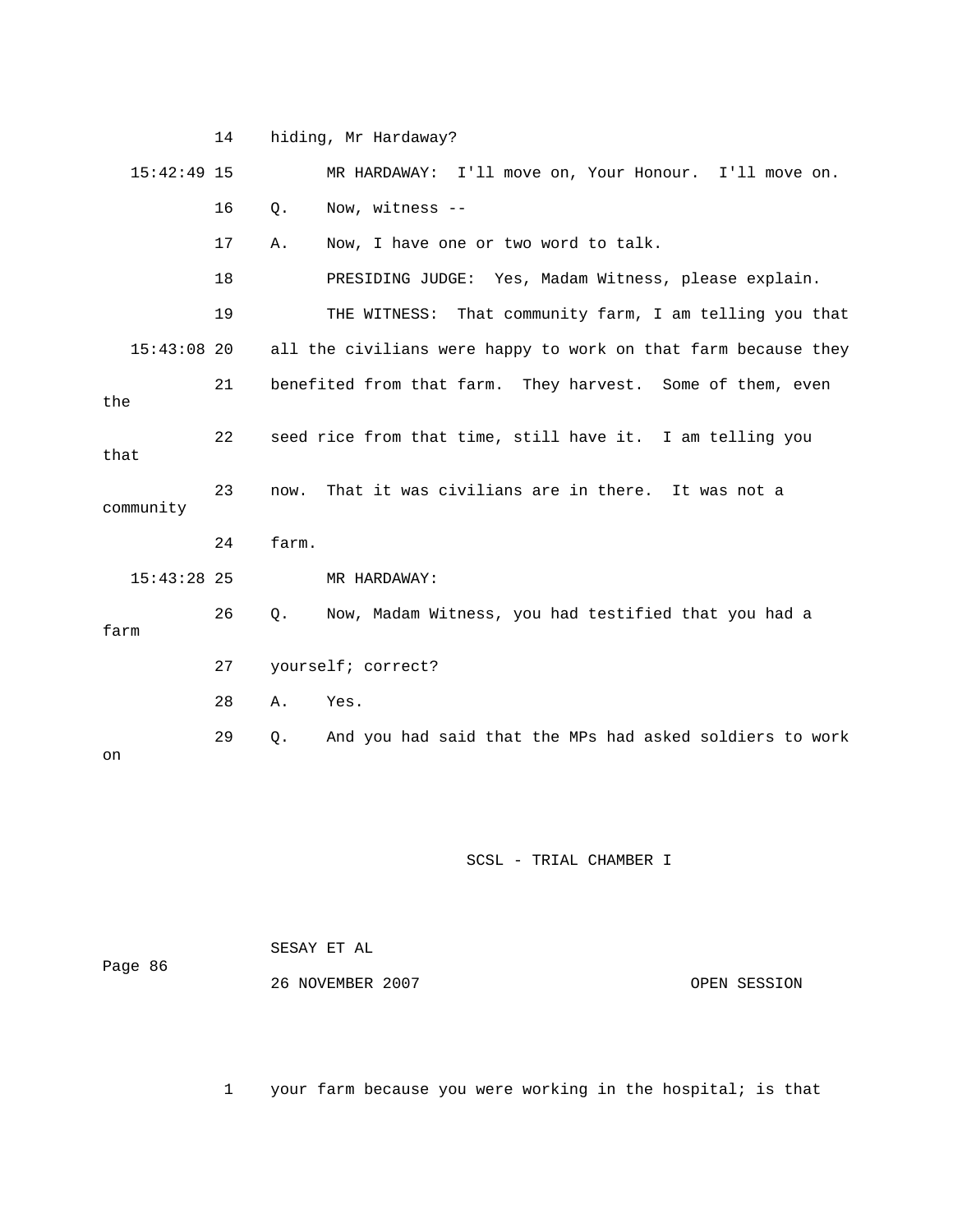2 correct?

3 A. Yes.

 4 Q. Did soldiers work on the farms of any other civilians? 15:44:05 5 A. No. 6 Q. You were the only one? 7 A. Let me explain that. When you ask somebody allow that 8 person to explain. It was a swamp. The soldiers brushed that 9 swamp for one day, then we planted. Only two civilians worked 15:44:24 10 my farm, on my swamp, on the day of brushing. This woman who sent. 12 They volunteered. 14 soldiers work on any other civilians' farms? 15:44:49 15 A. Well, all of us who were doing the nurse work, three of used 15:45:10 20 testify, did you speak to people from the Special Court 22 A. Those that went to me to give this statement? on I 11 was still with and his sibling. Those two people were not 13 Q. Madam Witness, again, the question is this: Did the us, 16 they used to work for us because that's the food we used to -- 17 that's the food that used to sustain us because that -- they 18 to do that farm work for us. 19 Q. All right. Now, Madam Witness, before you came here to 21 concerning your evidence here today? 23 Q. Yes. 24 A. Yes. 15:45:35 25 Q. How many times did you speak to people from the Special 26 Court concerning your evidence here today? 27 A. When they went and took the statement from me, the other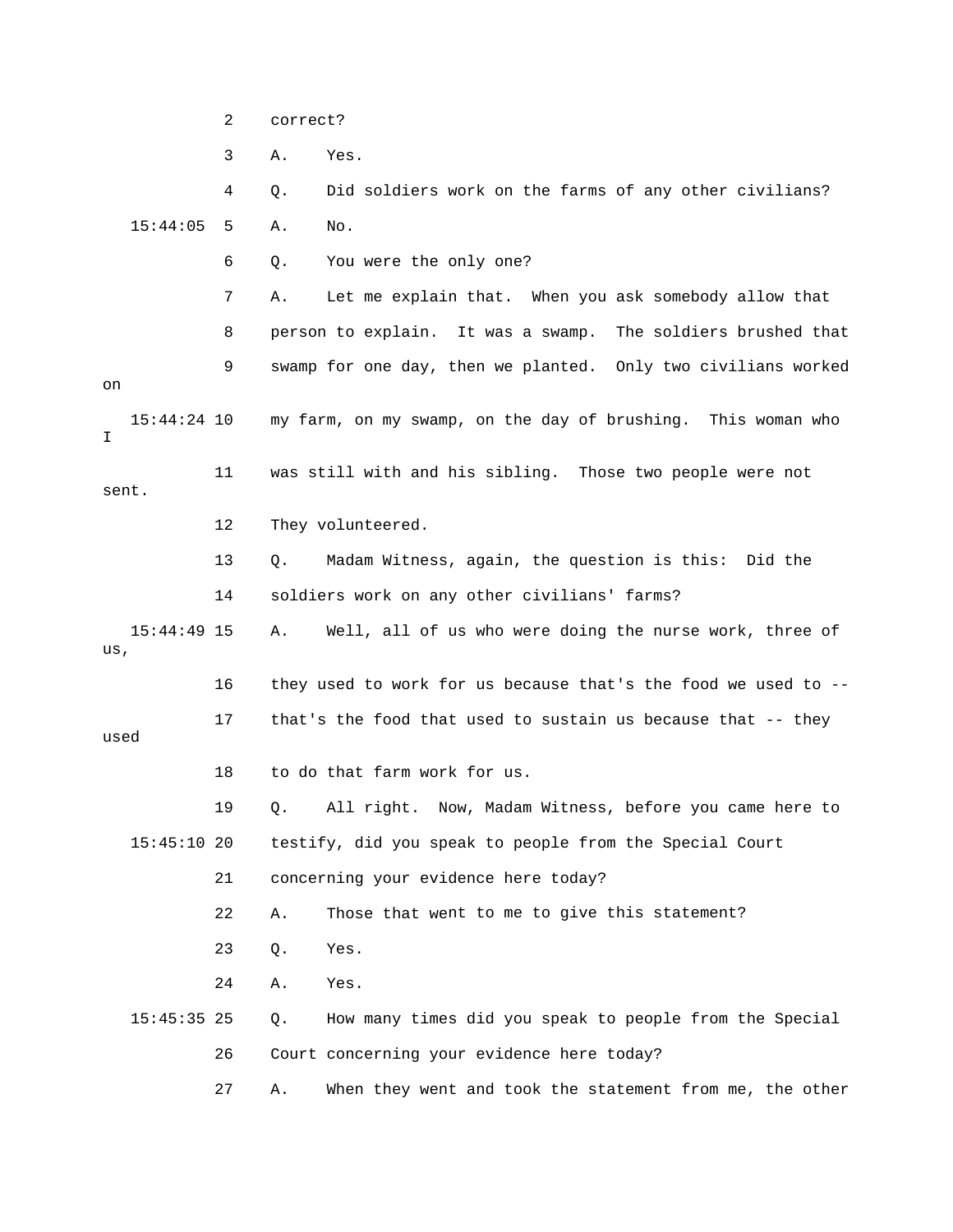28 time I came, the Court did not hold. Then I went back. Then I 29 came again. It did not hold. Then I came back. It is now this

SCSL - TRIAL CHAMBER I

|         | SESAY ET AL      |              |
|---------|------------------|--------------|
| Page 87 |                  |              |
|         | 26 NOVEMBER 2007 | OPEN SESSION |

|               | $\mathbf{1}$ | time that the Court is now on that I have come to this Court.  |
|---------------|--------------|----------------------------------------------------------------|
| Special       | 2            | So how many times did you speak to people from the<br>О.       |
|               | 3            | Court concerning what you're testifying here today? Just how   |
|               | 4            | many times?                                                    |
| 15:46:26      | 5            | When they went and took the statement from us, the Court<br>Α. |
|               | 6            | did not hold except now that I am talking to Special Court.    |
|               | 7            | Madam Witness, would it be five times that you spoke to<br>Q.  |
|               | 8            | people from the Special Court before you came here today for   |
|               | 9            | evidence? Six times, three times? How many times?              |
| $15:46:52$ 10 |              | When I went and gave the statement, that was the time I<br>Α.  |
| have          | 11           | know that I have come to talk to people, except now that I     |
|               | 12           | come to -- at this Special Court.                              |
|               | 13           | THE INTERPRETER: Your Honours, the witness is speaking         |
|               | 14           | very fast.                                                     |
| $15:47:07$ 15 |              | MR HARDAWAY:                                                   |
|               | 16           | Madam Witness, please slow down, please slow down and<br>Q.    |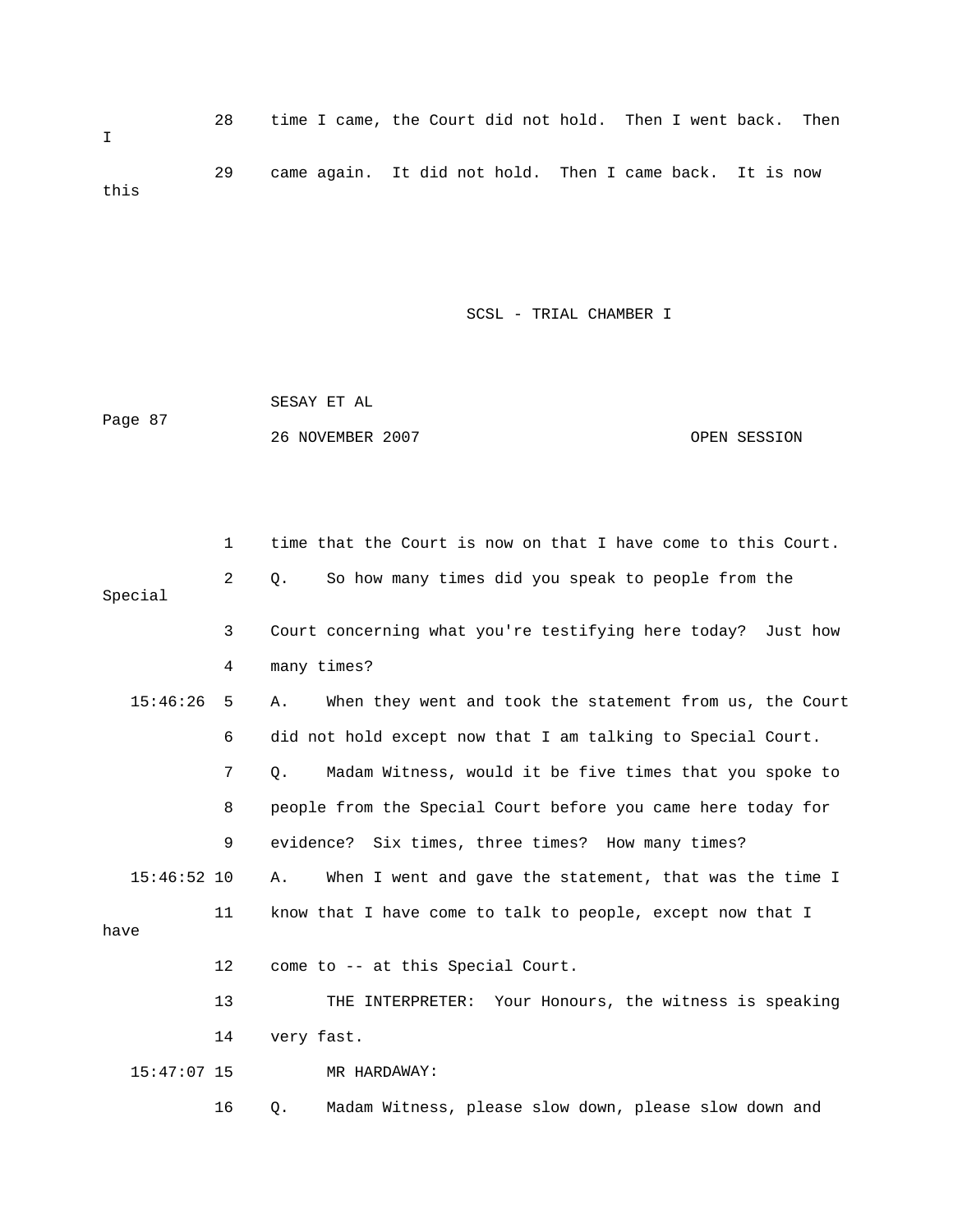17 repeat your answer for the translator.

 18 A. When they went and took statement from me, when I came to 19 the zoo [as interpreted] except now that I have come and sat 21 I did not sit down and explain this talk to anybody except now your 15:47:39 25 A. I cannot remember now. I cannot remember. I could not 26 remember the date on which I gave that statement because I -- 28 Q. Do you know -- 15:47:24 20 before this Court, they brought me but the Court did not hold so 22 that I am in this Court explaining. 23 Q. When did you give your statement? When did you give 24 statement? I 27 did not document it. I'm not educated, so I cannot recall now. 29 A. Except when I have come.

SCSL - TRIAL CHAMBER I

| Page 88 |  |                | SESAY ET AL                                                   |              |
|---------|--|----------------|---------------------------------------------------------------|--------------|
|         |  |                | 26 NOVEMBER 2007                                              | OPEN SESSION |
| aqo,    |  | $1 \quad$      | Q. -- do you know if it was eight months ago, nine months     |              |
|         |  | $\overline{a}$ | a year ago? Do you know?                                      |              |
|         |  | 3              | Yes, it's over a year now because I came here once when<br>Α. |              |

the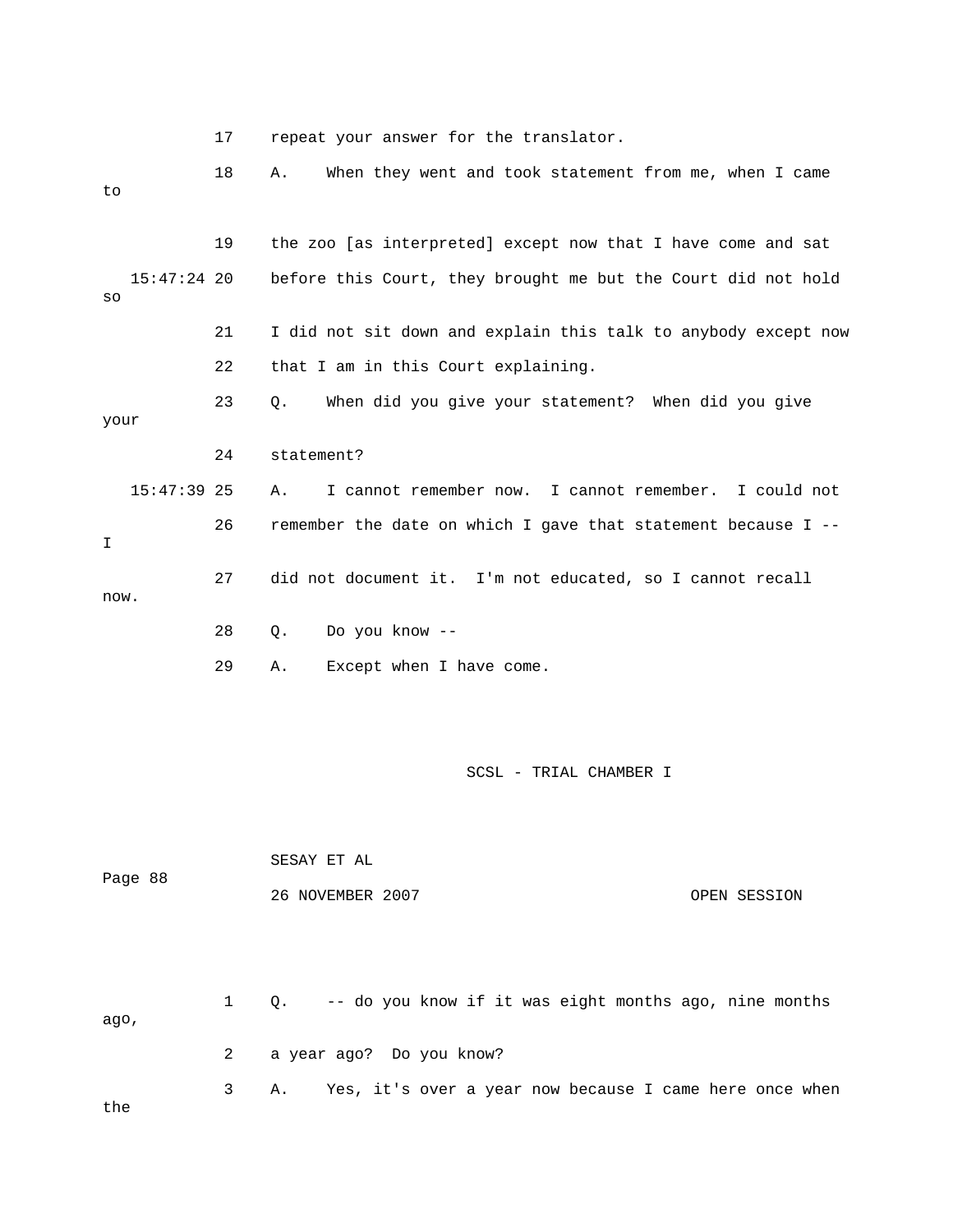| I                     | 4  | Court -- when the Court was open during the time of election.   |
|-----------------------|----|-----------------------------------------------------------------|
| 15:48:17              | -5 | have made this statement over one year. I was not there, in     |
|                       | 6  | I went to Liberia to my children. From there that's --<br>fact. |
|                       | 7  | when I left from Liberia, that was the time I came here.<br>I'm |
|                       | 8  | just ready to go back.                                          |
| next                  | 9  | After you gave your statement a year ago, when did you<br>Q.    |
| 15:48:40 10           |    | speak to people from the Special Court?                         |
|                       | 11 | I have not spoken to anybody that I can remember from<br>Α.     |
|                       | 12 | Special Court to come and sit down here and talk to people at   |
|                       | 13 | I have not yet understood that. Because I am<br>Special Court.  |
|                       | 14 | just arriving, it's only two days ago that I have come to that  |
| $15:49:03$ 15<br>told |    | I have told them that I wanted to go back, but they<br>zulu.    |
|                       | 16 | me to come to Court today. This my first time I'm explaining,   |
|                       | 17 | apart from that statement.                                      |
| to                    | 18 | Since you came two days ago as you said, did you speak<br>Q.    |
|                       | 19 | anyone from Special Court then?                                 |
| 15:49:18 20           |    | No, I was lying down.<br>I was not well.<br>Α.                  |
| not                   | 21 | So from the time you arrived at Zulu until now, you did<br>Q.   |
|                       | 22 | speak to anybody from Special Court; is that correct?           |
| here, I               | 23 | Like what type of talk? To come and talk to people<br>Α.        |
| I'm                   | 24 | talked to a lot of people because I was talking with people.    |
| $15:49:45$ 25<br>I    |    | living there with people at Zulu, we used to sit together, so   |
|                       | 26 | talked to people there.                                         |
| what                  | 27 | Did you talk to anyone from Special Court concerning<br>Q.      |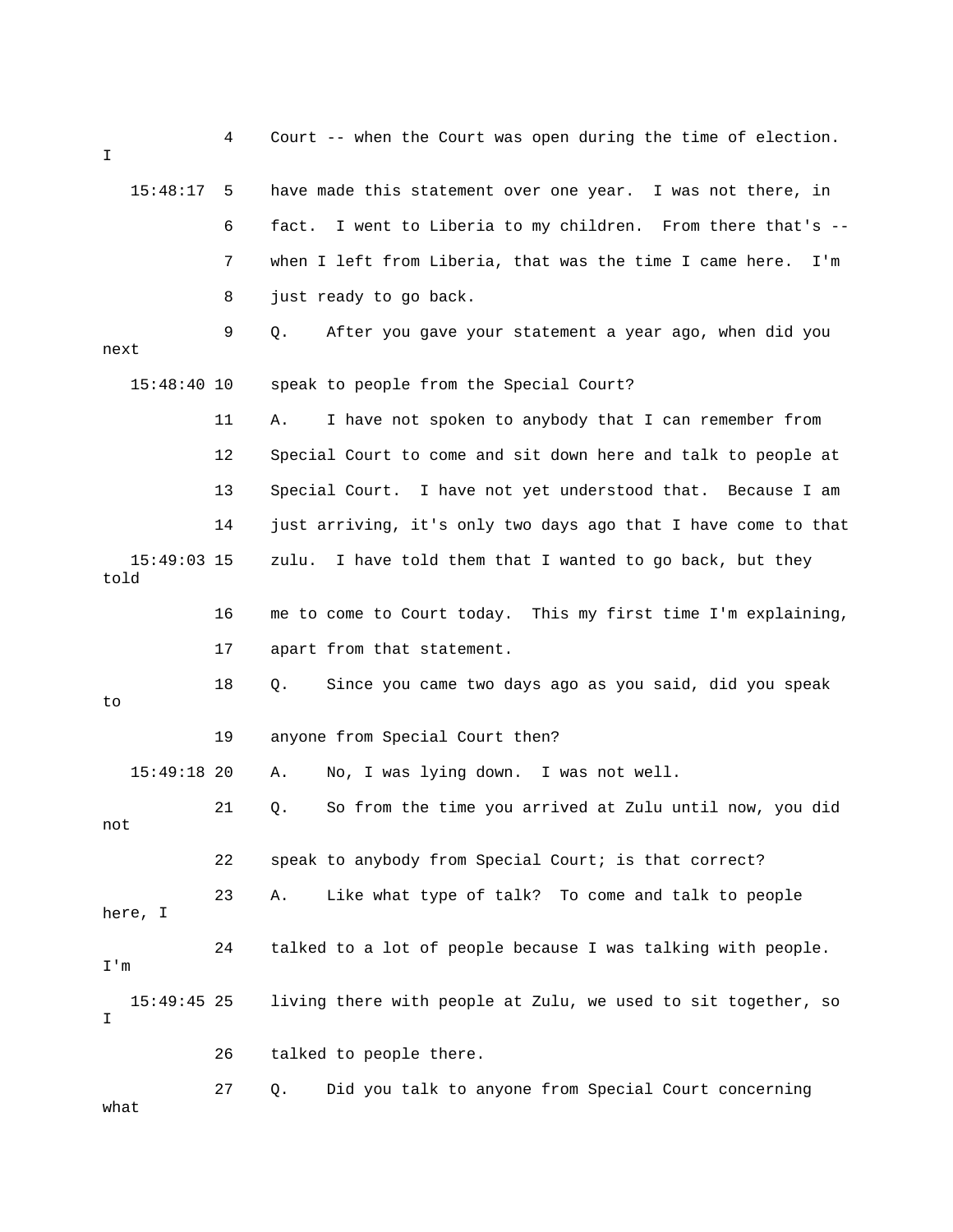28 you're testifying here to today?

 29 A. I did not talk anything to anybody because I did not know

SCSL - TRIAL CHAMBER I

| Page 89 | SESAY ET AL      |              |
|---------|------------------|--------------|
|         | 26 NOVEMBER 2007 | OPEN SESSION |

| point           | $\mathbf 1$    | what I was coming to testify because I don't know at that     |
|-----------------|----------------|---------------------------------------------------------------|
| together        | $\overline{2}$ | what could I have explained, because those that we came       |
| was             | $\overline{3}$ | we used to sit down together and talk. I don't know what I    |
|                 | 4              | coming to say, so what could I have explained to somebody?    |
| 15:50:28<br>did | 5              | Madam Witness, when you gave your statement a year ago,<br>Q. |
|                 | 6              | you tell the people taking your statement that the MPs asked  |
|                 | 7              | civilians to work on your private farm?                       |
|                 | 8              | I did not tell anybody that, that the MPs were asking<br>Α.   |
| ask             | 9              | civilians. I said soldiers cultivated my farm. They did not   |
| $15:50:55$ 10   |                | any civilian.                                                 |
|                 | 11             | PRESIDING JUDGE: Yes, Ms Ashraph.                             |
| sorry,          | 12             | MS ASHRAPH: Yes, Your Honour, there's actually --             |
|                 | 13             | the witness was interviewed in 2006 and in that interview the |
| April           | 14             | summary contains [indiscernible] sentence the summary of 16   |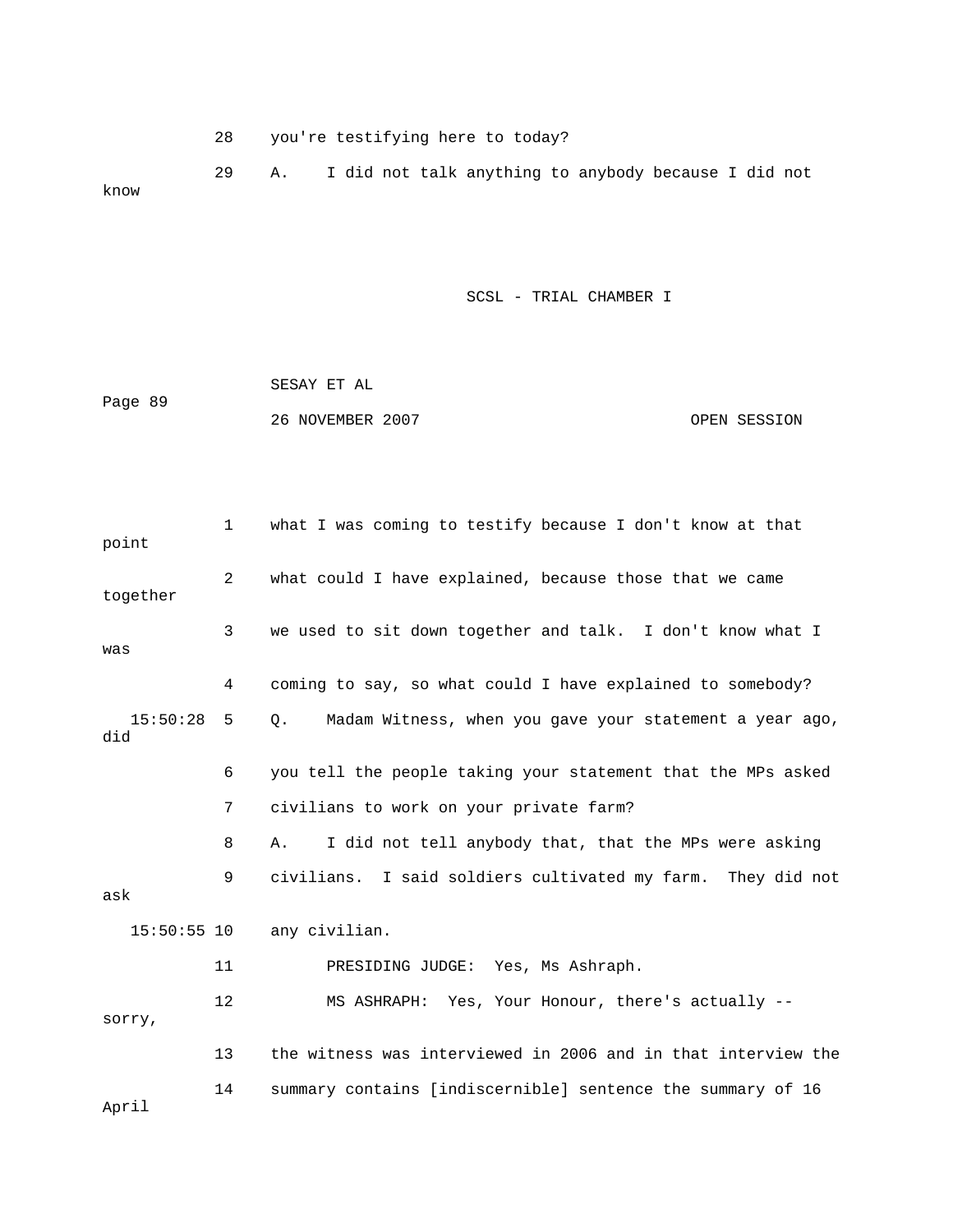15:51:15 15 has "civilians" but the original statement actually has 17 JUDGE BOUTET: Maybe before we hear more, we should ask the 18 witness -- that this not be permitted to the witness so there 19 no confusion here. 15:51:28 20 MS ASHRAPH: If you can just take off your headphones. 21 JUDGE BOUTET: She can keep it, provided the translation 22 not done to her, so that's okay. Sorry, Ms Ashraph. 23 MS ASHRAPH: Yes. Apologies, Your Honour. 24 JUDGE BOUTET: Can you take this back for me? 15:51:39 25 MS ASHRAPH: Yes, Your Honour, I will. The witness was 26 interviewed in Pendembu in 2006 and, in that statement, she says 27 the MPs arranged for soldiers to assist. When the summary was summary 29 and the summary says civilians were asked to assist, and that was 16 "soldiers." is is 28 done for 16 April that's when there was an error in that

SCSL - TRIAL CHAMBER I

|         | SESAY ET AL      |              |  |
|---------|------------------|--------------|--|
| Page 90 |                  |              |  |
|         | 26 NOVEMBER 2007 | OPEN SESSION |  |

1 corrected. I am even willing to disclose that small section

of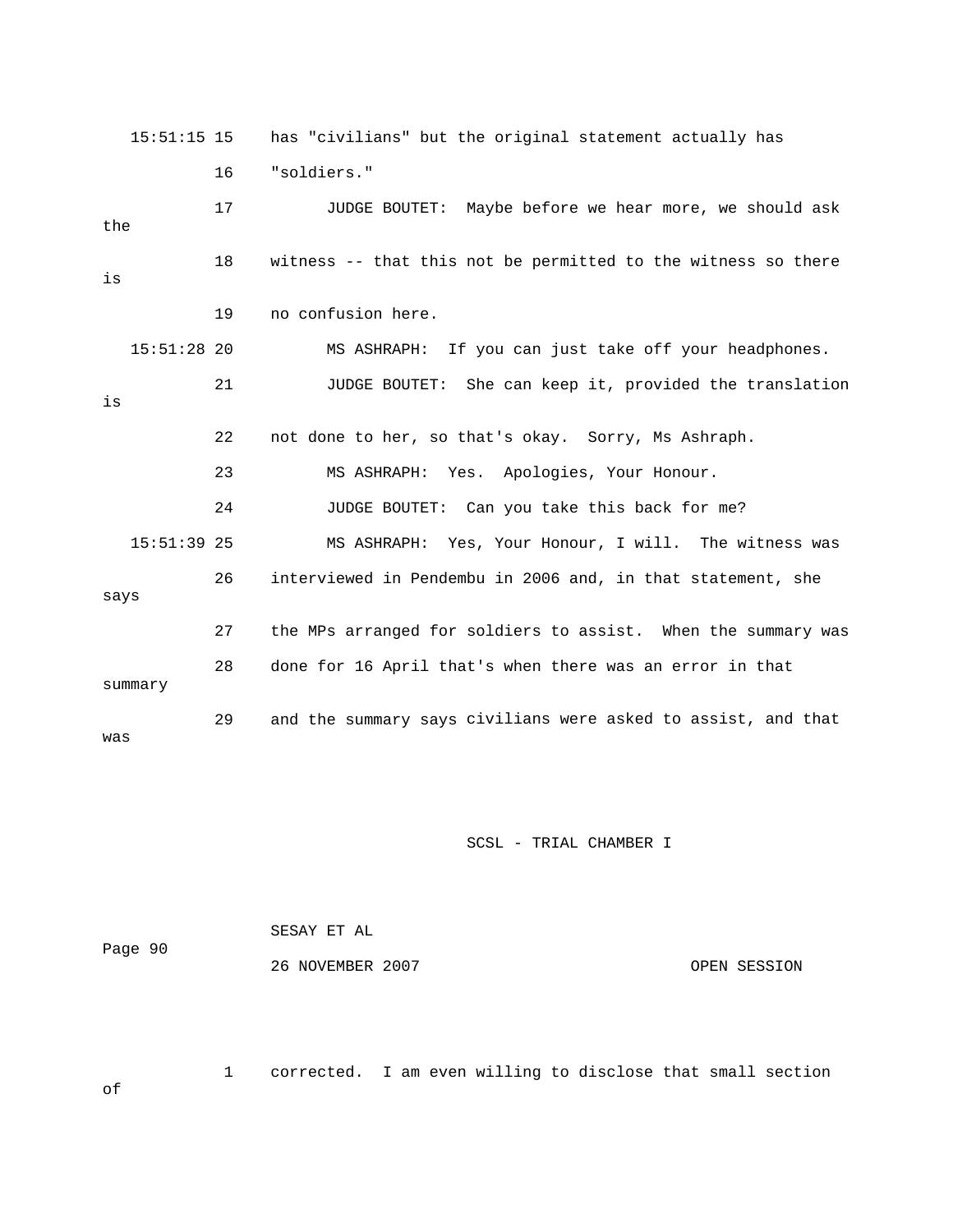|                      | 2  | the investigator's notes to the Prosecution, if that would       |
|----------------------|----|------------------------------------------------------------------|
|                      | 3  | assist.                                                          |
| this                 | 4  | MR HARDAWAY: Your Honour, the reason why I went into             |
| 15:52:12             | 5  | type of question is that the summary that we have, and this is   |
|                      | 6  | was from March 5, 2007, it clearly states that it was asking     |
| we                   | 7  | civilians to assist the witness on the private farm. And when    |
| stated               | 8  | received additional information this morning, then it was        |
|                      | 9  | that it was soldiers; that's why I'm going into this line.<br>Ιf |
| $15:52:33$ 10<br>the |    | they say it was in April we need to check on that but that's     |
| that                 | 11 | basis of my questioning. We were working on the presumption      |
| to                   | 12 | the statement said that civilians -- the MPs asked civilians     |
|                      | 13 | help on the witness's farm.                                      |
|                      | 14 | PRESIDING JUDGE: Yes, Mr Hardaway; are you through with          |
| $15:53:00$ 15        |    | I'm through with that.<br>MR HARDAWAY:                           |
|                      | 16 | PRESIDING JUDGE: Yes, with what you --                           |
| Ashraph,             | 17 | MR HARDAWAY: As it related to the response to Ms                 |
|                      | 18 | yes, I'm through.                                                |
|                      | 19 | PRESIDING JUDGE:<br>Yes.                                         |
| $15:53:08$ 20<br>to  |    | I'm waiting for guidance from the Court as<br>MR HARDAWAY:       |
| further.             | 21 | proceed or if the Court wishes to expand upon the matter         |
| assure               | 22 | PRESIDING JUDGE: Yes, Mr Jordash.<br>I just wanted to            |
|                      | 23 | myself that Mr Hardaway is through with what you have to say.    |
|                      | 24 | Yes, what is it?                                                 |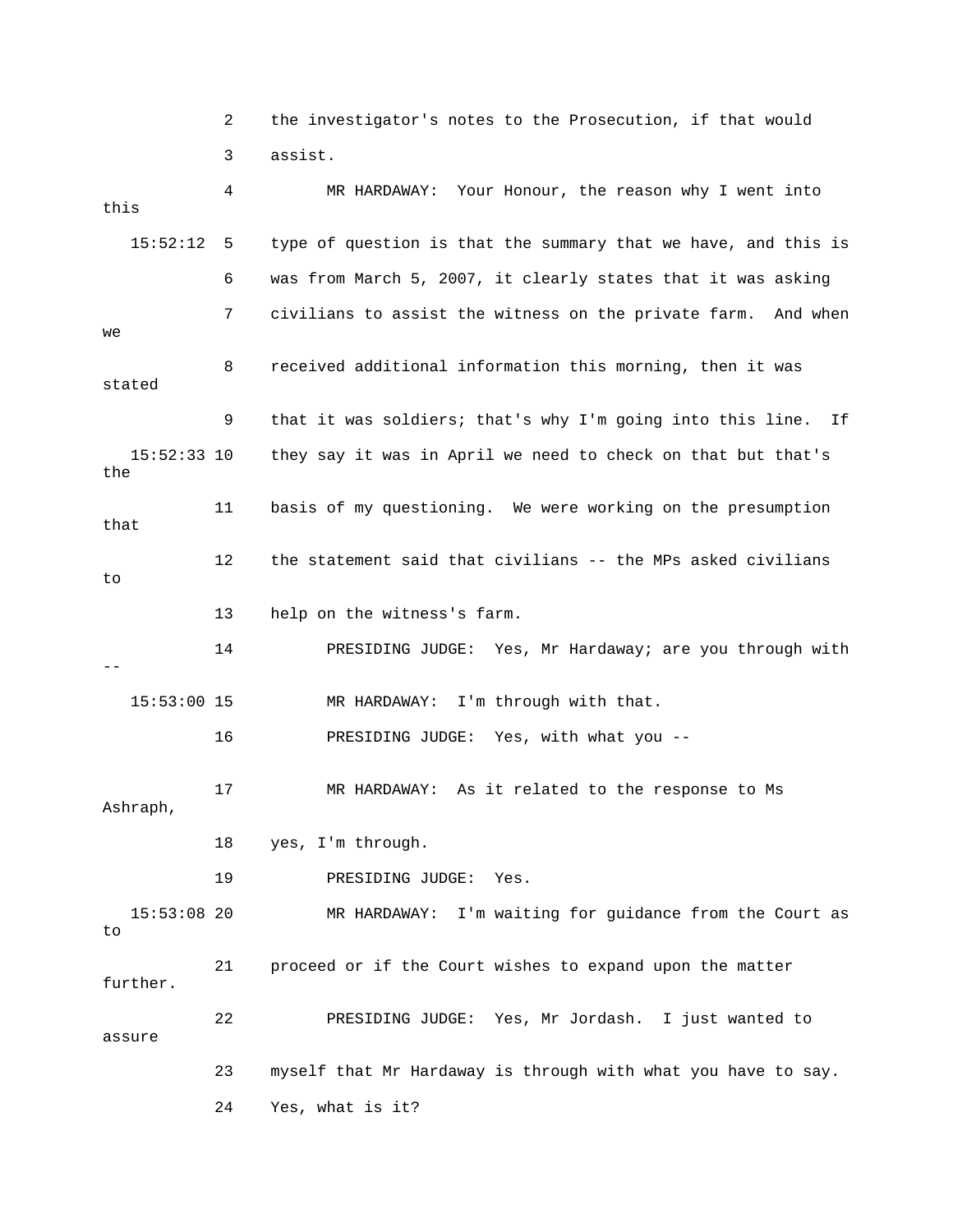15:53:26 25 MR JORDASH: I suppose, just to buttress what Ms Ashraph 26 said, which is that if it's our fault then we, in fairness to 27 witness, and in fairness to the Prosecution, ought to say it's 28 our fault and, in that respect, as Ms Ashraph said, we'd be the 29 prepared to disclose that aspect of the investigator's notes, so

SCSL - TRIAL CHAMBER I

| Page 91 | SESAY ET AL      |              |
|---------|------------------|--------------|
|         | 26 NOVEMBER 2007 | OPEN SESSION |

 1 that the Prosecution can see there's no foul play or any 3 rather than hers. It's simply to acknowledge a mistake and to 4 ensure that the witness's credibility isn't undermined when it's 6 MR HARDAWAY: Your Honours, I would ask -- the 7 investigator's notes are fine but I would also ask to see the 9 MR JORDASH: This is the point I'm making. We have 15:54:22 10 investigator's notes which are, according to the jurisprudence attempt 2 by us to protect a witness, by suggesting that it's our fault 15:54:11 5 our mistake. 8 statement. of 11 this Court, a statement. We have investigator's notes for this 12 witness.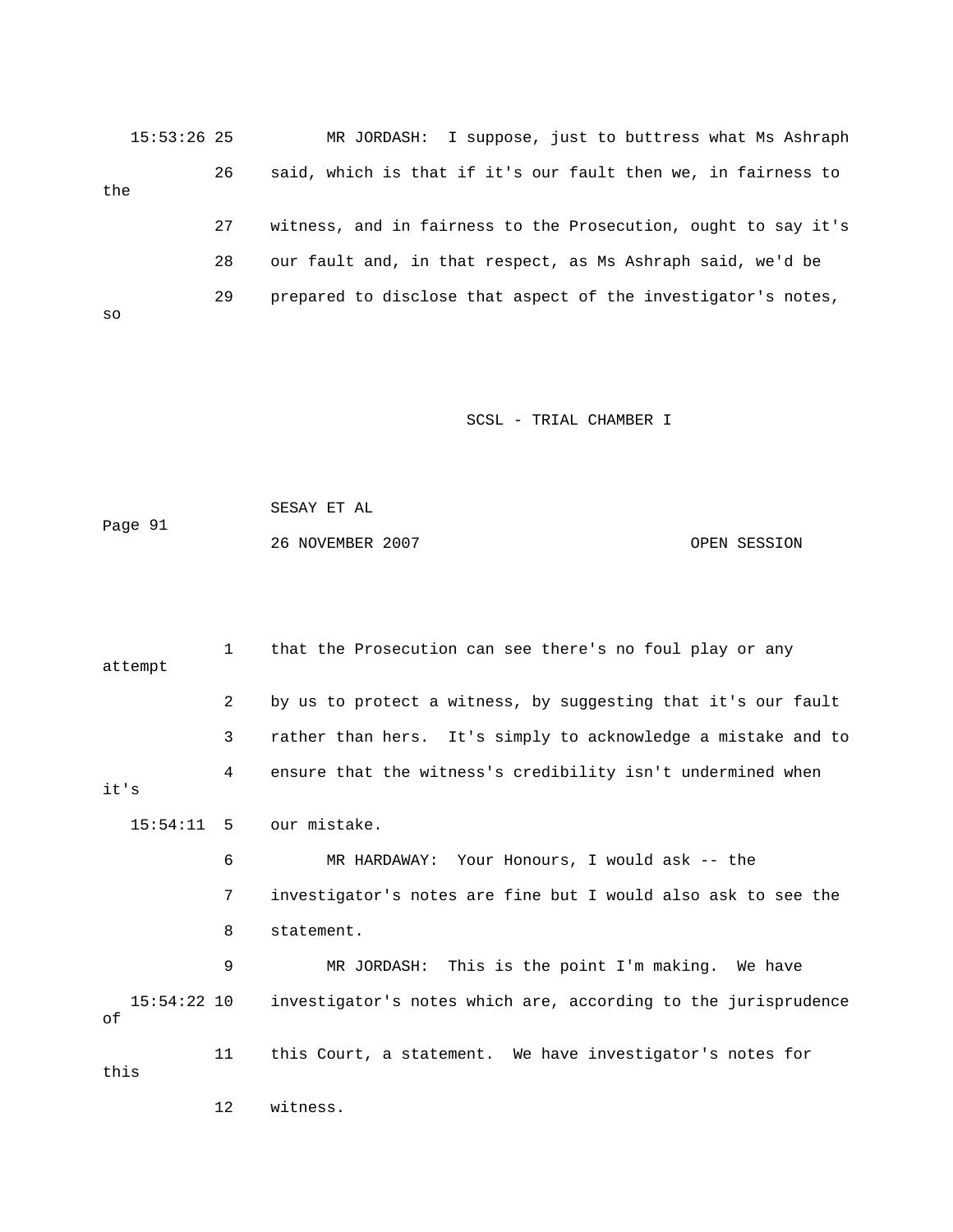13 JUDGE BOUTET: Sorry, other than the notes that you 14 describe as being investigator's notes, there's no statement per 15:54:41 15 se in a true form -- 16 MR JORDASH: No, it's the investigator's notes with 18 indicated, this is the statement we have, investigator's notes 22 JUDGE BOUTET: Mr Hardaway, you've heard the 23 representations made by Mr Jordash on the mistake that they proposing to disclose that part of that -- of the  $\operatorname*{say}% \operatorname*{supp}\left( X_{0},\mathcal{U}\right) =\operatorname*{supp}\left( X_{0},\mathcal{U}\right)$  17 internal memorandum covering -- or within them. But as I've 19 and we would, of course, be prepared on this point, without 15:54:56 20 argument, to disclose that aspect so the Prosecution can see that 21 we are not engaged in subterfuge. made 24 when they provided this information to you, and they are  $15:56:01$  25 investigator's 26 notes because, from my understanding of what they say, they 27 there is no statement per se in the true form. The statement is 28 in the form of investigator's notes and presumably taken from 29 questioning this witness.

## SCSL - TRIAL CHAMBER I

|         | SESAY ET AL      |
|---------|------------------|
| Page 92 |                  |
|         | 26 NOVEMBER 2007 |

OPEN SESSION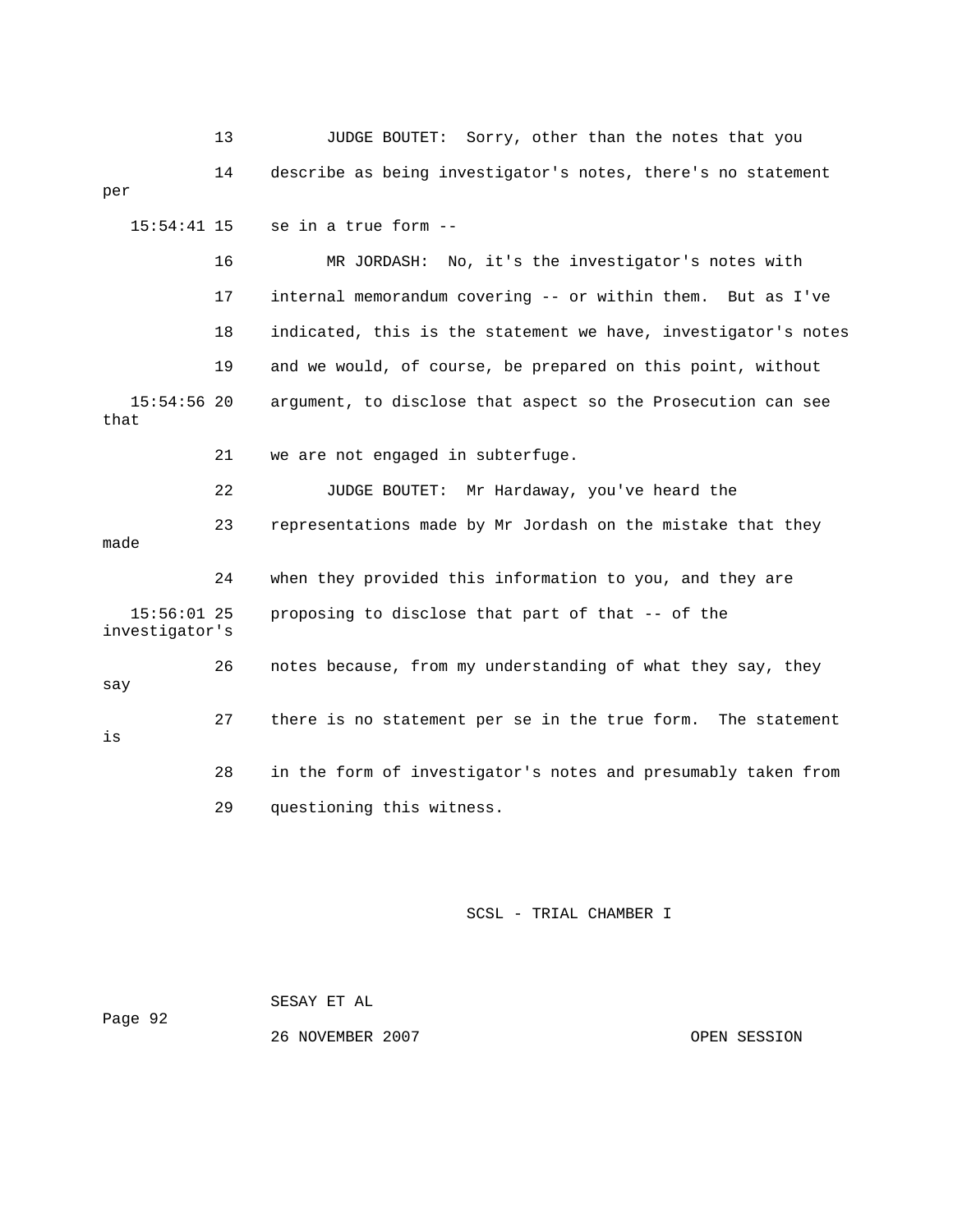1 MR HARDAWAY: If that is all that they have, as it relates 2 to this issue, Your Honour, I would ask to -- I would accept 3 generosity of my learned friend just -- if that's all they have 4 on that subject. What I'm asking for is everything on that 15:56:33 5 subject. If that's it, then so be it. 6 JUDGE BOUTET: Well, that's -- Mr Jordash, you've 8 the question. If it is all you have, they would like to have 9 copy of that part of the investigator's notes. That's what it 11 MR JORDASH: We are more than content. the . 13 investigator's notes that deal with this particular subject 15:57:05 15 MR JORDASH: It's a small section. It has -- MR JORDASH: Certainly, Your Honour. 21 PRESIDING JUDGE: But I hope that, because one may be the 7 heard the -- is it all you have on this subject matter? That's a 15:56:50 10 is. 12 JUDGE BOUTET: You are saying this is the only part of 14 That's the other question. 16 JUDGE BOUTET: Whatever part or portion of the 17 investigator's notes that deals with that, please disclose that 18 to them so they have the full picture, and then they will be able 19 to make their own assessment based on that. 15:57:16 20 22 looking at the contextual form, you know, or the contextual 23 extraction, you know, that will be made of those notes. We agree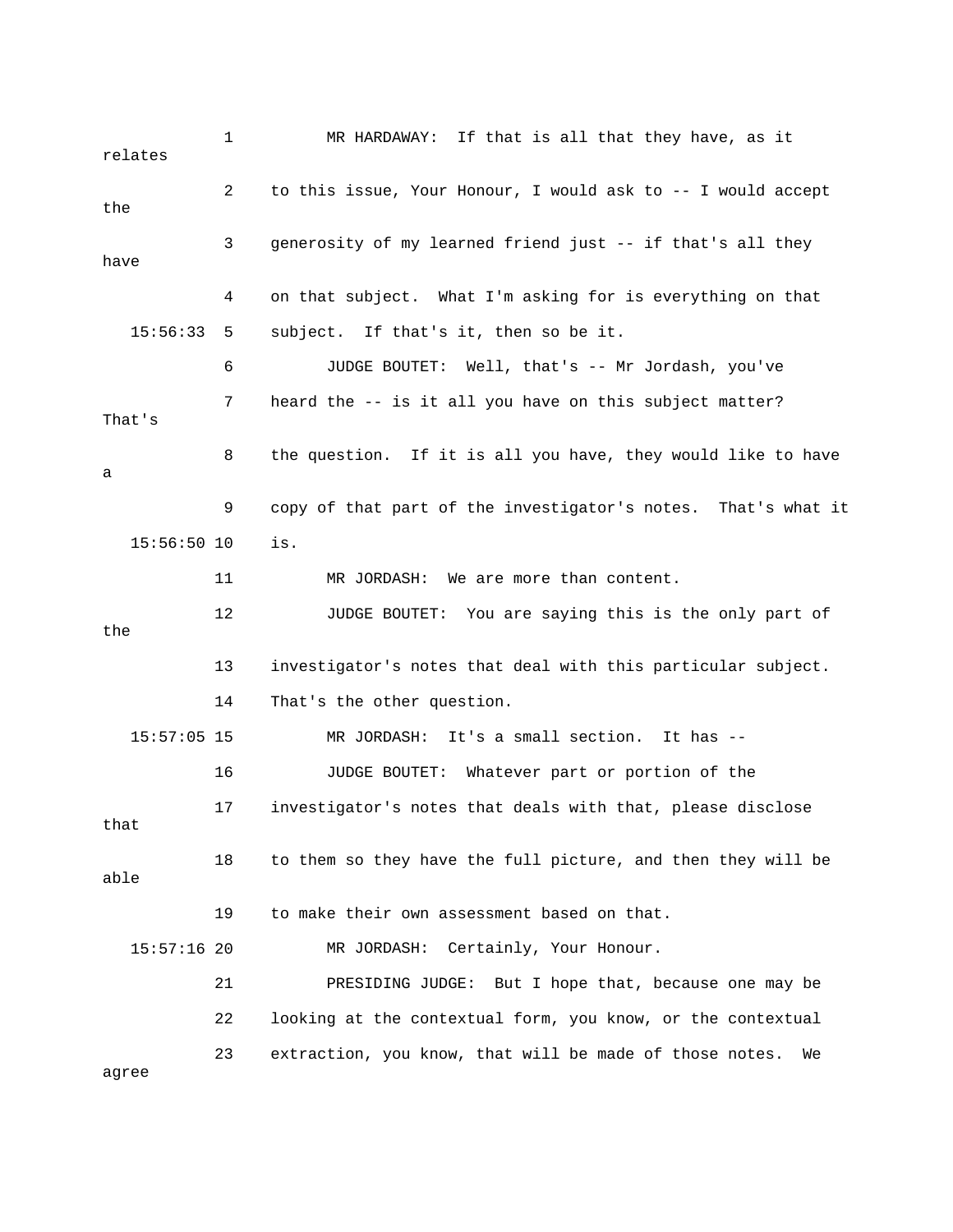| have |               | 24 | with you that, and it is our jurisprudence, that notes which   |
|------|---------------|----|----------------------------------------------------------------|
|      | $15:57:45$ 25 |    | been taken by an investigator are considered as witness        |
| very |               | 26 | statements. So I hope that what will be disclosed will fit     |
| to   |               | 27 | well in its environment, you know, and that we wouldn't need   |
| to   |               | 28 | look either forwards or backwards, you know, to be able to get |
|      |               | 29 | the meaning of what would have been said.                      |

SCSL - TRIAL CHAMBER I

Page 93 SESAY ET AL 26 NOVEMBER 2007 OPEN SESSION

 2 PRESIDING JUDGE: Right. We don't want to go further 3 that, anyway, for now. 4 JUDGE BOUTET: So, Mr Hardaway, you know what -- so you 15:58:20 5 have stated that you will be quite satisfied with this? 6 MR HARDAWAY: Yes, Your Honour. 7 JUDGE BOUTET: Now, do you want need to pursue your 8 cross-examination on this issue now or what -- 9 MR HARDAWAY: I would like to peruse the information 15:58:32 10 provided by Mr Jordash to see if maybe -- I'm almost at the end 11 of my cross, but, depending on what these notes say, I may 1 MR JORDASH: We shall be very generous. than

have a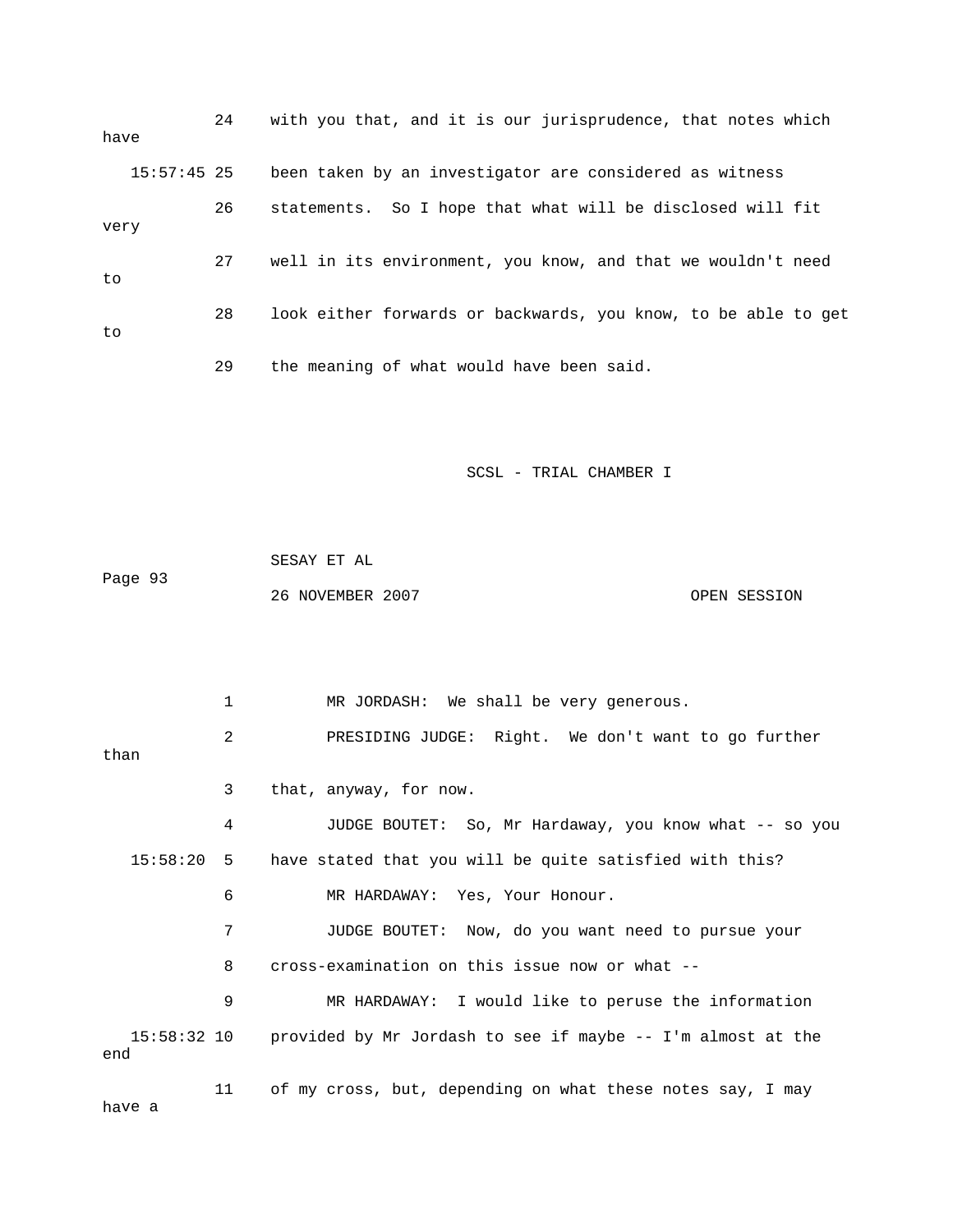| before              | 12 | little more on that. I would prefer to examine them first    |  |  |
|---------------------|----|--------------------------------------------------------------|--|--|
|                     | 13 | I continue, just in case.                                    |  |  |
| reasonable          | 14 | JUDGE BOUTET: I think it's -- it seems to be a               |  |  |
| 15:58:53 15<br>deal |    | application at this time, given the scenario that we have to |  |  |
|                     | 16 | with now. Mr Jordash, do you have a copy available for       |  |  |
|                     | 17 | Mr Hardaway sort of now?                                     |  |  |
| for                 | 18 | PRESIDING JUDGE: Because we can stand the matter down        |  |  |
|                     | 19 | a short while and then we could ask Mr Hardaway to go on his |  |  |
| $15:59:16$ 20       |    | voyage of discovery.                                         |  |  |
|                     | 21 | MR JORDASH: It sounds like a frightening prospect. I         |  |  |
|                     | 22 | think if we had 15 minutes.                                  |  |  |
| The                 | 23 | PRESIDING JUDGE: Fifteen, that's fine. That's fine.          |  |  |
|                     | 24 | Chamber will rise for 15 minutes.                            |  |  |
| $15:59:56$ 25       |    | [Break taken at 3.55 p.m.]                                   |  |  |
|                     | 26 | [RUF26NOV07D-dl]                                             |  |  |
|                     | 27 | [Upon resuming at 4.27 p.m.]                                 |  |  |
|                     | 28 | PRESIDING JUDGE: Yes, Mr Hardaway, you may.                  |  |  |
|                     | 29 | MR HARDAWAY: Yes, Your Honour, I have received the           |  |  |

SCSL - TRIAL CHAMBER I

Page 94

SESAY ET AL

26 NOVEMBER 2007 OPEN SESSION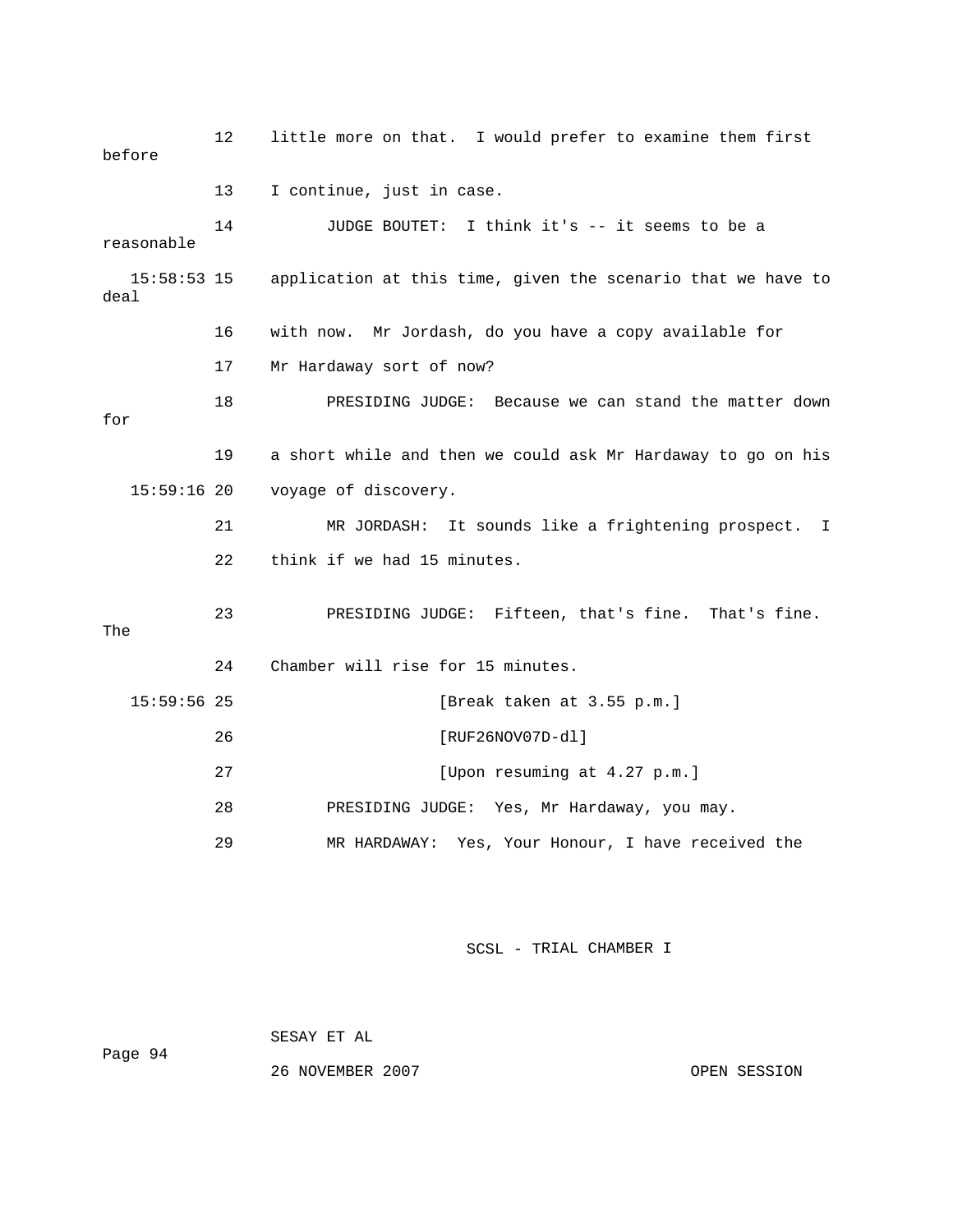1 information from Mr Jordash and I have reviewed it. And based 2 upon the review I do have a couple of additional questions on 3 this topic. 4 PRESIDING JUDGE: Yes. Just a minute please. 16:32:24 5 MR HARDAWAY: Yes, sir. 6 PRESIDING JUDGE: Yes. Yes, you said you wanted to 7 explore -- to ask a few questions. 16:33:14 10 MR HARDAWAY: 11 Q. Madam Witness. 14 fighters to work on your swamp farm, is that correct? 16:33:37 15 A. I did not say the MPs told fighters to go and work on my 16 farm. I said to cultivate my swamp it was that idea 18 THE INTERPRETER: Your Honours, can the witness speak 21 Q. Witness, please speak slowly. We still have to be able 22 hear the translation? 23 PRESIDING JUDGE: Mr Hardaway, follow the witness, just 26 PRESIDING JUDGE: The proceedings are interrupted in a 8 MR HARDAWAY: Yes, Your Honour. 9 PRESIDING JUDGE: On this. 12 A. Yes, sir. 13 Q. You had earlier testified that it was the MPs who told the originated 17 from the -- 19 slowly. 16:33:54 20 MR HARDAWAY: to 24 follow the witness. 16:34:02 25 THE WITNESS: Okay.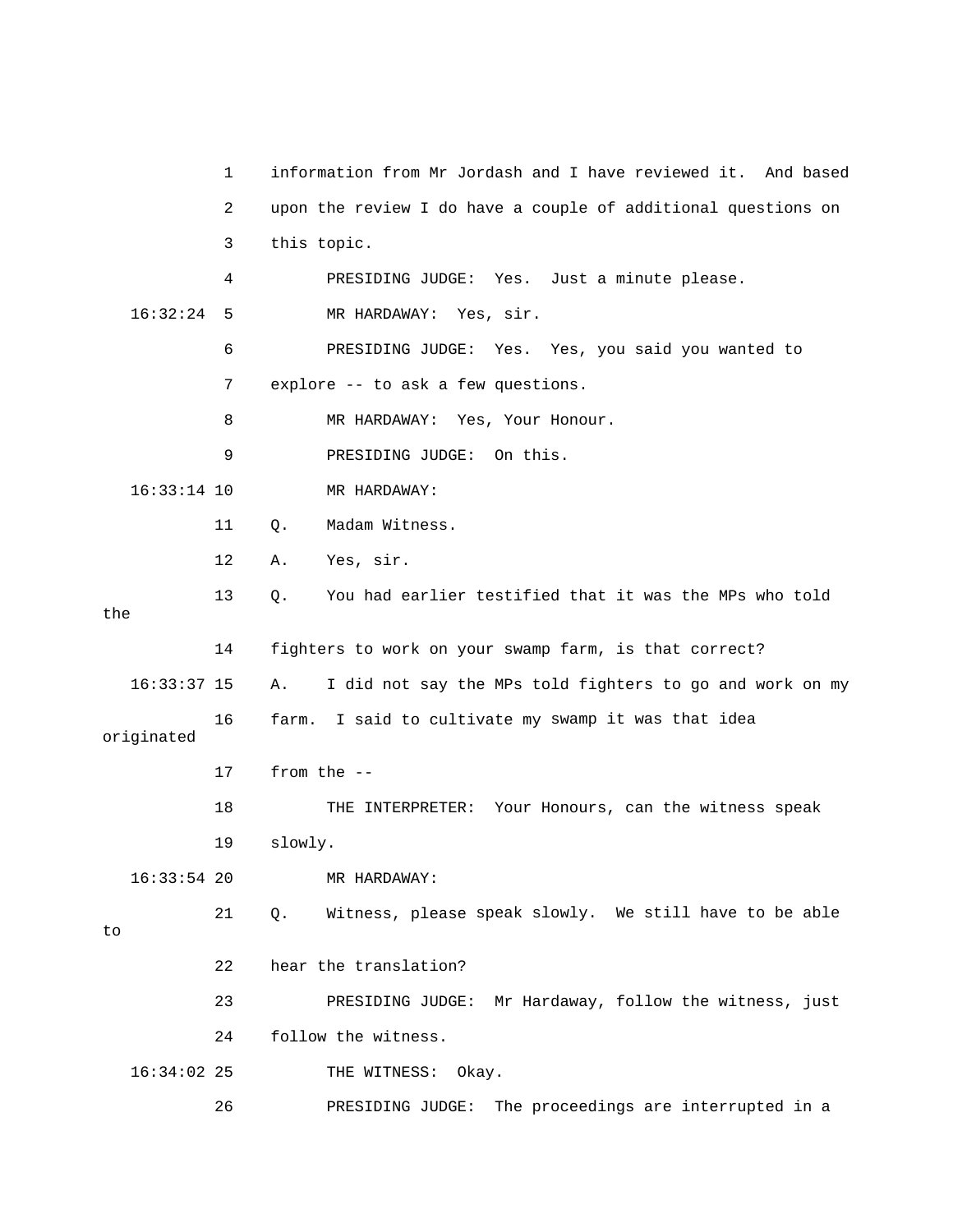27 manner, you know, that does not make for fluency in its conduct. 29 Q. Could you please repeat your answer again, Madam 28 MR HARDAWAY: Witness?

SCSL - TRIAL CHAMBER I S

 OPEN SESSION SESAY ET AL Page 95 26 NOVEMBER 2007

 1 A. While we were working at the hospital there was a man in g. When I was there he told people to work 2 charge of everythin 3 for me. Then the MP told the soldiers, then the soldiers went 4 and brushed for me. I was not alone at the work force. As long 16:34:38 5 as we were working in the hospital, soldiers would work for 6 But that's -- but the swamp was two bushes. It was not a -- 7 civilians who brushed the swamp. It was the soldiers. 8 Q. Who was the person who told the MPs? 9 A. The head of the hospital, Amara Bockarie, I've told you the 16:35:12 10 coordinator Brakei, he told them to work for me because I had then you. 11 gone there for the first time. And then they accepted. And 12 they came and told me that we are going to brush this swamp for

13 you.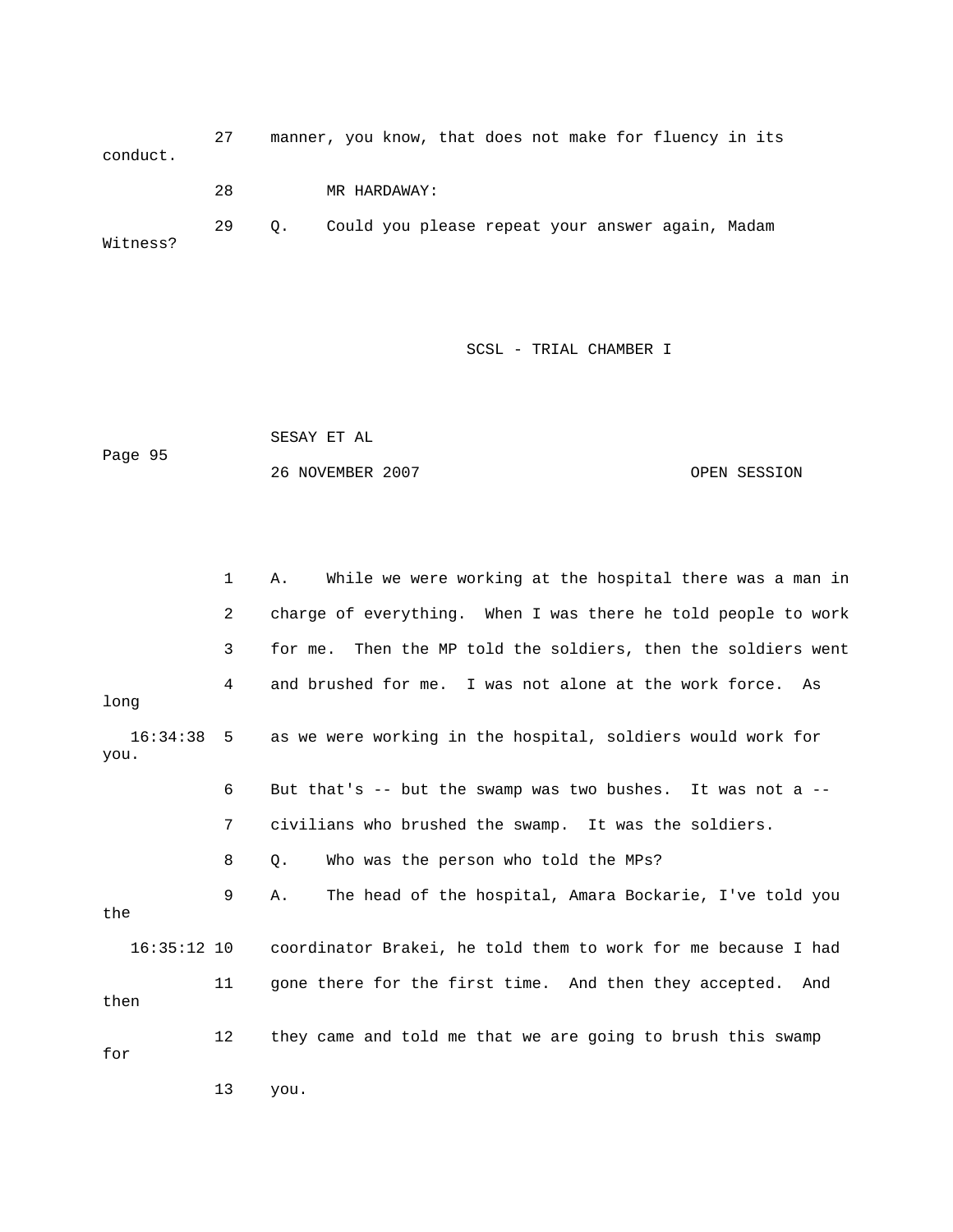|                           | 14 | Madam Witness, during the time you were with the<br>Q.<br>Okay. |
|---------------------------|----|-----------------------------------------------------------------|
| $16:35:33$ 15             |    | people's army from the beginning until now, did you ever learn  |
| for?                      | 16 | the ideology of the people's army, what they were fighting      |
|                           | 17 | Yes, they use to explain to us.<br>Α.                           |
|                           | 18 | And what did they explain to you?<br>Q.                         |
| people,                   | 19 | They used to tell us that we have ideology for your<br>Α.       |
| $16:36:02$ 20<br>fighting |    | we feel sorry for them. We should protect -- they were          |
|                           | 21 | for the civilians so that changes could come to the country.    |
|                           | 22 | They used to tell us that.                                      |
|                           | 23 | And did you support this ideology?<br>Q.                        |
|                           | 24 | The time I entered there and what I saw, yes.<br>Α.             |
| $16:36:22$ 25<br>оf       |    | How about today? Do you still believe in the ideology<br>О.     |
|                           | 26 | the people's army?                                              |
|                           | 27 | Yes, because they're -- I benefitted from their ideology<br>Α.  |
|                           | 28 | because they saved my live. If it was not they, my live would   |
|                           | 29 | have not been saved. Probably, I wouldn't have witnessed this   |
|                           |    |                                                                 |
|                           |    | SCSL - TRIAL CHAMBER I                                          |
|                           |    |                                                                 |

Page 96

SESAY ET AL

26 NOVEMBER 2007

OPEN SESSION

1 today.

2 Q. So it would be correct to say that you are still loyal

to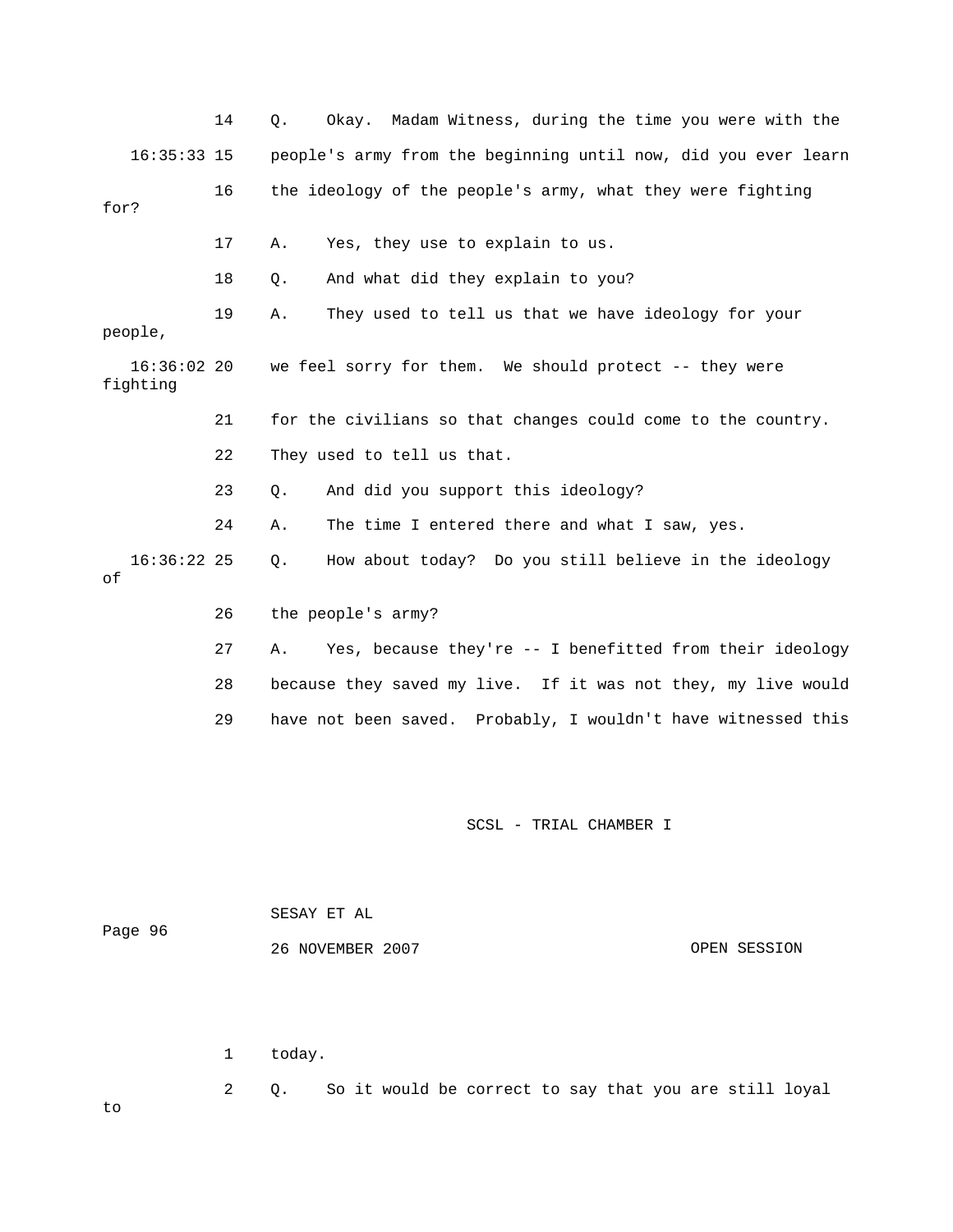3 the people's army, is that correct?

|                       | 4  | Because somebody who saved you from the war, that<br>Yes.<br>Α. |
|-----------------------|----|-----------------------------------------------------------------|
| 16:37:09              | 5  | person is not bad person for you, because as for me the         |
|                       | 6  | people's army did not bad -- any bad thing to me because they   |
| I                     | 7  | saved my life. And I was seeing them saving people's lives.     |
|                       | 8  | was the first person that I witnessed that.                     |
|                       | 9  | Thank you, Madam Witness. I have no more -- I have no<br>Q.     |
| $16:37:30$ 10         |    | further questions of you.                                       |
|                       | 11 | MR HARDAWAY: Your Honours, this concludes my                    |
|                       | 12 | cross-examination.                                              |
| Ashraph.              | 13 | Thank you, Mr Hardaway. Yes, Ms<br>PRESIDING JUDGE:             |
| examination           | 14 | MS ASHRAPH: Yes, Your Honours, there is no re-                  |
| $16:37:51$ 15<br>will |    | but we would like to exhibit the excepts of interview.<br>It    |
|                       | 16 | make sense in the transcript what the --                        |
| say                   | 17 | JUDGE BOUTET: I'm not sure what the Prosecution has to          |
|                       | 18 | about that, but --                                              |
|                       | 19 | Or have the Prosecution accept it.<br>MS ASHRAPH:               |
| $16:38:12$ 20         |    | The Prosecution has no objection, Your<br>MR HARDAWAY:          |
|                       | 21 | Honour, to the -- to the excepts that were just handed, no      |
|                       | 22 | objection.                                                      |
| the                   | 23 | JUDGE BOUTET: My difficulty is this is certainly not            |
| produce a             | 24 | procedure I am familiar with when you have a witness to         |
| $16:38:27$ 25         |    | statement, unless to sustain the witness evidence in some       |
|                       | 26 | respect. This is your witness, and this is not necessarily a    |
|                       | 27 | statement produced by this witness, but now --                  |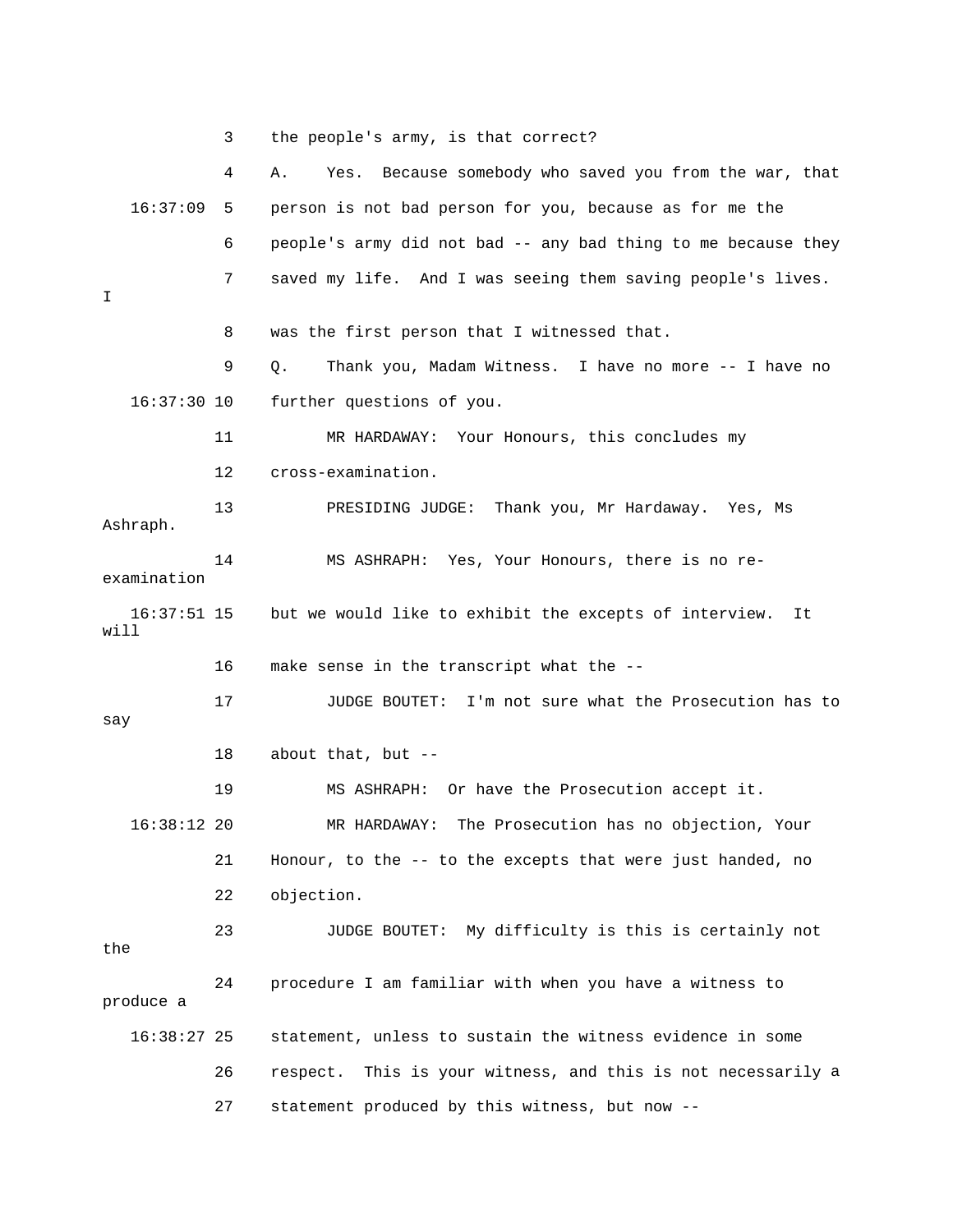28 MS ASHRAPH: It would be sufficient, I think, for the 29 record if the Prosecution were to accept that there was an error

SCSL - TRIAL CHAMBER I

|         | SESAY ET AL      |              |
|---------|------------------|--------------|
| Page 97 |                  |              |
|         | 26 NOVEMBER 2007 | OPEN SESSION |

2 JUDGE BOUTET: Fine, if they're prepared to say that, I 4 this particular document. 16:38:50 5 MR HARDAWAY: [Microphone not activated] -- for the limited 6 purpose of -- well, if I may have a moment, Your Honour. 7 JUDGE BOUTET: Yeah, what they are asking simply is that 8 you accept that the information was a mistake by counsel for the 9 first accused when they disclosed this information. That is 16:39:09 10 MR HARDAWAY: Well, Your Honour, I don't know if I can  $\mathop{\rm say}\nolimits$  11 specifically in that language, but I would be willing to say 13 JUDGE BOUTET: In your own words, if you don't want to 14 in that language, that's okay. 1 on the summary and not an error in the -- 3 don't have any problem. It would be quite different in accepting all. is 12 that - say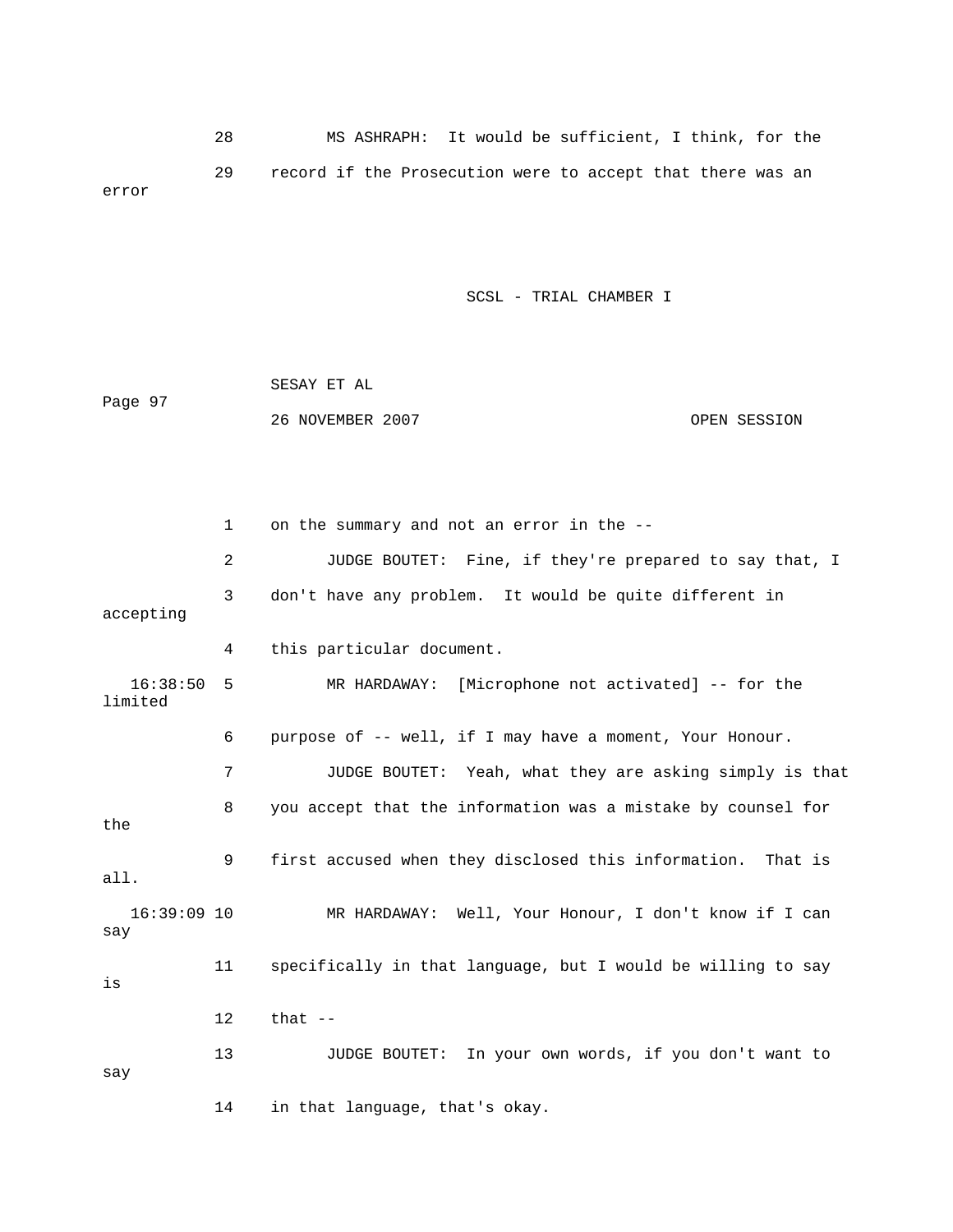16:39:20 15 MR HARDAWAY: I would say that the -- I would not obj ect 16 only in terms of the language, of the language submitted in 22 And they are disregarding this document now. 23 MR HARDAWAY: If I may have a moment, Your Honour? 24 JUDGE BOUTET: Yes. 16:40:05 25 MR HARDAWAY: Your Honour, the Prosecution is not ready 27 exhibited and then the Court can make whatever comparison it 28 with the summary that it already has. That would be the 29 Prosecution's preferred position. the 17 exhibit is different. 18 JUDGE BOUTET: No, no, they are not asking any more that 19 this be introduced as an exhibit. They are simply asking if you 16:39:36 20 are prepared to accept that the information that they disclosed 21 to you was an error on their part as to what they said, simply. to 26 accept that stipulation. But in terms of it wishing to be has

SCSL - TRIAL CHAMBER I

 26 NOVEMBER 2007 OPEN SESSION SESAY ET AL Page 98

1 JUDGE BOUTET: Yeah, but we have no summary in evidence, 2 that is why I say --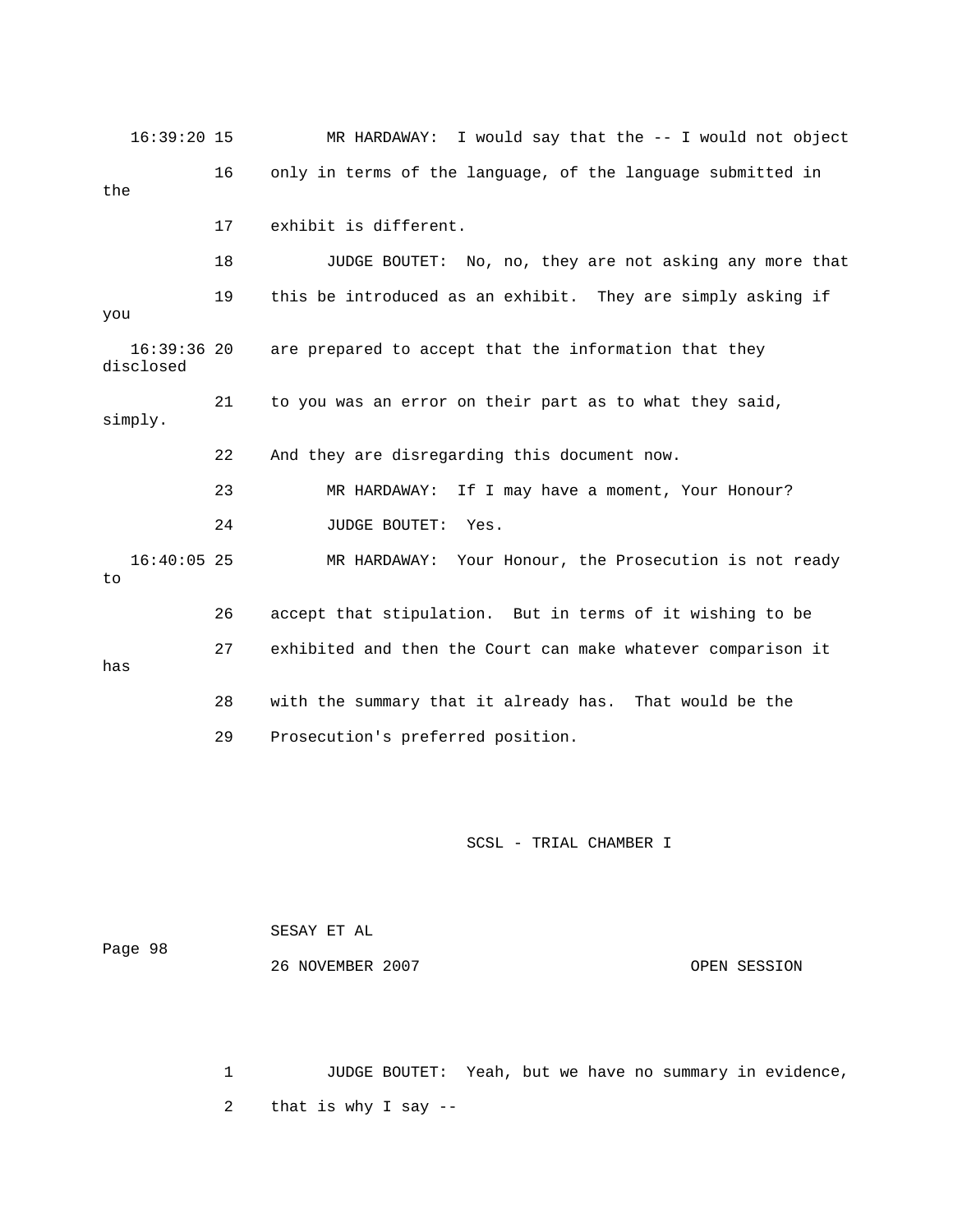3 MR. HARDAWAY: Well -- 16:40:32 5 MR HARDAWAY: If that is the case, Your Honour then -- 6 JUDGE BOUTET: Summary of dispose -- and we have this part 7 of the Court record, but this is not in evidence. I mean, we 8 have no such documents in evidence. 9 MR HARDAWAY: I would -- I don't know if I can now since 11 JUDGE BOUTET: And, again, I wish to remind you 12 Mr Prosecutor that we agree and ask the -- Mr Jordash to disclose 14 MR. HARDAWAY: Yes. 16:41:16 15 JUDGE BOUTET: -- of the investigator's note, that being because, 17 obviously, of the information that appeared to be different in 18 what the investigator's notes were containing and what was 22 was disclosed in summary was inaccurate because it was a 23 on their part, that is what they are saying. Well, obviously, 16:41:48 25 speak for you. So, this is what I'm just relating to you. 26 MR HARDAWAY: It may be, Your Honour, that I may need to 4 JUDGE BOUTET: I don't know what you want to do with this. I 16:40:49 10 have already rested. 13 this excerpt -- 16 part of the statement of this particular witness to you 19 disclosed in the summary. That was for that limited purpose. 16:41:34 20 MR HARDAWAY: Yes. 21 JUDGE BOUTET: What they are saying on this is that what mistake 24 you are not prepared to accept their word for that, so I cannot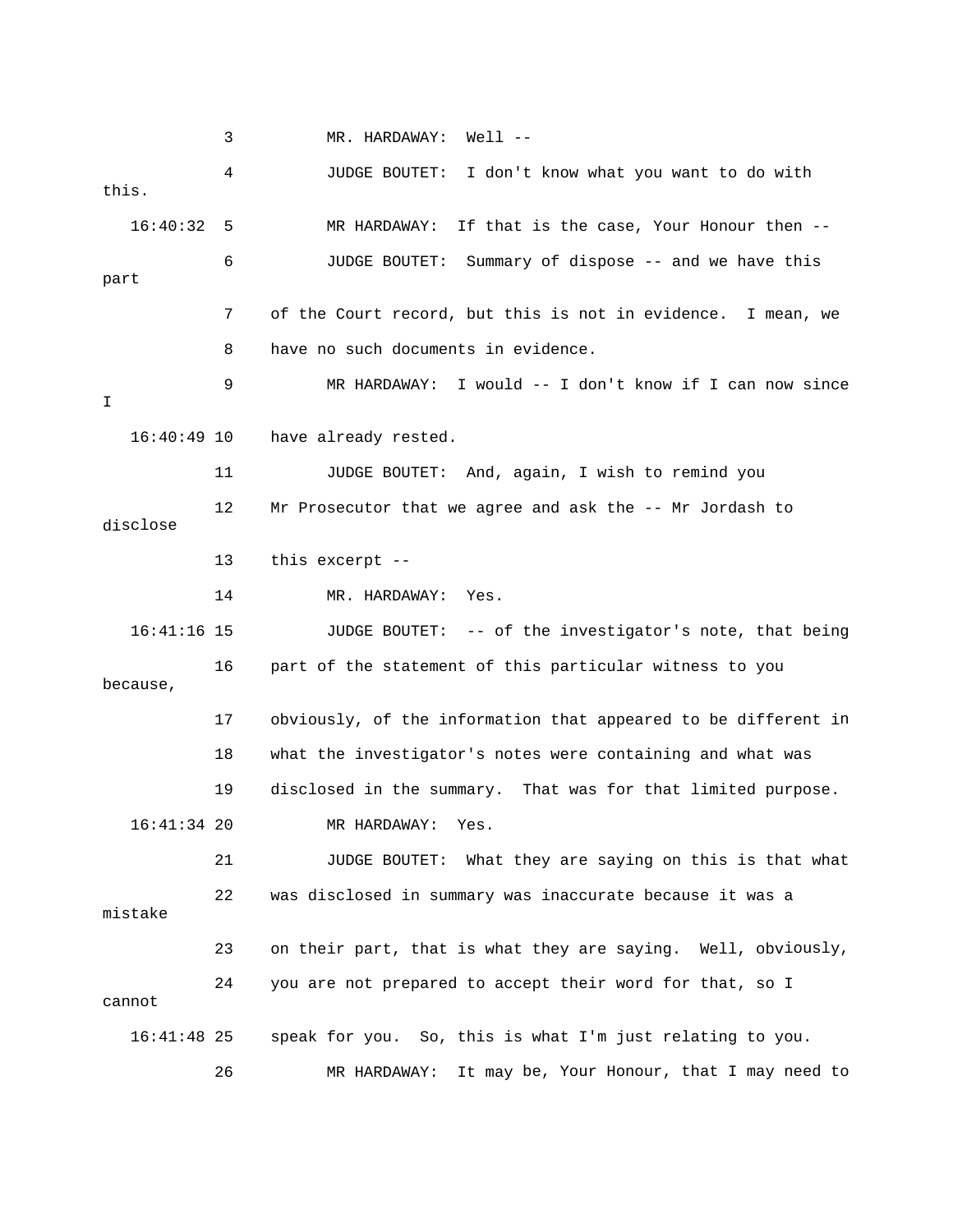27 take further instruction on that particular issue and would 28 if we can come back to that issue, possibly, tomorrow or if ask there 29 is going to be another break then I can go speak with --

SCSL - TRIAL CHAMBER I

Page 99 SESAY ET AL 26 NOVEMBER 2007 OPEN SESSION

 1 PRESIDING JUDGE: No, there will be no other break. 3 MR HARDAWAY: I would ask, Your Honour, for this limited 4 purpose if that -- if we can address this issue tomorrow so I can 6 PRESIDING JUDGE: Well I think that, I mean, there must 7 a finality to these issues. And you had closed your cross and 8 that is it. And we -- we would allow the records to remain in 9 the state in which they are. We would make our findings on what 11 this in as an exhibit because it doesn't -- it is not the true 12 picture of what exists in the overall jottings, you know, of the 13 investigator. So I think that the position of the Chamber is 14 that we would allow the matter to rest and then -- 2 We're -- 16:42:18 5 take further instruction. be 16:43:46 10 we have on the records and, equally, you know, we are not taking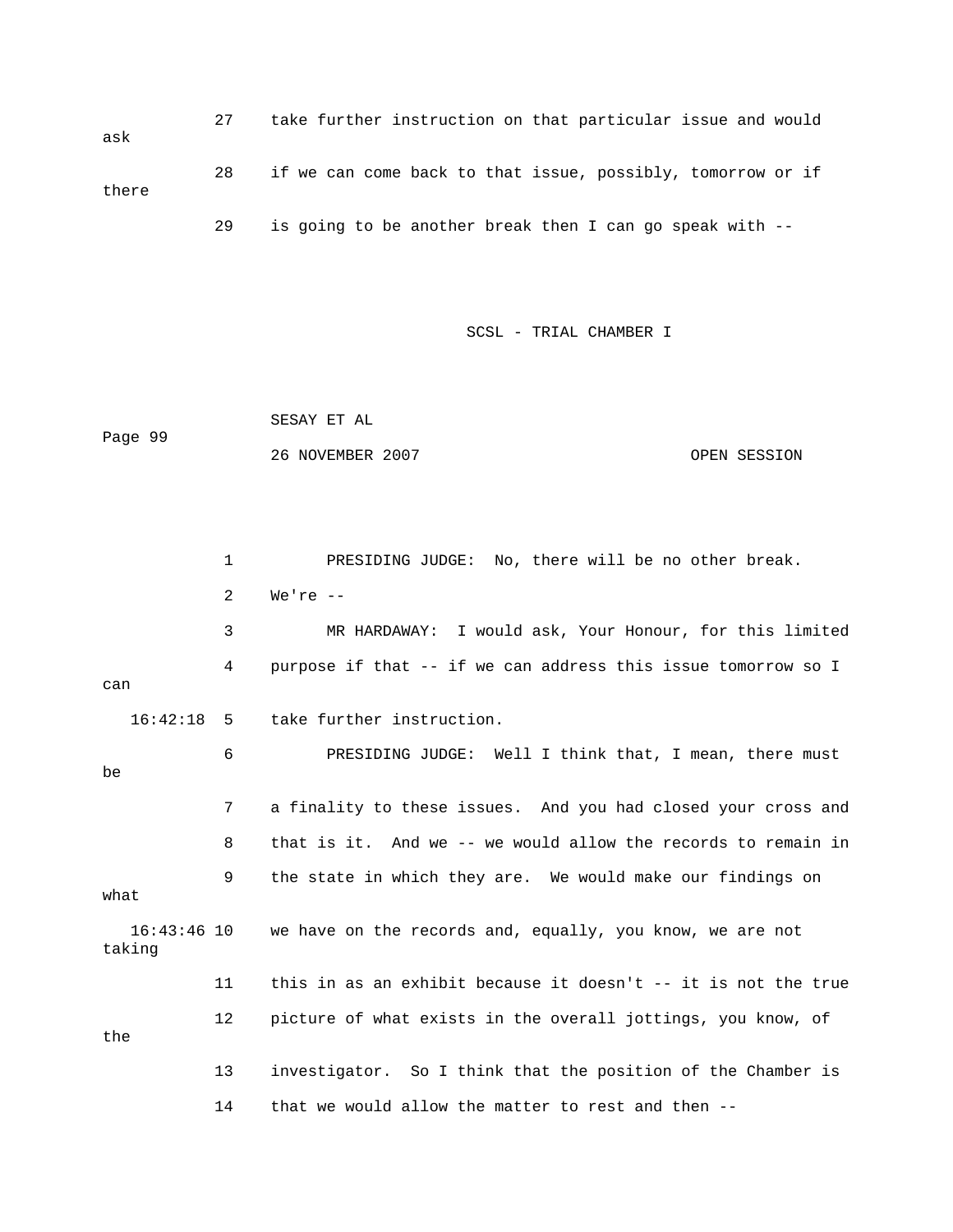|      | $16:44:10$ 15 |    | MR HARDAWAY: Very well, Your Honour.                           |
|------|---------------|----|----------------------------------------------------------------|
|      |               | 16 | PRESIDING JUDGE: And that is it, yes.                          |
| is,  |               | 17 | JUDGE BOUTET: Mr Jordash, to reassure you, the record          |
| as   |               | 18 | indeed, reflecting what you have stated, so this is the record |
|      |               | 19 | it is.                                                         |
|      | $16:44:22$ 20 |    | MR JORDASH: Thank you, Your Honour.                            |
|      |               | 21 | PRESIDING JUDGE: So, yes. Now, Madam Witness, we have          |
| want |               | 22 | finished, we have come to the end of your testimony. And we    |
|      |               | 23 | to thank you for coming to assist us with your testimony.      |
|      |               | 24 | THE WITNESS: Okay.                                             |
|      | $16:44:51$ 25 |    | PRESIDING JUDGE: And we wish you all the best. Have a          |
|      |               | 26 | safe journey back to your place of abode. And we hope you are  |
|      |               | 27 | still -- we hope you are still midwiving.                      |
|      |               | 28 | THE WITNESS: Yes, sir.                                         |
| very |               | 29 | PRESIDING JUDGE: We wish you all of the best in that           |

|          | SESAY ET AL      |              |
|----------|------------------|--------------|
| Page 100 |                  |              |
|          | 26 NOVEMBER 2007 | OPEN SESSION |

1 noble job that you are doing.

2 THE WITNESS: Amen.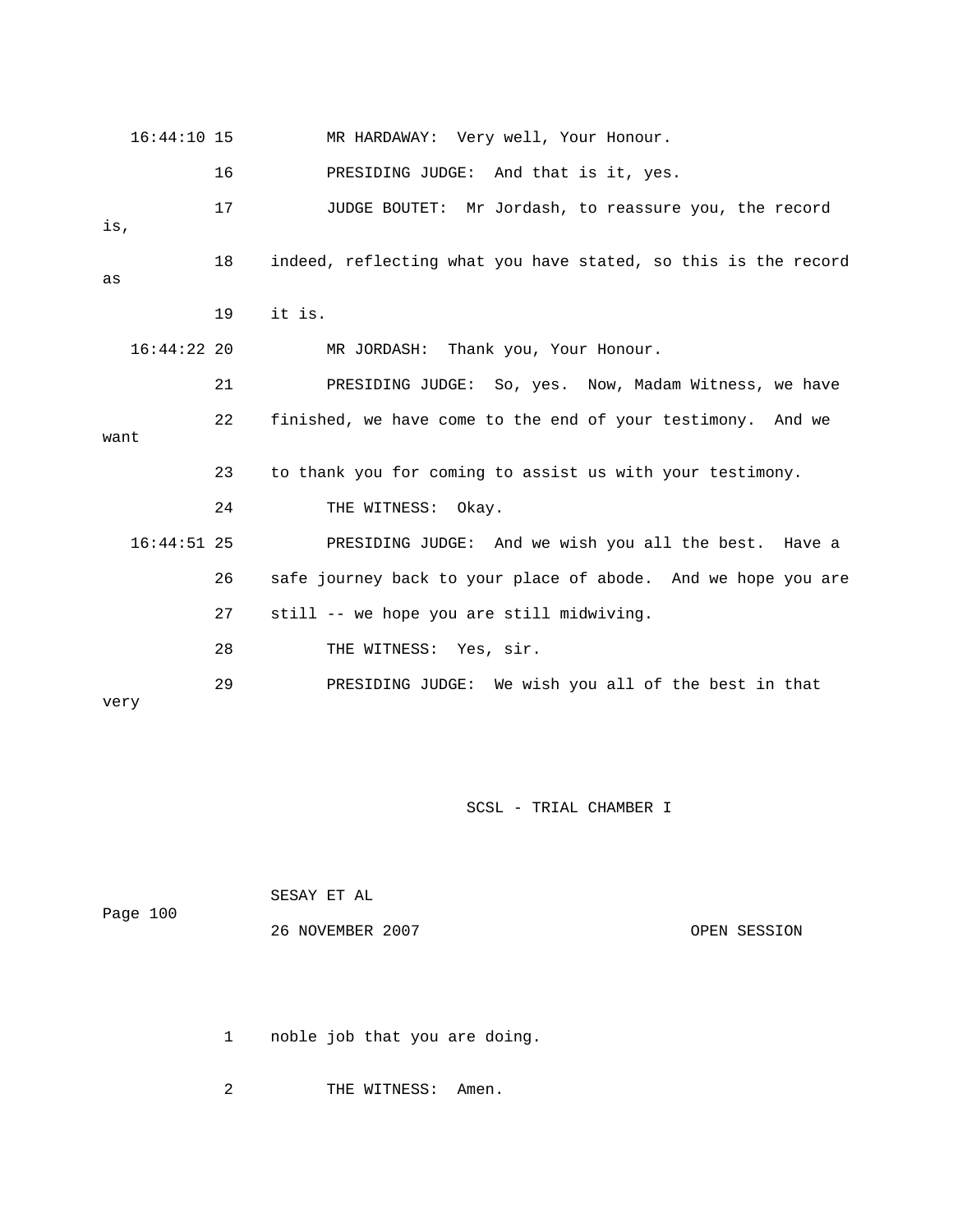3 PRESIDING JUDGE: We wish you a safe journey back to 16:45:25 5 THE WITNESS: Amen. 6 PRESIDING JUDGE: Can the witness protection unit help the 7 witness out please. Yes, Mr Jordash, you are looking forward 8 taking your next witness in the hope that we will be through with 16:46:50 10 MR JORDASH: It's a -- the witness is approximately the 11 same size as this witness, but may be slightly longer. But I 13 JUDGE BOUTET: We will finish by tomorrow? 14 MR JORDASH: We will finish by tomorrow, yes for sure. PRESIDING JUDGE: That is the assurance we are receiving 16 from you, not just finishing by tomorrow but finishing by assurance. PRESIDING JUDGE: This is your 18th witness? 21 MR JORDASH: Your Honour, it is. 22 PRESIDING JUDGE: Mr Jordash, you say he will be your 4 place of abode. And we will see you some other time. to 9 the witness by -- before midday tomorrow. am 12 in Your Honours' hands.  $16:47:08$  15 midday. 17 That's it. So let's take the witness please on this 18 MR JORDASH: DIS-128 will be our next witness and will 19 testify in Mende.  $16:47:38$  20 testifying 23 in Mende? 24 MR JORDASH: Your Honour, yes. 16:49:35 25 [The witness entered Court]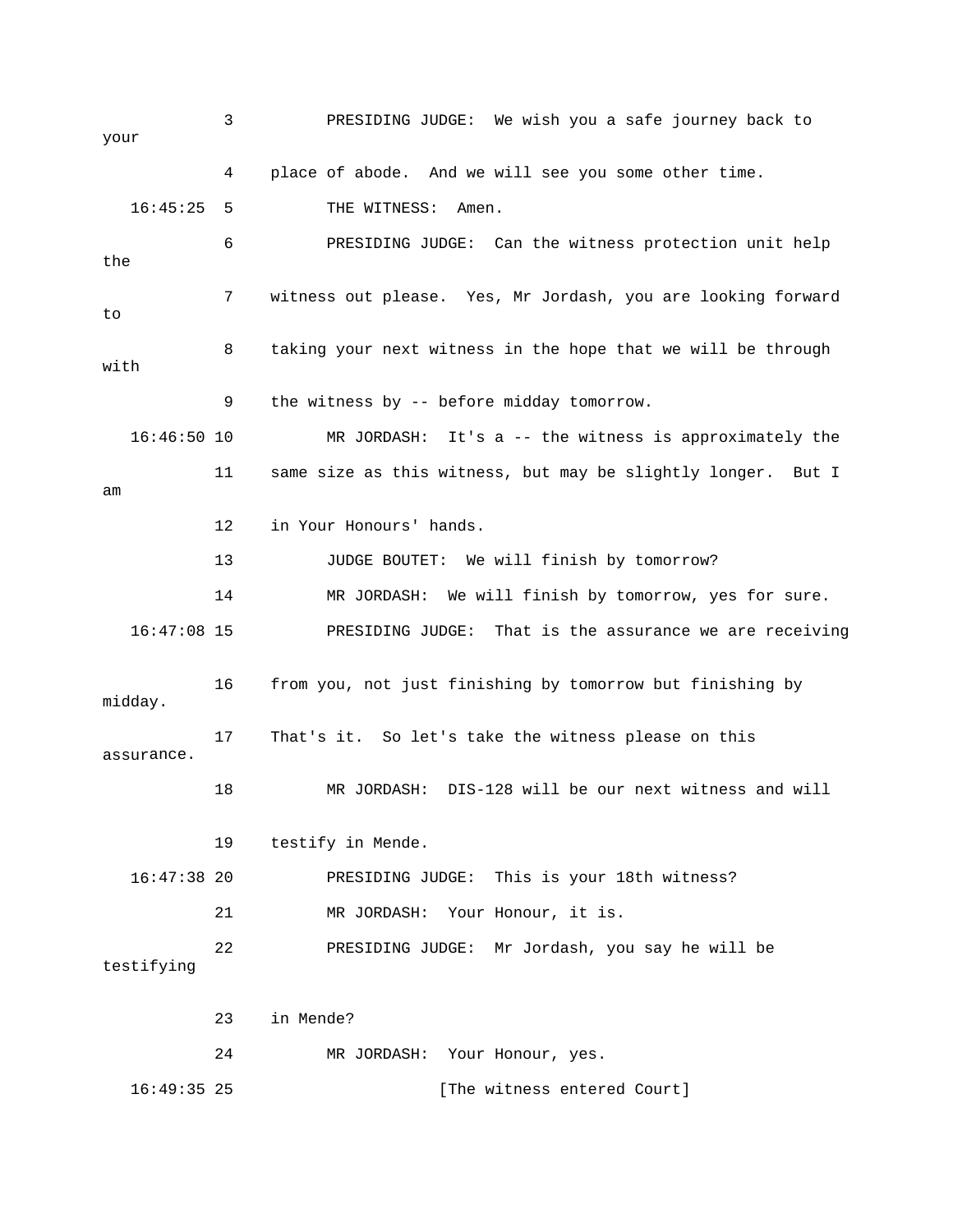| 26 | PRESIDING JUDGE: Can you swear him in, please.         |
|----|--------------------------------------------------------|
| 27 | WITNESS: DIS-128 [Sworn]                               |
| 28 | [The witness answered through interpreter]             |
| 29 | MR JORDASH: Your Honour, I would like to apply for the |

 SESAY ET AL 26 NOVEMBER 2007 CONSERVATION COPEN SESSION Page 101

|          | $\mathbf{1}$   | first 15 minutes to be in a closed session. I have tried to |
|----------|----------------|-------------------------------------------------------------|
|          | 2              | think of a way to do it without, but I'm afraid it is not   |
| English. | 3              | possible because the witness isn't able to read or write    |
|          | $\overline{4}$ | PRESIDING JUDGE: Let's go into a closed session.            |
| 16:50:40 | - 5            | [At this point in the proceedings, a portion of the         |
|          | 6              | transcript, pages 102 to 115 was extracted and sealed under |
| sessionl | 7              | separate cover, as the proceeding was heard in a closed     |
|          | 8              |                                                             |
|          | 9              |                                                             |
|          | 10             |                                                             |
|          | 11             |                                                             |
|          | 12             |                                                             |
|          | 13             |                                                             |
|          | 14             |                                                             |
|          | 15             |                                                             |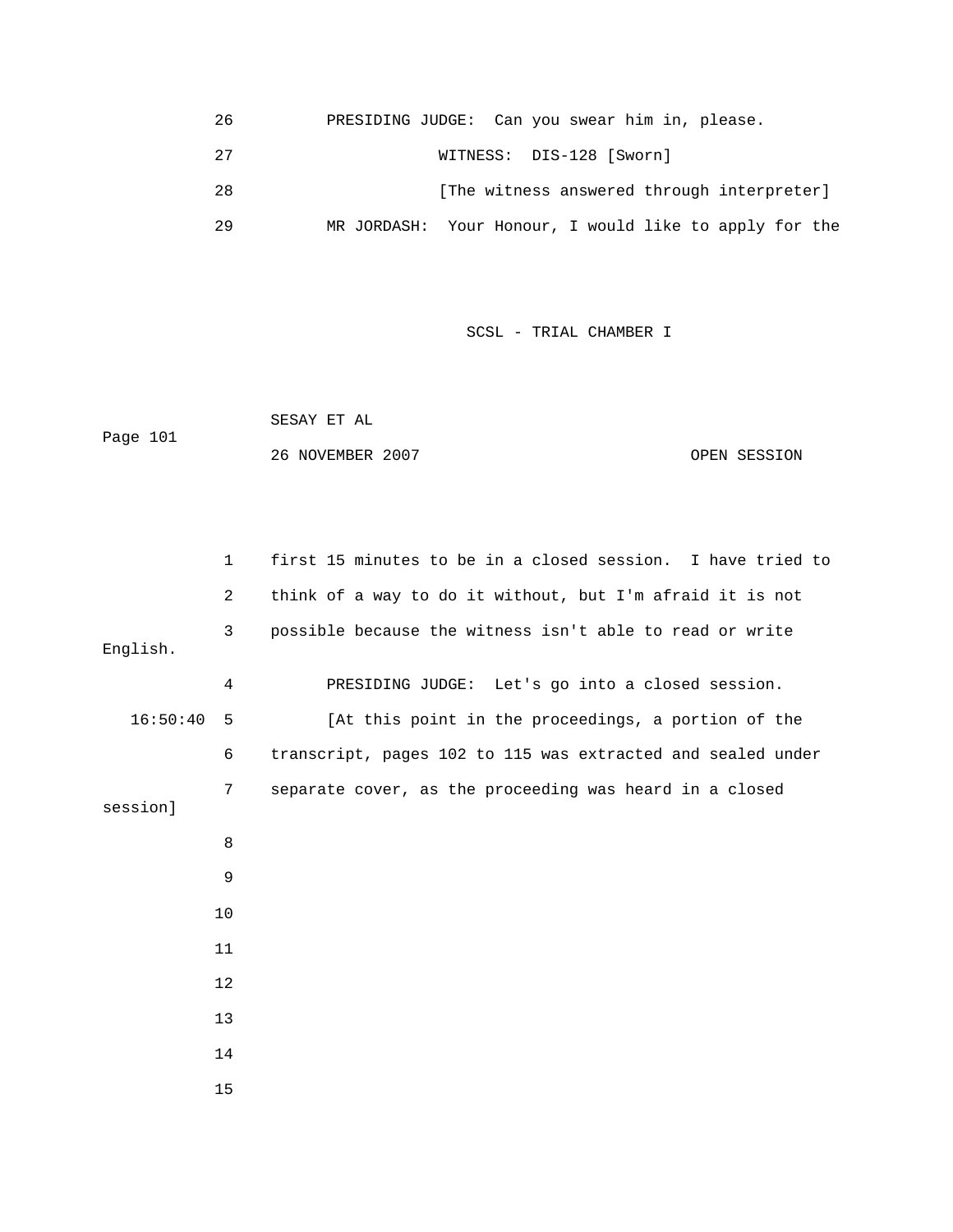|          | SESAY ET AL      |              |
|----------|------------------|--------------|
| Page 116 |                  |              |
|          | 26 NOVEMBER 2007 | OPEN SESSION |

|        |   | [Open session]<br>MR GEORGE: The Court is in open session now.     |  |  |  |
|--------|---|--------------------------------------------------------------------|--|--|--|
|        | 2 |                                                                    |  |  |  |
| оf     | 3 | PRESIDING JUDGE: Yes. Well, this is the brief ruling               |  |  |  |
| longer | 4 | the Court on the understanding, of course, that we will no         |  |  |  |
|        |   | 17:26:03 5 move into the closed session, Mr Jordash, I suppose so? |  |  |  |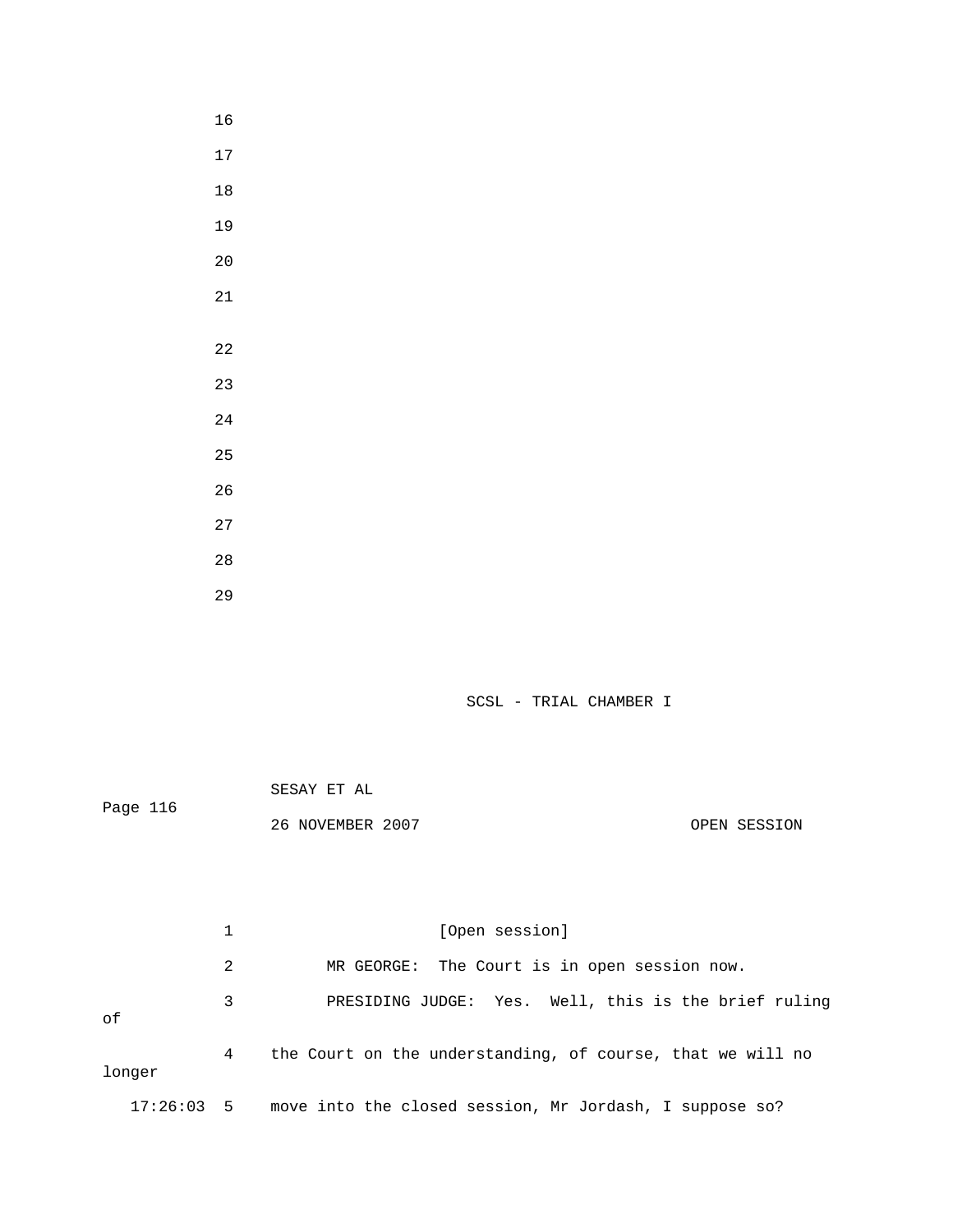6 MR JORDASH: Certainly.

 7 PRESIDING JUDGE: All right. Well, we will now resume 8 trial in public session. This is the ruling of the Chamber in 9 respect of the closed session application by learned counsel, 11 Consistent with the [indiscernible] requirements that 12 criminal proceedings are to be conducted in public, as 13 by Rule 78 of the Rules of Procedure and Evidence of this 16 said Rules and the need to protect witnesses, as provided for 17 Rule 75, this Chamber, on the application of learned counsel 18 Jordash for a certain portion of the testimony of Witness number 19 DIS-128 to be held in closed session did, by way of an 23 Mr Jordash, you may continue with your examination-in-chief -- 24 MR JORDASH: Thank you. PRESIDING JUDGE: -- in public session now. 26 MR JORDASH: the Mr 17:26:21 10 Jordash, for the first accused. enjoined Court, 14 and taking into consideration Article 17(2) of the Statute of the 17:26:45 15 Court, but exceptionally as authorised by Rule 79(A)(ii) of the in 17:27:17 20 exceptional procedure, grant the said application for reasons 21 advanced in support thereof. 22 We will now proceed with the session in public and,  $17:27:35$  25 27 Q. So we are in a public setting, so don't say anything which 28 would reveal your identity. Don't say anything which would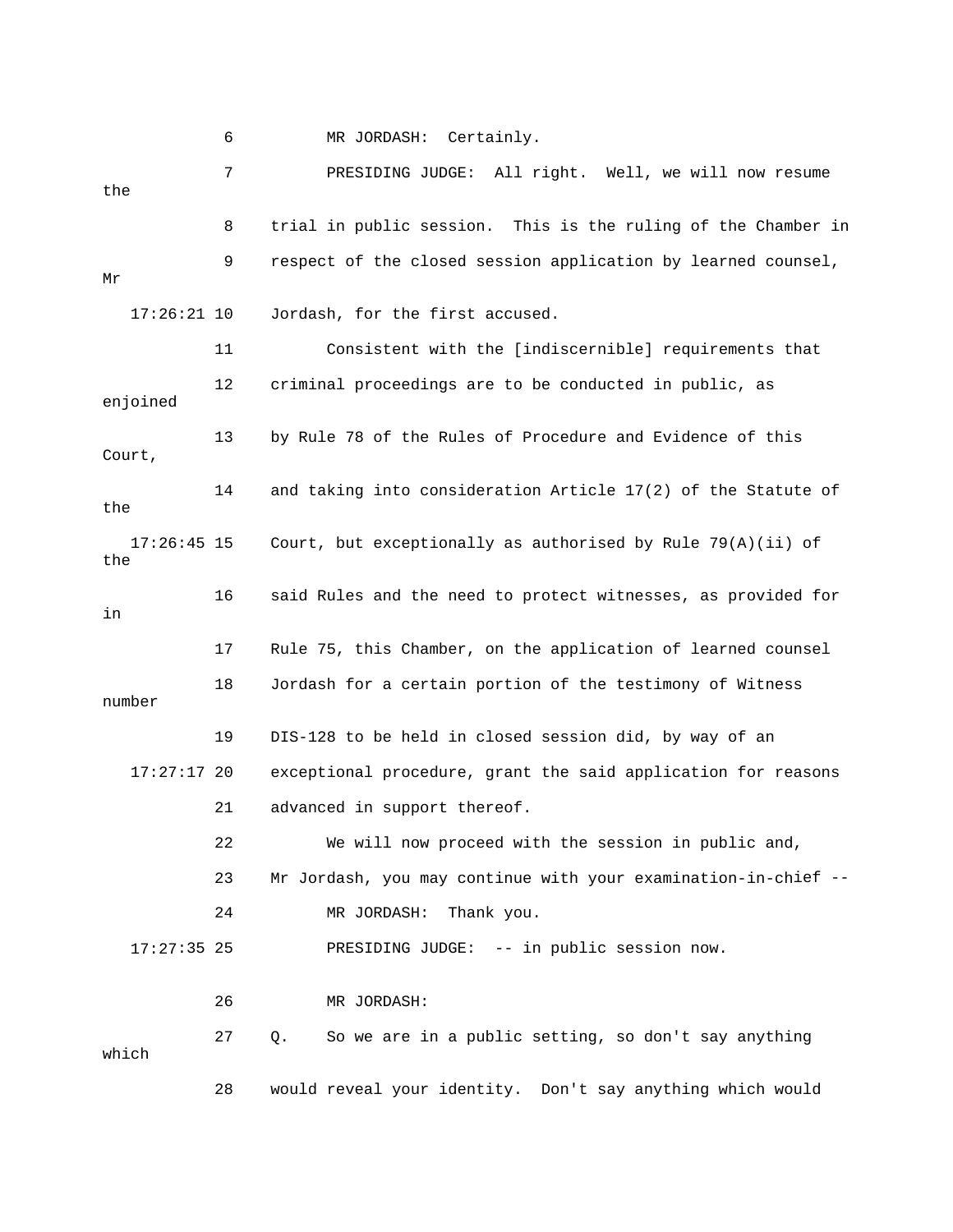29 indicate your role in the war; okay?

SCSL - TRIAL CHAMBER I

 SESAY ET AL Page 117 26 NOVEMBER 2007 OPEN SESSION

 1 A. Okay. 2 Q. Now, I want to just ask you about two or three things in 3 the very early years. When I say to you -- when I ask you do 4 remember when the Gios left, do you know that? Can you 17:28:29 5 that time? 6 A. Yes. Well, I can think for a while. I think from 1993 7 '94 when they left us, I think so. 8 Q. And after that time do you remember a time -- well, let 17:29:33 10 A. When the Gios left? 11 Q. Yes; where were you living? 12 A. Well, when we retreated in '93, we went back in '94; we 13 were in the bushes. Up to '95 we were in bushes. We were not you remember to me 9 ask this question: After that time where were you living? 14 coming to town, we were in the bushes. 17:29:45 15 Q. And in 1994, 1995, when you were in the bushes, was there

16 plenty of food?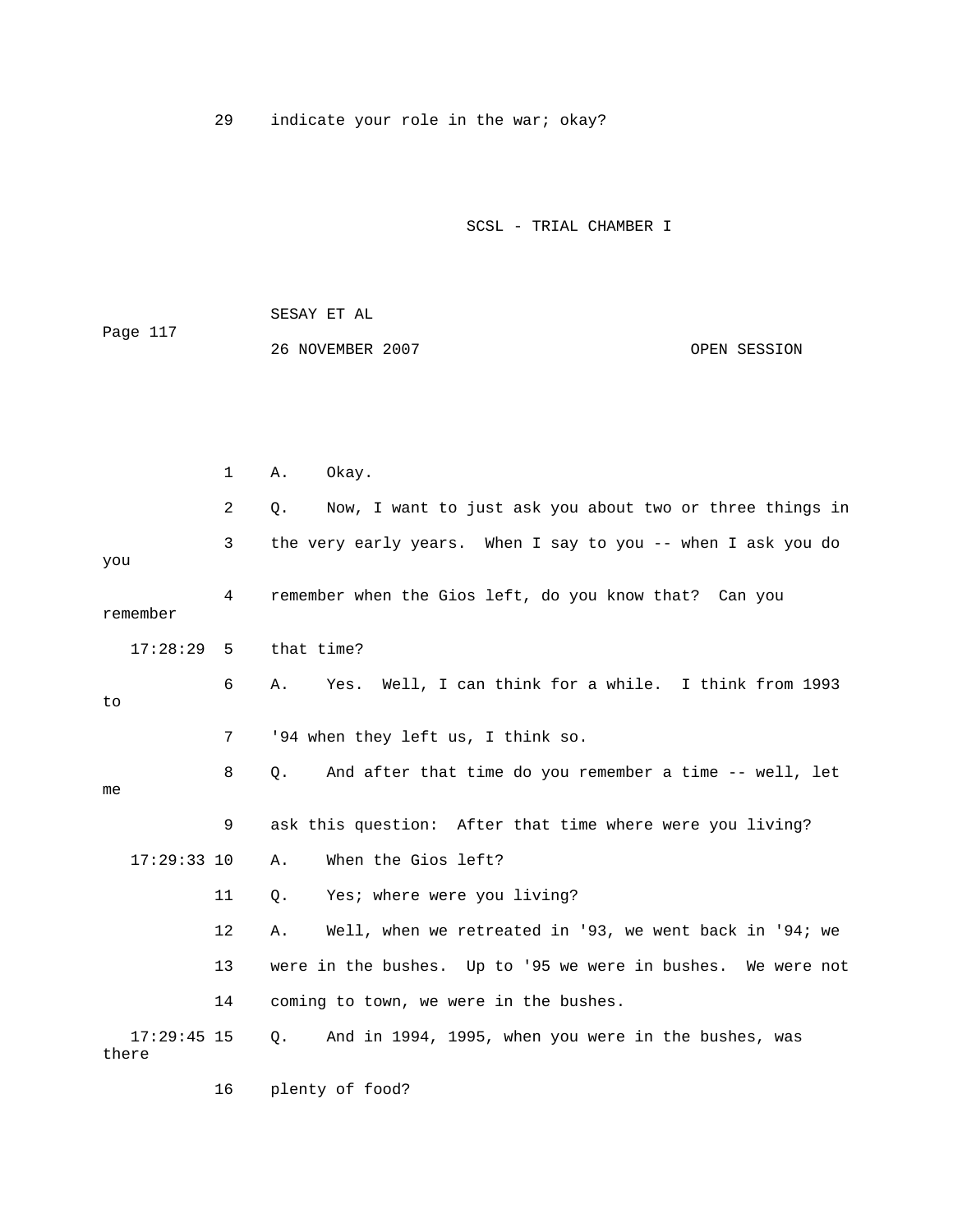|               | 17           | Α.    | While we were in the bushes we used to dig bush yams.          |
|---------------|--------------|-------|----------------------------------------------------------------|
|               | 18           |       | Then, that exhausted, then we went to palm cabbage and then    |
| palm          |              |       |                                                                |
|               | 19           |       | kernel; those were our foods.                                  |
| 17:30:38 20   |              | Q.    | Palm what, did you say? Palm cabbage?                          |
|               | 21           | Α.    | Palm cabbage and bush yam, and we used to harvest palm -       |
|               | 22           |       | palm -- palm kernel and eat.                                   |
|               | 23           | Q.    | Was there any salt at that time where you were living?         |
| did           | 24           | Α.    | At that time I have told you we were in the bushes.<br>We      |
| $17:30:44$ 25 |              |       | not get food -- salt to eat, except when that man made us to   |
| to            | 26           |       | leave the bush, at that time now we used to get food and Maggi |
|               | 27           | eat.  |                                                                |
|               | 28           | Q.    | Which man made you get to leave the bush?                      |
|               | 29           | Α.    | Let me show the name.                                          |
|               |              |       |                                                                |
|               |              |       | SCSL - TRIAL CHAMBER I                                         |
|               |              |       |                                                                |
|               |              |       | SESAY ET AL                                                    |
| Page 118      |              |       | 26 NOVEMBER 2007<br>OPEN SESSION                               |
|               |              |       |                                                                |
|               |              |       |                                                                |
|               | $\mathbf{1}$ | Q.    | Yes, please.                                                   |
|               | 2            | Α.    | The man who took us out of the bushes, let me show his         |
| why           | 3            | name? | You've told me I should not show people's name, that's         |
|               | 4            |       | I'm asking.                                                    |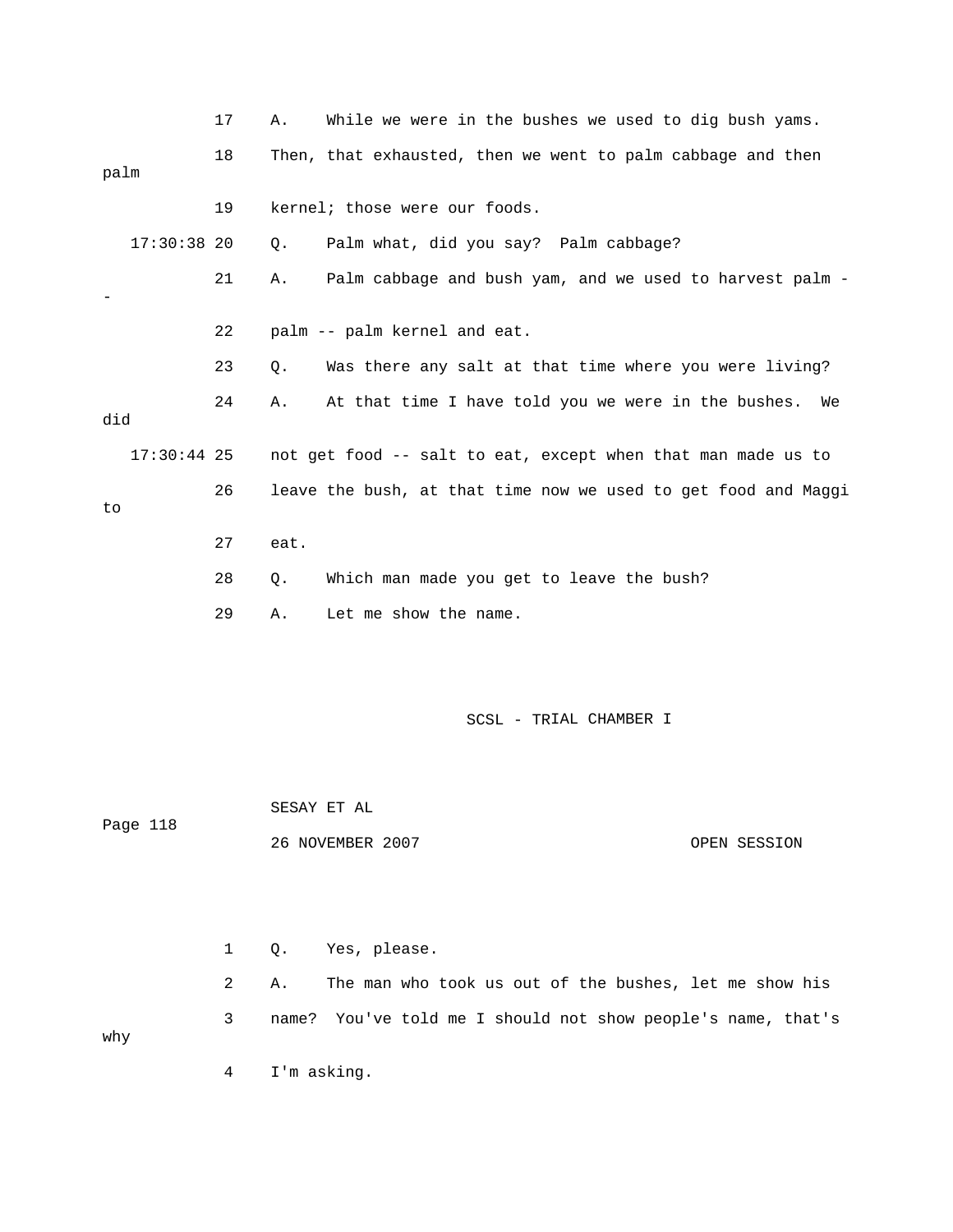17:31:12 5 Q. You can show people's names in this Court, but just do not 6 show your own name; okay? 7 A. Okay. But I should not show my own name. Well, let me 8 come to that point now. The man who took us out of the bush 11 A. We came to the town. Some people came and settle in town. 12 Even myself, I settled in town. 13 Q. And why do you say it was Issa Sesay who took you out of 17:32:09 15 out of the bushes? 17 courage to come to the town. His bodyguards, he used to 18 them to go -- to go and collect people from the bushes. The 19 soldier's wife is a civilian. The civilian's husband is a . 17:32:30 20 soldier. So if we are all staying together, it will be nice 21 That was the reason he asked that we should be got out of the 23 Q. And when you came into the town, what did you do for a 24 living, Mr Witness? What did you do to get food? A. Well, we came to the town. At that time, thank God at that 26 time, at that time. We used to there -- we used to go and 27 harvest palm nut, prepare it and got some palm oil, took it to in 9 '95, he was called Mr Issa. He took us out of the bushes. 17:31:45 10 Q. And where did you go? -- 14 sorry, you said Issa. Why did you say it was Issa who took you 16 A. The reason is, civilians, you don't -- you don't have the instruct 22 bush and come to town.  $17:33:03$  25 28 the waterside and exchange it with salt, rice. That man was

able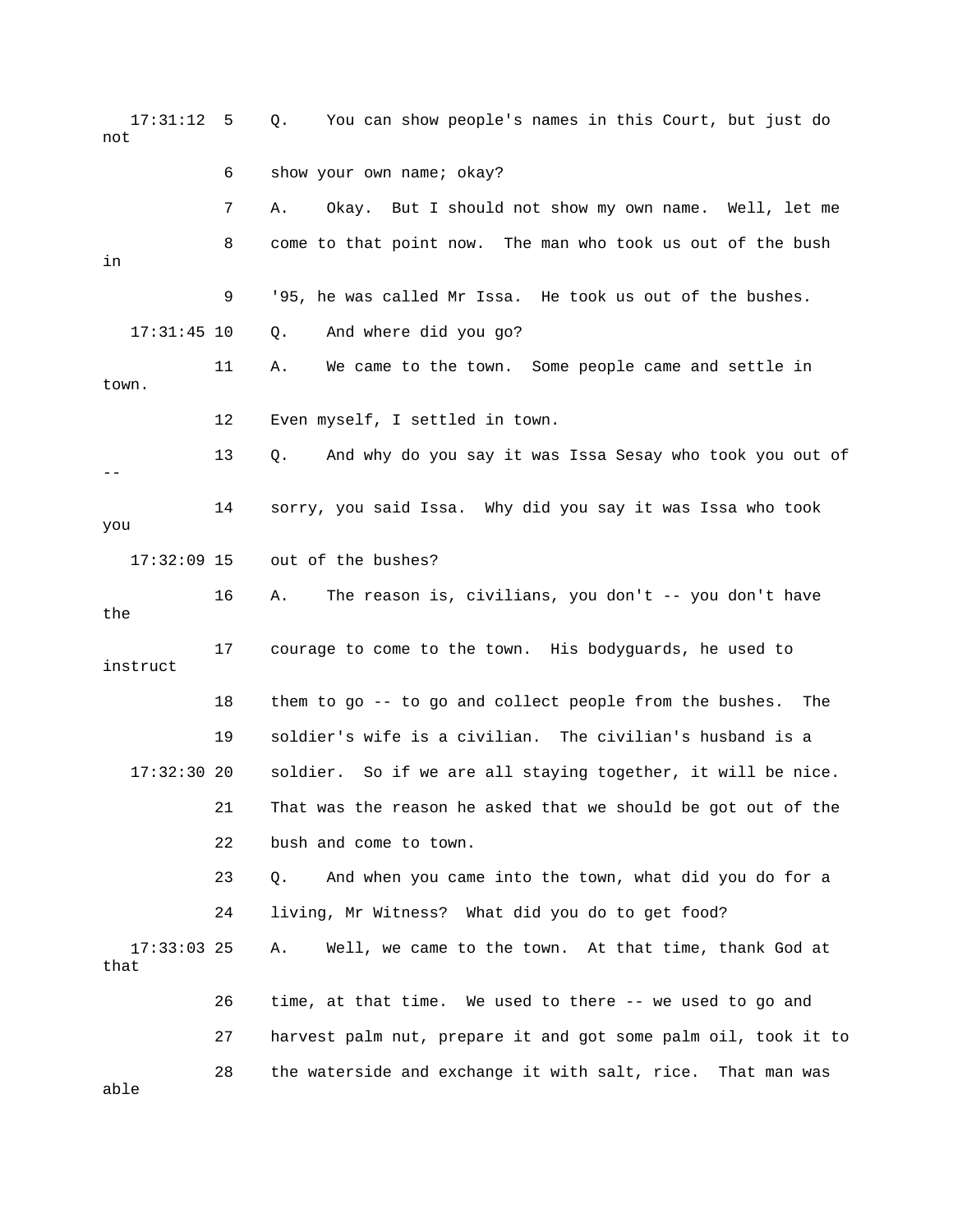29 to give us rice. He gave us seed rice. He gave it to the G5 and

SCSL - TRIAL CHAMBER I

 SESAY ET AL 26 NOVEMBER 2007 OPEN SESSION Page 119

 4 year it was, Mr Witness? 6 '97 I started to farm. In 1997, that was the time he gave me 7 seed rice to farm. 8 Q. Now, you've told us about a particular job you began in 9 1997, so I want to move to 1997. I don't want to -- you to 17:34:25 10 mention the job, but I want to ask you about 1997 onwards; 12 Q. In 1997 -- 13 PRESIDING JUDGE: And why should he not mention the job? 14 mean, he can mention the job and we could redact it because I 17:34:44 15 thought that we would have had the benefit of knowing his job 16 1997 during the closed session. 1 asked them to tell us to make farm, that Mr Issa; he made us 2 began to farm. 3 Q. And when did you start to farm? Can you remember which 17:33:49 5 A. At the end of the war, we began to farm in '97. It was in okay? 11 A. Okay. I in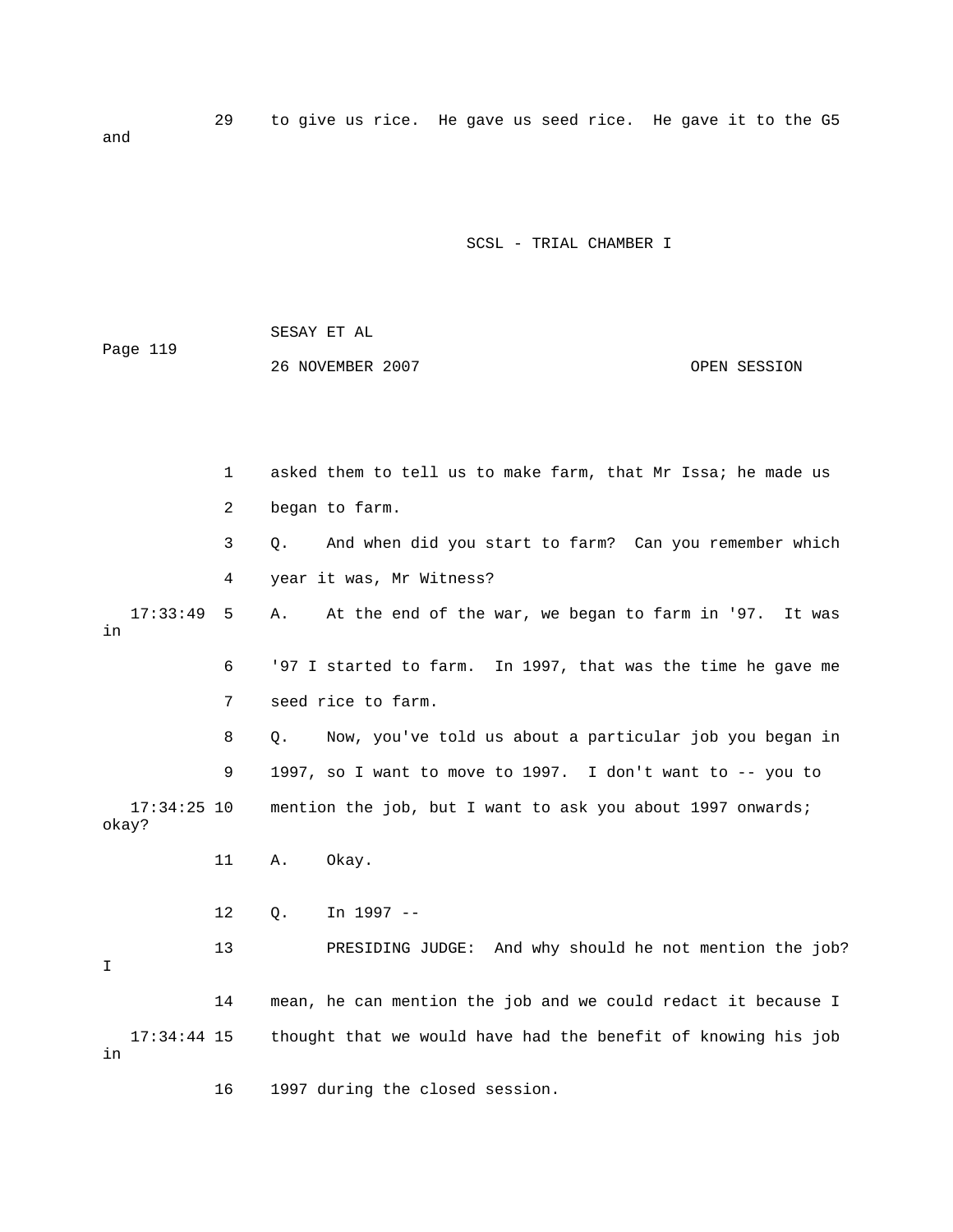| mention                  | 17 |          | MR JORDASH: Yes. I just thought it better not to       |
|--------------------------|----|----------|--------------------------------------------------------|
|                          | 18 |          | it now that we are in open session.                    |
|                          | 19 |          | PRESIDING JUDGE:<br>$Well1$ --                         |
| $17:35:01$ 20<br>Honour. |    |          | MR JORDASH: I don't think I need to anyway, Your       |
|                          | 21 |          | I think we can --                                      |
|                          | 22 |          | PRESIDING JUDGE: An way, let's move on, please. Let's  |
|                          | 23 | move on. |                                                        |
|                          | 24 |          | MR JORDASH:                                            |
| $17:35:12$ 25            |    | Q.       | You've told us you were Giema; what were you doing?    |
|                          | 26 | Α.       | Yes, I was in Giema.                                   |
| оf                       | 27 | Q.       | And what were you doing to get food in 1997 to the end |
|                          | 28 | the war? |                                                        |
| food                     | 29 | A.       | In '97 we used to farm. We used to farm and eat the    |
|                          |    |          |                                                        |
|                          |    |          | SCSL - TRIAL CHAMBER I                                 |
| Page 120                 |    |          | SESAY ET AL                                            |

| 26 NOVEMBER 2007 |  | OPEN SESSION |
|------------------|--|--------------|
|                  |  |              |

| palm         |            | and then we used to harvest palm nut, prepared and took the |
|--------------|------------|-------------------------------------------------------------|
|              |            | oil to the riverside to exchange it for rice and Maggi.     |
|              |            | 3 Q. On which farm did you farm?                            |
|              | $4\degree$ | On which farm I was farming? My own very farm. My own<br>А. |
| $17:36:03$ 5 |            | very farm.                                                  |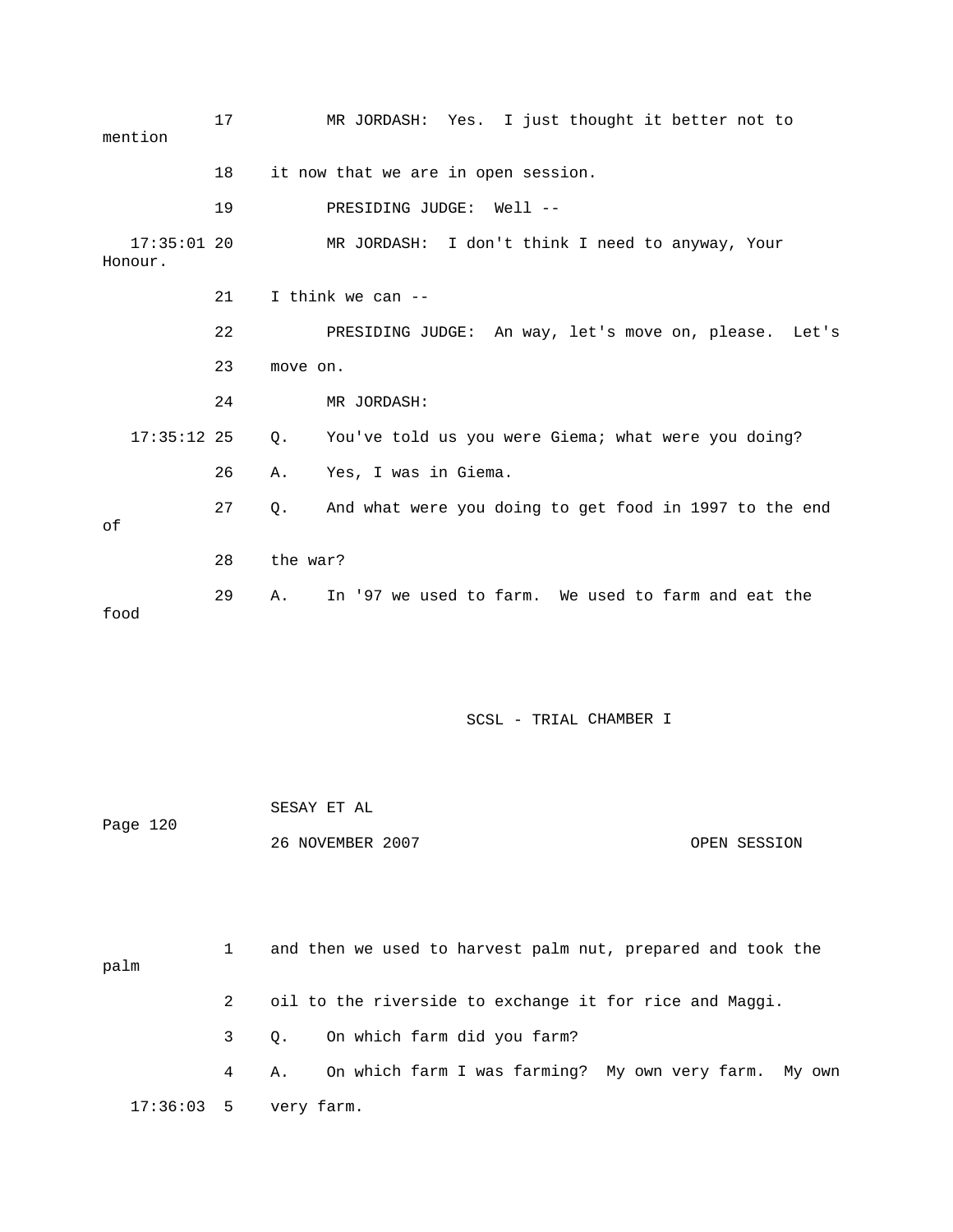|               | 6  | And who worked on your farm?<br>Q.                             |
|---------------|----|----------------------------------------------------------------|
|               | 7  | My own people, we used to work on that farm.<br>Α.             |
|               | 8  | Were your own people civilians or soldiers?<br>Q.              |
| civilians     | 9  | They were civilians. I am a civilian; they were<br>Α.          |
| $17:36:27$ 10 |    | too.                                                           |
|               | 11 | And what happened to the harvest from your farm?<br>Q.         |
|               | 12 | Except to eat it; when we have our family members, a<br>Α.     |
|               | 13 | stranger then we'll feed that stranger.                        |
|               | 14 | Now, you have told us that you went to trade. How often<br>Q.  |
| $17:36:50$ 15 |    | would you, in 1997, in 1998, and 1999 go to trade?             |
| once          | 16 | I was not going there frequently. We used to go there<br>Α.    |
|               | 17 | in a week. We used to go there once in a week. You would be    |
| SO,           | 18 | provided with your pass. Then you would go to the riverside    |
|               | 19 | until that time you reached, you would not be allowed to go    |
| $17:37:17$ 20 |    | there.                                                         |
| able          | 21 | Q.<br>What do you mean "that time reached you would not be     |
|               | 22 | allowed to go there"? What does that mean?                     |
|               | 23 | At that time they got -- the war had not come to a end<br>Α.   |
| They          | 24 | completely. A civilian all by himself cannot work alone.       |
| $17:37:43$ 25 |    | used to guard us to the waterside, after the trader would come |
|               | 26 | back.                                                          |
| to            | 27 | So who would go to the waterside in 1997, 1998 and 1999<br>Q.  |
|               | 28 | trade?                                                         |
|               | 29 | Coming to us or which kind of people you will think; by<br>Α.  |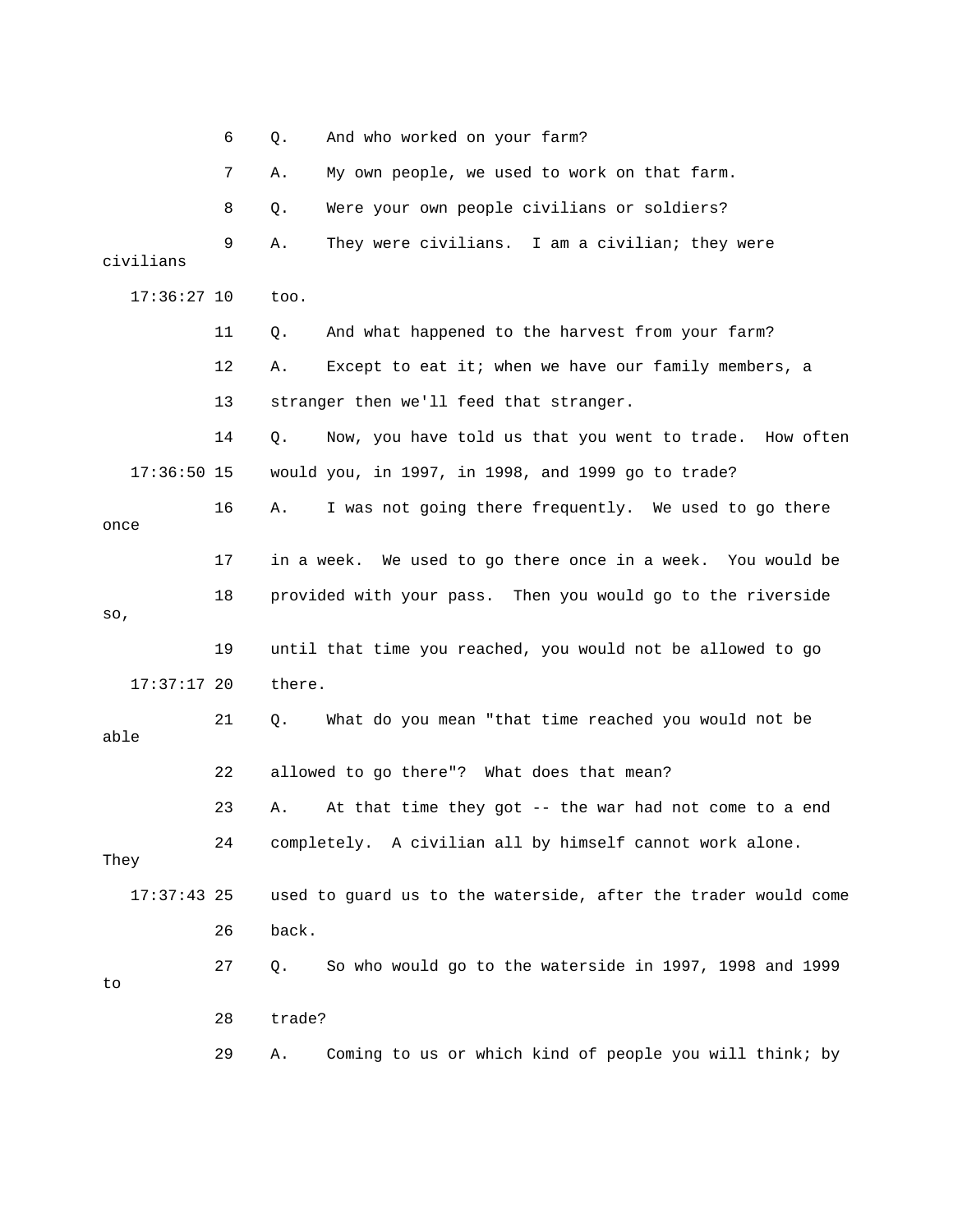| Page 121        |    | SESAY ET AL                                                    |              |  |
|-----------------|----|----------------------------------------------------------------|--------------|--|
|                 |    | 26 NOVEMBER 2007                                               | OPEN SESSION |  |
|                 |    |                                                                |              |  |
|                 |    |                                                                |              |  |
|                 | 1  | which part?                                                    |              |  |
| waterside       | 2  | Was it civilians or soldiers who would go to the<br>Q.         |              |  |
|                 | 3  | in these three years to trade?                                 |              |  |
| civilian        | 4  | All of us, whether a civilian or a soldier, if a<br>Α.         |              |  |
| 17:38:27<br>got | 5  | had got a palm oil, the civilian would take it. If a soldier   |              |  |
| go              | 6  | a palm oil, that soldier would take the palm oil. They will    |              |  |
|                 | 7  | and exchange it for what you want.                             |              |  |
|                 | 8  | Well, where would civilians get palm oil from to take to<br>Q. |              |  |
|                 | 9  | the waterside?                                                 |              |  |
| $17:38:46$ 10   |    | We used to go into the bushes and there harvest the palm<br>Α. |              |  |
| the             | 11 | Then, after that, we would prepare it and take it to<br>tree.  |              |  |
|                 | 12 | waterside.                                                     |              |  |
|                 | 13 | Was there any restriction on civilians going into the<br>Q.    |              |  |
| three           | 14 | bushes to get palm oil to take to the waterside, in these      |              |  |
| $17:39:09$ 15   |    | years?                                                         |              |  |
|                 | 16 | Like what type of law?<br>Α.                                   |              |  |
|                 | 17 | Well, I'm asking you to explain to the Court because you<br>Q. |              |  |
| doing           | 18 | Was there anything which prevented civilians<br>were there.    |              |  |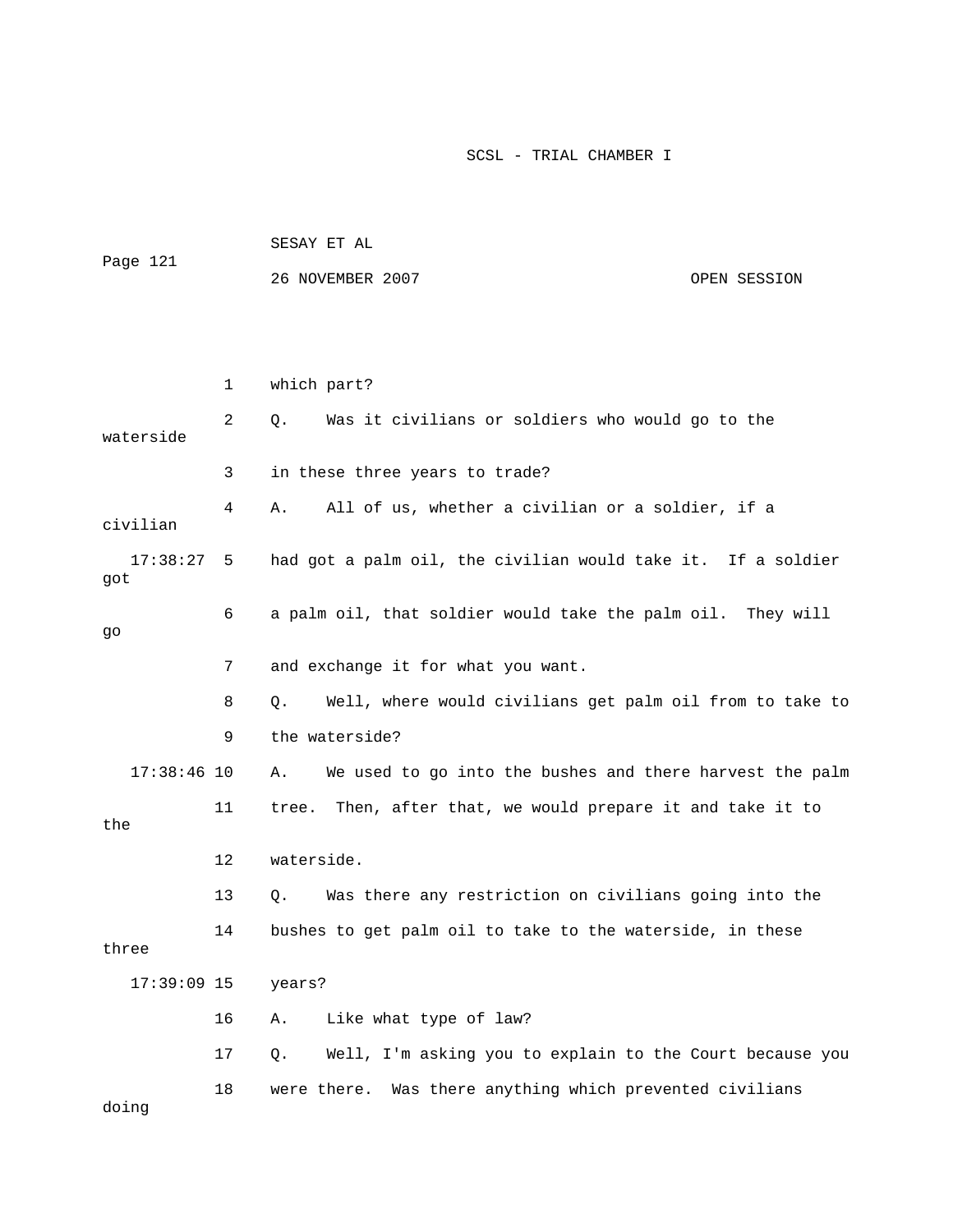19 this trade? 17:39:22 20 A. No, no, there was no law. Wherever you want to -- 21 whichever bush you want to enter, you would be allowed to  $17:39:46$   $25$  for a while at least. oil, 27 what would you trade at the waterside? THE INTERPRETER: Your Honours, could the learned counsel enter. 22 We were free. 23 Q. Was it safe to go into the bushes to get palm oil? 24 A. No. At that time we were free, we were free. We were free 26 Q. And when the civilians and yourself went with the palm 28 TH 29 take that question again?

| Page 122 | SESAY ET AL      |              |
|----------|------------------|--------------|
|          | 26 NOVEMBER 2007 | OPEN SESSION |

|              |              | MR JORDASH:                                                          |
|--------------|--------------|----------------------------------------------------------------------|
| to           | $\mathbf{2}$ | In 1997 and 1998 and 1999, when civilians took palm oil<br>$\circ$ . |
|              | 3            | the waterside, what would they trade for the palm oil?               |
| We           | $4\degree$   | Well, we used to carry the palm oil to the riverside?<br>Α.          |
| $17:40:34$ 5 |              | needed salt and Maggi. That was what we were exchanging. If          |
|              | 6            | somebody went, he would say: I wanted Maqqi. If you wanted a         |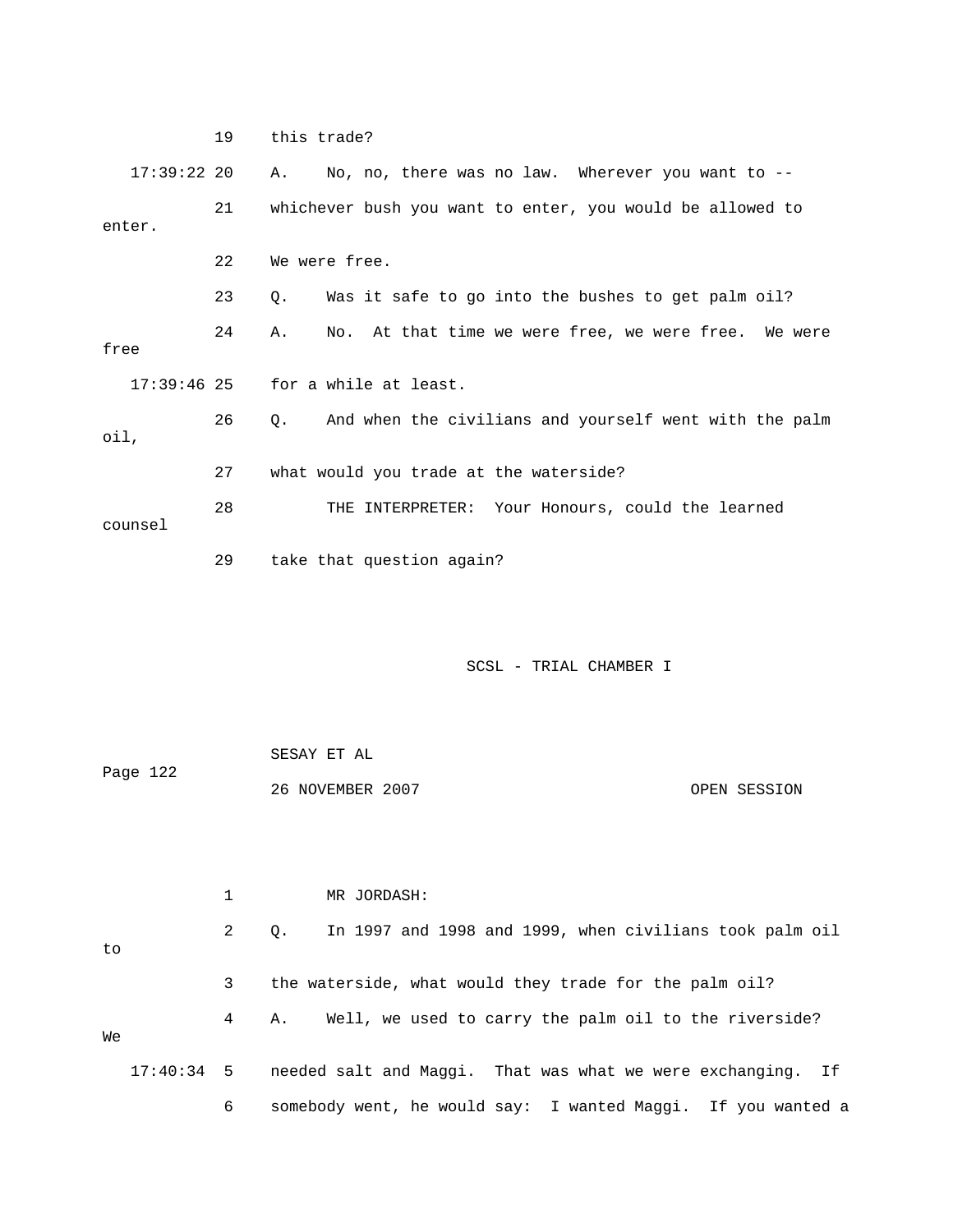|                      | 7  | cigarette, it was a cigarette that would be given to you, when    |
|----------------------|----|-------------------------------------------------------------------|
| was                  | 8  | you took your palm oil to the waterside, whatever you wanted      |
|                      | 9  | what it should be exchanged for.                                  |
| $17:41:01$ 10<br>the |    | And who carried the palm oil that was the property of<br>Q.       |
|                      | 11 | civilians?                                                        |
| oil                  | 12 | Civilian, if you harvested -- if you prepared your palm<br>Α.     |
| child                | 13 | you will take that palm oil. If you have a big child, that        |
|                      | 14 | will carry it for you.                                            |
| $17:41:19$ 15        |    | And the soldiers who took the palm oil, who carried the<br>Q.     |
|                      | 16 | soldiers' palm oil?                                               |
| not                  | 17 | They themselves were carrying it. If a soldier could<br>Α.        |
| child                | 18 | carry his own palm oil then that means he had a relative, a       |
| carrying             | 19 | who would take it for him, but $I$ -- they themselves were        |
| $17:41:47$ 20        |    | their palm oil to the riverside.                                  |
|                      | 21 | And in 1997 and 1998 and 1999, was there anyone at the<br>Q.      |
|                      | 22 | waterside who you would meet?                                     |
|                      | 23 | A. To our own side?                                               |
|                      | 24 | To your own side.<br>Q.                                           |
| $17:42:09$ 25<br>go  |    | There were people. They used to lead us.<br>Α.<br>Yes.<br>When we |
|                      | 26 | there there were contractors. There were contractors.<br>Can I    |
|                      | 27 | show their names?                                                 |
|                      | 28 | Q. Yes, please do.                                                |

29 A. One was called Saleem. They used to call him Mohamed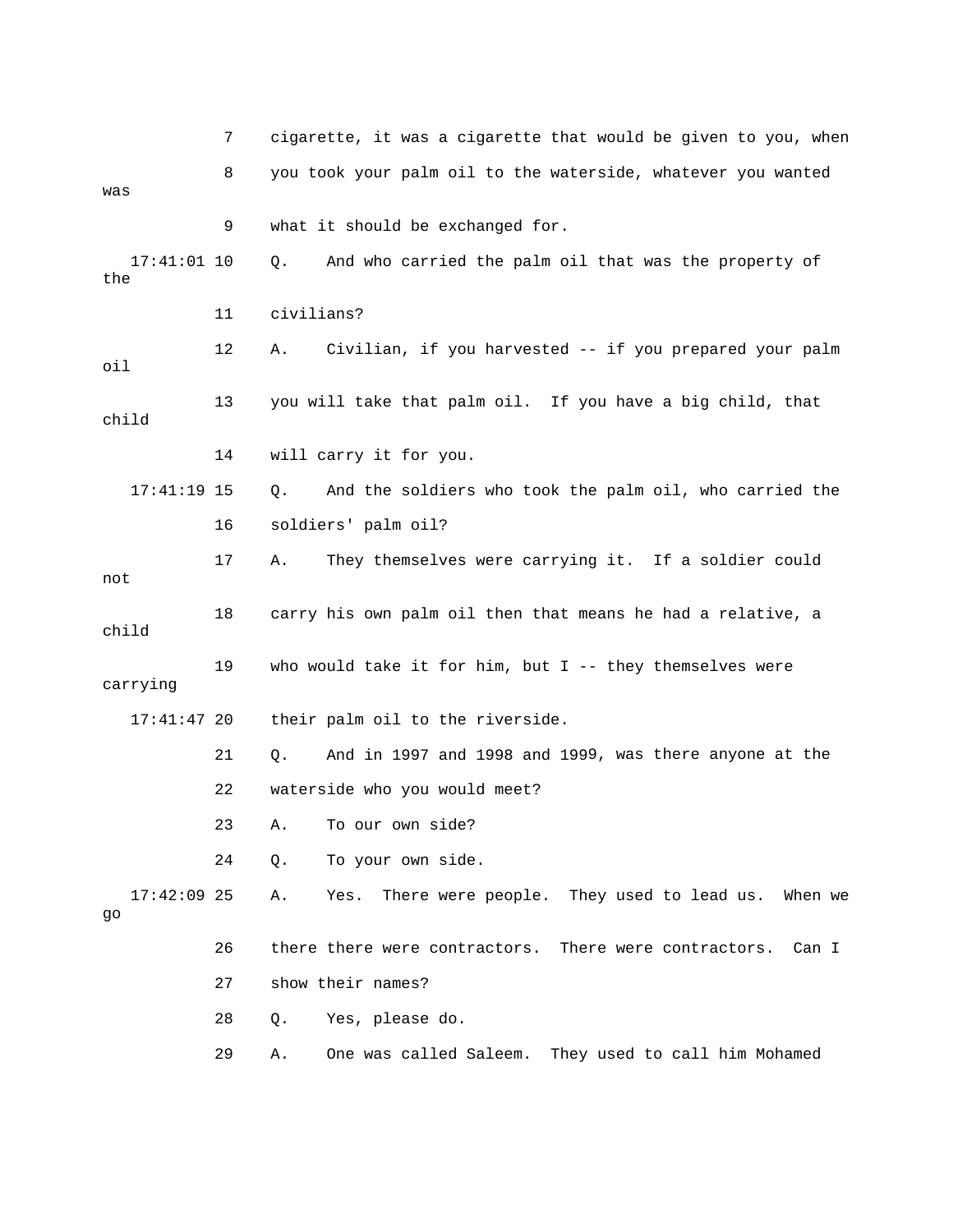| Page 123 | SESAY ET AL      |              |
|----------|------------------|--------------|
|          | 26 NOVEMBER 2007 | OPEN SESSION |

| the                 | 1  | Saleem. A lot of people worked there, by rounds, but he was   |
|---------------------|----|---------------------------------------------------------------|
| but                 | 2  | One older brother of mine, who was called Sengbe<br>last now. |
|                     | 3  | he has now passed away, they were there.                      |
| arrived             | 4  | And in these three year what did Saleem do when you<br>Q.     |
| 17:42:53            | 5  | there with these goods?                                       |
|                     | 6  | He used to do good.<br>Α.                                     |
|                     | 7  | In what $--$<br>Q.                                            |
|                     | 8  | Because, at times, there was no food there. Why selling<br>Α. |
|                     | 9  | the palm oil? As long as there is palm oil they would buy it. |
| $17:43:15$ 10<br>SO |    | He used to do good to us. He was not taking anything from us  |
|                     | 11 | thank God.                                                    |
|                     | 12 | Well, how was it it was good for you that he was there?<br>Q. |
|                     | 13 | Could you explain a bit more, please?                         |
| were                | 14 | There were benefits. They -- our belongings that we<br>Α.     |
| $17:43:37$ 15       |    | taking there, we were benefiting out of it because he was not |
|                     | 16 | taking anything away from me, because, as you took your       |
|                     | 17 | belongings there he would not take anything from it. He would |
|                     | 18 | just give you back the same equivalent.                       |
|                     | 19 | Was Saleem the only contractor there?<br>Q.                   |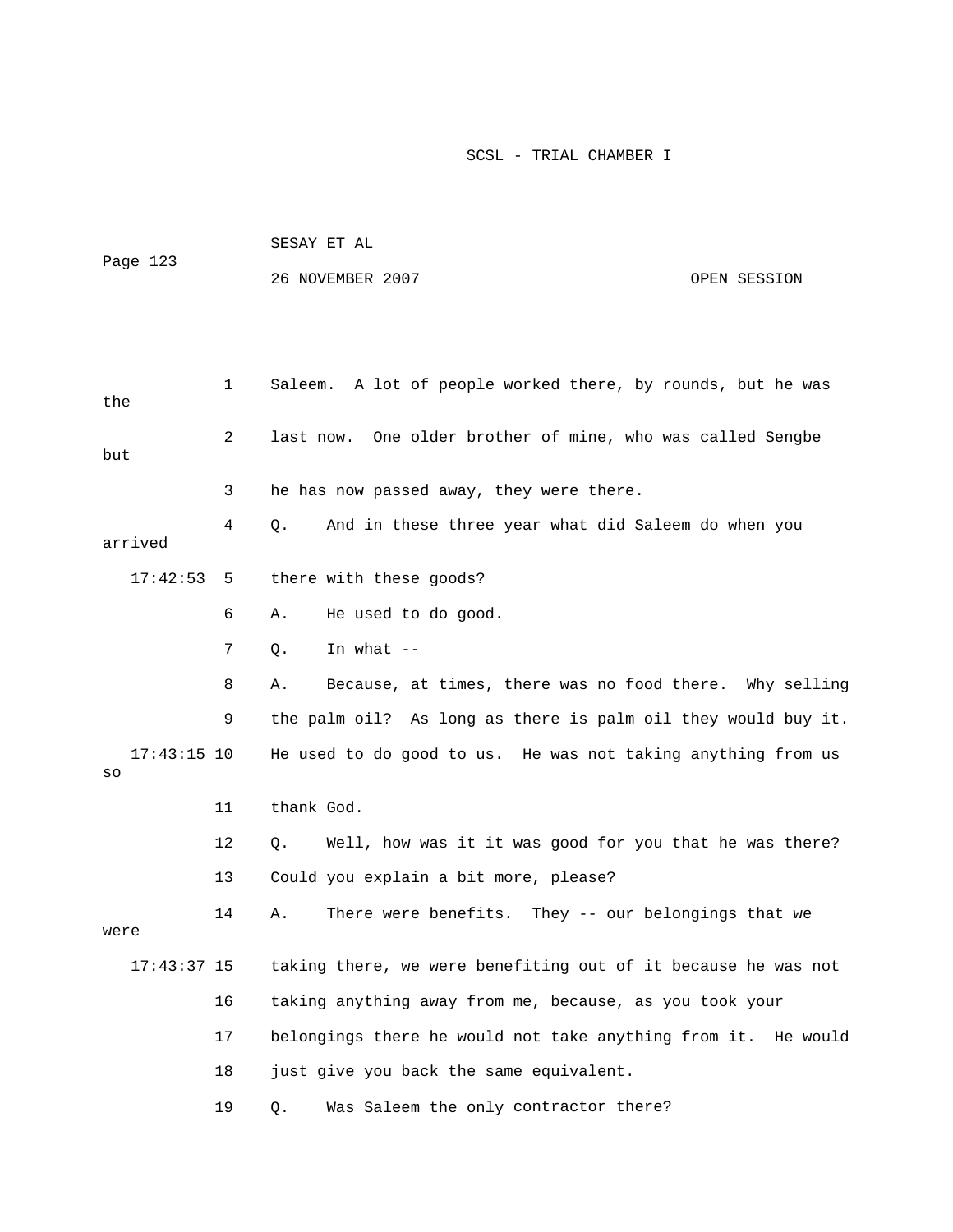17:44:37 20 JUDGE BOUTET: [Microphone not activated] make sense. 22 MR JORDASH: 23 Q. Who was the other one? 24 A. Well, there were many of them at the riverside, because many 26 riverside. That of my sibling who was working with me, who 27 now passed away, his name is Sengbe. 29 A. Even if they had hands in that trade I cannot tell you He 21 gave the name. I 17:44:37 25 didn't know all of them, because the riverside, there were has 28 Q. And did the G5 have anything to do with this trade?

SCSL - TRIAL CHAMBER I

Page 124 OPEN SESSION SESAY ET AL 26 NOVEMBER 2007

 1 because the G5s were soldiers, because that of their arrangement 4 A. Aha, aha. Well, there were different questions you are 17:45:14 5 asking. It is good to ask me one question, then I answer it. 2 was only done by them, so I cannot tell you. 3 Q. You mentioned a pass; who would you get a pass from? G5 6 use to give us pass. You cannot go all by yourself. They

used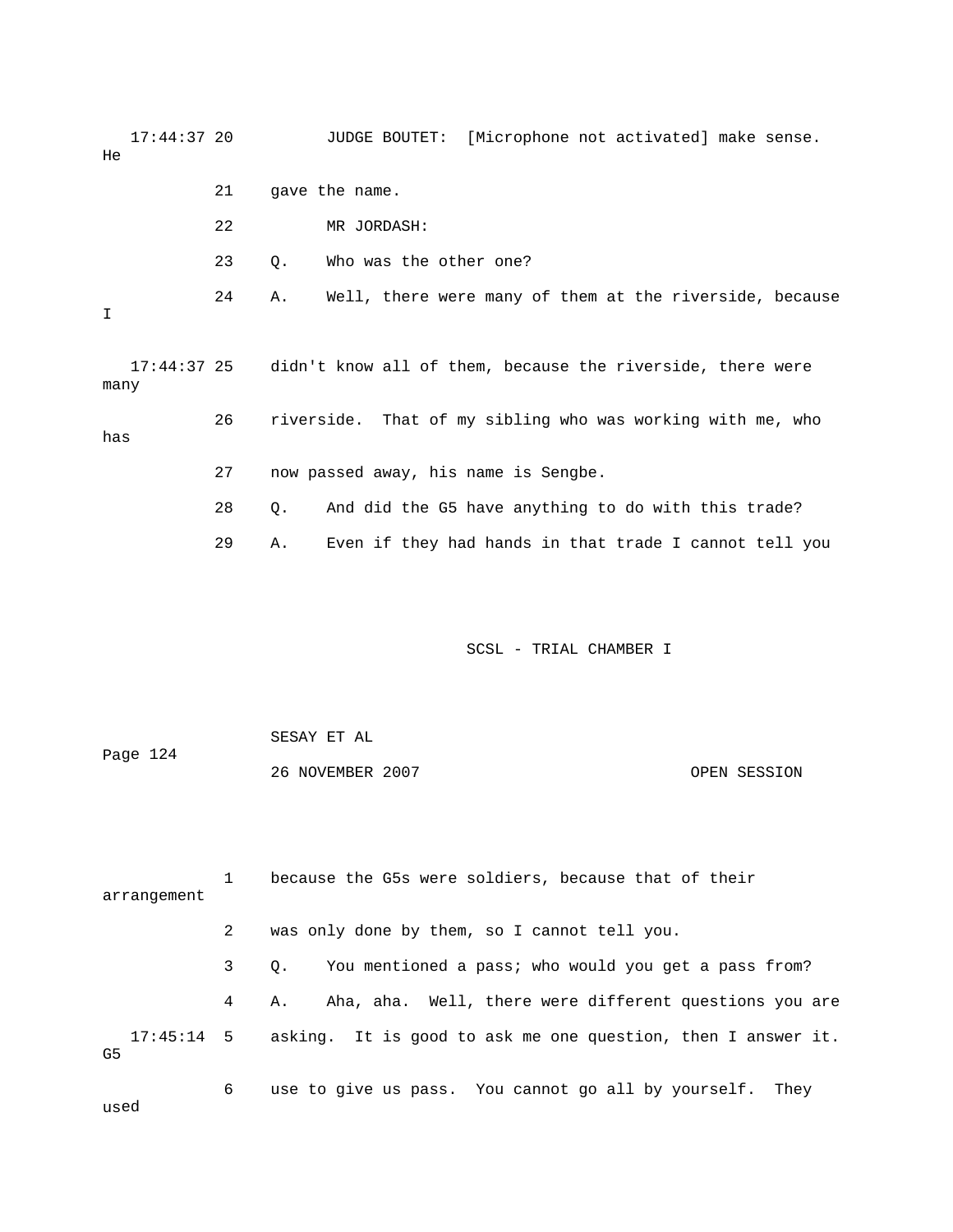|                        | 7  |            | to give you pass before you go there.                         |
|------------------------|----|------------|---------------------------------------------------------------|
|                        | 8  | $Q$ .      | Was there any restriction on who could get a pass, from       |
|                        | 9  |            | what you observed?                                            |
| $17:45:36$ 10          |    | Α.         | Like what restriction?                                        |
|                        | 11 | Q.         | Were there any civilians who were not allowed to have a       |
|                        | 12 | pass?      |                                                               |
|                        | 13 | Α.         | No. Any civilian with a -- with something to carry you        |
| There                  | 14 |            | would be given the pass to go. There was no restriction.      |
| $17:46:01$ 15          |    |            | was no payment for that.                                      |
|                        | 16 | Q.         | Are you able to say how many civilians were farming in        |
|                        | 17 |            | Giema in these three years 1997, 1998 and 1999?               |
|                        | 18 | Α.         | Those who were able to farm were farming. Probably more       |
|                        | 19 |            | than 30 people were farming. Everybody was able to farm could |
| $17:46:47$ 20          |    | farm.      |                                                               |
| at                     | 21 | Q.         | Was the civilians doing any other type of work in Giema       |
|                        | 22 | that time? |                                                               |
| palm                   | 23 | Α.         | Some of them were cultivating swamp, harvesting<br>Yes.       |
|                        | 24 | tree.      |                                                               |
| $17:47:06$ 25<br>doing |    |            | Q. Was there any other kind of work that civilians were       |
|                        | 26 |            | to make a living?                                             |
|                        | 27 | Α.         | That is the work I have shown.                                |
|                        | 28 |            | PRESIDING JUDGE: Are you nearly finished?                     |
| think                  | 29 |            | MR JORDASH: Actually, for me that is a good time.<br>I        |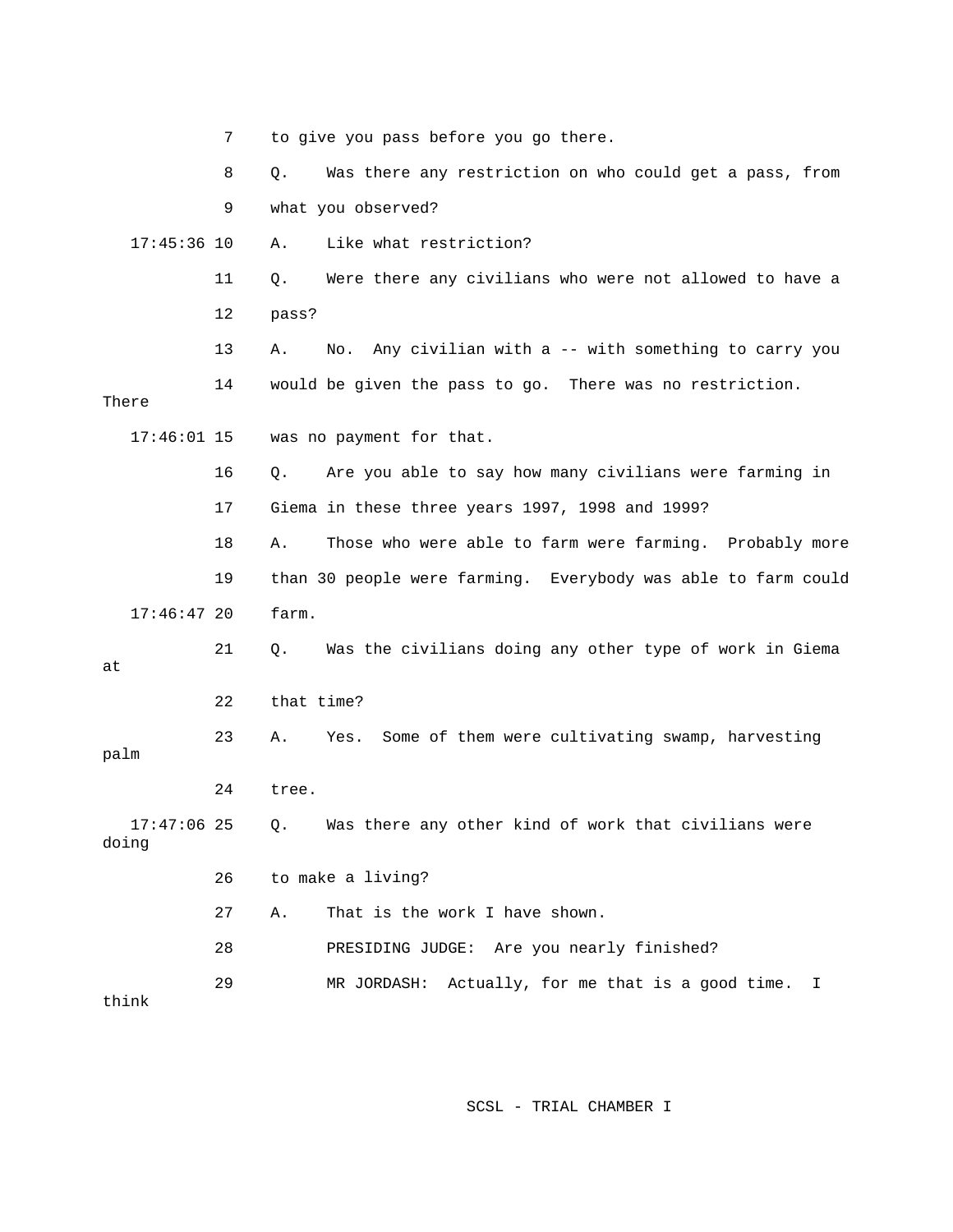| Page 125               |                | 26 NOVEMBER 2007<br>OPEN SESSION                           |
|------------------------|----------------|------------------------------------------------------------|
| tomorrow               | $\mathbf{1}$   | I can probably finish with the witness within one hour     |
|                        | $\overline{a}$ | morning, at the most.                                      |
| resume                 | 3              | PRESIDING JUDGE: Learned counsel, we will rise and         |
| and.                   | 4              | the session tomorrow on the agenda that we know. Very well |
| 17:48:08<br>respected. | 5              | We hope that the agenda and the time frames would be       |
|                        | 6              | Thank you very much.                                       |
|                        | 7              | [Whereupon the hearing was adjourned at                    |
|                        | 8              | 5.42 p.m., to be reconvened on Tuesday, the                |
|                        | 9              | 27th day of November 2007, at 9.30 a.m.]                   |
|                        | 10             |                                                            |
|                        | 11             |                                                            |
|                        | 12             |                                                            |
|                        | 13             |                                                            |
|                        | 14             |                                                            |
|                        | $15\,$         |                                                            |
|                        | 16             |                                                            |
|                        | $17$           |                                                            |
|                        | $18\,$         |                                                            |
|                        | 19             |                                                            |
|                        | $20$           |                                                            |
|                        | 21             |                                                            |

SESAY ET AL